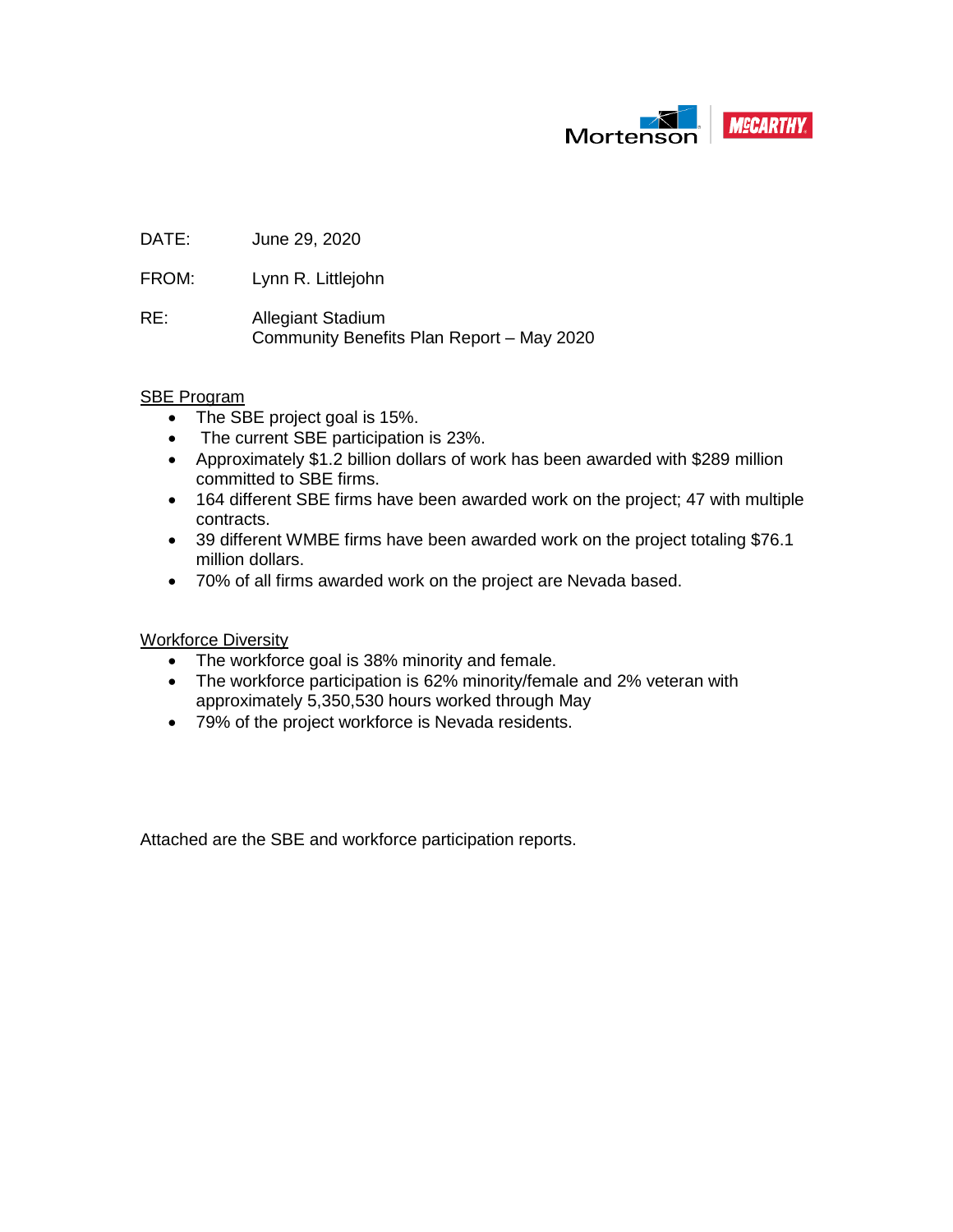

| cc | <b>State</b> | Subcontractor                 | <b>Scope of Work</b>                    | <b>SBE/Other</b> | <b>Orig Contract</b><br>\$ Amount | <b>Original SBE</b><br>\$ Commitment | <b>Original SBE</b><br><b>Commitment %</b> | <b>Current Contract</b><br>\$ Amount | SBE % | <b>Awarded SBE</b><br>\$Participation |            | <b>Other \$Participation</b> |                         | <b>Actual SBE</b><br>\$ Paid |                         | <b>Actual Other</b><br>\$ Paid |
|----|--------------|-------------------------------|-----------------------------------------|------------------|-----------------------------------|--------------------------------------|--------------------------------------------|--------------------------------------|-------|---------------------------------------|------------|------------------------------|-------------------------|------------------------------|-------------------------|--------------------------------|
|    | <b>NV</b>    | Lewis K. Construction         | <b>Fencing Repairs</b>                  | SBE              | $19,360$ \$                       | 19,360                               | $100\%$ \$                                 | 21,838                               | 100%  | 21,838                                |            |                              | $\sqrt[6]{\frac{1}{2}}$ |                              |                         |                                |
|    | NV           | Nevada Water Trucks           | Track Out Pad Installation              | SBE              | $10,000$   \$                     | 10,000                               | $100\%$ \$                                 | 9,903                                | 100%  | 9,903<br>- \$                         |            |                              | $\mathfrak{L}$          | $9,903$ \$                   |                         | $\sim 100$                     |
|    |              |                               |                                         |                  |                                   |                                      |                                            |                                      |       |                                       |            |                              |                         |                              |                         |                                |
|    | <b>NV</b>    | <b>Amazon Masonry</b>         | Dust Control                            | SBE/MBE          | $10,000$   \$                     | 10,000                               | $100\%$ \$                                 | 11,495                               | 100%  | 11,495<br>- \$                        |            |                              | -\$                     | $11,495$ \ \$                |                         | $\sim 100$                     |
|    | <b>NV</b>    | Tab Contractors, Inc.         | Trailer Set-up & Geotech Fault<br>Study | Other            | $748,450$ \ \$                    | 490,567                              | $66\%$ \$                                  | 908,200                              | 50%   |                                       |            |                              |                         |                              |                         | 862,790                        |
|    | <b>NV</b>    | Boulder Sand & Gravel         | Aggregates                              | SBE              |                                   |                                      |                                            |                                      |       | 9,815<br>- \$                         |            |                              | -\$                     | 9,815                        |                         |                                |
|    | <b>NV</b>    | JS & S Surveying              | Surveying                               | SBE/MBE          |                                   |                                      |                                            |                                      |       | - \$<br>21,145                        |            |                              | $\mathfrak{L}$          | 20,088                       |                         |                                |
|    | <b>NV</b>    | M Con                         | <b>Utilities</b>                        | SBE/MBE          |                                   |                                      |                                            |                                      |       | 402,693<br>-\$                        |            |                              | $\mathbf{r}$            | 401,133                      |                         |                                |
|    | <b>NV</b>    | Olson Precast Co.             | Concrete Manhole                        | SBE              |                                   |                                      |                                            |                                      |       | 14,738<br>- \$                        |            |                              | -\$                     | 14,738                       |                         |                                |
|    | <b>NV</b>    | Acme Electric                 | <b>Street Light Repairs</b>             | Other            |                                   |                                      |                                            |                                      |       |                                       | -\$        | 4,033                        |                         |                              |                         | 4,033                          |
|    | <b>NV</b>    | Nevada Tap Master             | Hot Taps                                | SBE              |                                   |                                      |                                            |                                      |       | 1,560<br>- \$                         |            |                              | -\$                     | 1,560                        |                         |                                |
|    | <b>NV</b>    | Merli Concrete Pumping        | Box Culvert - Concrete Pump             | SBE              |                                   |                                      |                                            |                                      |       | 595<br>- \$                           |            |                              |                         | 595                          |                         |                                |
|    | <b>NV</b>    | <b>National Trench Safety</b> | <b>Traffic Control</b>                  | Other            |                                   |                                      |                                            |                                      |       |                                       | - \$       | 11,767                       |                         |                              | -S                      | 11,767                         |
|    | <b>NV</b>    | Wells Cargo                   | Cold Mix, Reject Sand, Rock             | Other            |                                   |                                      |                                            |                                      |       |                                       | - \$       | 3,090                        |                         |                              | <b>S</b>                | 3,090                          |
|    | <b>NV</b>    | HD White Cap                  | Equipment Rental                        | Other            |                                   |                                      |                                            |                                      |       |                                       | -S         | 9,536                        |                         |                              | <b>S</b>                | 9,536                          |
|    | <b>NV</b>    | Cashman Equipment             | <b>Equipment Rental</b>                 | Other            |                                   |                                      |                                            |                                      |       |                                       | $\sqrt{3}$ | 5,016                        |                         |                              | $\sqrt[6]{3}$           | 5,016                          |
|    | <b>NV</b>    | Sunstate                      | Sewer & Water Materials                 | Other            |                                   |                                      |                                            |                                      |       |                                       | -\$        | 1,793                        |                         |                              | $\sqrt[6]{\frac{1}{2}}$ | 1,793                          |
|    | <b>NV</b>    | Ferguson Waterworks           | Equipment Rental                        | Other            |                                   |                                      |                                            |                                      |       |                                       | \$         | 84,388                       |                         |                              | $\sqrt[6]{\frac{1}{2}}$ | 84,388                         |
|    | <b>NV</b>    | <b>United Rentals</b>         | Concrete                                | Other            |                                   |                                      |                                            |                                      |       |                                       | -\$        | 20,386                       |                         |                              | $\mathfrak{S}$          | 20,386                         |
|    | <b>NV</b>    | Nevada Ready Mix              | Equipment Rental                        | Other            |                                   |                                      |                                            |                                      |       |                                       | -\$        | 7,954                        |                         |                              | $\sqrt[6]{3}$           | 7,954                          |
|    | <b>NV</b>    | Ahern Rentals                 | <b>Trucking Materials</b>               | Other            |                                   |                                      |                                            |                                      |       |                                       | -\$        | 2,474                        |                         |                              | $\sqrt[6]{3}$           | 2,474                          |
|    | <b>NV</b>    | Werdco                        | <b>Trucking Materials</b>               | Other            |                                   |                                      |                                            |                                      |       |                                       | -\$        | 2,764                        |                         |                              | $\sqrt[6]{3}$           | 2,764                          |
|    | <b>NV</b>    | Diaz Trucking                 | <b>Trucking Materials</b>               | Other            |                                   |                                      |                                            |                                      |       |                                       | -\$        | 385                          |                         |                              | $\mathfrak{S}$          | 385                            |
|    | Page 1 of 34 |                               |                                         |                  |                                   |                                      |                                            |                                      |       |                                       |            |                              |                         |                              |                         |                                |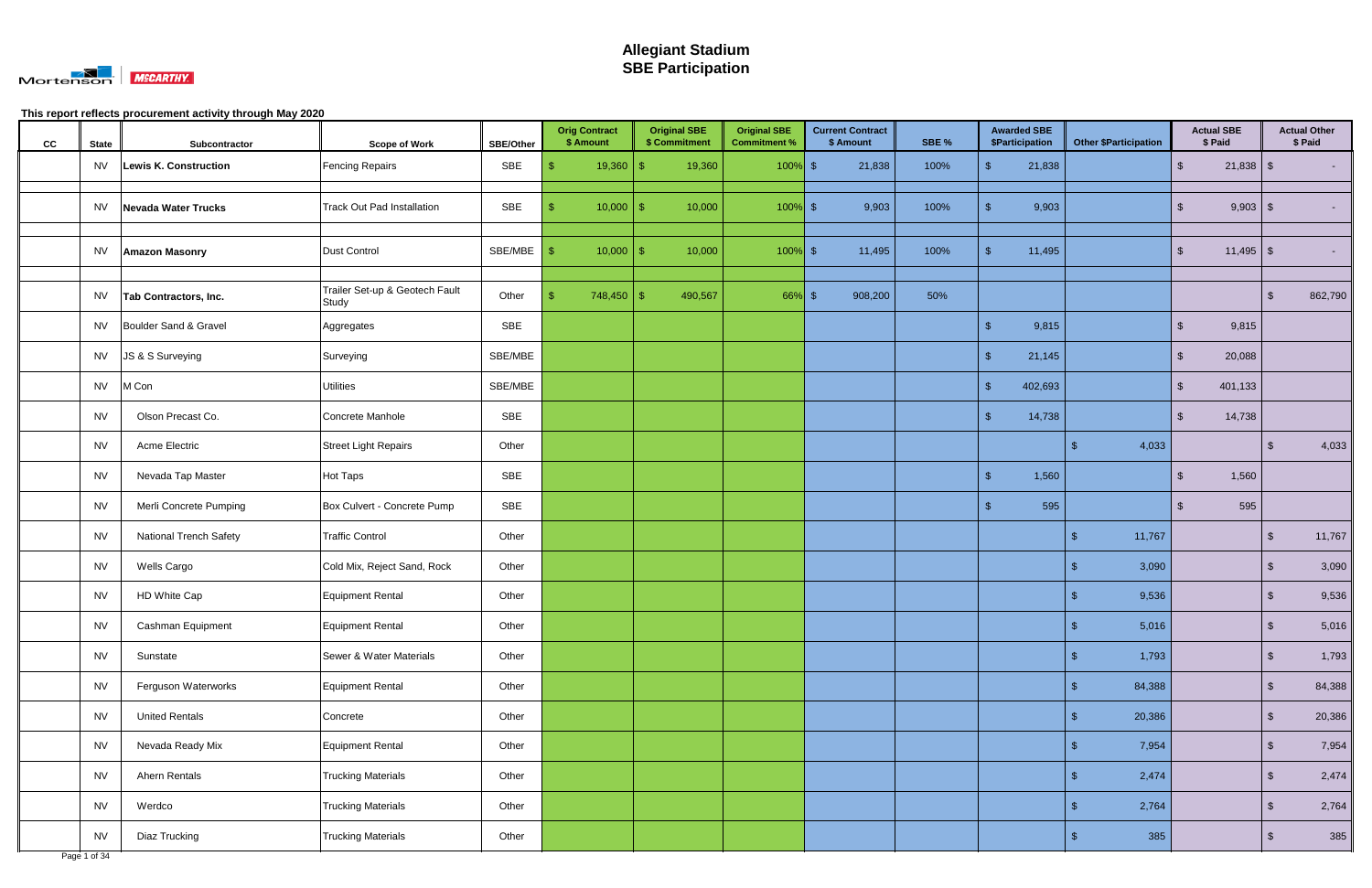

| cc   | <b>State</b>       | Subcontractor                         | <b>Scope of Work</b>                     | <b>SBE/Other</b> | <b>Orig Contract</b><br>\$ Amount | <b>Original SBE</b><br>\$ Commitment | <b>Original SBE</b><br><b>Commitment %</b> | <b>Current Contract</b><br>\$ Amount | SBE % | <b>Awarded SBE</b><br><b>\$Participation</b> | <b>Other \$Participation</b> | <b>Actual SBE</b><br>\$ Paid         |                | <b>Actual Other</b><br>\$ Paid |
|------|--------------------|---------------------------------------|------------------------------------------|------------------|-----------------------------------|--------------------------------------|--------------------------------------------|--------------------------------------|-------|----------------------------------------------|------------------------------|--------------------------------------|----------------|--------------------------------|
|      | <b>NV</b>          | <b>Boulder Sand &amp; Gravel</b>      | Type II                                  | SBE              |                                   |                                      |                                            |                                      |       | -\$<br>7,717                                 |                              | 7,717<br>-\$                         |                |                                |
|      | <b>NV</b>          | <b>Hernandez Trucking</b>             | <b>Trucking Materials</b>                | Other            |                                   |                                      |                                            |                                      |       |                                              | 2,026<br>-9                  |                                      | ß.             | 2,026                          |
|      | <b>NV</b>          | <b>HD Barricade</b>                   | <b>Traffic Control</b>                   | Other            |                                   |                                      |                                            |                                      |       |                                              | 8,575<br>-\$                 |                                      | \$             | 8,575                          |
|      | <b>NV</b>          | MMC, Inc.                             | Vactoring                                | Other            |                                   |                                      |                                            |                                      |       |                                              | 1,950<br>-S                  |                                      | $\sqrt[3]{2}$  | 1,950                          |
|      | <b>NV</b>          | A-1 Concrete Cutting                  | Saw Cutting/Core Drilling/Demo           | SBE/MBE          |                                   |                                      |                                            |                                      |       | 360<br><b>S</b>                              |                              | 360<br>-\$                           |                |                                |
|      | <b>NV</b>          | Wells Cargo, Inc.                     | <b>Asphalt Paving</b>                    | Other            |                                   |                                      |                                            |                                      |       |                                              | 31,270<br>-9                 |                                      | £.             | 29,710                         |
|      | <b>NV</b>          | <b>Nevada Water Trucks</b>            | <b>SWPPP &amp; Dust Control Services</b> | SBE              | 494,460                           | -\$<br>494,460                       | 100%                                       | 3,579,792<br>\$                      | 100%  | 3,579,792<br>-\$                             |                              | $\mathfrak{L}$<br>3,329,074          |                |                                |
|      | <b>NV</b>          | <b>Cashman Professional</b>           | Photography                              | SBE              | $37,800$ \$                       | 37,800                               | 100%                                       | 37,800<br><b>S</b>                   | 100%  | 37,800                                       |                              | 15,788<br>. ድ                        |                |                                |
|      | <b>NV</b>          | <b>Eros Environmental</b>             | <b>SWPPP Inspections</b>                 | SBE              | $18,195$ \$                       | 18,195                               | $100\%$ \$                                 | 15,796                               | 100%  | 15,796<br>-\$                                |                              | 15,195<br>\$                         |                |                                |
|      | <b>NV</b>          | <b>Preventive Measures</b>            | <b>Site Security</b>                     | SBE              | 100,000                           | $\mathcal{S}$<br>100,000             | $100\%$ \$                                 | 267,048                              | 100%  | 267,048                                      |                              | \$<br>267,048                        |                |                                |
|      | MN                 | Danny's Construction                  | Field Tray Mock-up                       | WBE              | $147,000$ \ \$                    | cent.                                |                                            | $\mathbf{\$}$<br>2,543,718           |       |                                              | 2,543,718<br>-\$             |                                      | $\mathfrak{S}$ | 2,600,199                      |
| 1.01 | TX                 | <b>Derr &amp; Isbell Construction</b> | Personnel Hoist                          | Other            | $2,799,134$ \$                    | 419,870                              | 15%                                        | 2,828,523<br>$\mathfrak{S}$          | 26%   |                                              |                              |                                      | $\mathbf{\$}$  | 2,048,321                      |
|      | <b>NV</b>          | A&N Custom Fabrication                | Misc. Metals                             | SBE              |                                   |                                      |                                            |                                      |       | $\mathbf{\$}$<br>568                         |                              | 568<br>$\mathbf{\hat{F}}$            |                |                                |
|      | TX                 | <b>Beck Steel</b>                     | Misc. Steel                              | Other            |                                   |                                      |                                            |                                      |       |                                              | 17,963<br>\$                 |                                      | \$             | 17,963                         |
|      | <b>NY</b>          | Dynamics                              | Transportation - Misc. Steel Items       | Other            |                                   |                                      |                                            |                                      |       |                                              | 5,800<br>-\$                 |                                      | $\sqrt[3]{2}$  | 5,800                          |
|      | <b>NV</b>          | Fastenal                              | Mast Tools & Fasteners                   | Other            |                                   |                                      |                                            |                                      |       |                                              | 8,099<br>\$                  |                                      | $\sqrt{2}$     | 8,099                          |
|      | <b>NV</b>          | Hershberger Bros Welding              | Mast Installation                        | <b>SBE</b>       |                                   |                                      |                                            |                                      |       | $\mathbf{\hat{s}}$<br>944                    |                              | 944<br>$\mathfrak{L}$                |                |                                |
|      | <b>NV</b>          | <b>Steel Partners</b>                 | Fabrication of Bracing/Bridges           | <b>SBE</b>       |                                   |                                      |                                            |                                      |       | $\mathbf{\hat{s}}$<br>726,343                |                              | $\mathcal{L}$<br>726,343             |                |                                |
|      | TX                 | Walter P Moore                        | Construction Engineering &<br>Design     | Other            |                                   |                                      |                                            |                                      |       |                                              | 104,235<br>$\sqrt[6]{3}$     |                                      | $\sqrt[6]{3}$  | 104,235                        |
| 1.01 | <b>NV</b>          | <b>Southwest Specialty Coatings</b>   | High Performance Coatings -<br>Steel     | SBE              | $1,000,000$ \$                    | 1,000,000                            | $100\%$ \$                                 | 1,936,582                            | 100%  | 1,906,776<br>-\$                             |                              | $\sqrt[6]{\frac{1}{2}}$<br>1,790,177 |                |                                |
|      | <b>NV</b>          | Commercial Scaffolding of NV          | <b>Erect Scaffolding</b>                 | SBE              |                                   |                                      |                                            |                                      |       | 29,806                                       |                              | 29,806<br>-\$                        |                |                                |
|      |                    |                                       |                                          |                  |                                   |                                      |                                            |                                      |       |                                              |                              |                                      |                |                                |
| 1.01 | MI<br>Page 2 of 34 | <b>Niles Industrial Coatings</b>      | Misc. Steel Painting                     | Other            | 165,000                           | 24,750<br>$\sqrt{2}$                 | $15%$ \$                                   | 208,200                              |       |                                              | 208,200<br>-\$               |                                      | - \$           | 95,665                         |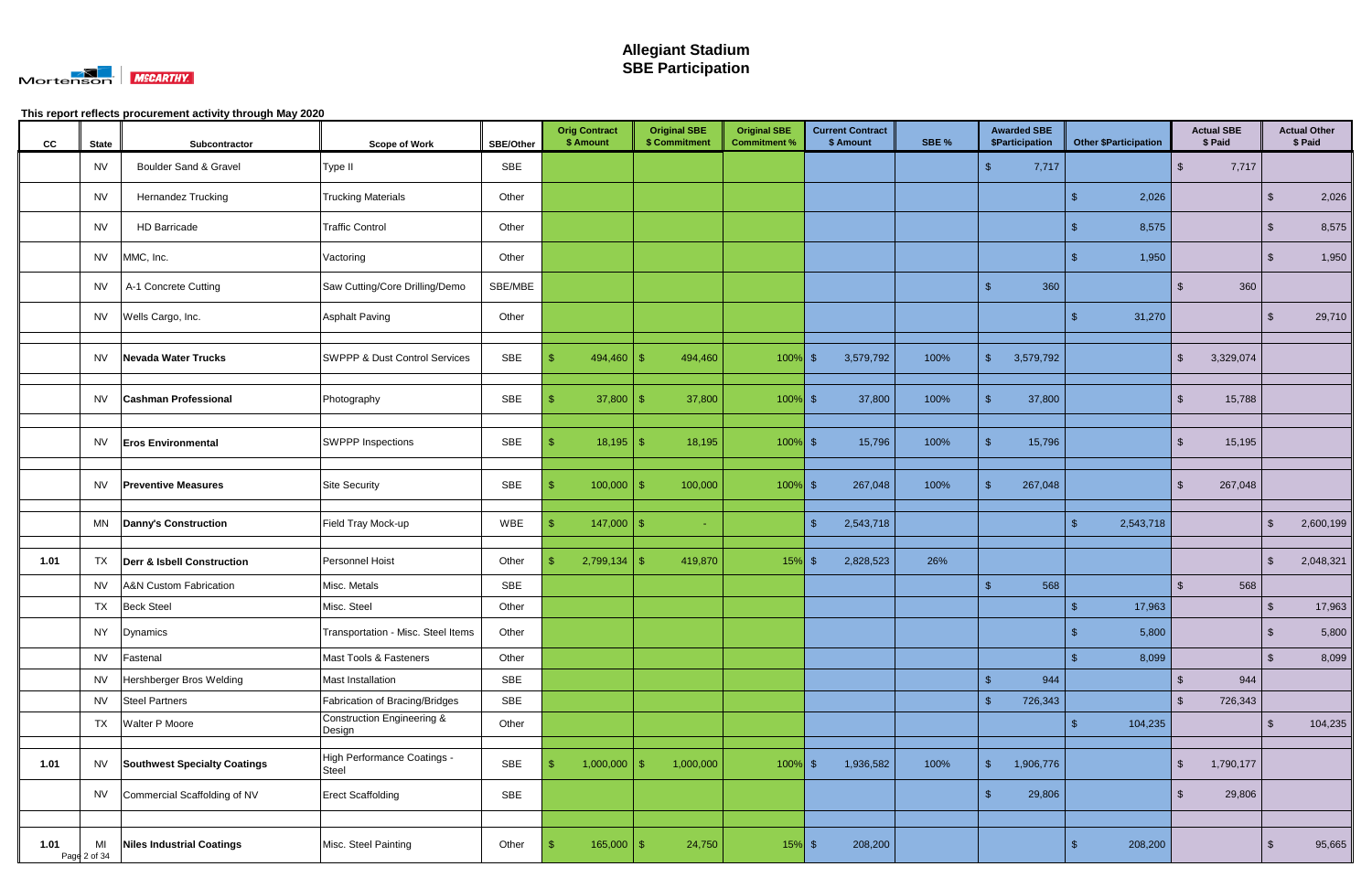

| cc   | <b>State</b>              | Subcontractor                     | <b>Scope of Work</b>             | <b>SBE/Other</b> | <b>Orig Contract</b><br>\$ Amount | <b>Original SBE</b><br>\$ Commitment | <b>Original SBE</b><br><b>Commitment %</b> | <b>Current Contract</b><br>\$ Amount | SBE % | <b>Awarded SBE</b><br>\$Participation | <b>Other \$Participation</b>  | <b>Actual SBE</b><br>\$ Paid |                         | <b>Actual Other</b><br>\$ Paid |
|------|---------------------------|-----------------------------------|----------------------------------|------------------|-----------------------------------|--------------------------------------|--------------------------------------------|--------------------------------------|-------|---------------------------------------|-------------------------------|------------------------------|-------------------------|--------------------------------|
|      |                           |                                   |                                  |                  |                                   |                                      |                                            |                                      |       |                                       |                               |                              |                         |                                |
| 1.01 | WI                        | <b>Merrill Iron &amp; Steel</b>   | <b>Structural Steel</b>          | Other            | $179,413,551$ \$                  | 26,912,032                           | $15\%$ \$                                  | 239,757,551                          | 22%   |                                       |                               |                              | $\sqrt[6]{2}$           | 224,100,933                    |
|      | <b>TX</b>                 | Derr & Isbell Construction        | <b>Steel Erection</b>            | Other            |                                   |                                      |                                            |                                      |       |                                       | 95,840,872<br>-\$             |                              | \$                      | 88,308,636                     |
|      | <b>NV</b>                 | Reliable Crane Service            | Crane Operation & Maintenance    | SBE              |                                   |                                      |                                            |                                      |       | 9,900,000<br>-\$                      |                               | $\mathbf{\$}$<br>5,320,460   |                         |                                |
|      | <b>NV</b>                 | <b>Trinity Land Survey</b>        | Box Culvert - Survey             | SBE/WBE          |                                   |                                      |                                            |                                      |       | 1,000,000<br>-\$                      |                               | 990,668<br>-S                |                         |                                |
|      | <b>NV</b>                 | Union Erectors, LLC               | <b>Steel Erection</b>            | SBE              |                                   |                                      |                                            |                                      |       | 2,500,000<br><b>S</b>                 |                               | $\sqrt[6]{2}$<br>2,084,743   |                         |                                |
|      | CO                        | Derr & Gruenewald Construction    | <b>Steel Erection</b>            | Other            |                                   |                                      |                                            |                                      |       |                                       | 1,000,000<br>\$               |                              |                         |                                |
|      | CA                        | The Herrick Corporation           | <b>Steel Erection</b>            | Other            |                                   |                                      |                                            |                                      |       |                                       | 500,000<br>- 35               |                              |                         |                                |
|      | <b>NV</b>                 | Ahern Rentals, Inc.               | <b>Equipment Rental</b>          | Other            |                                   |                                      |                                            |                                      |       |                                       | 5,000,000<br>-\$              |                              | -\$                     | 2,298,009                      |
|      | CA                        | Barnhart Crane & Rigging          | <b>Rigging Equipment Rental</b>  | Other            |                                   |                                      |                                            |                                      |       |                                       | 212,007<br>-S                 |                              | -\$                     | 212,007                        |
|      | <b>NV</b>                 | <b>All-Star Building Services</b> | <b>Office Cleaning Services</b>  | Other            |                                   |                                      |                                            |                                      |       |                                       | 10,000<br>-96                 |                              |                         |                                |
|      | IN                        | Aarbee Structures                 | <b>Detailing Services</b>        | Other            |                                   |                                      |                                            |                                      |       |                                       | \$<br>7,111,619               |                              | $\sqrt[3]{2}$           | 7,111,619                      |
|      | MT                        | <b>ADF</b> International          | Various Fabrication Scope        | Other            |                                   |                                      |                                            |                                      |       |                                       | 8,195,718<br>-\$              |                              | $\sqrt[6]{3}$           | 6,741,695                      |
|      | OR                        | Albina Pipe Bending               | <b>Bending Service</b>           | Other            |                                   |                                      |                                            |                                      |       |                                       | 28,708<br>-\$                 |                              | $\sqrt{2}$              | 28,708                         |
|      | MI                        | Alro Steel Corporation            | <b>Raw Material Supply</b>       | Other            |                                   |                                      |                                            |                                      |       |                                       | 21,253                        |                              | \$                      | 21,253                         |
|      | WI                        | Amston Supply                     | <b>Trailer Rental</b>            | Other            |                                   |                                      |                                            |                                      |       |                                       | 234,362                       |                              | $\sqrt[6]{3}$           | 234,362                        |
|      | DE                        | Arcelormittal International       | Raw Material Supply              | Other            |                                   |                                      |                                            |                                      |       |                                       | 573,987                       |                              | $\sqrt[6]{3}$           | 573,987                        |
|      |                           | <b>Arcelormittal USA</b>          | Raw Material Supply              | Other            |                                   |                                      |                                            |                                      |       |                                       | $\mathbf{\hat{F}}$<br>187,422 |                              | \$                      | 187,422                        |
|      | <b>NC</b>                 | <b>Armstrong Transport Group</b>  | Freight                          | Other            |                                   |                                      |                                            |                                      |       |                                       | 409,283<br>$\mathcal{S}$      |                              | $\sqrt[6]{\frac{1}{2}}$ | 409,283                        |
|      | IL                        | Atlas Tube                        | HSS Tube & Pipe                  | Other            |                                   |                                      |                                            |                                      |       |                                       | 1,847,527<br>-\$              |                              | $\sqrt{2}$              | 1,847,527                      |
|      | TN                        | Avenger Logistics                 | Freight                          | Other            |                                   |                                      |                                            |                                      |       |                                       | 941,517<br>-\$                |                              | $\sqrt[6]{3}$           | 941,517                        |
|      | CO                        | AZZ Galvanizing Denver            | Galvanizing                      | Other            |                                   |                                      |                                            |                                      |       |                                       | 26,809<br>\$                  |                              | $\sqrt[6]{3}$           | 26,809                         |
|      | WI                        | <b>Baum Machine</b>               | Machining                        | Other            |                                   |                                      |                                            |                                      |       |                                       | 301,703                       |                              | $\sqrt[6]{3}$           | 301,703                        |
|      | TX                        | <b>Bedrock Logistics</b>          | Freight                          | Other            |                                   |                                      |                                            |                                      |       |                                       | 530,876<br>-\$                |                              | $\sqrt[6]{3}$           | 530,876                        |
|      | AZ                        | <b>Bell Street</b>                | <b>Fabrication Subcontractor</b> | Other            |                                   |                                      |                                            |                                      |       |                                       | $\sqrt[6]{3}$<br>1,369,600    |                              | $\sqrt[6]{3}$           | 1,369,600                      |
|      | IL                        | Black Diamond Pipe & Tube         | Raw Material Supply              | Other            |                                   |                                      |                                            |                                      |       |                                       | 141,790<br>\$                 |                              | $\sqrt[6]{3}$           | 141,790                        |
|      | <b>MO</b><br>Page 3 of 34 | Bourne Logistics Management       | Freight                          | Other            |                                   |                                      |                                            |                                      |       |                                       | 17,035<br>-\$                 |                              | $\sqrt[6]{3}$           | 17,035                         |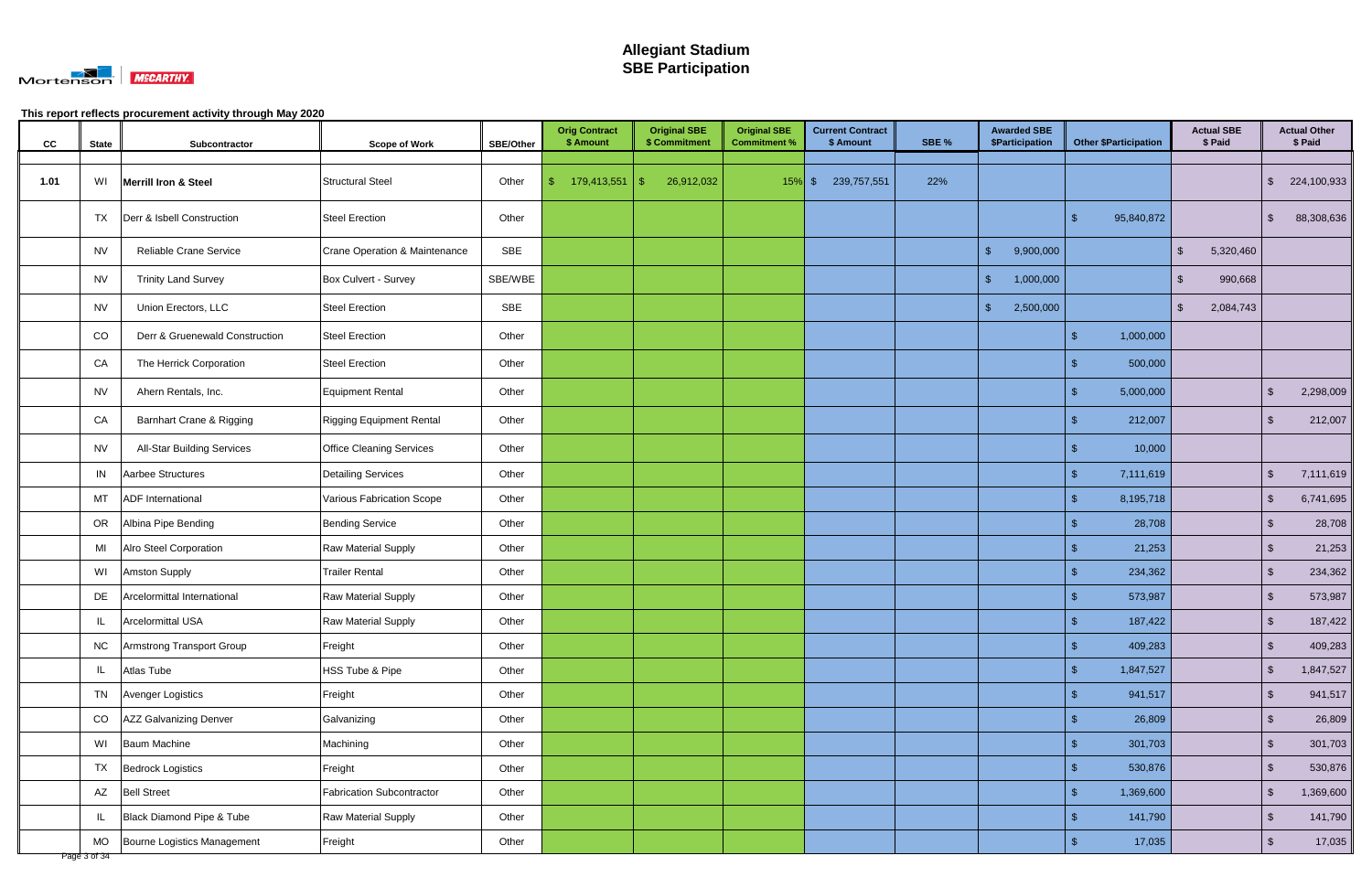

| cc | <b>State</b> | Subcontractor                  | <b>Scope of Work</b>                            | SBE/Other | <b>Orig Contract</b><br>\$ Amount | <b>Original SBE</b><br>\$ Commitment | <b>Original SBE</b><br><b>Commitment %</b> | <b>Current Contract</b><br>\$ Amount | SBE % | <b>Awarded SBE</b><br>\$Participation | <b>Other \$Participation</b> | <b>Actual SBE</b><br>\$ Paid |                         | <b>Actual Other</b><br>\$ Paid |
|----|--------------|--------------------------------|-------------------------------------------------|-----------|-----------------------------------|--------------------------------------|--------------------------------------------|--------------------------------------|-------|---------------------------------------|------------------------------|------------------------------|-------------------------|--------------------------------|
|    | CO           | Brown Strauss Co.              | Raw Material Supply                             | Other     |                                   |                                      |                                            |                                      |       |                                       | 585,914<br>-\$               |                              | $\sqrt[6]{3}$           | 585,914                        |
|    | IL           | <b>Chapel Steel</b>            | <b>Material Supply</b>                          | Other     |                                   |                                      |                                            |                                      |       |                                       | 134,748<br>-\$               |                              | $\sqrt[6]{\frac{1}{2}}$ | 134,748                        |
|    | IL           | Chicago Metal Rolled Products  | <b>Rolled Materials</b>                         | Other     |                                   |                                      |                                            |                                      |       |                                       | 22,420<br>-\$                |                              | $\sqrt[6]{3}$           | 22,420                         |
|    | VA           | <b>Cives Corporation</b>       | <b>Fabrication Subcontractor</b>                | Other     |                                   |                                      |                                            |                                      |       |                                       | 874,701<br>-S                |                              | $\sqrt[6]{3}$           | 874,701                        |
|    | WI           | Computerized Structural Design | <b>Connection Design Services</b>               | Other     |                                   |                                      |                                            |                                      |       |                                       | $\mathfrak{L}$<br>163,195    |                              | $\sqrt[6]{\frac{1}{2}}$ | 163,195                        |
|    | SC           | Con-Serv Inc.                  | <b>Raw Material Supply</b>                      | Other     |                                   |                                      |                                            |                                      |       |                                       | 257,022<br>-\$               |                              | $\sqrt[6]{3}$           | 257,022                        |
|    | WA           | Corona Stud & Deck             | Deck Supply & Installation                      | Other     |                                   |                                      |                                            |                                      |       |                                       | 5,952,613<br>-\$             |                              | \$                      | 5,063,651                      |
|    | IL           | Custom Fab & Coatings          | <b>Fabrication Subcontractor</b>                | Other     |                                   |                                      |                                            |                                      |       |                                       | 992,542<br>\$.               |                              | $\mathfrak{S}$          | 942,915                        |
|    | WI           | D&S Machine Service, Inc.      | Machining                                       | Other     |                                   |                                      |                                            |                                      |       |                                       | 115,766                      |                              | $\mathfrak{L}$          | 115,766                        |
|    | SC           | Erico International Corp.      | Fasteners                                       | Other     |                                   |                                      |                                            |                                      |       |                                       | 17,399                       |                              | -\$                     | 17,399                         |
|    | <b>NV</b>    | <b>Expansion Specialties</b>   | Furnish & Install Expansion Joints<br>at Stairs | SBE       |                                   |                                      |                                            |                                      |       | $\sqrt[6]{3}$<br>35,275               |                              |                              |                         |                                |
|    | <b>NV</b>    | Fasco                          | Fastener Supply & Delivery                      | SBE       |                                   |                                      |                                            |                                      |       | 3,036,876<br>-\$                      |                              | $\mathfrak{L}$<br>3,036,876  |                         |                                |
|    | IL           | <b>FHS Consulting</b>          | <b>Testing Service</b>                          | Other     |                                   |                                      |                                            |                                      |       |                                       | 16,245<br>\$                 |                              | $\sqrt[6]{3}$           | 16,245                         |
|    | MN           | <b>Gephart Morse</b>           | <b>Temp Power</b>                               | Other     |                                   |                                      |                                            |                                      |       |                                       | 46,318                       |                              | $\sqrt[6]{3}$           | 46,318                         |
|    | PA           | Global Rope Access             | Touch-up Field Painting &<br>Cleaning           | Other     |                                   |                                      |                                            |                                      |       |                                       | 1,099,422<br>-\$             |                              | $\mathbf{\$}$           | 321,182                        |
|    | МT           | <b>HCA Transport</b>           | Freight                                         | Other     |                                   |                                      |                                            |                                      |       |                                       | 384,997                      |                              | $\mathbf{\$}$           | 384,997                        |
|    | CA           | The Herrick Corp.              | <b>Fabrication Subcontractor</b>                | Other     |                                   |                                      |                                            |                                      |       |                                       | 3,198,845<br>-\$             |                              | $\sqrt[6]{3}$           | 3,198,845                      |
|    | <b>NV</b>    | Hershberger Bros Welding       | Misc. Fabrication Services                      | SBE       |                                   |                                      |                                            |                                      |       | 2,882,882<br>-\$                      |                              | 2,882,882<br>$\mathfrak{L}$  |                         |                                |
|    | MO           | <b>Hillsdale Fabricators</b>   | <b>Fabrication Subcontractor</b>                | Other     |                                   |                                      |                                            |                                      |       |                                       | 265,388<br>\$                |                              | \$                      | 265,388                        |
|    | OK           | Hilti                          | Anchors/Anchor Rods                             | Other     |                                   |                                      |                                            |                                      |       |                                       | 82,431<br>$\sqrt[6]{3}$      |                              | $\sqrt[6]{3}$           | 82,431                         |
|    | AL           | Independence Tube Corp.        | <b>Material Supplier</b>                        | Other     |                                   |                                      |                                            |                                      |       |                                       | $\sqrt[6]{3}$<br>91,438      |                              | $\sqrt[6]{3}$           | 91,438                         |
|    | IL           | <b>Infra Metals</b>            | W, HSS, Plate, Raw Materials                    | Other     |                                   |                                      |                                            |                                      |       |                                       | 221,158<br>-\$               |                              | $\sqrt[6]{\frac{1}{2}}$ | 221,158                        |
|    | UT           | Interstate Gratings            | <b>Grating Supply</b>                           | Other     |                                   |                                      |                                            |                                      |       |                                       | 408,459                      |                              | $\sqrt[6]{\frac{1}{2}}$ | 408,459                        |
|    | UT           | Intsel Steel West              | <b>Raw Material Supply</b>                      | Other     |                                   |                                      |                                            |                                      |       |                                       | -\$<br>321,877               |                              | $\sqrt[6]{\frac{1}{2}}$ | 321,877                        |
|    | AZ           | JV Driver                      | <b>Fabrication Subcontractor</b>                | Other     |                                   |                                      |                                            |                                      |       |                                       | $\sqrt{3}$<br>2,780,813      |                              | $\sqrt[6]{3}$           | 2,558,168                      |
|    | OH           | Kenilworth Steel Co.           | Raw Material Supply                             | Other     |                                   |                                      |                                            |                                      |       |                                       | 134,898<br>$\mathcal{S}$     |                              | $\sqrt[6]{\frac{1}{2}}$ | 134,898                        |
|    | KS           | King of Freight LLC            | Freight                                         | Other     |                                   |                                      |                                            |                                      |       |                                       | 607,773<br>-\$               |                              | $\sqrt[6]{3}$           | 607,773                        |
|    | IL           | Kloeckner Metals - Chicago     | Material Supplier                               | Other     |                                   |                                      |                                            |                                      |       |                                       | 384,352<br>\$                |                              | $\sqrt[6]{\frac{1}{2}}$ | 384,352                        |
|    | Page 4 of 34 | Kloeckner Metals - Dubuque     | Material Supplier                               | Other     |                                   |                                      |                                            |                                      |       |                                       | 110,840<br>$\mathfrak{L}$    |                              | $\sqrt[3]{2}$           | 110,840                        |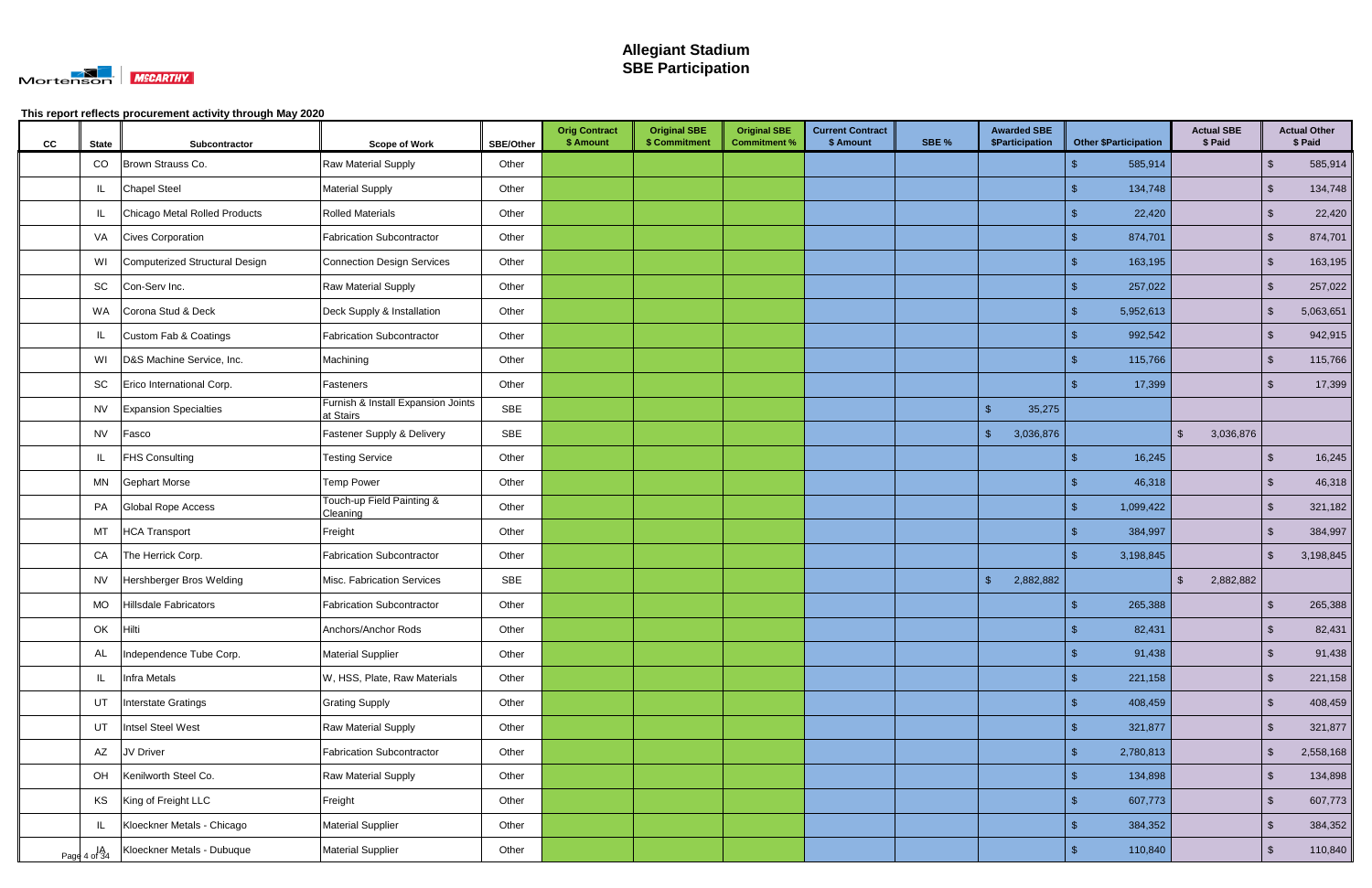

| cc | <b>State</b>       | Subcontractor                     | <b>Scope of Work</b>                                        | <b>SBE/Other</b> | <b>Orig Contract</b><br>\$ Amount | <b>Original SBE</b><br>\$ Commitment | <b>Original SBE</b><br><b>Commitment %</b> | <b>Current Contract</b><br>\$ Amount | SBE % | <b>Awarded SBE</b><br><b>\$Participation</b> |               | <b>Other \$Participation</b> | <b>Actual SBE</b><br>\$ Paid |                         | <b>Actual Other</b><br>\$ Paid |
|----|--------------------|-----------------------------------|-------------------------------------------------------------|------------------|-----------------------------------|--------------------------------------|--------------------------------------------|--------------------------------------|-------|----------------------------------------------|---------------|------------------------------|------------------------------|-------------------------|--------------------------------|
|    | IL                 | Leeco Steel, LLC                  | <b>Raw Material Supply</b>                                  | Other            |                                   |                                      |                                            |                                      |       |                                              |               | 948,552                      |                              | $\mathfrak{L}$          | 948,552                        |
|    | MN                 | LeJeune Steel Company             | Fabrication Subcontractor                                   | Other            |                                   |                                      |                                            |                                      |       |                                              | -\$           | 520,577                      |                              | \$                      | 520,577                        |
|    | OK                 | Love's Solutions                  | Freight                                                     | Other            |                                   |                                      |                                            |                                      |       |                                              | -\$           | 53,098                       |                              | \$                      | 53,098                         |
|    | TX                 | Madden Bolt Corp.                 | Anchor Rod Assemblies                                       | Other            |                                   |                                      |                                            |                                      |       |                                              |               | 4,992                        |                              | $\mathbf{\$}$           | 4,992                          |
|    | WI                 | Max Weiss                         | <b>Rolled Materials</b>                                     | Other            |                                   |                                      |                                            |                                      |       |                                              | -S            | 123,400                      |                              | $\sqrt{2}$              | 123,400                        |
|    | CA                 | McKinney Trailer Rentals          | <b>Trailer Rental</b>                                       | Other            |                                   |                                      |                                            |                                      |       |                                              | -\$           | 243,068                      |                              | $\sqrt[6]{3}$           | 243,068                        |
|    | FL.                | Metals USA                        | <b>Raw Material Supply</b>                                  | Other            |                                   |                                      |                                            |                                      |       |                                              |               | 40,508                       |                              | \$                      | 40,508                         |
|    | <b>NV</b>          | <b>Metro Trailer Leasing</b>      | <b>Trailer Rental</b>                                       | Other            |                                   |                                      |                                            |                                      |       |                                              | -S            | 118,511                      |                              | $\sqrt{2}$              | 118,511                        |
|    | MO                 | Milestone Trailer Leasing         | <b>Trailer Rental</b>                                       | Other            |                                   |                                      |                                            |                                      |       |                                              |               | 87,697                       |                              | $\mathbf{\$}$           | 87,697                         |
|    | <b>NV</b>          | Mori Consulting                   | Raw Material Procurement                                    | SBE/MBE          |                                   |                                      |                                            |                                      |       | 14,208,499<br>$\mathcal{S}$                  |               |                              | 14,208,499<br>$\mathfrak{L}$ |                         |                                |
|    | WI                 | Monarch LLC                       | Machining                                                   | Other            |                                   |                                      |                                            |                                      |       |                                              | $\mathcal{S}$ | 14,770                       |                              | $\mathfrak{S}$          | 14,770                         |
|    | <b>MO</b>          | Murphy Hoffman                    | Freight                                                     | Other            |                                   |                                      |                                            |                                      |       |                                              | -S            | 301,820                      |                              | \$                      | 301,820                        |
|    | AL                 | <b>NAFCO</b>                      | Fabrication Subcontractor                                   | Other            |                                   |                                      |                                            |                                      |       |                                              | -\$           | 2,396,994                    |                              | \$                      | 2,396,994                      |
|    | OH                 | Nelson Stud Welding               | <b>Weld Studs</b>                                           | Other            |                                   |                                      |                                            |                                      |       |                                              | -\$           | 8,961                        |                              | \$                      | 8,961                          |
|    | MI                 | Niles Industrial Coatings         | Touch-up Field Painting &<br>Cleaning                       | Other            |                                   |                                      |                                            |                                      |       |                                              | $\mathcal{S}$ | 2,863,556                    |                              | $\mathfrak{L}$          | 1,148,665                      |
|    | <b>NV</b>          | NP Tropicana LLC                  | Lot Rentals                                                 | Other            |                                   |                                      |                                            |                                      |       |                                              |               | 253,000                      |                              | \$                      | 253,000                        |
|    | SC                 | Nucor Steel Berkeley              | <b>Raw Material</b>                                         | Other            |                                   |                                      |                                            |                                      |       |                                              | \$            | 120,133                      |                              | $\mathfrak{S}$          | 120,133                        |
|    | AR                 | Nucor Yamato Steel                | <b>WF Beams, Raw Material</b>                               | Other            |                                   |                                      |                                            |                                      |       |                                              | \$            | 1,520,127                    |                              | $\mathfrak{S}$          | 1,520,127                      |
|    | AL                 | <b>NuSteel Fabricators</b>        | <b>Fabrication Subcontractor</b>                            | Other            |                                   |                                      |                                            |                                      |       |                                              | - \$          | 1,011,718                    |                              | $\mathfrak{S}$          | 1,011,718                      |
|    | IL                 | O'Brian Steel Service Co.         | Raw Material                                                | Other            |                                   |                                      |                                            |                                      |       |                                              | $\sqrt[6]{3}$ | 276,744                      |                              | $\sqrt{2}$              | 276,744                        |
|    | <b>NC</b>          | Old Dominion Freight Line         | Freight                                                     | Other            |                                   |                                      |                                            |                                      |       |                                              | $\sqrt[6]{3}$ | 44,080                       |                              | $\sqrt[6]{3}$           | 44,080                         |
|    | IL                 | Olympic Steel                     | <b>Material Supply</b>                                      | Other            |                                   |                                      |                                            |                                      |       |                                              | $\sqrt{2}$    | 155,736                      |                              | $\sqrt[6]{3}$           | 155,736                        |
|    | CA                 | <b>PDM Steel Services</b>         | <b>Material Supply</b>                                      | Other            |                                   |                                      |                                            |                                      |       |                                              | \$            | 212,263                      |                              | $\sqrt[6]{3}$           | 212,263                        |
|    | KS                 | <b>PKM Steel Service</b>          | Fabrication Subcontractor                                   | Other            |                                   |                                      |                                            |                                      |       |                                              | \$            | 737,467                      |                              | $\sqrt[3]{2}$           | 737,467                        |
|    | PA                 | <b>PPG</b> Industries             | <b>Raw Material</b>                                         | Other            |                                   |                                      |                                            |                                      |       |                                              | $\sqrt[6]{3}$ | 1,285,185                    |                              | $\sqrt[6]{\frac{1}{2}}$ | 1,285,185                      |
|    | <b>MO</b>          | <b>Proenergy Crafts</b>           | Tradesmen                                                   | Other            |                                   |                                      |                                            |                                      |       |                                              | $\sqrt{3}$    | 263,399                      |                              | $\sqrt[6]{3}$           | 263,399                        |
|    | CA                 | <b>RBC Lubron Bearing Systems</b> | <b>Bearing Supplier</b>                                     | Other            |                                   |                                      |                                            |                                      |       |                                              | -\$           | 201,219                      |                              | $\sqrt[3]{2}$           | 201,219                        |
|    | <b>NV</b>          | Rigging International Group       | Primary Rope Access - Touch-up<br>Field Painting & Cleaning | <b>SBE</b>       |                                   |                                      |                                            |                                      |       | $\sqrt{2}$<br>1,267,511                      |               |                              | $\mathbb{S}$<br>389,451      |                         |                                |
|    | WI<br>Page 5 of 34 | Russell Metals Williams Bahcall   | <b>Material Supply</b>                                      | Other            |                                   |                                      |                                            |                                      |       |                                              | $\mathcal{S}$ | 207,874                      |                              | $\mathcal{S}$           | 207,874                        |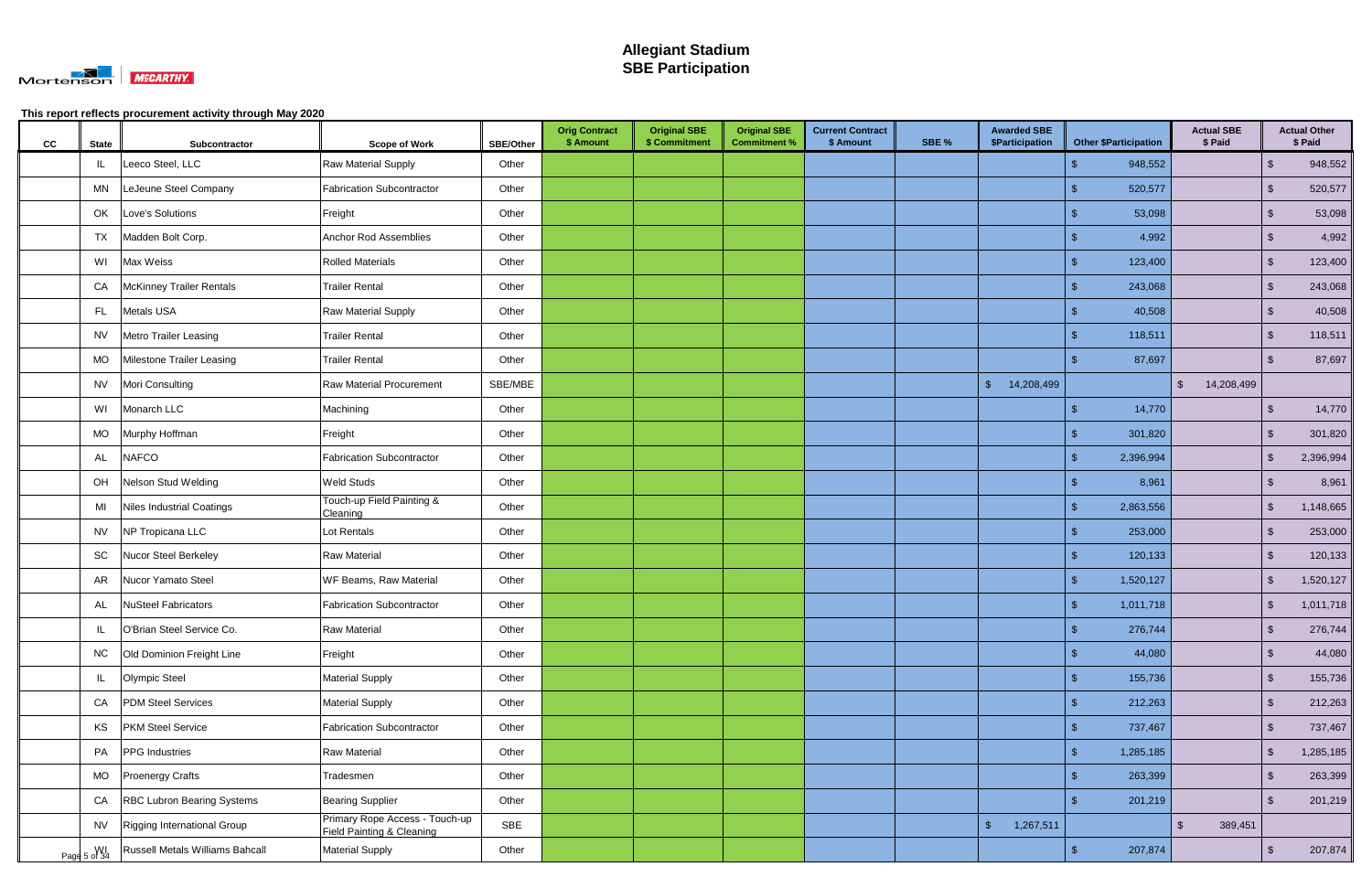

| cc | <b>State</b> | Subcontractor                        | <b>Scope of Work</b>                  | <b>SBE/Other</b> | <b>Orig Contract</b><br>\$ Amount | <b>Original SBE</b><br>\$ Commitment | <b>Original SBE</b><br><b>Commitment %</b> | <b>Current Contract</b><br>\$ Amount | SBE % | <b>Awarded SBE</b><br>\$Participation | <b>Other \$Participation</b> |         | <b>Actual SBE</b><br>\$ Paid    |                         | <b>Actual Other</b><br>\$ Paid |
|----|--------------|--------------------------------------|---------------------------------------|------------------|-----------------------------------|--------------------------------------|--------------------------------------------|--------------------------------------|-------|---------------------------------------|------------------------------|---------|---------------------------------|-------------------------|--------------------------------|
|    | <b>NV</b>    | Ryan Transportation                  | Freight                               | Other            |                                   |                                      |                                            |                                      |       |                                       | $\mathbf{s}$                 | 34,891  |                                 | \$                      | 34,891                         |
|    | AL           | Saginaw Pipe Company                 | Raw Material Supply                   | Other            |                                   |                                      |                                            |                                      |       |                                       | -\$                          | 207,297 |                                 | -\$                     | 207,297                        |
|    | TX           | Service Steel Warehouse              | Raw Material Supply                   | Other            |                                   |                                      |                                            |                                      |       |                                       | -\$                          | 63,419  |                                 | $\mathfrak{S}$          | 63,419                         |
|    | <b>MO</b>    | South Side Machine Works             | Machining                             | Other            |                                   |                                      |                                            |                                      |       |                                       |                              | 21,050  |                                 | $\mathfrak{L}$          | 21,050                         |
|    | WI           | SPE, Inc.                            | Tradesmen                             | Other            |                                   |                                      |                                            |                                      |       |                                       | S                            | 154,203 |                                 | $\mathfrak{S}$          | 154,203                        |
|    | SE           | SSAB/IPSCO                           | <b>Material Supplier</b>              | Other            |                                   |                                      |                                            |                                      |       |                                       | 2,291,647<br>-\$             |         |                                 | $\sqrt[6]{3}$           | 2,291,647                      |
|    | <b>NV</b>    | Southwest Specialty Coatings         | Touch-up Field Painting &<br>Cleaning | SBE              |                                   |                                      |                                            |                                      |       | 6,000,175<br>\$                       |                              |         | $\mathfrak{L}$<br>5,215,082     |                         |                                |
|    | <b>NV</b>    | <b>Rigging International Group</b>   | Rigging - Rope Access                 | SBE              |                                   |                                      |                                            |                                      |       | 1,471,499<br><b>S</b>                 |                              |         | $\mathfrak{L}$<br>1,471,499     |                         |                                |
|    | KS           | Steel & Pipe Supply                  | W, HSS, Plate, Raw Materials          | Other            |                                   |                                      |                                            |                                      |       |                                       | -\$                          | 133,645 |                                 | $\mathbf{\$}$           | 133,645                        |
|    | IN           | Steel Dynamics                       | W, C, L, Raw Materials                | Other            |                                   |                                      |                                            |                                      |       |                                       |                              | 117,455 |                                 | $\mathfrak{L}$          | 117,455                        |
|    | LA           | Steel Fabricators of Monroe          | Fabrication                           | Other            |                                   |                                      |                                            |                                      |       |                                       |                              | 987,492 |                                 | $\mathfrak{S}$          | 987,492                        |
|    | <b>NV</b>    | Steel Partners                       | <b>Stair Supply</b>                   | SBE              |                                   |                                      |                                            |                                      |       | 1,264,228<br>-\$                      |                              |         | $\mathbf{\hat{s}}$<br>1,203,534 |                         |                                |
|    | MO           | Steelman Transportation              | Freight                               | Other            |                                   |                                      |                                            |                                      |       |                                       | -\$                          | 37,498  |                                 | \$                      | 37,498                         |
|    | TX           | STI Group, Inc.                      | Fabrication Subcontractor             | Other            |                                   |                                      |                                            |                                      |       |                                       | 4,251,206<br>-\$             |         |                                 | $\mathfrak{L}$          | 4,251,206                      |
|    | WI           | Strohwig Industries                  | Machining                             | Other            |                                   |                                      |                                            |                                      |       |                                       | 1,116,364<br>\$              |         |                                 | \$                      | 1,100,778                      |
|    | OH           | TQL                                  | Freight                               | Other            |                                   |                                      |                                            |                                      |       |                                       |                              | 315,520 |                                 | $\mathfrak{L}$          | 315,520                        |
|    | <b>NV</b>    | Tradesmen International              | Tradesmen                             | Other            |                                   |                                      |                                            |                                      |       |                                       |                              | 43,832  |                                 | $\mathfrak{S}$          | 43,832                         |
|    | IN           | <b>Triad Metals International</b>    | Raw Material Supply                   | Other            |                                   |                                      |                                            |                                      |       |                                       |                              | 108,589 |                                 | -S                      | 108,589                        |
|    | <b>MO</b>    | <b>Tubular Steel</b>                 | <b>HSS Tube &amp; Raw Materials</b>   | Other            |                                   |                                      |                                            |                                      |       |                                       | 3,385,010<br>$\sqrt[6]{3}$   |         |                                 | $\sqrt{2}$              | 3,385,010                      |
|    | <b>NV</b>    | <b>Union Erectors</b>                | <b>Field Repairs</b>                  | SBE              |                                   |                                      |                                            |                                      |       | $\sqrt{2}$<br>3,258,179               |                              |         | $\sqrt{2}$<br>3,180,571         |                         |                                |
|    | KS           | Unique Metal Fabrications            | Fabrication Subcontractor             | Other            |                                   |                                      |                                            |                                      |       |                                       | $\sqrt{5}$<br>2,383,104      |         |                                 | $\sqrt{2}$              | 2,383,104                      |
|    | TX           | Universal Steel America              | <b>Material Supplier</b>              | Other            |                                   |                                      |                                            |                                      |       |                                       | -\$                          | 13,118  |                                 | \$                      | 13,118                         |
|    | OH           | US Logistics LLC                     | Freight                               | Other            |                                   |                                      |                                            |                                      |       |                                       | $\mathcal{S}$                | 253,804 |                                 | $\sqrt[6]{\frac{1}{2}}$ | 253,804                        |
|    | AZ           | <b>VDS West</b>                      | Fabrication Subcontractor             | Other            |                                   |                                      |                                            |                                      |       |                                       | 2,776,461<br>\$              |         |                                 | $\mathfrak{S}$          | 2,776,461                      |
|    | CA           | <b>West Coast Inspections</b>        | Shop Inspection Services              | Other            |                                   |                                      |                                            |                                      |       |                                       | -\$<br>2,338,911             |         |                                 | $\sqrt[6]{3}$           | 2,338,911                      |
|    | FL.          | <b>Worldwide Specialty Logistics</b> | Freight                               | Other            |                                   |                                      |                                            |                                      |       |                                       | $\sqrt[6]{3}$<br>1,364,893   |         |                                 | $\sqrt[6]{\frac{1}{2}}$ | 1,364,893                      |
|    | <b>NV</b>    | Xtra Lease LLC                       | <b>Trailer Rental</b>                 | Other            |                                   |                                      |                                            |                                      |       |                                       | $\mathbf{\$}$<br>1,343,323   |         |                                 | $\sqrt[6]{3}$           | 1,343,323                      |
|    |              | Page 6 of 4 Zalk Josephs Fabricators | Fabrication                           | Other            |                                   |                                      |                                            |                                      |       |                                       | -\$                          | 115,532 |                                 | $\sqrt[6]{3}$           | 115,532                        |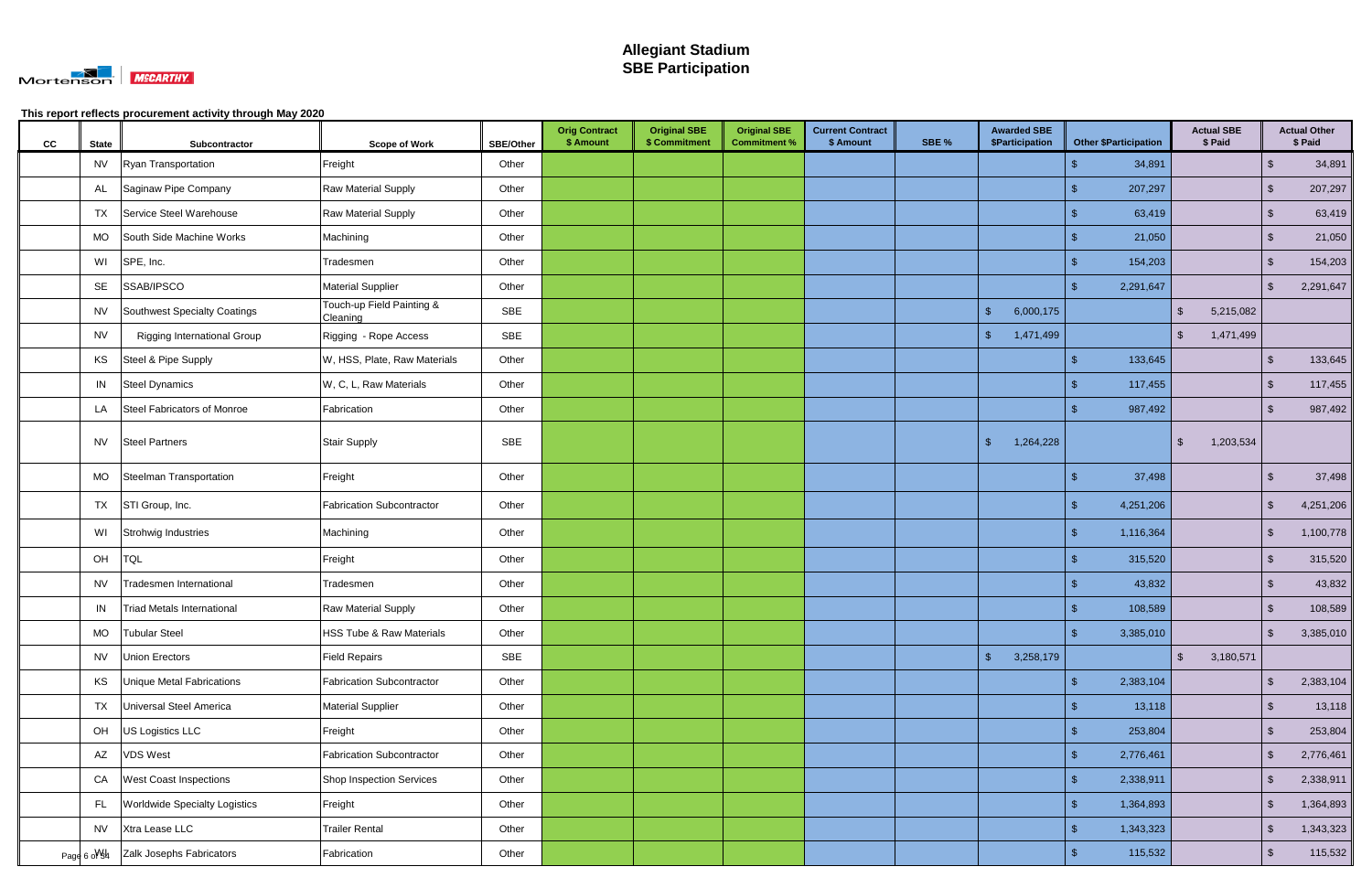

| cc                | <b>State</b>                             | Subcontractor                        | <b>Scope of Work</b>                                   | <b>SBE/Other</b> | <b>Orig Contract</b><br>\$ Amount | <b>Original SBE</b><br>\$ Commitment | <b>Original SBE</b><br><b>Commitment %</b> |               | <b>Current Contract</b><br>\$ Amount | SBE % | <b>Awarded SBE</b><br>\$Participation |           |                | <b>Other \$Participation</b> | <b>Actual SBE</b><br>\$ Paid |                           | <b>Actual Other</b><br>\$ Paid |
|-------------------|------------------------------------------|--------------------------------------|--------------------------------------------------------|------------------|-----------------------------------|--------------------------------------|--------------------------------------------|---------------|--------------------------------------|-------|---------------------------------------|-----------|----------------|------------------------------|------------------------------|---------------------------|--------------------------------|
|                   | WI                                       | <b>ZMAC Transportation Solutions</b> | Freight                                                | Other            |                                   |                                      |                                            |               |                                      |       |                                       |           |                | 18,625                       |                              | \$                        | 18,625                         |
|                   |                                          |                                      |                                                        |                  |                                   |                                      |                                            |               |                                      |       |                                       |           |                |                              |                              |                           |                                |
| 1.02a             | NJ                                       | <b>Vector Foiltec</b>                | <b>ETF Roofing System</b>                              | Other            | 29,701,944                        | 4,455,292<br>S.                      | 15%                                        | $\sqrt[6]{3}$ | 36,818,132                           | 15%   |                                       | 3,232,804 |                |                              |                              | $\frac{1}{2}$             | 31,041,013                     |
|                   | CA                                       | <b>Walter P Moore</b>                | Professional Engineering                               | Other            |                                   |                                      |                                            |               |                                      |       |                                       |           |                | 883,477                      |                              | \$                        | 883,477                        |
|                   | $\mathsf{I}$                             | Cimolai S.P.A.                       | <b>Material Supplies</b>                               | Other            |                                   |                                      |                                            |               |                                      |       |                                       |           |                | 6,740,953                    |                              | $\mathfrak{L}$            | 6,740,953                      |
|                   | <b>NV</b>                                | Union Erectors                       | <b>Material Supplies</b>                               | <b>SBE</b>       |                                   |                                      |                                            |               |                                      |       | -\$                                   | 52,969    |                |                              | 52,969                       |                           |                                |
|                   | <b>NV</b>                                | Reliable Crane Services              | Equipment & Storage                                    | <b>SBE</b>       |                                   |                                      |                                            |               |                                      |       | -\$                                   | 5,190     |                |                              | 5,190                        |                           |                                |
|                   | <b>NV</b>                                | General Design & Const. Co., Inc.    | <b>Plenum Material</b>                                 | SBE/MBE          |                                   |                                      |                                            |               |                                      |       | -\$                                   | 76,689    |                |                              | 76,689<br>\$                 |                           |                                |
|                   | <b>NV</b>                                | <b>TV Transport</b>                  | Warehouse                                              | <b>SBE</b>       |                                   |                                      |                                            |               |                                      |       | $\sqrt{3}$                            | 1,866,245 |                |                              | \$<br>1,866,245              |                           |                                |
|                   | MN                                       | Danny's Construction Co              | <b>ETFE Secondary Steel Erection</b>                   | <b>WBE</b>       |                                   |                                      |                                            |               |                                      |       |                                       |           |                | 5,766,328                    |                              | S.                        | 5,766,328                      |
|                   | <b>NV</b>                                | Dielco Crane                         | <b>Crane Work</b>                                      | Other            |                                   |                                      |                                            |               |                                      |       |                                       |           |                | 700,000                      |                              | $\mathfrak{L}$            | 443,150                        |
|                   | <b>NV</b>                                | Unforgettable Coatings               | Painting                                               | SBE              |                                   |                                      |                                            |               |                                      |       | $\mathbf{\$}$                         | 288,822   |                |                              | \$<br>288,822                |                           |                                |
|                   | PA                                       | <b>Global Mountain Solutions</b>     | Labor to Install EFTE Air Supply<br>Units              | Other            |                                   |                                      |                                            |               |                                      |       |                                       |           |                | 183,864                      |                              | \$                        | 183,864                        |
|                   | MN                                       | Harris Mechanical                    | Install EFTE Plenum Duct                               | Other            |                                   |                                      |                                            |               |                                      |       |                                       |           |                | 86,296                       |                              | \$                        | 86,296                         |
|                   |                                          |                                      |                                                        |                  |                                   |                                      |                                            |               |                                      |       |                                       |           |                |                              |                              |                           |                                |
| 1.02 <sub>b</sub> | VA                                       | Freyssinet, Inc.                     | Cable Net Roof Support                                 | Other            | 31,600,000                        | 4,740,000                            | 15%                                        | $\sqrt[6]{3}$ | 34,988,541                           | 23%   |                                       |           |                |                              |                              | $\sqrt[6]{\frac{1}{2}}$   | 31,627,570                     |
|                   | <b>CH</b>                                | <b>Fatzer AG</b>                     | Manufacture & Supply of Fully<br>Locked coil Ropes     | Other            |                                   |                                      |                                            |               |                                      |       |                                       |           | $\mathfrak{L}$ | 3,848,988                    |                              | $\boldsymbol{\mathsf{S}}$ | 3,841,043                      |
|                   | DE                                       | Bollinger & Grohmann International   | <b>Design Services</b>                                 | Other            |                                   |                                      |                                            |               |                                      |       |                                       |           |                | 431,332                      |                              | $\sqrt[3]{2}$             | 371,800                        |
|                   | <b>MO</b>                                | Thornton Tomasetti                   | Structural Engineering                                 | Other            |                                   |                                      |                                            |               |                                      |       |                                       |           |                | 241,834                      |                              | $\mathfrak{L}$            | 175,831                        |
|                   | NV                                       | Kordt Engineering                    | PE Services of Permanent Works                         | SBE              |                                   |                                      |                                            |               |                                      |       | $\mathbf{\$}$                         | 84,400    |                |                              | 84,400                       |                           |                                |
|                   | $\mathsf{I}$                             | CAVE S.R.L.                          | Manufacture & Supply of Cable<br>Clamps                | Other            |                                   |                                      |                                            |               |                                      |       |                                       |           |                | 284,881                      |                              | $\mathfrak{S}$            | 272,919                        |
|                   | $\mathsf{CH}% \left( \mathcal{M}\right)$ | HFE                                  | Manufacture & Supply of Cable<br><b>Struts</b>         | Other            |                                   |                                      |                                            |               |                                      |       |                                       |           | -\$            | 476,084                      |                              | $\sqrt[3]{2}$             | 476,084                        |
|                   | <b>CH</b>                                | CHINA Grand Engineering              | Manufacture & Supply of<br><b>Temporary Work Steel</b> | Other            |                                   |                                      |                                            |               |                                      |       |                                       |           |                | 894,626                      |                              | $\sqrt[3]{2}$             | 847,516                        |
|                   | <b>NV</b>                                | <b>TV Transport</b>                  | Yard - Rental, Security & Storage                      | SBE              |                                   |                                      |                                            |               |                                      |       | $\sqrt{3}$                            | 462,027   |                |                              | 462,027                      |                           |                                |
|                   | <b>NV</b>                                | Vision Construction Services         | <b>Crane Rental</b>                                    | SBE              |                                   |                                      |                                            |               |                                      |       | $\sqrt{3}$                            | 1,745,266 |                |                              | 1,599,956                    |                           |                                |
|                   | <b>NV</b>                                | Steel Partners, LLC                  | Installation                                           | SBE              |                                   |                                      |                                            |               |                                      |       | $\sqrt[6]{\frac{1}{2}}$               | 4,721,256 |                |                              | 4,721,256                    |                           |                                |
|                   | <b>NV</b>                                | Rigging International Group          | Rope Access                                            | <b>SBE</b>       |                                   |                                      |                                            |               |                                      |       | $\sqrt{3}$                            | 872,200   |                |                              | 515,546                      |                           |                                |
|                   | <b>NV</b>                                | Southwest Specialty Coatings         | Painting Struts                                        | SBE              |                                   |                                      |                                            |               |                                      |       | $\mathsf{\$}$                         | 209,393   |                |                              | 188,453                      |                           |                                |
|                   | LA                                       | Aggreko, LLC                         | <b>Electrical Supply</b>                               | Other            |                                   |                                      |                                            |               |                                      |       |                                       |           |                | 351,765                      |                              | $\sqrt[3]{2}$             | 282,983                        |
|                   | TX                                       | Roll-Lift USA, Inc.                  | Provide Equipment                                      | Other            |                                   |                                      |                                            |               |                                      |       |                                       |           |                | 234,535                      |                              |                           | 234,535.00                     |
|                   | <b>NV</b>                                | Desert Lumber                        | Supply Lumber                                          | Other            |                                   |                                      |                                            |               |                                      |       |                                       |           |                | 62,915                       |                              |                           | 62,915.00                      |
|                   | <b>NV</b>                                | Trinity Land Surveying, Inc.         | Land Surveyor                                          | SBE/WBE          |                                   |                                      |                                            |               |                                      |       | $\sqrt{2}$                            | 28,153    |                |                              | 25,337                       |                           |                                |
|                   | Page 7 of 34                             | Layher, Inc.                         | <b>Tower Bare Rental</b>                               | Other            |                                   |                                      |                                            |               |                                      |       |                                       |           | $\mathcal{L}$  | 285,122                      |                              |                           | 269,219.00                     |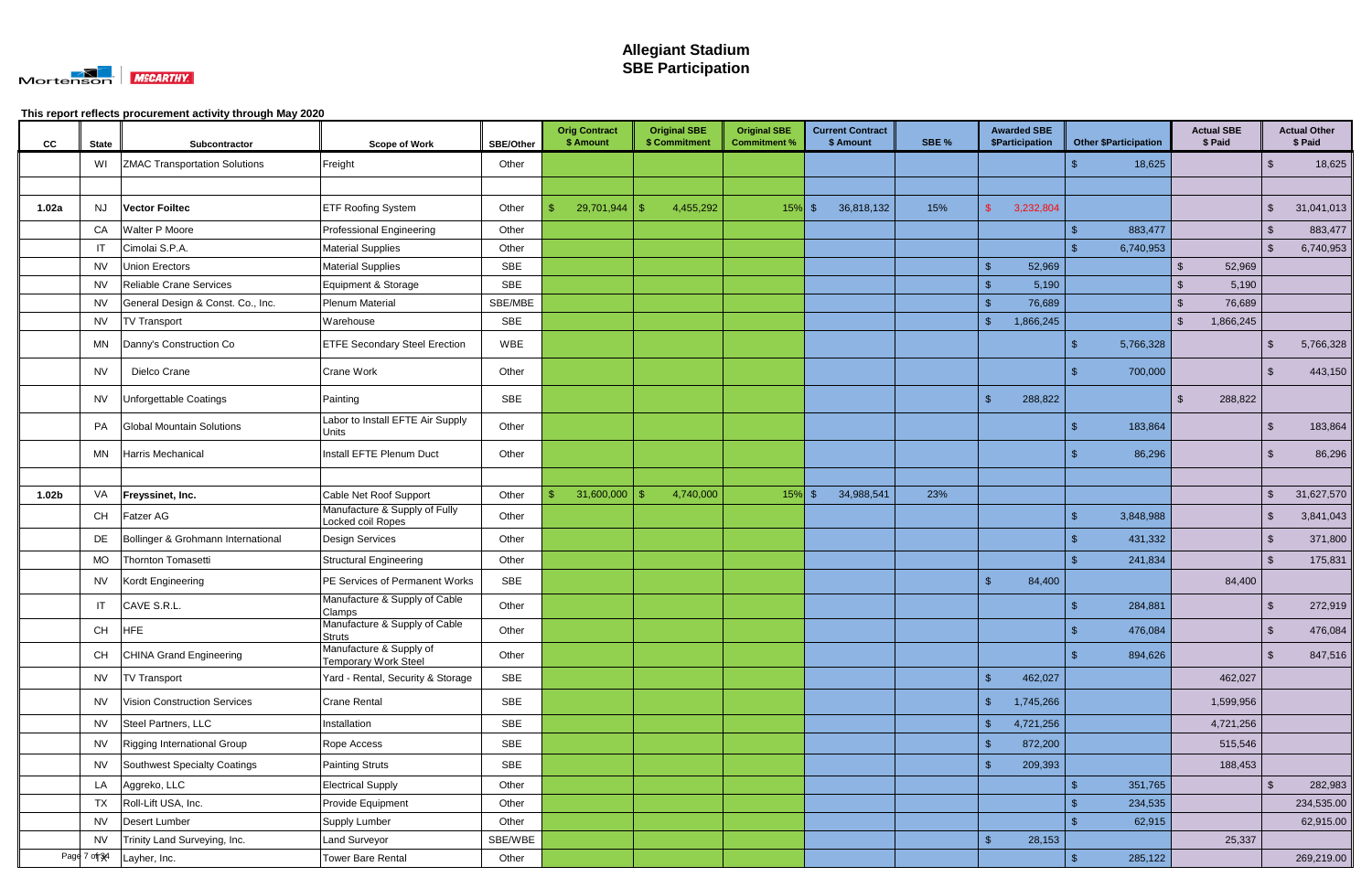

| cc   | <b>State</b> | Subcontractor                         | <b>Scope of Work</b>             | SBE/Other  | <b>Orig Contract</b><br>\$ Amount | <b>Original SBE</b><br>\$ Commitment | <b>Original SBE</b><br><b>Commitment %</b> | <b>Current Contract</b><br>\$ Amount | SBE % | <b>Awarded SBE</b><br>\$Participation | <b>Other \$Participation</b> |                | <b>Actual SBE</b><br>\$ Paid | <b>Actual Other</b><br>\$ Paid        |
|------|--------------|---------------------------------------|----------------------------------|------------|-----------------------------------|--------------------------------------|--------------------------------------------|--------------------------------------|-------|---------------------------------------|------------------------------|----------------|------------------------------|---------------------------------------|
|      | <b>NV</b>    | Mojave Electric                       | On-Call Electrician              | Other      |                                   |                                      |                                            |                                      |       |                                       | 57,719                       |                |                              | 54,968.00                             |
|      | <b>NV</b>    | Border Construction Specialties       | <b>Safety Supplier</b>           | Other      |                                   |                                      |                                            |                                      |       |                                       | 25,255                       |                |                              | 25,255.00                             |
|      | <b>NV</b>    | HD Supply Constuction Supply/WhiteCap | Safety Supplier                  | Other      |                                   |                                      |                                            |                                      |       |                                       | 29,376                       |                |                              | 29,376.00                             |
|      | MN           | M.A. Mortenson Construction           | <b>Equipment Rental</b>          | Other      |                                   |                                      |                                            |                                      |       |                                       | 203,677<br>\$.               |                |                              | 203,677.00                            |
|      | <b>NV</b>    | Ahern                                 | Equipment Rental                 | Other      |                                   |                                      |                                            |                                      |       |                                       | 26,533                       |                |                              | 26,533.00                             |
|      | <b>NV</b>    | <b>TS Safety Group</b>                | Safety Coordinator               | Other      |                                   |                                      |                                            |                                      |       |                                       | 43,908                       |                |                              | 43,908.00                             |
|      | <b>NV</b>    | JS&S Surveying, Inc.                  | Suveying                         | SBE/MBE    |                                   |                                      |                                            |                                      |       | 17,000<br>. ድ                         |                              |                | 17,000.00                    |                                       |
|      |              |                                       |                                  |            |                                   |                                      |                                            |                                      |       |                                       |                              |                |                              |                                       |
| 1.03 | <b>NV</b>    | <b>Sunstate Companies, LLC</b>        | PreCast                          | Other      | 25,129,767                        | -\$<br>3,769,465                     | 15%                                        | 34,646,499<br>-\$                    | 34%   |                                       |                              |                |                              | 32,718,161<br>$\sqrt[6]{\frac{1}{2}}$ |
|      | <b>NV</b>    | <b>Expansion Specialties</b>          | Caulking of PreCast              | SBE/VBE    |                                   |                                      |                                            |                                      |       | $\mathbf{\hat{S}}$<br>228,378         |                              | $\mathbb{S}$   | 214,584                      |                                       |
|      | <b>NV</b>    | <b>GM Construction, LLC</b>           | Erection of PreCast - Prior      | Other      |                                   |                                      |                                            |                                      |       |                                       | 2,245,641<br>ß.              |                |                              | 2,245,641<br>\$                       |
|      | <b>NV</b>    | GM Construction, LLC                  | Erection of PreCast              | <b>SBE</b> |                                   |                                      |                                            |                                      |       | $\mathbf{\hat{f}}$<br>4,752,966       |                              | $\mathfrak{L}$ | 4,692,968                    |                                       |
|      | <b>NV</b>    | GM Construction, LLC                  | Erection of PreCast - Lower Bowl | SBE        |                                   |                                      |                                            |                                      |       | 5,871,790                             |                              | $\mathfrak{L}$ | 5,080,909                    |                                       |
|      | <b>NV</b>    | <b>Westside Building Materials</b>    | Supplier                         | Other      |                                   |                                      |                                            |                                      |       |                                       | S                            | 36             |                              | 36<br>-\$                             |
|      | <b>NV</b>    | Lowe's                                | Supplier                         | Other      |                                   |                                      |                                            |                                      |       |                                       | 1,332                        |                |                              | $\mathbf{\hat{s}}$<br>1,332           |
|      | <b>NV</b>    | <b>Reliable Steel</b>                 | Stud & Shield Welding            | <b>SBE</b> |                                   |                                      |                                            |                                      |       | $\mathbf{\hat{S}}$<br>550,000         |                              | $\mathbb{S}$   | 536,310                      |                                       |
|      | CA           | <b>United Rentals Northwest</b>       | Rental                           | Other      |                                   |                                      |                                            |                                      |       |                                       | 5,603                        |                |                              | 5,603<br>$\sqrt[6]{\frac{1}{2}}$      |
|      | OH           | Tru-Fit Products of Utah              | <b>Field Supplies</b>            | Other      |                                   |                                      |                                            |                                      |       |                                       | 36,886                       |                |                              | $\sqrt[6]{\frac{1}{2}}$<br>36,886     |
|      | <b>NV</b>    | Fasteners                             | <b>Field Supplies</b>            | Other      |                                   |                                      |                                            |                                      |       |                                       | 10,550                       |                |                              | $\sqrt[6]{3}$<br>10,550               |
|      | UT           | <b>DJB Gas Service</b>                | Fuel                             | Other      |                                   |                                      |                                            |                                      |       |                                       |                              | 637            |                              | $\sqrt[6]{\frac{1}{2}}$<br>637        |
|      | <b>NV</b>    | <b>Curtis Steel</b>                   | Material                         | Other      |                                   |                                      |                                            |                                      |       |                                       |                              | 619            |                              | 619<br>$\sqrt[6]{3}$                  |
|      | CA           | California Tool Welding               | <b>Weld Supplies</b>             | Other      |                                   |                                      |                                            |                                      |       |                                       | 9,671<br>9                   |                |                              | 9,671<br>- \$                         |
|      | <b>NV</b>    | <b>CES</b>                            | <b>Field Supplies</b>            | Other      |                                   |                                      |                                            |                                      |       |                                       | $\mathbf{\$}$                | 959            |                              | $\sqrt[6]{3}$<br>959                  |
|      | <b>NV</b>    | <b>AXT Transportation</b>             | Fuel                             | Other      |                                   |                                      |                                            |                                      |       |                                       | 1,533                        |                |                              | $\sqrt[6]{\frac{1}{2}}$<br>1,533      |
|      | CA           | Airgas West                           | <b>Welding Gas</b>               | Other      |                                   |                                      |                                            |                                      |       |                                       |                              | 541            |                              | 541<br>$\sqrt[6]{\frac{1}{2}}$        |
|      | <b>NV</b>    | Ahern Rentals                         | Rental                           | Other      |                                   |                                      |                                            |                                      |       |                                       | 20,530                       |                |                              | $\sqrt[3]{5}$<br>20,530               |
|      | <b>CT</b>    | CS Unitec, Inc.                       | <b>Field Supplies</b>            | Other      |                                   |                                      |                                            |                                      |       |                                       |                              | 555            |                              | $\sqrt[6]{\frac{1}{2}}$<br>555        |
|      | <b>NV</b>    | Home Depot                            | <b>Field Supplies</b>            | Other      |                                   |                                      |                                            |                                      |       |                                       |                              | 698            |                              | $\sqrt[6]{\frac{1}{2}}$<br>698        |
|      | <b>NV</b>    | Red-O-Arc Welding                     | Field Equipment                  | Other      |                                   |                                      |                                            |                                      |       |                                       | 16,549<br>$\mathfrak{L}$     |                |                              | $\sqrt[6]{\frac{1}{2}}$<br>16,549     |
|      | <b>NV</b>    | Southern Nevada Welding               | <b>Field Supplies</b>            | Other      |                                   |                                      |                                            |                                      |       |                                       | ß.                           | 241            |                              | $\sqrt[6]{2}$<br>241                  |
|      | <b>NV</b>    | PR Diamond Products                   | <b>Field Small Tools</b>         | Other      |                                   |                                      |                                            |                                      |       |                                       | \$                           | 724            |                              | $\sqrt[6]{2}$<br>724                  |
|      | <b>NV</b>    | <b>Dielco Crane Services</b>          | Crane Services & Hydraulic Lifts | Other      |                                   |                                      |                                            |                                      |       |                                       | 1,825,000<br>$\mathfrak{L}$  |                |                              | 1,824,523<br>$\sqrt[6]{\frac{1}{2}}$  |
|      | <b>NV</b>    | Abatix                                | Supplier                         | Other      |                                   |                                      |                                            |                                      |       |                                       | 62,046<br>S                  |                |                              | 62,046<br>$\sqrt[3]{2}$               |
|      | Page 8 MA    | Amazon                                | Supplier                         | Other      |                                   |                                      |                                            |                                      |       |                                       | 10,476                       |                |                              | $\sqrt[6]{\frac{1}{2}}$<br>10,476     |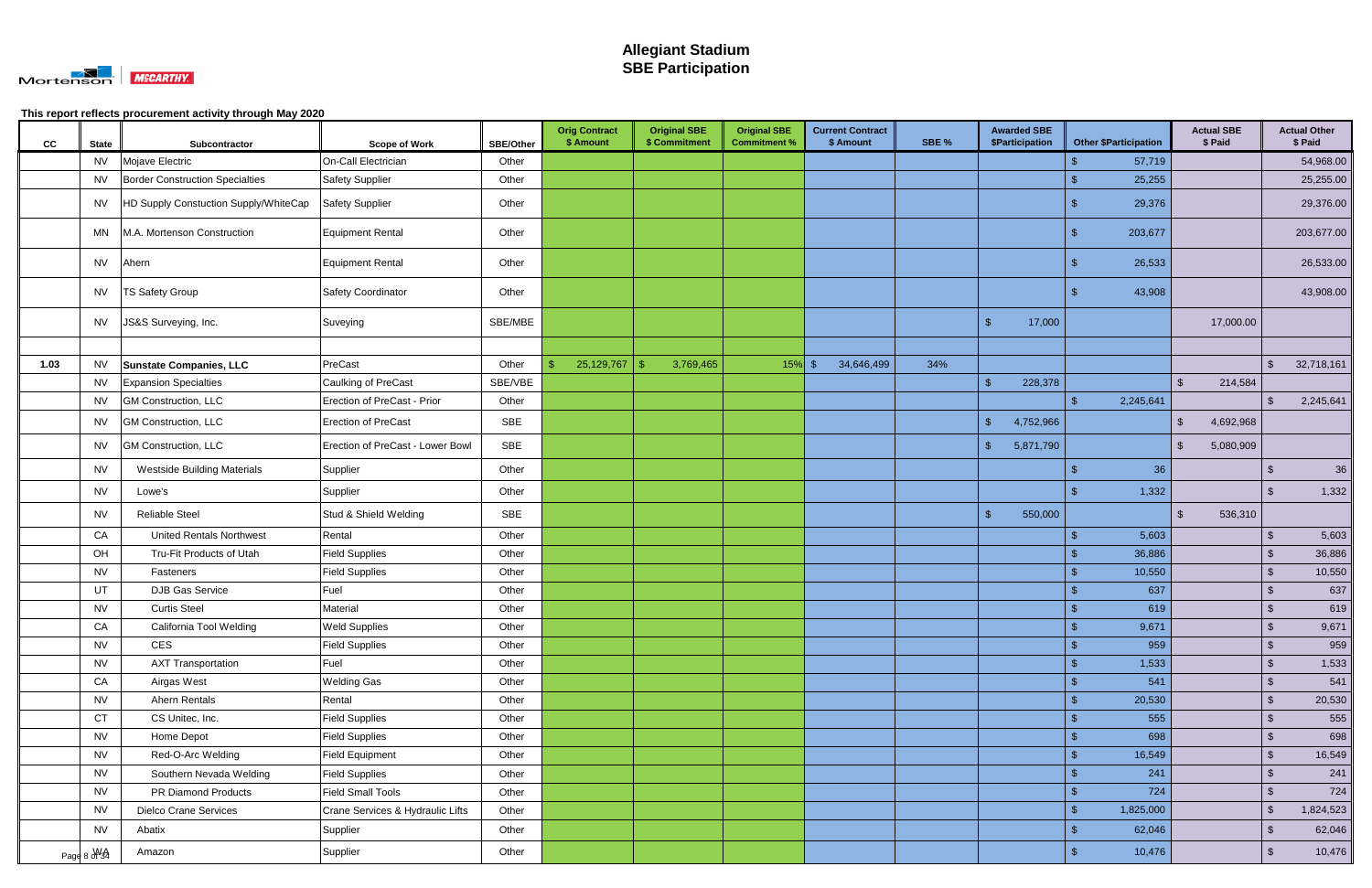

| cc | <b>State</b>              | Subcontractor                             | <b>Scope of Work</b>        | SBE/Other | <b>Orig Contract</b><br>\$ Amount | <b>Original SBE</b><br>\$ Commitment | <b>Original SBE</b><br><b>Commitment %</b> | <b>Current Contract</b><br>\$ Amount | SBE % | <b>Awarded SBE</b><br>\$Participation | <b>Other \$Participation</b> | <b>Actual SBE</b><br>\$ Paid      |                         | <b>Actual Other</b><br>\$ Paid |
|----|---------------------------|-------------------------------------------|-----------------------------|-----------|-----------------------------------|--------------------------------------|--------------------------------------------|--------------------------------------|-------|---------------------------------------|------------------------------|-----------------------------------|-------------------------|--------------------------------|
|    | <b>NV</b>                 | <b>Concrete Accessories</b>               | Supplier                    | SBE       |                                   |                                      |                                            |                                      |       | $\sqrt[6]{3}$<br>26,543               |                              | 26,543<br>$\mathfrak{L}$          |                         |                                |
|    | <b>NV</b>                 | BC Rope & Rigging                         | Supplier                    | SBE       |                                   |                                      |                                            |                                      |       | 2,542<br>୍ଥ                           |                              | 2,542<br>$\mathfrak{L}$           |                         |                                |
|    | <b>NV</b>                 | Copper State Bolt & Nut Co.               | Supplier                    | Other     |                                   |                                      |                                            |                                      |       |                                       | 350<br>-\$                   |                                   | $\sqrt[6]{3}$           | 350                            |
|    | <b>NV</b>                 | Core T Trucking                           | Supplier                    | Other     |                                   |                                      |                                            |                                      |       |                                       | 350<br>-\$                   |                                   | $\sqrt[3]{2}$           | 350                            |
|    | <b>NV</b>                 | Fasteners, Inc.                           | Supplier                    | Other     |                                   |                                      |                                            |                                      |       |                                       | 35,064<br>$\mathbf{\$}$      |                                   | $\sqrt[6]{\frac{1}{2}}$ | 35,064                         |
|    | <b>NV</b>                 | <b>Cutting Edge</b>                       | Supplier                    | Other     |                                   |                                      |                                            |                                      |       |                                       | 455<br>-\$                   |                                   | $\sqrt[6]{\frac{1}{2}}$ | 455                            |
|    | <b>NV</b>                 | <b>Harbor Freight Tools</b>               | Supplier                    | Other     |                                   |                                      |                                            |                                      |       |                                       | 594<br>$\mathfrak{L}$        |                                   | $\sqrt[6]{\frac{1}{2}}$ | 594                            |
|    | <b>NV</b>                 | <b>HD Supply Waterworks</b>               | Supplier                    | Other     |                                   |                                      |                                            |                                      |       |                                       | 5,250                        |                                   | $\sqrt[3]{2}$           | 5,250                          |
|    | <b>NV</b>                 | McFadden-Dale Hardware                    | Supplier                    | Other     |                                   |                                      |                                            |                                      |       |                                       | 213<br>\$                    |                                   | $\sqrt[6]{3}$           | 213                            |
|    | <b>MN</b>                 | M.A. Mortenson Co.                        | Supplier                    | Other     |                                   |                                      |                                            |                                      |       |                                       | 299,703                      |                                   | $\sqrt[3]{2}$           | 299,703                        |
|    | <b>NV</b>                 | Kuker Ranken Vegas                        | Supplier                    | Other     |                                   |                                      |                                            |                                      |       |                                       | 182<br>-\$                   |                                   | $\sqrt[6]{\frac{1}{2}}$ | 182                            |
|    | <b>NV</b>                 | <b>McIntosh Communications</b>            | Supplier                    | Other     |                                   |                                      |                                            |                                      |       |                                       | 9,138<br>\$                  |                                   | $\sqrt[6]{\frac{1}{2}}$ | 9,138                          |
|    | <b>NV</b>                 | Mobile Mini                               | Supplier                    | Other     |                                   |                                      |                                            |                                      |       |                                       | 10,159<br>$\mathfrak{L}$     |                                   | $\sqrt[6]{\frac{1}{2}}$ | 10,159                         |
|    | <b>NV</b>                 | <b>Mobile Materials</b>                   | Supplier                    | Other     |                                   |                                      |                                            |                                      |       |                                       | 20,476<br>-\$                |                                   | $\sqrt[6]{\frac{1}{2}}$ | 20,476                         |
|    | <b>NV</b>                 | Senergy Petroleum                         | Supplier                    | Other     |                                   |                                      |                                            |                                      |       |                                       | 41,741<br>\$                 |                                   | $\sqrt[6]{\frac{1}{2}}$ | 41,741                         |
|    | <b>NV</b>                 | Silver State Rope & Rigging               | Supplier                    | Other     |                                   |                                      |                                            |                                      |       |                                       | 224,281<br>୍ଥ ବ              |                                   | \$                      | 224,281                        |
|    | <b>NV</b>                 | Steel Edge                                | Supplier                    | SBE       |                                   |                                      |                                            |                                      |       | 80,752<br>$\sqrt[6]{5}$               |                              | $\sqrt[6]{\frac{1}{2}}$<br>80,752 |                         |                                |
|    | <b>NV</b>                 | <b>Precision Aggregate Products</b>       | Supplier                    | SBE       |                                   |                                      |                                            |                                      |       | $\sqrt{3}$<br>11,661                  |                              | $\mathbb{S}$<br>11,661            |                         |                                |
|    | OK                        | Hilti, Inc.                               | Supplier                    | Other     |                                   |                                      |                                            |                                      |       |                                       | -\$<br>196                   |                                   | $\mathbf{\$}$           | 196                            |
|    | <b>NV</b>                 | JS&S Surveying, Inc.                      | Suveying                    | SBE/MBE   |                                   |                                      |                                            |                                      |       | 177,408<br>$\sqrt[6]{3}$              |                              | $\frac{1}{2}$<br>46,680           |                         |                                |
|    | <b>NV</b>                 | Home Depot                                | Supplier                    | Other     |                                   |                                      |                                            |                                      |       |                                       | 2,698<br>$\mathbf{\$}$       |                                   | $\sqrt[6]{\frac{1}{2}}$ | 2,698                          |
|    | IL                        | U-Line                                    | Supplier                    | Other     |                                   |                                      |                                            |                                      |       |                                       | 4,001<br>$\sqrt[6]{3}$       |                                   | $\sqrt[6]{\frac{1}{2}}$ | 4,001                          |
|    | <b>NV</b>                 | Monsen Engineering                        | Supplying Engineering Equip | Other     |                                   |                                      |                                            |                                      |       |                                       | 28,678<br>\$                 |                                   | $\sqrt[6]{3}$           | 28,678                         |
|    | IL                        | Reddaway, Inc.                            | Freight Charges             | Other     |                                   |                                      |                                            |                                      |       |                                       | 435<br>$\mathbf{\$}$         |                                   | $\sqrt[6]{\frac{1}{2}}$ | 435                            |
|    | <b>NV</b>                 | JLB Land Surveying, LLC                   | Supplier                    | Other     |                                   |                                      |                                            |                                      |       |                                       | 13,215<br>$\mathbf{\hat{s}}$ |                                   | $\sqrt[6]{3}$           | 13,215                         |
|    | GA                        | <b>Conac - Concrete Product Solutions</b> | Supplier                    | Other     |                                   |                                      |                                            |                                      |       |                                       | 2,387<br>-\$                 |                                   | $\sqrt[6]{\frac{1}{2}}$ | 2,387                          |
|    | <b>NV</b>                 | Standard Steel, LTD                       | Welding                     | Other     |                                   |                                      |                                            |                                      |       |                                       | $\sqrt{3}$<br>1,096,665      |                                   | $\sqrt[6]{\frac{1}{2}}$ | 1,096,665                      |
|    | <b>NV</b>                 | <b>Commercial Hardware</b>                | Consumables                 | Other     |                                   |                                      |                                            |                                      |       |                                       | 36<br>-\$                    |                                   | $\sqrt[6]{\frac{1}{2}}$ | 36                             |
|    | <b>NV</b>                 | Fasteners, Inc.                           | Consumables                 | Other     |                                   |                                      |                                            |                                      |       |                                       | $\mathfrak{L}$<br>5,078      |                                   | $\sqrt[6]{\frac{1}{2}}$ | 5,078                          |
|    | <b>NV</b><br>Page 9 of 34 | <b>Terrible Herbst</b>                    | Water/Ice                   | Other     |                                   |                                      |                                            |                                      |       |                                       | 5,146<br>-\$                 |                                   | $\sqrt[3]{2}$           | 5,146                          |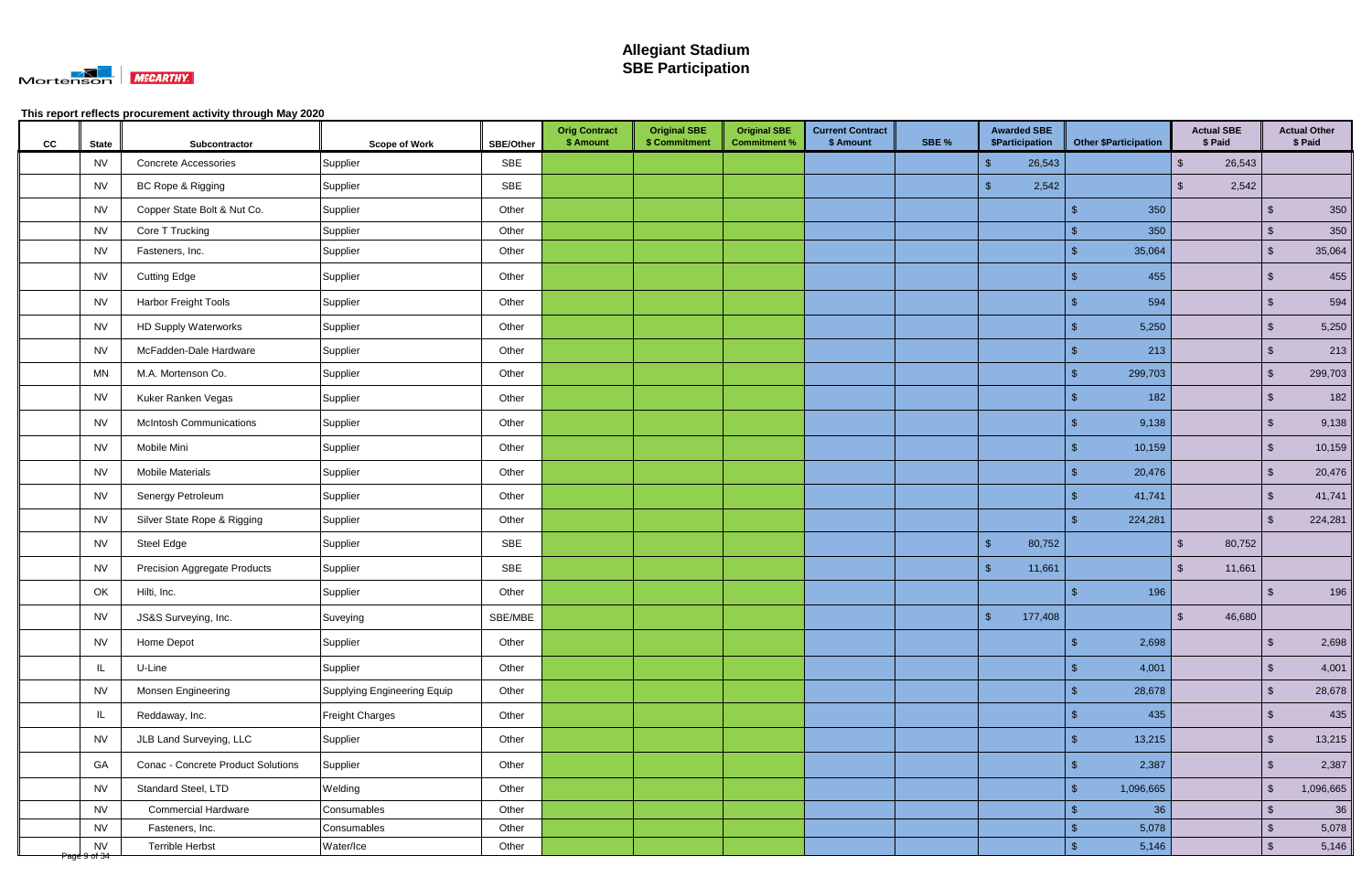

| CC        | <b>State</b> | Subcontractor                                              | <b>Scope of Work</b>                                                                                                        | <b>SBE/Other</b> | <b>Orig Contract</b><br>\$ Amount | <b>Original SBE</b><br>\$ Commitment | <b>Original SBE</b><br><b>Commitment %</b> | <b>Current Contract</b><br>\$ Amount | SBE % | <b>Awarded SBE</b><br>\$Participation |                | <b>Other \$Participation</b> |                         | <b>Actual SBE</b><br>\$ Paid |                         | <b>Actual Other</b><br>\$ Paid |
|-----------|--------------|------------------------------------------------------------|-----------------------------------------------------------------------------------------------------------------------------|------------------|-----------------------------------|--------------------------------------|--------------------------------------------|--------------------------------------|-------|---------------------------------------|----------------|------------------------------|-------------------------|------------------------------|-------------------------|--------------------------------|
|           | <b>NV</b>    | Home Depot                                                 | <b>Small Tools</b>                                                                                                          | Other            |                                   |                                      |                                            |                                      |       |                                       |                | 3,419                        |                         |                              | $\sqrt[6]{3}$           | 3,419                          |
|           | <b>NV</b>    | McFadden Dale Hardware                                     | Consumables                                                                                                                 | Other            |                                   |                                      |                                            |                                      |       |                                       |                | 1,782                        |                         |                              | $\sqrt[6]{\frac{1}{2}}$ | 1,782                          |
|           | <b>NV</b>    | Praxair, Inc.                                              | Consumables                                                                                                                 | Other            |                                   |                                      |                                            |                                      |       |                                       |                | 42,235                       |                         |                              | $\sqrt{3}$              | 42,235                         |
|           | <b>NV</b>    | Walmart                                                    | Ice/Water                                                                                                                   | Other            |                                   |                                      |                                            |                                      |       |                                       |                | 96                           |                         |                              | $\sqrt[6]{3}$           | 96                             |
|           | <b>NV</b>    | Ahern Rentals                                              | <b>Equipment Rental</b>                                                                                                     | Other            |                                   |                                      |                                            |                                      |       |                                       |                | 3,218                        |                         |                              | $\sqrt{2}$              | 3,218                          |
|           | <b>NV</b>    | <b>Harbor Freight</b>                                      | Consumables                                                                                                                 | Other            |                                   |                                      |                                            |                                      |       |                                       |                | 53                           |                         |                              | $\sqrt[6]{\frac{1}{2}}$ | 53                             |
|           | <b>NV</b>    | Lowe's                                                     | Consumables                                                                                                                 | Other            |                                   |                                      |                                            |                                      |       |                                       |                | 208                          |                         |                              | $\sqrt[6]{3}$           | 208                            |
|           | <b>NV</b>    | Hilti                                                      | <b>Small Tools</b>                                                                                                          | Other            |                                   |                                      |                                            |                                      |       |                                       |                | 4,984                        |                         |                              | $\sqrt[6]{\frac{1}{2}}$ | 4,984                          |
|           | <b>NV</b>    | Silver State Wire & Rope                                   | Supplier                                                                                                                    | Other            |                                   |                                      |                                            |                                      |       |                                       |                | 474                          |                         |                              | $\sqrt[6]{\frac{1}{2}}$ | 474                            |
|           | UT           | Page Industrial Supply                                     | Supplier                                                                                                                    | Other            |                                   |                                      |                                            |                                      |       |                                       | $\mathfrak{L}$ | 705                          |                         |                              | $\sqrt[6]{3}$           | 705                            |
|           | <b>NV</b>    | <b>United Rentals</b>                                      | Equipment Rental                                                                                                            | Other            |                                   |                                      |                                            |                                      |       |                                       | Æ              | 12,000                       |                         |                              | $\sqrt[6]{3}$           | 11,864                         |
|           | <b>NV</b>    | <b>Dirtworks Positioning LLC</b>                           | Supplier                                                                                                                    | Other            |                                   |                                      |                                            |                                      |       |                                       |                | 1,000                        |                         |                              | $\sqrt[6]{\frac{1}{2}}$ | 244                            |
|           | <b>NV</b>    | <b>Border Construction</b>                                 | Supplier                                                                                                                    | Other            |                                   |                                      |                                            |                                      |       |                                       | -S             | 10,000                       |                         |                              | $\sqrt[6]{3}$           | 436                            |
|           | <b>NV</b>    | American Eagle Ready Mix                                   | Supplier                                                                                                                    | Other            |                                   |                                      |                                            |                                      |       |                                       | S              | 20,000                       |                         |                              | $\sqrt[6]{2}$           | 16,800                         |
|           | <b>NV</b>    | Ahern                                                      | Supplier                                                                                                                    | Other            |                                   |                                      |                                            |                                      |       |                                       |                | 100,000                      |                         |                              | $\sqrt[6]{3}$           | 58,267                         |
|           | <b>FL</b>    | Jim & Slims Tool Supply                                    | Supplier                                                                                                                    | Other            |                                   |                                      |                                            |                                      |       |                                       |                | 500                          |                         |                              | $\sqrt[6]{3}$           | 55                             |
|           | <b>NV</b>    | <b>Silver Star Ready Mix</b>                               | Supplier                                                                                                                    | Other            |                                   |                                      |                                            |                                      |       |                                       |                | 10,000                       |                         |                              | $\sqrt[6]{3}$           | 8,364                          |
|           | <b>NM</b>    | <b>Heatly Engineering</b>                                  | Design/Engineering of PreCast                                                                                               | Other            |                                   |                                      |                                            |                                      |       |                                       | $\mathfrak{S}$ | 1,845,145                    |                         |                              | $\sqrt[6]{\frac{1}{2}}$ | 1,714,805                      |
|           | <b>NV</b>    | Western Pacific Precast, LLC                               | <b>Precast Elements</b>                                                                                                     | Other            |                                   |                                      |                                            |                                      |       |                                       | -\$            | 18,591,763                   |                         |                              | $\sqrt{3}$              | 18,493,042                     |
|           | <b>NV</b>    | Mountain West Excavation & Utilities                       | Core Drilling                                                                                                               | SBE/WBE          |                                   |                                      |                                            |                                      |       | $\sqrt{2}$<br>100,000                 |                |                              | $\mathfrak{L}$          | 87,732                       |                         |                                |
|           | NV           | Standard Steel Ltd                                         | <b>Embed Repairs</b>                                                                                                        | Other            |                                   |                                      |                                            |                                      |       |                                       |                | 12,000                       |                         |                              | -\$                     | 8,219                          |
|           |              |                                                            |                                                                                                                             |                  |                                   |                                      |                                            |                                      |       |                                       |                |                              |                         |                              |                         |                                |
| 1.04/1.05 |              | MN Harris Companies                                        | Mechanical & Plumbing                                                                                                       | Other            | $121,500,000$ \$                  | 18,225,000                           |                                            | $15\%$ \$<br>138,598,494             | 21%   |                                       |                |                              |                         |                              | -\$                     | 119,860,526                    |
|           | <b>NV</b>    | Maui One Excavating                                        | Trenching, Excating & Hauling                                                                                               | SBE/MBE          |                                   |                                      |                                            |                                      |       | $\mathfrak{s}$<br>2,999,701           |                |                              | $\mathfrak{s}$          | 2,709,342                    |                         |                                |
|           | <b>NV</b>    | Lone Mountain Excavation                                   | Site Prep                                                                                                                   | Other            |                                   |                                      |                                            |                                      |       |                                       | $\mathfrak{S}$ | 2,098,170                    |                         |                              | $\sqrt{2}$              | 1,617,235                      |
|           | <b>NV</b>    | <b>Trinity Land Survey</b>                                 | Box Culvert - Survey                                                                                                        | SBE/WBE          |                                   |                                      |                                            |                                      |       | $\sqrt[6]{3}$<br>50,000               |                |                              | $\mathfrak{F}$          | 13,065                       |                         |                                |
|           | <b>NV</b>    | C-Los Industries                                           | Warehouse Lease to Erect Oval<br>Mock-up                                                                                    | SBE/MBE          |                                   |                                      |                                            |                                      |       | $\mathbf{\hat{f}}$<br>5,412           |                |                              | \$                      | 5,412                        |                         |                                |
|           | <b>NV</b>    | Mechanical Equipment Reps                                  | Provide Computer Room AC Units                                                                                              | SBE/MBE          |                                   |                                      |                                            |                                      |       | $\sqrt{2}$<br>372,194                 |                |                              | $\sqrt[6]{\frac{1}{2}}$ | 372,194                      |                         |                                |
|           | <b>NV</b>    | Corporate Air Mechanical Services                          | Furnish 3 Pump Skids, 2 Head<br>Exhcangers, 6 Domestic Heat<br>Exchangers, 1 Triplex Booster<br>Pump Package, 2 Rolairtrols | SBE              |                                   |                                      |                                            |                                      |       | \$<br>954,100                         |                |                              | $\sqrt{3}$              | 924,199                      |                         |                                |
|           | <b>NV</b>    | Corporate Air Mechanical Services                          | Furnish 6 Cell Stainless Cooling<br>Tower w/Free Cooling and Single<br>Flange Inlet                                         | SBE              |                                   |                                      |                                            |                                      |       | $\mathcal{S}$<br>613,779              |                |                              | $\mathfrak{L}$          | 597,274                      |                         |                                |
|           |              | Page 10 NV <sub>34</sub> Corporate Air Mechanical Services | 7 Boilers                                                                                                                   | SBE              |                                   |                                      |                                            |                                      |       | $\mathbf{\$}$<br>403,133              |                |                              | $\sqrt[6]{2}$           | 372,690                      |                         |                                |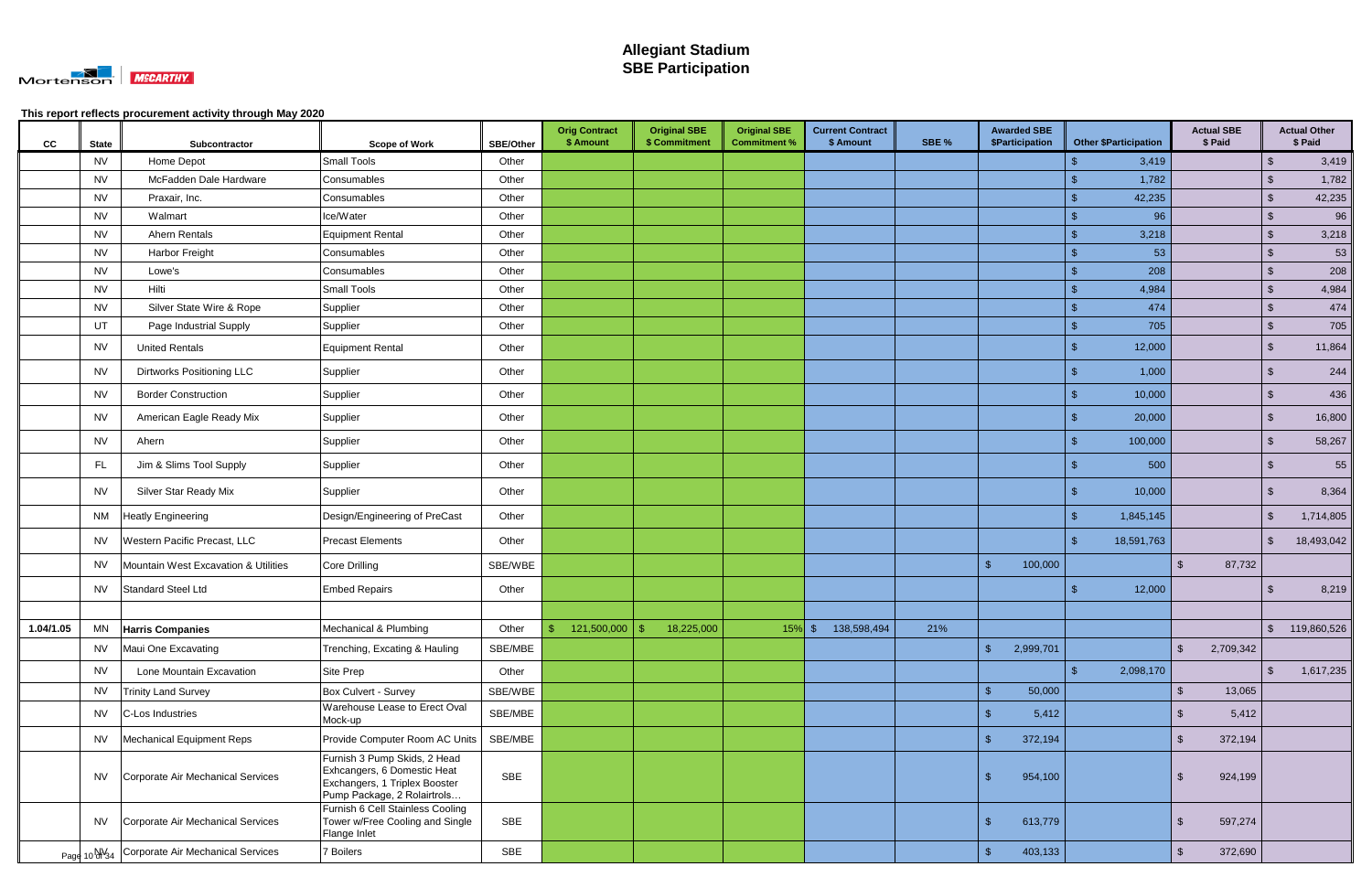

| cc | <b>State</b> | Subcontractor                           | <b>Scope of Work</b>                                                                                                                                              | SBE/Other  | <b>Orig Contract</b><br>\$ Amount | <b>Original SBE</b><br>\$ Commitment | <b>Original SBE</b><br><b>Commitment %</b> | <b>Current Contract</b><br>\$ Amount | SBE % | <b>Awarded SBE</b><br>\$Participation | <b>Other \$Participation</b> |                | <b>Actual SBE</b><br>\$ Paid |                         | <b>Actual Other</b><br>\$ Paid |
|----|--------------|-----------------------------------------|-------------------------------------------------------------------------------------------------------------------------------------------------------------------|------------|-----------------------------------|--------------------------------------|--------------------------------------------|--------------------------------------|-------|---------------------------------------|------------------------------|----------------|------------------------------|-------------------------|--------------------------------|
|    | <b>NV</b>    | Corporate Air Mechanical Services       | Supplies - Fans & PCU's                                                                                                                                           | <b>SBE</b> |                                   |                                      |                                            |                                      |       | $\mathfrak{L}$<br>1,810,938           |                              | \$             | 1,810,938                    |                         |                                |
|    | <b>NV</b>    | Corporate Air Mechanical Services       | Furnish 35 Electric Water Heaters<br>& 7 ASME 125# Storage Tanks                                                                                                  | <b>SBE</b> |                                   |                                      |                                            |                                      |       | 187,079                               |                              | -\$            | 179,508                      |                         |                                |
|    | <b>NV</b>    | Corporate Air Mechanical Services       | Provide 1 Lot Fabric Duct<br>(Ductsox) & Associated hangers                                                                                                       | <b>SBE</b> |                                   |                                      |                                            |                                      |       | 1,021,488<br>-\$                      |                              |                |                              |                         |                                |
|    | <b>NV</b>    | Corporate Air Mechanical Services       | Provide 26 Fire Smoke Dampers,<br>48 Fire Dampers & 6 Silencers                                                                                                   | SBE        |                                   |                                      |                                            |                                      |       | 87,400                                |                              |                |                              |                         |                                |
|    | <b>NV</b>    | Corporate Air Mechanical Services       | Provide 1 Lot Metal-Fab UL Listed<br>Grease Duct, 1 Lot Metal-Fab UL<br>Listed General Exhaust Flue, & 1<br>Lot Metal Fab UL Listed boiler<br><b>Exhaust Flue</b> | <b>SBE</b> |                                   |                                      |                                            |                                      |       | 2,444,744                             |                              |                |                              |                         |                                |
|    | <b>NV</b>    | LTSA, LLC                               | Furnish air Handling Units; VAV's &<br><b>BCU's</b>                                                                                                               | <b>SBE</b> |                                   |                                      |                                            |                                      |       | 6,983,062<br>. ድ                      |                              | -\$            | 6,959,066                    |                         |                                |
|    | <b>NV</b>    | LTSA, LLC                               | Provide 26 Variable Frequency<br>Drives with 3% Line Reactors & 20<br>Passive Harmonic Filters                                                                    | SBE        |                                   |                                      |                                            |                                      |       | 315,024                               |                              | -\$            | 306,762                      |                         |                                |
|    | <b>MN</b>    | Trane U.S., Inc.                        | Furnish & Install BAS Mechanical<br><b>Control System</b>                                                                                                         | Other      |                                   |                                      |                                            |                                      |       |                                       | -\$<br>3,310,631             |                |                              | $\sqrt[6]{3}$           | 2,089,930                      |
|    | NV           | <b>Lawyer Mechanical Services</b>       | <b>HVAC Controls Installation</b>                                                                                                                                 | <b>SBE</b> |                                   |                                      |                                            |                                      |       | 943,789                               |                              | $\mathbf{s}$   | 732,215                      |                         |                                |
|    | <b>NV</b>    | <b>Precision Automation</b>             | Low Voltage Controls HVAC<br>Controls Installation                                                                                                                | SBE        |                                   |                                      |                                            |                                      |       | 900,551                               |                              | $\mathbf{\$}$  | 648,000                      |                         |                                |
|    | <b>NV</b>    | <b>Advanced Controls &amp; Electric</b> | Low Voltage HVAC Controls<br>Installation                                                                                                                         | <b>SBE</b> |                                   |                                      |                                            |                                      |       | 600,000                               |                              | -\$            | 546,421                      |                         |                                |
|    | <b>NV</b>    | <b>Ideal Supply Company</b>             | Provide all Galvanized Victaulic<br><b>Fittings Supplies</b>                                                                                                      | <b>SBE</b> |                                   |                                      |                                            |                                      |       | 2,894,304                             |                              | $\mathfrak{L}$ | 2,877,459                    |                         |                                |
|    | <b>NV</b>    | <b>Energy Mechanical Insulation</b>     | Furnish & Install Plumbing<br>Insulation                                                                                                                          | SBE/WBE    |                                   |                                      |                                            |                                      |       | 655,368                               |                              | $\mathfrak{L}$ | 561,654                      |                         |                                |
|    | <b>NV</b>    | Energy Mechanical Insulation            | Furnish & Install Piping Insulation                                                                                                                               | SBE/WBE    |                                   |                                      |                                            |                                      |       | 1,458,549                             |                              | -\$            | 1,193,892                    |                         |                                |
|    | <b>NV</b>    | <b>Energy Mechanical Insulation</b>     | Furnish & Install Mechanical<br>Insulation                                                                                                                        | SBE/WBE    |                                   |                                      |                                            |                                      |       | 879,929                               |                              | -\$            | 626,539                      |                         |                                |
|    | <b>NV</b>    | <b>Energy Mechanical Insulation</b>     | Furnish & Install All Fire-Stopping<br>on all Plumbing, Piping &<br>Mechanical Systems                                                                            | SBE/WBE    |                                   |                                      |                                            |                                      |       | 761,252                               |                              |                | 667,152                      |                         |                                |
|    | <b>NV</b>    | BrandSafway                             | Scaffolding erection & rental                                                                                                                                     | Other      |                                   |                                      |                                            |                                      |       |                                       | 38,563                       |                |                              | $\sqrt[6]{3}$           | 38,563                         |
|    | <b>NV</b>    | Superior Duct Fabrication               | Fabricate & Supply all round<br>ductwork Fittings                                                                                                                 | Other      |                                   |                                      |                                            |                                      |       |                                       | 1,546,918                    |                |                              | $\sqrt[6]{3}$           | 1,465,114                      |
|    | <b>NV</b>    | Mesa Mechanical                         | Beverage Conduite & CO2 Branch<br>Lines                                                                                                                           | SBE/WBE    |                                   |                                      |                                            |                                      |       | $\mathbf{\hat{s}}$<br>700,000         |                              | $\mathfrak{L}$ | 662,965                      |                         |                                |
|    | IL           | BevStream Corp.                         | Beverage Conduit System & CO2<br><b>Branch lines</b>                                                                                                              | Other      |                                   |                                      |                                            |                                      |       |                                       | 999,562<br>-\$               |                |                              | $\sqrt[6]{\frac{1}{2}}$ | 802,180                        |
|    | <b>NV</b>    | Spider                                  | <b>Swing Stages</b>                                                                                                                                               | Other      |                                   |                                      |                                            |                                      |       |                                       | 71,058                       |                |                              | $\sqrt[6]{3}$           | 56,236                         |
|    | <b>NV</b>    | Jcord, LLC                              | Saw Cutting and Core Drilling                                                                                                                                     | SBE        |                                   |                                      |                                            |                                      |       | 427,000                               |                              | -\$            | 405,278                      |                         |                                |
|    | <b>NV</b>    | MMC, Inc.                               | Vacuum Truck for Cleaning Sump<br>Basins & Interceptors                                                                                                           | Other      |                                   |                                      |                                            |                                      |       |                                       | 20,000                       |                |                              | \$                      | 9,525                          |
|    | <b>NV</b>    | Tabitt                                  | HVAC & Plumbing Testing,<br>Adjusting & Balancing                                                                                                                 | Other      |                                   |                                      |                                            |                                      |       |                                       | 151,121                      |                |                              | \$                      | 151,121                        |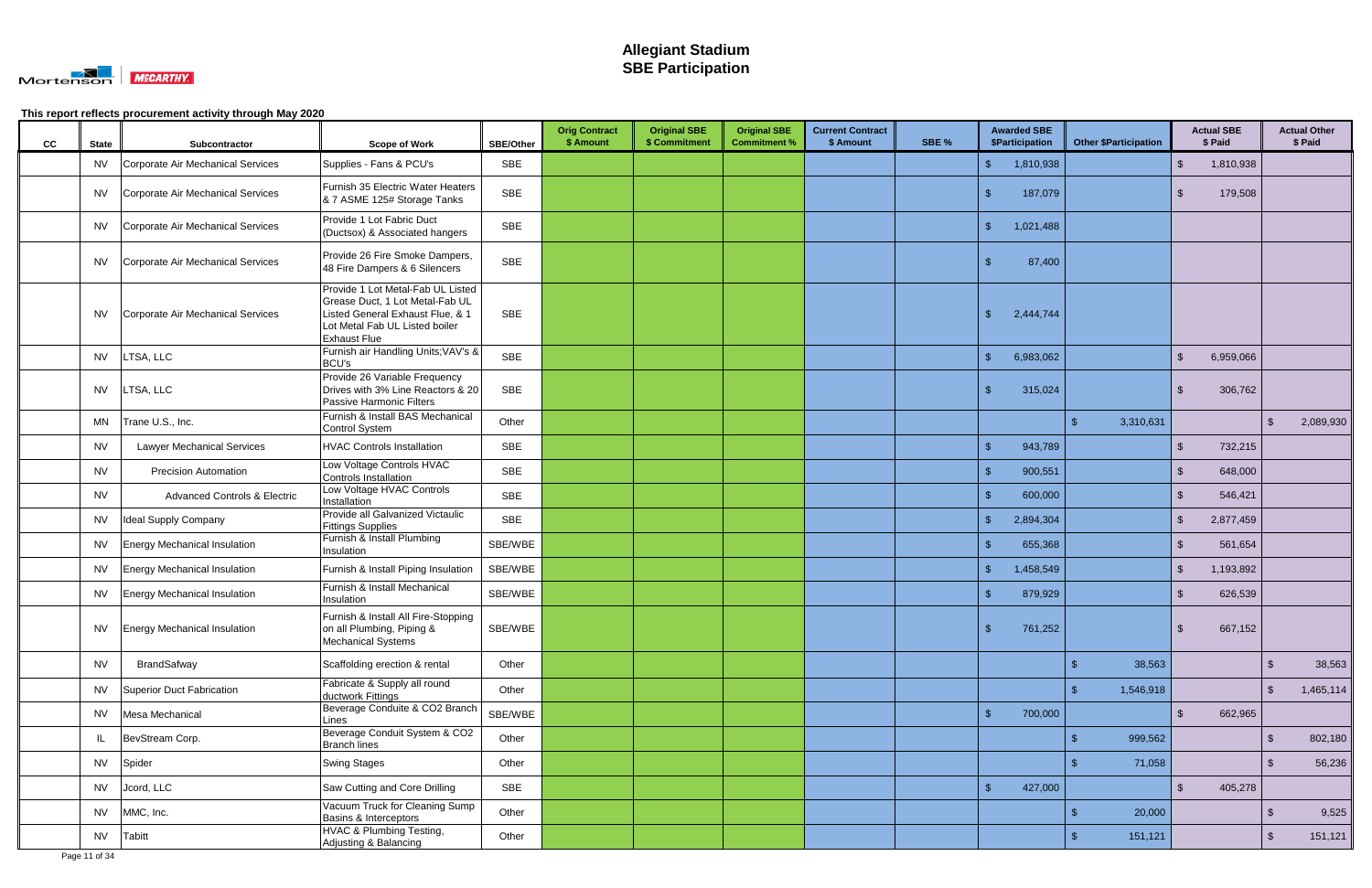

| cc          | <b>State</b>  | Subcontractor                    | <b>Scope of Work</b>                                                                   | <b>SBE/Other</b> | <b>Orig Contract</b><br>\$ Amount | <b>Original SBE</b><br>\$ Commitment | <b>Original SBE</b><br><b>Commitment %</b> | <b>Current Contract</b><br>\$ Amount | SBE % | <b>Awarded SBE</b><br>\$Participation | <b>Other \$Participation</b> |                    | <b>Actual SBE</b><br>\$ Paid |                | <b>Actual Other</b><br>\$ Paid |
|-------------|---------------|----------------------------------|----------------------------------------------------------------------------------------|------------------|-----------------------------------|--------------------------------------|--------------------------------------------|--------------------------------------|-------|---------------------------------------|------------------------------|--------------------|------------------------------|----------------|--------------------------------|
|             | <b>NV</b>     | Commercial Scaffolding, Inc.     | Provide Rental, Erection &<br>Dismantle Scaffold                                       | SBE              |                                   |                                      |                                            |                                      |       | 61,450                                |                              | $\mathcal{L}$      | 49,514                       |                |                                |
|             | BC            | Global Rope Access               | Furnish, Install & Remove Rigging                                                      | Other            |                                   |                                      |                                            |                                      |       |                                       | 100,000                      |                    |                              |                |                                |
|             | <b>NV</b>     | Rigging International            | Furnish, Install & Remove Rigging                                                      | <b>SBE</b>       |                                   |                                      |                                            |                                      |       | 100,000<br>-\$                        |                              | -\$                | 75,051                       |                |                                |
|             | <b>NV</b>     | Southwest Specialty Contractor   | Insulate & Label 180' of drain lines<br>with heat trace cabling                        | Other            |                                   |                                      |                                            |                                      |       |                                       | 3,410                        |                    |                              |                |                                |
|             | CA            | Johnson Controls                 | <b>Revise PCU Ansul Protection</b>                                                     | Other            |                                   |                                      |                                            |                                      |       |                                       | 6,812                        |                    |                              |                |                                |
|             | <b>NV</b>     | <b>Union Erectors</b>            | Cooling Tower Steel Support                                                            | SBE              |                                   |                                      |                                            |                                      |       | 42,726<br>୍ଥ                          |                              |                    |                              |                |                                |
|             | AZ            | Western Water Technologies       | <b>Water Treatment Systems</b>                                                         | Other            |                                   |                                      |                                            |                                      |       |                                       | 71,974<br>ß.                 |                    |                              |                |                                |
|             |               |                                  |                                                                                        |                  |                                   |                                      |                                            |                                      |       |                                       |                              |                    |                              |                |                                |
| 1.06 & 4.08 | <b>NV</b>     | <b>Gephart/Morse</b>             | Electrical & Low Voltage                                                               | Other            | 85,793,108                        | 13,087,750                           | $15\%$ \$                                  | 152,381,857                          | 15%   |                                       |                              |                    |                              | $\mathfrak{L}$ | 122,583,331                    |
|             | <b>NV</b>     | <b>Morse Electric</b>            |                                                                                        |                  |                                   |                                      |                                            |                                      |       |                                       |                              |                    |                              |                |                                |
|             | <b>NV</b>     | A-1 Concrete                     | Concrete & Excavation                                                                  | SBE/MBE          |                                   |                                      |                                            |                                      |       | 127,418<br><b>\$</b>                  |                              | . ድ                | 127,418                      |                |                                |
|             | <b>NV</b>     | <b>MMC</b>                       | <b>Hydro Excavating</b>                                                                | Other            |                                   |                                      |                                            |                                      |       |                                       | 10,450                       |                    |                              | $\mathfrak{L}$ | 10,450                         |
|             | <b>NV</b>     | Pyrocom                          | Sprinkler Monitoring Dialer                                                            | SBE/WBE          |                                   |                                      |                                            |                                      |       | 68,860                                |                              |                    | 8,860                        |                |                                |
|             | <b>NV</b>     | <b>Hampton Tedder Electric</b>   | <b>Electrical Testing</b>                                                              | Other            |                                   |                                      |                                            |                                      |       |                                       | 1,250                        |                    |                              | $\mathfrak{S}$ | 1,250                          |
|             | <b>NV</b>     | Lone Mountain Excavation         | Excavation                                                                             | Other            |                                   |                                      |                                            |                                      |       |                                       | 2,165,425<br>୍ୟ              |                    |                              | $\mathcal{L}$  | 2,043,115                      |
|             | <b>NV</b>     | Live Electric                    | Electrical                                                                             | SBE/WBE          |                                   |                                      |                                            |                                      |       | $\mathcal{S}$<br>71,700               |                              | $\mathfrak{L}$     | 71,700                       |                |                                |
|             | <b>NV</b>     | <b>Westland State</b>            | Parking                                                                                | Other            |                                   |                                      |                                            |                                      |       |                                       | 1,096,981<br>$\mathcal{L}$   |                    |                              | $\mathfrak{L}$ | 1,096,981                      |
|             | <b>NV</b>     | The Tiberti Fence Company        | Drilling                                                                               | <b>SBE</b>       |                                   |                                      |                                            |                                      |       | 27,003<br>-\$                         |                              |                    | 26,722                       |                |                                |
|             | <b>NV</b>     | Main Electric                    | <b>Electrical Supplier</b>                                                             | Other            |                                   |                                      |                                            |                                      |       |                                       | 4,482,452<br>-\$             |                    |                              |                | 3,761,651                      |
|             | <b>NV</b>     | <b>Codale Energy</b>             | <b>Electrical Supplier</b>                                                             | Other            |                                   |                                      |                                            |                                      |       |                                       | 2,337,129                    |                    |                              |                | 1,240,069                      |
|             | CA            | <b>Industrial Electric Mftg</b>  | <b>Electrical Distribution</b>                                                         | Other            |                                   |                                      |                                            |                                      |       |                                       | 6,297,501                    |                    |                              |                | 9,201,391                      |
|             | <b>NV</b>     | <b>CESS</b>                      | Generator/PDV's/Transfer<br>Switches & Show Power,<br>Broadcast Truck Power, Pedestals | SBE/MBE          |                                   |                                      |                                            |                                      |       | 2,605,634<br>- S                      |                              |                    | 2,533,377                    |                |                                |
|             | <b>NV</b>     | <b>National Field Services</b>   | <b>Electrical Acceptance Testing &amp;</b><br><b>Studies</b>                           | Other            |                                   |                                      |                                            |                                      |       |                                       | 333,287<br>-\$               |                    |                              | $\mathfrak{S}$ | 251,413                        |
|             | <b>NV</b>     | General Design & Const.          | Fabrication                                                                            | SBE/MBE          |                                   |                                      |                                            |                                      |       | $\sqrt{5}$<br>85,410                  |                              | $\mathfrak{L}$     | 68,801                       |                |                                |
|             | <b>NV</b>     | <b>Valley Steel</b>              | Unload and set Electrical Gear                                                         | SBE/WBE          |                                   |                                      |                                            |                                      |       | $\sqrt[6]{3}$<br>31,350               |                              | $\mathfrak{L}$     | 31,350                       |                |                                |
|             | <b>NV</b>     | <b>Coherent Design</b>           | AV Design Assist, Testing &<br>Commissioning                                           | SBE              |                                   |                                      |                                            |                                      |       | $\sqrt[6]{3}$<br>197,750              |                              | $\mathfrak{L}$     | 56,000                       |                |                                |
|             | <b>NV</b>     | Johnson Controls Fire Protection | Fire Alarm System                                                                      | Other            |                                   |                                      |                                            |                                      |       |                                       | $\mathbf{\$}$<br>4,922,183   |                    |                              | $\mathfrak{S}$ | 4,301,908                      |
|             | PA            | Tait Towers Manufacturing, LLC   | Design Development for Speaker<br>Array Rigging                                        | Other            |                                   |                                      |                                            |                                      |       |                                       | 24,510<br>-S                 |                    |                              | $\mathfrak{L}$ | 24,196                         |
|             | <b>NV</b>     | Clinton Nevada, LLC              | Supply Commscope Cable                                                                 | SBE              |                                   |                                      |                                            |                                      |       | $\sqrt[6]{3}$<br>2,243,179            |                              | $\mathbf{\hat{s}}$ | 1,891,096                    |                |                                |
|             | <b>NV</b>     | Well Equipment, Inc.             | Supply Low Voltage Cabling<br>Materials & Equipment                                    | SBE              |                                   |                                      |                                            |                                      |       | 1,673,107<br>-\$                      |                              | $\mathcal{L}$      | 1,614,942                    |                |                                |
|             | BC            | Global Rope Access               | Speaker Install, Infill speakers,<br>Array speaker, cable pull                         | Other            |                                   |                                      |                                            |                                      |       |                                       | 562,692<br>\$                |                    |                              | \$             | 547,331                        |
|             | Page 12 UM 34 | Simply Connected, Inc.           | Harman Order                                                                           | Other            |                                   |                                      |                                            |                                      |       |                                       | 3,599,786<br>-\$             |                    |                              | $\mathfrak{S}$ | 3,469,594                      |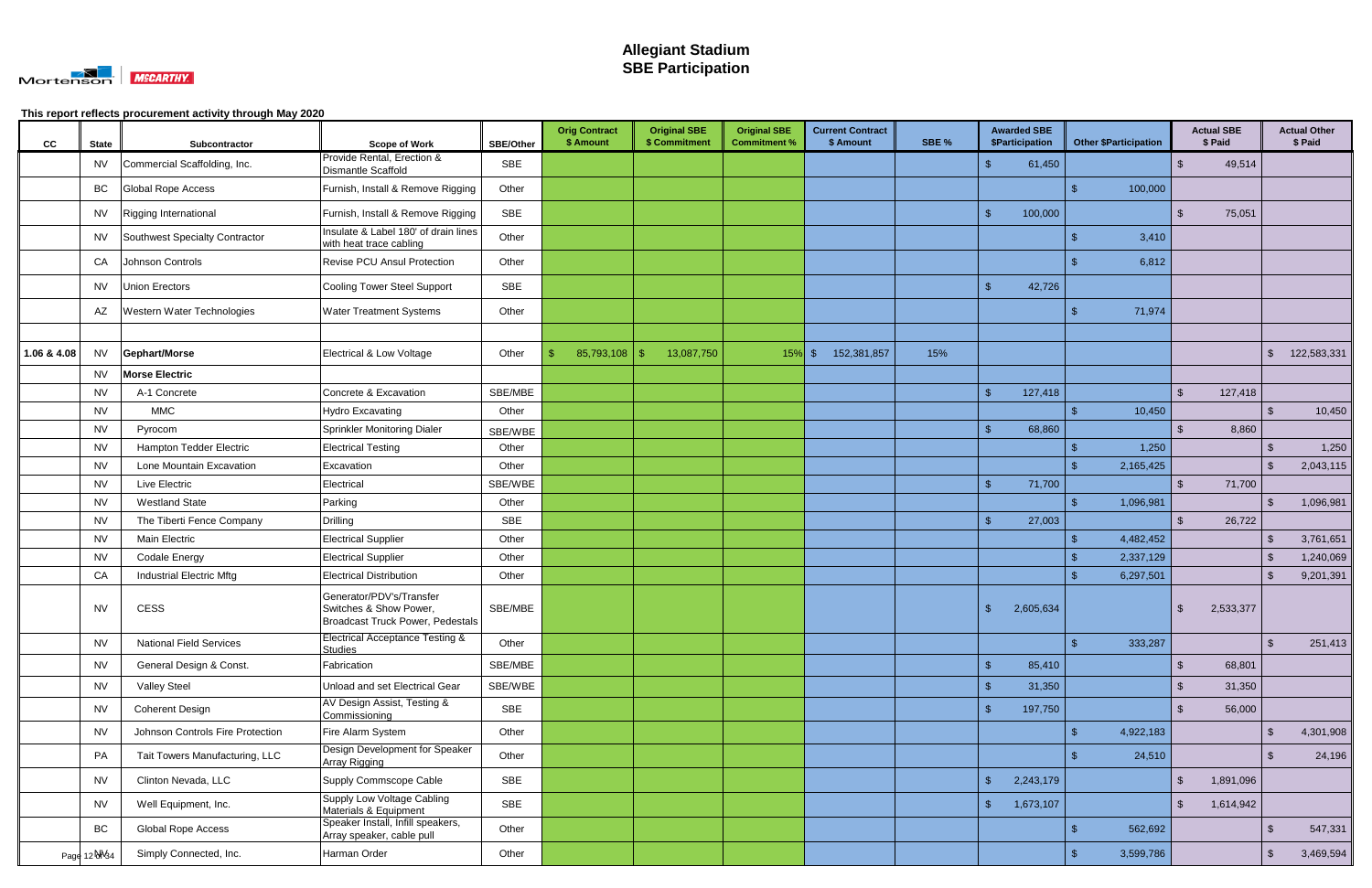

| cc | <b>State</b>           | Subcontractor                        | <b>Scope of Work</b>                                      | SBE/Other | <b>Orig Contract</b><br>\$ Amount | <b>Original SBE</b><br>\$ Commitment | <b>Original SBE</b><br><b>Commitment %</b> | <b>Current Contract</b><br>\$ Amount | SBE % | <b>Awarded SBE</b><br><b>\$Participation</b> | <b>Other \$Participation</b> |                    | <b>Actual SBE</b><br>\$ Paid |                         | <b>Actual Other</b><br>\$ Paid |
|----|------------------------|--------------------------------------|-----------------------------------------------------------|-----------|-----------------------------------|--------------------------------------|--------------------------------------------|--------------------------------------|-------|----------------------------------------------|------------------------------|--------------------|------------------------------|-------------------------|--------------------------------|
|    | <b>NV</b>              | Jcord, LLC                           | Scanning/coredrilling                                     | SBE       |                                   |                                      |                                            |                                      |       | 179,000                                      |                              | $\mathfrak{L}$     | 178,990                      |                         |                                |
|    | <b>NV</b>              | <b>MD Electric</b>                   | <b>Torch Interior Electrical Fit Out</b>                  | SBE/WBE   |                                   |                                      |                                            |                                      |       | 1,144,011<br>- S                             |                              | \$                 | 941,528                      |                         |                                |
|    | <b>NV</b>              | <b>Century Electric</b>              | <b>Electrical Work</b>                                    | SBE       |                                   |                                      |                                            |                                      |       | 300,000<br>- \$                              |                              | $\mathfrak{L}$     | 166,240                      |                         |                                |
|    | PA                     | <b>Global Mountain Solutions</b>     | Matsing Antenna Mock Installation                         | Other     |                                   |                                      |                                            |                                      |       |                                              | $\mathfrak{L}$<br>431,660    |                    |                              |                         |                                |
|    | ΜN                     | <b>Gephart Electric, Inc.</b>        |                                                           |           |                                   |                                      |                                            |                                      |       |                                              |                              |                    |                              |                         |                                |
|    | ΜN                     | <b>Border States Supply</b>          | <b>Electrical Supplies</b>                                | Other     |                                   |                                      |                                            |                                      |       |                                              | 99,550<br>ß.                 |                    |                              | -S                      | 98,707                         |
|    | <b>NV</b>              | CESS                                 | Cable Tray/Interior & Sports<br>Lighting                  | SBE/MBE   |                                   |                                      |                                            |                                      |       | 9,550,111<br>- \$                            |                              | $\mathfrak{L}$     | 7,328,756                    |                         |                                |
|    | <b>NV</b>              | Fastener & Supply Co., Inc           | <b>Electrical Supplies</b>                                | Other     |                                   |                                      |                                            |                                      |       |                                              | 121,319<br>$\mathfrak{L}$    |                    |                              | $\mathfrak{L}$          | 121,319                        |
|    | -IL                    | Global Equipment Company, Inc.       | <b>Electrical Supplies</b>                                | Other     |                                   |                                      |                                            |                                      |       |                                              | 16,861                       |                    |                              | $\mathfrak{L}$          | 16,861                         |
|    | ΜN                     | <b>Graybar Electric Supply</b>       | <b>Electrical Supplies</b>                                | Other     |                                   |                                      |                                            |                                      |       |                                              | 123,714<br>-\$               |                    |                              | \$                      | 117,901                        |
|    | <b>NV</b>              | Las Vegas Lighting                   | Feeder Cable & Branch Wire                                | SBE/MBE   |                                   |                                      |                                            |                                      |       | 1,726,274<br>-\$                             |                              | $\mathfrak{L}$     | 1,014,630                    |                         |                                |
|    | <b>NV</b>              | Live Electric                        | <b>Generator Distribution Feeds -</b><br>Quad A, B, C & D | SBE/WBE   |                                   |                                      |                                            |                                      |       | <b>\$</b><br>2,076,437                       |                              | $\mathfrak{L}$     | 1,716,408                    |                         |                                |
|    | <b>MN</b>              | <b>MA Mortenson</b>                  | <b>Equipment Rental</b>                                   | Other     |                                   |                                      |                                            |                                      |       |                                              | 802,610<br>\$                |                    |                              | \$                      | 802,603                        |
|    | CO                     | <b>National Lightning Protection</b> | Lightning Protection System                               | Other     |                                   |                                      |                                            |                                      |       |                                              | 127,040                      |                    |                              |                         | 69,022                         |
|    | <b>NV</b>              | Nedco Supply                         | <b>Electrical Supplies</b>                                | Other     |                                   |                                      |                                            |                                      |       |                                              | 106,466                      |                    |                              | \$                      | 86,247                         |
|    | MN                     | <b>Povolny Specialties</b>           | <b>Electrical Supplies</b>                                | Other     |                                   |                                      |                                            |                                      |       |                                              | 38,244<br>\$.                |                    |                              | $\mathfrak{S}$          | 38,244                         |
|    | <b>NV</b>              | Rosendin                             | Install MV Cables, Install &<br>Terminate 600V Cables     | Other     |                                   |                                      |                                            |                                      |       |                                              | 1,536,446<br>-\$             |                    |                              | -S                      | 991,328                        |
|    | ΜN                     | Total Tool Supply, Inc.              | <b>Electrical Material</b>                                | Other     |                                   |                                      |                                            |                                      |       |                                              | 27,668                       |                    |                              | $\mathbf{\$}$           | 26,291                         |
|    | <b>MN</b>              | <b>Viking Electric Supply</b>        | <b>Electrical Supplies</b>                                | Other     |                                   |                                      |                                            |                                      |       |                                              | 12,581                       |                    |                              | $\mathfrak{S}$          | 12,498                         |
|    | <b>NV</b>              | <b>Brandsafeway Services</b>         | Level 350 Electrical Installation                         | Other     |                                   |                                      |                                            |                                      |       |                                              | 53,128                       |                    |                              |                         | 44,431                         |
|    | $\mathsf{A}\mathsf{Z}$ | <b>Communications Integrators</b>    | <b>Electrical Supplies</b>                                | Other     |                                   |                                      |                                            |                                      |       |                                              | 199,118                      |                    |                              | ¢                       | 199,118                        |
|    | <b>MN</b>              | <b>Gopher Stage Lighting</b>         | <b>Electrical Supplies</b>                                | Other     |                                   |                                      |                                            |                                      |       |                                              | $\mathcal{S}$<br>1,620,383   |                    |                              | $\sqrt[6]{\frac{1}{2}}$ | 1,204,461                      |
|    | <b>NV</b>              | Jcord, LLC                           | Pole Bases                                                | SBE       |                                   |                                      |                                            |                                      |       | $\sqrt[6]{3}$<br>742,300                     |                              | $\mathbf{\hat{s}}$ | 452,346                      |                         |                                |
|    | <b>NV</b>              | Merli Concrete Pumping               | Concrete Pumping                                          | SBE       |                                   |                                      |                                            |                                      |       | $\mathbf{\$}$<br>5,000                       |                              | $\mathbf{\hat{F}}$ | 1,619                        |                         |                                |
|    | <b>NV</b>              | R.E.B Construction                   | <b>Drill Foundations</b>                                  | Other     |                                   |                                      |                                            |                                      |       |                                              | 50,000<br>$\frac{3}{2}$      |                    |                              | $\sqrt[6]{3}$           | 35,290                         |
|    | <b>NV</b>              | DIG 3, LLC                           | Excavation                                                | Other     |                                   |                                      |                                            |                                      |       |                                              | 300,000<br>-\$               |                    |                              | $\sqrt[6]{3}$           | 272,719                        |
|    | <b>NV</b>              | MMC, Inc.                            | <b>Hydro Excavation</b>                                   | Other     |                                   |                                      |                                            |                                      |       |                                              | 50,000<br>$\mathcal{S}$      |                    |                              | $\sqrt{2}$              | 9,050                          |
|    | <b>NV</b>              | Nevada Ready Mix                     | Materials - Concrete                                      | Other     |                                   |                                      |                                            |                                      |       |                                              | 50,000<br>-\$                |                    |                              | $\sqrt{2}$              | 20,076                         |
|    | <b>NV</b>              | Werdco                               | <b>Hauling Materials</b>                                  | Other     |                                   |                                      |                                            |                                      |       |                                              | 75,000<br>\$                 |                    |                              | $\mathfrak{S}$          | 53,394                         |
|    | <b>NV</b>              | Silver Star Ready Mix                | Materials - Concrete                                      | Other     |                                   |                                      |                                            |                                      |       |                                              | 50,000<br>\$                 |                    |                              | $\mathfrak{S}$          | 13,917                         |
|    | <b>NV</b>              | Concrete Accessories                 | Materials - Rebar & Sonotube                              | Other     |                                   |                                      |                                            |                                      |       |                                              | 50,000                       |                    |                              | \$                      | 30,360                         |
|    | Page 13 NAS4           | Ahern Rentals                        | Equipment Rental                                          | Other     |                                   |                                      |                                            |                                      |       |                                              | 100,000<br>-\$               |                    |                              | $\mathfrak{S}$          | 54,881                         |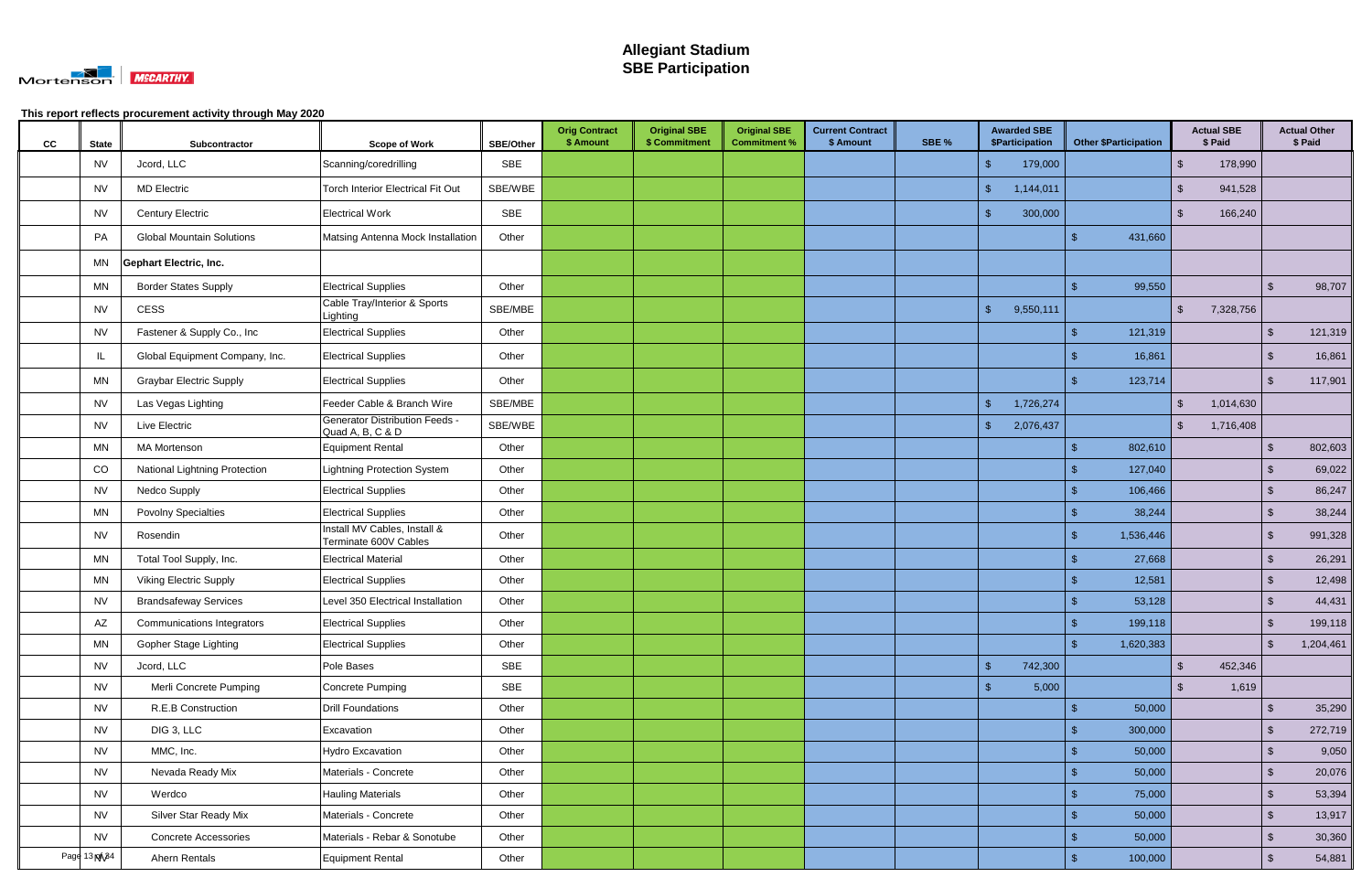

| cc        | <b>State</b> | Subcontractor                     | <b>Scope of Work</b>                                     | SBE/Other  | <b>Orig Contract</b><br>\$ Amount | <b>Original SBE</b><br>\$ Commitment | <b>Original SBE</b><br><b>Commitment %</b> | <b>Current Contract</b><br>\$ Amount | SBE % | <b>Awarded SBE</b><br>\$Participation |                | <b>Other \$Participation</b> |                         | <b>Actual SBE</b><br>\$ Paid |                | <b>Actual Other</b><br>\$ Paid |
|-----------|--------------|-----------------------------------|----------------------------------------------------------|------------|-----------------------------------|--------------------------------------|--------------------------------------------|--------------------------------------|-------|---------------------------------------|----------------|------------------------------|-------------------------|------------------------------|----------------|--------------------------------|
|           | CA           | Reliable Crane                    | <b>Crane Lift Rental</b>                                 | Other      |                                   |                                      |                                            |                                      |       |                                       | \$             | 58,900                       |                         |                              | $\sqrt{2}$     | 50,557                         |
|           | <b>MS</b>    | <b>Sequel Electric Supply</b>     | <b>Electrical Supplies</b>                               | Other      |                                   |                                      |                                            |                                      |       |                                       |                | 15,799                       |                         |                              | $\mathfrak{L}$ | 15,799                         |
|           | <b>NV</b>    | <b>Union Erectors</b>             | <b>Equipment Rental</b>                                  | SBE        |                                   |                                      |                                            |                                      |       | $\mathbf{\hat{f}}$<br>24,104          |                |                              | $\mathfrak{L}$          | 24,104                       |                |                                |
|           | WI           | Cornell                           | <b>Electrical Supplies</b>                               | Other      |                                   |                                      |                                            |                                      |       |                                       |                | 48,837                       |                         |                              | $\mathcal{S}$  | 48,837                         |
|           | <b>NV</b>    | <b>Trinity Land Survey</b>        | <b>Land Surveying</b>                                    | SBE/WBE    |                                   |                                      |                                            |                                      |       | $\mathcal{S}$<br>31,959               |                |                              | $\mathfrak{L}$          | 27,964                       |                |                                |
|           | <b>MN</b>    | Danny's Construction Co.          | Install Lighting Procteion Poles                         | <b>WBE</b> |                                   |                                      |                                            |                                      |       |                                       | -S             | 14,173                       |                         |                              | $\sqrt{2}$     | 14,173                         |
|           |              |                                   |                                                          |            |                                   |                                      |                                            |                                      |       |                                       |                |                              |                         |                              |                |                                |
| 1.07      | <b>NV</b>    | <b>Desert Fire Protection, LP</b> | <b>Fire Protection</b>                                   | Other      | $14,200,000$ \ \$                 | 2,130,000                            | 15%                                        | 15,402,011<br>$\mathfrak{F}$         | 15%   | 912,559                               |                |                              |                         |                              | \$             | 11,983,309                     |
|           | <b>NV</b>    | <b>TAB Contractors</b>            | Underground Fire Line                                    | Other      |                                   |                                      |                                            |                                      |       |                                       | \$             | 115,655                      |                         |                              | \$             | 100,475                        |
|           | <b>NV</b>    | Jcord, LLC                        | <b>GPR &amp; Core Drill</b>                              | SBE        |                                   |                                      |                                            |                                      |       | $\mathbf{\hat{s}}$<br>154,473         |                |                              | \$                      | 154,473                      |                |                                |
|           | <b>NV</b>    | JS&S Inc.                         | Fire Sprinkler Layout with Trimble                       | SBE/MBE    |                                   |                                      |                                            |                                      |       | $\mathbf{\hat{s}}$<br>6,312           |                |                              | \$                      | 6,312                        |                |                                |
|           | <b>NV</b>    | <b>Lucky Transportation</b>       | Transportation                                           | SBE        |                                   |                                      |                                            |                                      |       | $\mathbf{\hat{F}}$<br>150,000         |                |                              | \$                      | 139,111                      |                |                                |
|           | <b>NV</b>    | Energy Mechanical Insulation      | Fire Caulking & Insulation of Pipe                       | SBE        |                                   |                                      |                                            |                                      |       | $\mathbf{\hat{s}}$<br>100,000         |                |                              | $\mathfrak{L}$          | 96,099                       |                |                                |
|           | <b>NV</b>    | Monsen Engineering Services       | Plotter & Printing Supplies                              | SBE        |                                   |                                      |                                            |                                      |       | $\hat{\tau}$<br>3,581                 |                |                              | .\$                     | 3,581                        |                |                                |
|           | <b>NV</b>    | Silver State Marketing Group      | Supply bulk Fire Sprinkler Material<br>& Pipe & Fittings | SBE        |                                   |                                      |                                            |                                      |       | $\mathbf{\hat{F}}$<br>946,377         |                |                              | $\mathfrak{L}$          | 946,377                      |                |                                |
|           | <b>NV</b>    | Lone Mountain Excavation          | South FDC Underground                                    | Other      |                                   |                                      |                                            |                                      |       |                                       | $\mathfrak{L}$ | 92,394                       |                         |                              | $\mathcal{S}$  | 113,409                        |
|           | <b>NV</b>    | Carefree Catering                 | Site Water Delivery                                      | SBE        |                                   |                                      |                                            |                                      |       | $\mathbf{\$}$<br>2,000                |                |                              | $\mathfrak{L}$          | 1,890                        |                |                                |
|           | <b>NV</b>    | Ice Now NV, LLC                   | Ice & Water                                              | <b>SBE</b> |                                   |                                      |                                            |                                      |       | $\hat{\mathcal{L}}$<br>10,000         |                |                              | \$                      | 9,162                        |                |                                |
|           | <b>NV</b>    | <b>World Wide Safety</b>          | Safety                                                   | SBE/WMBE   |                                   |                                      |                                            |                                      |       | 25,000                                |                |                              | $\mathfrak{L}$          | 18,050                       |                |                                |
|           |              |                                   |                                                          |            |                                   |                                      |                                            |                                      |       |                                       |                |                              |                         |                              |                |                                |
| 1.08/1.09 | <b>NV</b>    | <b>Enclos Corp.</b>               | <b>Exterior Curtainwall/Ribbon</b><br>Rainscreen         | Other      | 97,194,122                        | 14,620,335<br>-\$                    | 15%                                        | $\sqrt{3}$<br>101,744,372            | 19%   |                                       |                |                              |                         |                              | \$             | 91,998,466                     |
|           | <b>NV</b>    | Innova Technologies               | <b>Structural Engineering/Material</b><br>Mock-up        | SBE/MBE    |                                   |                                      |                                            |                                      |       | $\mathbf{\hat{f}}$<br>14,618          |                |                              | $\sqrt[6]{\frac{1}{2}}$ | 14,618                       |                |                                |
|           | <b>NV</b>    | Union Erectors                    | Steel Structure & Install Material<br>Mock-up            | SBE        |                                   |                                      |                                            |                                      |       | $\mathfrak{S}$<br>20,717              |                |                              | $\mathfrak{L}$          | 20,717                       |                |                                |
|           | <b>NV</b>    | Affordable Federal Services       | Misc. Construction Services                              | SBE        |                                   |                                      |                                            |                                      |       | $\mathfrak{L}$<br>10,859,032          |                |                              | \$                      | 10,854,740                   |                |                                |
|           | <b>NV</b>    | Walters & Wolf                    | Storefront                                               | Other      |                                   |                                      |                                            |                                      |       |                                       | $\mathcal{S}$  | 2,197,248                    |                         |                              | $\sqrt{2}$     | 2,075,533                      |
|           | <b>NC</b>    | Assa Abloy Entrance Systems       | Door Auto Operators Supply &<br>Install                  | Other      |                                   |                                      |                                            |                                      |       |                                       |                | 47,250                       |                         |                              | $\sqrt[3]{2}$  | 37,093                         |
|           | <b>TX</b>    | <b>Baker Metal Products</b>       | Metal Panels, Louvers, ISA                               | Other      |                                   |                                      |                                            |                                      |       |                                       | $\sqrt{3}$     | 5,786,474                    |                         |                              | $\sqrt{2}$     | 5,786,174                      |
|           | <b>NJ</b>    | <b>Construction Specialties</b>   | <b>Buttons</b><br><b>Mechanical Louvers</b>              | Other      |                                   |                                      |                                            |                                      |       |                                       | Ŝ.             | 493,949                      |                         |                              | $\sqrt{2}$     | 493,949                        |
|           | <b>NV</b>    | Federal Heath Sign Co.            | Lighting Mock-up                                         | Other      |                                   |                                      |                                            |                                      |       |                                       |                | 23,880                       |                         |                              | $\sqrt[6]{3}$  | 23,880                         |
|           | IN           | Owens Corning                     | Insulation                                               | Other      |                                   |                                      |                                            |                                      |       |                                       |                | 797,741                      |                         |                              | $\sqrt{2}$     | 797,741                        |
|           | Page 14/0/04 | PowerMation                       | Operable Door Controls                                   | Other      |                                   |                                      |                                            |                                      |       |                                       | -S             | 82,250                       |                         |                              | $\sqrt{2}$     | 82,970                         |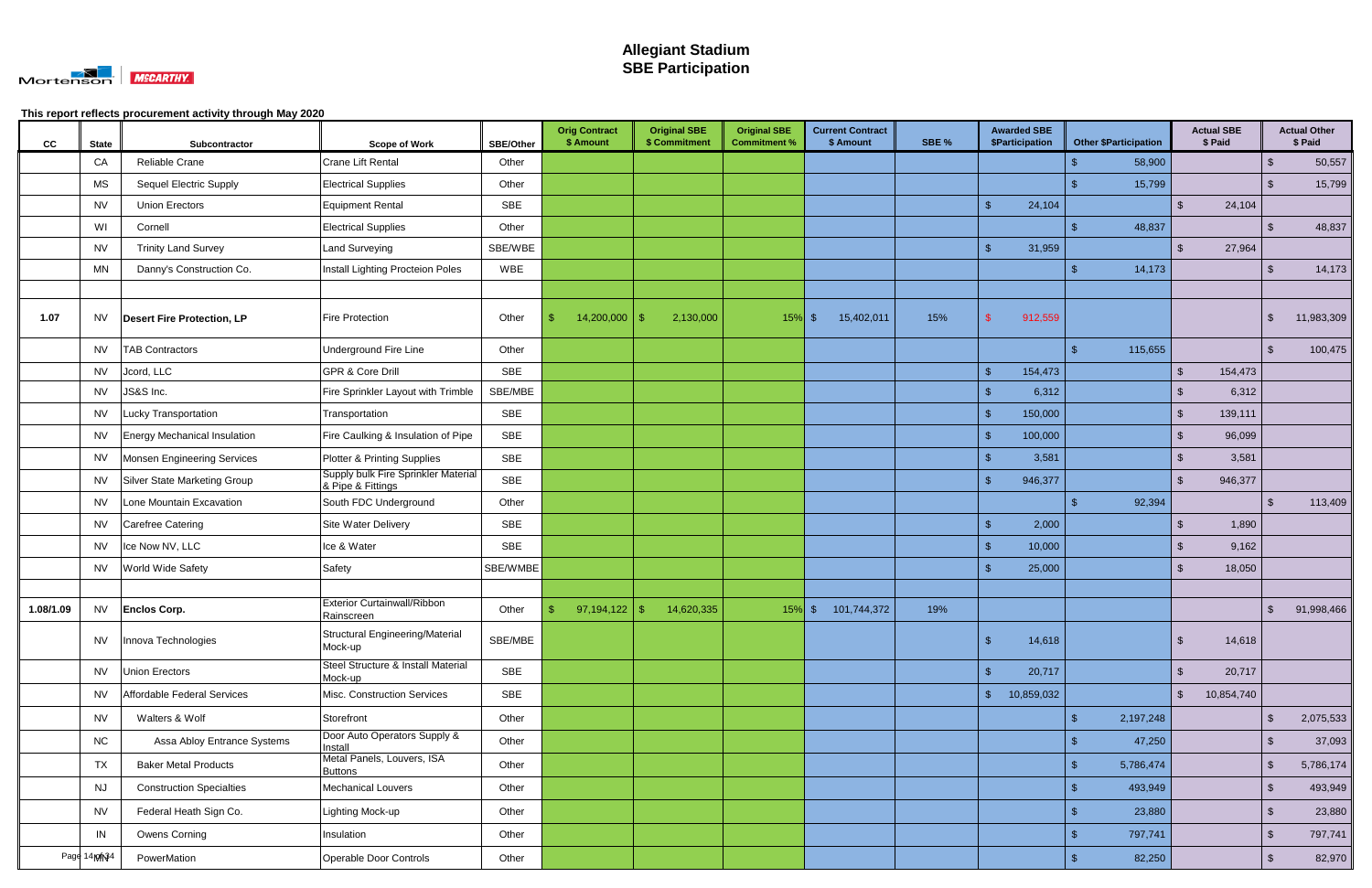

| cc   | <b>State</b> | Subcontractor                              | <b>Scope of Work</b>                                          | <b>SBE/Other</b> | <b>Orig Contract</b><br>\$ Amount | <b>Original SBE</b><br>\$ Commitment | <b>Original SBE</b><br><b>Commitment %</b> | <b>Current Contract</b><br>\$ Amount | SBE % | <b>Awarded SBE</b><br>\$Participation | <b>Other \$Participation</b>    | <b>Actual SBE</b><br>\$ Paid  |                         | <b>Actual Other</b><br>\$ Paid |
|------|--------------|--------------------------------------------|---------------------------------------------------------------|------------------|-----------------------------------|--------------------------------------|--------------------------------------------|--------------------------------------|-------|---------------------------------------|---------------------------------|-------------------------------|-------------------------|--------------------------------|
|      | <b>NV</b>    | Hershberger Bros Welding                   | <b>Curtainwall Anchor &amp; Steel Clips</b>                   | SBE              |                                   |                                      |                                            |                                      |       | $\sqrt[6]{3}$<br>1,553,054            |                                 | $\mathfrak{L}$<br>1,553,054   |                         |                                |
|      | <b>NV</b>    | <b>FASCO</b>                               | Fasteners                                                     | <b>SBE</b>       |                                   |                                      |                                            |                                      |       | 650,000<br>$\sqrt[6]{3}$              |                                 | $\mathbf{\hat{s}}$<br>647,730 |                         |                                |
|      | TX           | <b>Baker Metal</b>                         | <b>CW Metal Panels</b>                                        | Other            |                                   |                                      |                                            |                                      |       |                                       | $\mathbf{\hat{s}}$<br>7,455,800 |                               | $\mathbf{\$}$           | 7,039,376                      |
|      | <b>NV</b>    | <b>Expansion Specialties</b>               | <b>Exterior Expansion Joint System</b>                        | SBE/VBE          |                                   |                                      |                                            |                                      |       | $\sqrt[6]{5}$<br>736,034              |                                 | $\mathfrak{L}$<br>550,069     |                         |                                |
|      | <b>NV</b>    | Gephart/Morse Electrical                   | Operable Door                                                 | Other            |                                   |                                      |                                            |                                      |       |                                       | 145,313<br>$\mathbf{\$}$        |                               | $\mathfrak{S}$          | 138,157                        |
|      | <b>NV</b>    | <b>Union Erectors</b>                      | Operable Door                                                 | <b>SBE</b>       |                                   |                                      |                                            |                                      |       | 4,502,176<br><b>\$</b>                |                                 | $\mathbb{S}$<br>4,264,639     |                         |                                |
|      | CA           | <b>Railworks Track Service</b>             | Welding on back for Operable<br><b>Doors</b>                  | Other            |                                   |                                      |                                            |                                      |       |                                       | 50,400<br>-\$                   |                               | $\mathfrak{L}$          | 50,400                         |
|      | <b>NV</b>    | <b>Team Construction</b>                   | Grouting - operable door                                      | Other            |                                   |                                      |                                            |                                      |       |                                       | 103,777<br>ß.                   |                               | $\mathbf{\$}$           | 103,777                        |
|      | <b>NV</b>    | Reliable Crane Services                    | <b>Crane Services</b>                                         | SBE              |                                   |                                      |                                            |                                      |       | 1,240,000<br>-\$                      |                                 | \$<br>1,107,577               |                         |                                |
|      | CA           | Intertek-ATI                               | <b>Field Testing</b>                                          | Other            |                                   |                                      |                                            |                                      |       |                                       | 53,150                          |                               | $\mathfrak{L}$          | 19,050                         |
|      | <b>NV</b>    | Vergith Contracting                        | Painting                                                      | Other            |                                   |                                      |                                            |                                      |       |                                       | 50,000                          |                               |                         |                                |
|      |              |                                            |                                                               |                  |                                   |                                      |                                            |                                      |       |                                       |                                 |                               |                         |                                |
| 1.10 | <b>NV</b>    | <b>KONE</b>                                | Elevator & Lifts                                              | Other            | $17,942,010$ \ \$                 | 1,435,361                            | 8%                                         | 19,585,859<br>$\mathcal{S}$          | 7%    |                                       |                                 |                               | \$                      | 16,295,757                     |
|      | <b>NV</b>    | Hightower Trucking, Inc.                   | Warehouse/Logistics Support                                   | SBE/MBE          |                                   |                                      |                                            |                                      |       | 955,000<br>-\$                        |                                 | $\mathfrak{L}$<br>934,326     |                         |                                |
|      | <b>NV</b>    | Storage on Wheels, Inc.                    | Jobsite Trailer                                               | Other            |                                   |                                      |                                            |                                      |       |                                       | $\mathcal{S}$<br>15,000         |                               | $\mathbf{\$}$           | 4,249                          |
|      | <b>NV</b>    | <b>CESS</b>                                | Misc. Electrical Supplies                                     | SBE/MBE          |                                   |                                      |                                            |                                      |       | 145,000<br>- \$                       |                                 | $\mathbf{\hat{s}}$<br>137,825 |                         |                                |
|      | TX           | Platinum Specialty Services                | Scaffolding                                                   | Other            |                                   |                                      |                                            |                                      |       |                                       | 85,000<br>\$                    |                               | \$                      | 79,994                         |
|      | <b>NV</b>    | Codale Electric Supply                     | <b>Electrical Supplies</b>                                    | Other            |                                   |                                      |                                            |                                      |       |                                       | 15,000<br>-\$                   |                               | $\mathfrak{S}$          | 12,072                         |
|      | <b>TX</b>    | Hutcherson Elevator Co.                    | Freight Elevator - D5 & D6 Install<br>hatch doors, 2 car gate | Other            |                                   |                                      |                                            |                                      |       |                                       | 140,000<br>-\$                  |                               | \$                      | 133,000                        |
|      | <b>NV</b>    | <b>Union Erectors</b>                      | <b>Furnish Material</b>                                       | SBE              |                                   |                                      |                                            |                                      |       | - \$<br>80,000                        |                                 | \$<br>78,294                  |                         |                                |
|      | <b>NV</b>    | <b>Energy Mechanical Insulation</b>        | Firestopping                                                  | SBE/WBE          |                                   |                                      |                                            |                                      |       | $\sqrt{3}$<br>75,000                  |                                 | $\mathbf{\hat{s}}$<br>26,486  |                         |                                |
|      | <b>NV</b>    | Jcord, LLC                                 | Drill holes to hang rigging to hoist<br>escalator             | SBE              |                                   |                                      |                                            |                                      |       | $\sqrt{3}$<br>16,500                  |                                 | 14,335<br>$\mathbf{\hat{s}}$  |                         |                                |
|      | <b>NV</b>    | Dielco Crane                               | Craning of the Escalators                                     | Other            |                                   |                                      |                                            |                                      |       |                                       | 6,500<br>-\$                    |                               | $\mathcal{S}$           | 4,250                          |
|      | <b>NV</b>    | Ameripro Service Systems, Inc.             | On-Site Fuel & Lube                                           | Other            |                                   |                                      |                                            |                                      |       |                                       | 20,000<br>$\mathfrak{L}$        |                               | $\sqrt[3]{2}$           | 11,250                         |
|      | MN           | MA Mortenson Company                       | <b>Equipment Rentals</b>                                      |                  |                                   |                                      |                                            |                                      |       |                                       | 260,000<br>-\$                  |                               | $\sqrt[6]{\frac{1}{2}}$ | 84,192                         |
|      | <b>NV</b>    | Fasco                                      | Vendor/Bin Stak                                               | Other            |                                   |                                      |                                            |                                      |       | 8,000<br>$\sqrt[6]{5}$                |                                 | 5,560<br>$\mathbf{\hat{s}}$   |                         |                                |
|      | OK           | Travertine                                 | 17 - Elevator Cab Interiors                                   | <b>SBE</b>       |                                   |                                      |                                            |                                      |       |                                       | $\mathbf{\$}$<br>554,504        |                               | $\mathfrak{S}$          | 469,704                        |
|      | WA           | Hankin Specialty Elevators                 | <b>ADA Lifts</b>                                              | WBE              |                                   |                                      |                                            |                                      |       |                                       | 175,000<br>\$                   |                               | \$                      | 173,998                        |
|      |              |                                            |                                                               | Other            |                                   |                                      |                                            |                                      |       |                                       |                                 |                               |                         |                                |
|      |              | Page 15 St 34 Semperit Industrial Products | <b>Consulting Services</b>                                    | Other            |                                   |                                      |                                            |                                      |       |                                       | 15,000<br>$\sqrt{3}$            |                               |                         |                                |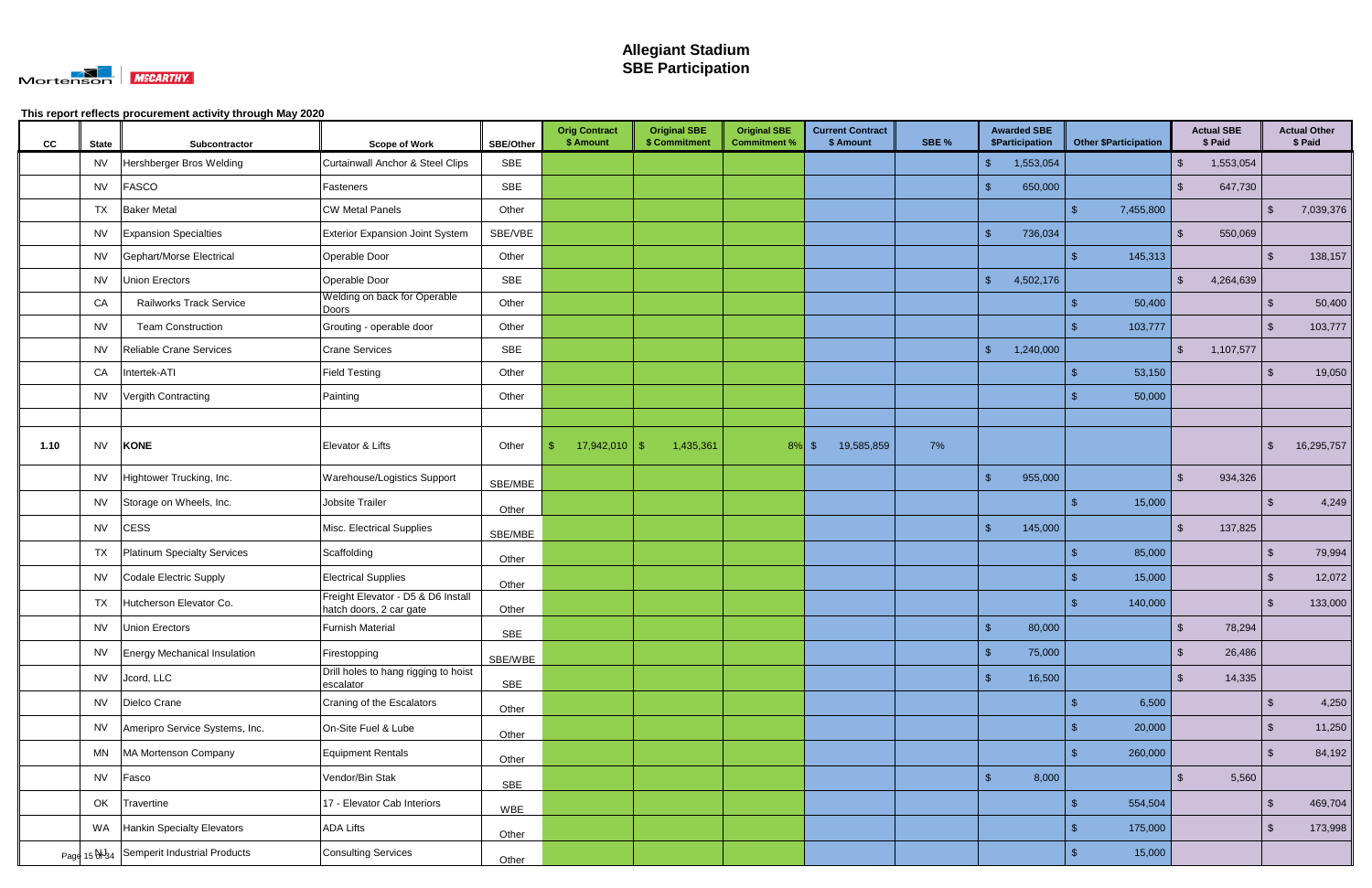

| cc        | <b>State</b> | Subcontractor                 | <b>Scope of Work</b>                                | <b>SBE/Other</b> | <b>Orig Contract</b><br>\$ Amount | <b>Original SBE</b><br>\$ Commitment | <b>Original SBE</b><br><b>Commitment %</b> | <b>Current Contract</b><br>\$ Amount | SBE % | <b>Awarded SBE</b><br>\$Participation | <b>Other \$Participation</b> | <b>Actual SBE</b><br>\$ Paid    | <b>Actual Other</b><br>\$ Paid     |
|-----------|--------------|-------------------------------|-----------------------------------------------------|------------------|-----------------------------------|--------------------------------------|--------------------------------------------|--------------------------------------|-------|---------------------------------------|------------------------------|---------------------------------|------------------------------------|
|           |              |                               |                                                     |                  |                                   |                                      |                                            |                                      |       |                                       |                              |                                 |                                    |
| 2.01a     | <b>NV</b>    | <b>Trinity Land Survey</b>    | Box Culvert - Survey                                | SBE/WBE          | 38,770                            | 38,770<br>ß.                         | $100\%$ \$                                 | 71,251                               | 100%  | 71,251<br>- SS                        |                              | 71,251<br>$\mathfrak{L}$        |                                    |
|           |              |                               |                                                     |                  |                                   |                                      |                                            |                                      |       |                                       |                              |                                 |                                    |
| 2.01f     | <b>NV</b>    | <b>Marnell Masonry</b>        | Box Culvert - Masonry                               | SBE              |                                   | 33,198                               | $100\%$ \$                                 | 33,198                               | 100%  | 33,198                                |                              | 33,198<br>$\mathfrak{L}$        |                                    |
|           |              |                               |                                                     |                  |                                   |                                      |                                            |                                      |       |                                       |                              |                                 |                                    |
| 2.01h     | <b>NV</b>    | <b>Sahara Concrete</b>        | Box Culvert - Site Concrete,<br>Paving & Hardscapes | SBE              | 3,678,883                         | 3,678,883<br>\$.                     | $100\%$ \$                                 | 4,180,022                            | 100%  | 3,919,506<br>-\$                      |                              | $\mathbf{\hat{s}}$<br>4,180,022 |                                    |
|           | <b>NV</b>    | <b>CMC Rebar</b>              | Box Culvert - Reinforcing (Supply<br>& Install)     | Other            |                                   |                                      |                                            |                                      |       |                                       | 794,604<br>-\$               |                                 | 794,604<br>$\mathbf{\$}$           |
|           | <b>NV</b>    | Dielco Crane Services         | Box Culvert - Crane Work                            | Other            |                                   |                                      |                                            |                                      |       |                                       | 107,725<br>-\$               |                                 | 107,725<br>$\mathfrak{S}$          |
|           | <b>NV</b>    | Merli Concrete Pumping        | Box Culvert - Concrete Pump                         | <b>SBE</b>       |                                   |                                      |                                            |                                      |       | - \$<br>78,642                        |                              | 78,642<br>$\mathfrak{L}$        |                                    |
|           | <b>NV</b>    | A-1 Concrete                  | Demolition                                          | SBE/MBE          |                                   |                                      |                                            |                                      |       | 181,874<br>-\$                        |                              | 181,874<br>. ድ                  |                                    |
|           |              |                               |                                                     |                  |                                   |                                      |                                            |                                      |       |                                       |                              |                                 |                                    |
| 2.01k     | <b>NV</b>    | The Tiberti Fence Company     | Box Culvert - Fence                                 | SBE              | 256,862                           | 256,862<br>\$.                       | $100\%$ \$                                 | 346,413                              | 100%  | 337,690<br>- \$                       |                              | 259,719<br>-\$                  |                                    |
|           | NV           | Flippen's Trenching           | 143 Holes                                           | <b>SBE</b>       |                                   |                                      |                                            |                                      |       | 8,723<br>- \$                         |                              | 8,723<br>. ድ                    |                                    |
|           |              |                               |                                                     |                  |                                   |                                      |                                            |                                      |       |                                       |                              |                                 |                                    |
| 2.02/2.03 | <b>NV</b>    | <b>Tab Contractors</b>        | Box Culvert /Earthwork/Site<br><b>Utilities</b>     | Other            |                                   | 10,707,010                           | $70\%$ \$                                  | 29,388,848                           | 42%   |                                       |                              |                                 | 27,172,430<br>$\mathfrak{S}$       |
|           | <b>NV</b>    | <b>Brightview Landscape</b>   | Box Culvert - Landscape &<br>Irrigation             | Other            |                                   |                                      |                                            |                                      |       |                                       | 21,550<br>-\$                |                                 | 21,550<br>-S                       |
|           | <b>NV</b>    | Sanders Construction          | Drilling & Blasting                                 | <b>SBE</b>       |                                   |                                      |                                            |                                      |       | 2,309,326<br>-\$                      |                              | \$<br>2,193,860                 |                                    |
|           | <b>NV</b>    | JS & S Surveying              | Land Survey & Construction<br>Staking               | SBE/MBE          |                                   |                                      |                                            |                                      |       | $\mathfrak{g}$<br>299,193             |                              | $\mathbf{\hat{s}}$<br>284,233   |                                    |
|           | <b>NV</b>    | A-1 Concrete Cutting          | Core Drilling/Concrete<br>Cutting/Demolition        | SBE/MBE          |                                   |                                      |                                            |                                      |       | 74,888<br>-\$                         |                              | 74,888<br>\$                    |                                    |
|           | <b>NV</b>    | M Con, Inc.                   | <b>Utility Work Installation</b>                    | SBE/MBE          |                                   |                                      |                                            |                                      |       | $\sqrt[6]{3}$<br>435,993              |                              | $\sqrt[6]{3}$<br>414,193        |                                    |
|           | <b>NV</b>    | MMC, Inc.                     | Hydro Excavating/Vactor                             | Other            |                                   |                                      |                                            |                                      |       |                                       | 18,550<br>$\sqrt[6]{3}$      |                                 | 18,550<br>$\sqrt[6]{3}$            |
|           | <b>NV</b>    | Nevada Ready Mix              | Concrete                                            | Other            |                                   |                                      |                                            |                                      |       |                                       | 2,679<br>$\mathbf{\$}$       |                                 | 2,679<br>$\mathfrak{S}$            |
|           | <b>NV</b>    | Nelson Hiniker Striping       | <b>Traffic Control</b>                              | SBE              |                                   |                                      |                                            |                                      |       | $\sqrt{3}$<br>3,240                   |                              | 3,240<br>-\$                    |                                    |
|           | <b>NV</b>    | Sticha Inc.                   | <b>Trucking Materials</b>                           | Other            |                                   |                                      |                                            |                                      |       |                                       | 1,080<br>$\sqrt[6]{3}$       |                                 | 1,080<br>$\sqrt[6]{3}$             |
|           | <b>NV</b>    | <b>National Trench Safety</b> | Steel Plates & Shoring                              | Other            |                                   |                                      |                                            |                                      |       |                                       | $\mathbf{\$}$<br>285,000     |                                 | $\sqrt[6]{\frac{1}{2}}$<br>259,350 |
|           | <b>MO</b>    | Core & Main                   | <b>Water Materials</b>                              | Other            |                                   |                                      |                                            |                                      |       |                                       | 29,790<br>-\$                |                                 | $\sqrt{2}$<br>27,992               |
|           | <b>NV</b>    | Wells Cargo, Inc.             | <b>Asphalt Paving</b>                               | Other            |                                   |                                      |                                            |                                      |       |                                       | 77,527<br>-\$                |                                 | 68,555<br>$\sqrt[6]{\frac{1}{2}}$  |
|           | <b>NV</b>    | Merli Concrete Pumping        | Pump Concrete                                       | SBE              |                                   |                                      |                                            |                                      |       | 639<br>$\sqrt{3}$                     |                              | 639<br>-\$                      |                                    |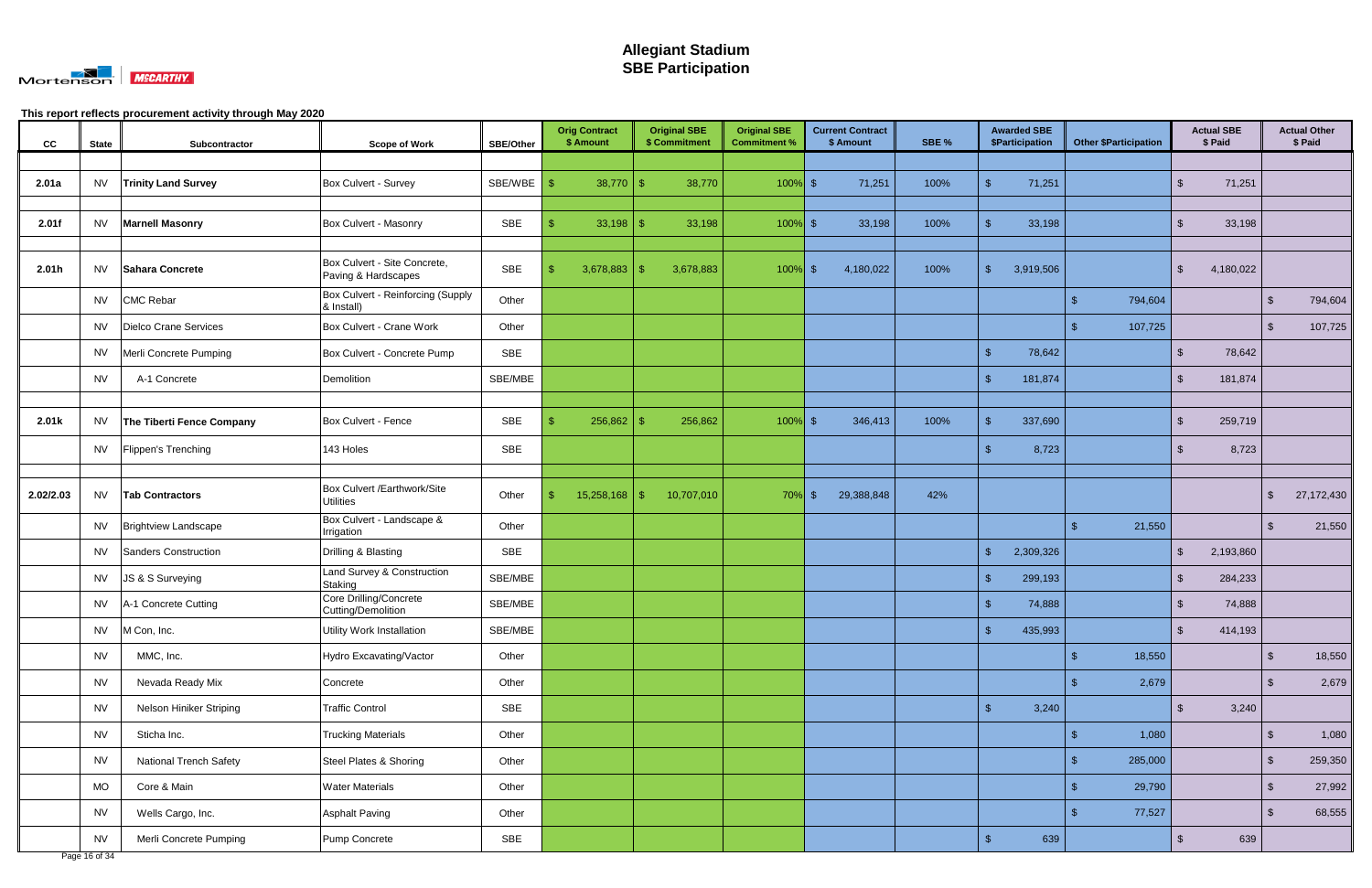

| cc | <b>State</b> | Subcontractor                 | <b>Scope of Work</b>                            | <b>SBE/Other</b> | <b>Orig Contract</b><br>\$ Amount | <b>Original SBE</b><br>\$ Commitment | <b>Original SBE</b><br><b>Commitment %</b> | <b>Current Contract</b><br>\$ Amount | SBE % | <b>Awarded SBE</b><br>\$Participation |      | <b>Other \$Participation</b> |               | <b>Actual SBE</b><br>\$ Paid |                         | <b>Actual Other</b><br>\$ Paid |
|----|--------------|-------------------------------|-------------------------------------------------|------------------|-----------------------------------|--------------------------------------|--------------------------------------------|--------------------------------------|-------|---------------------------------------|------|------------------------------|---------------|------------------------------|-------------------------|--------------------------------|
|    | <b>NV</b>    | MMC, Inc.                     | Hydro Excavating/Pot Holing                     | Other            |                                   |                                      |                                            |                                      |       |                                       | -\$  | 866,257                      |               |                              | $\sqrt[6]{\frac{1}{2}}$ | 900,924                        |
|    | <b>NV</b>    | <b>TAB Contractors</b>        | Excavating                                      | Other            |                                   |                                      |                                            |                                      |       |                                       | - \$ | 5,000                        |               |                              | $\sqrt[6]{3}$           | 291                            |
|    | CA           | Viking Drillers, Inc.         | Abandonment (4) Monitoring Wells                | Other            |                                   |                                      |                                            |                                      |       |                                       |      | 8,800                        |               |                              | $\sqrt{3}$              | 8,800                          |
|    | <b>NV</b>    | Acme Electric                 | Remove/Replace Street Lights                    | Other            |                                   |                                      |                                            |                                      |       |                                       |      | 362,556                      |               |                              | $\sqrt[6]{3}$           | 362,777                        |
|    | <b>NV</b>    | Boulder Sand & Gravel         | Gravel base for concrete & asphalt<br>disposal  | <b>SBE</b>       |                                   |                                      |                                            |                                      |       | $\mathcal{S}$<br>357,361              |      |                              | $\sqrt[6]{2}$ | 329,685                      |                         |                                |
|    | NV           | Elkhorn Environmental         | <b>Trucking/Street Sweeping</b>                 | SBE              |                                   |                                      |                                            |                                      |       | $\sqrt{2}$<br>2,384,021               |      |                              | $\sqrt[6]{2}$ | 2,384,021                    |                         |                                |
|    | <b>NV</b>    | Donovan Brothers Trucking     | Trucking/Haul-Off                               | SBE              |                                   |                                      |                                            |                                      |       | $\sqrt[6]{\frac{1}{2}}$<br>2,848,362  |      |                              | $\sqrt[6]{2}$ | 2,848,362                    |                         |                                |
|    | <b>NV</b>    | Merli Concrete Pumping        | Box Culvert - Concrete Pump                     | <b>SBE</b>       |                                   |                                      |                                            |                                      |       | $\sqrt{2}$<br>3,661                   |      |                              | $\sqrt[6]{2}$ | 2,979                        |                         |                                |
|    | <b>NV</b>    | Olson PreCast Company         | Install Storm Drain & Sewer MH &<br>Drop Inlets | SBE              |                                   |                                      |                                            |                                      |       | $\sqrt[6]{3}$<br>435,390              |      |                              | $\sqrt[6]{2}$ | 409,938                      |                         |                                |
|    | <b>NV</b>    | Armorock, LLC                 | Manhole Materials                               | Other            |                                   |                                      |                                            |                                      |       |                                       | \$   | 331,820                      |               |                              | -\$                     | 330,767                        |
|    | <b>NV</b>    | Nevada Tap Master             | Wet Tap                                         | SBE              |                                   |                                      |                                            |                                      |       | $\sqrt{2}$<br>48,765                  |      |                              | $\mathbb{S}$  | 48,765                       |                         |                                |
|    | <b>NV</b>    | Nevada Water Trucks           | <b>Water Truck</b>                              | SBE              |                                   |                                      |                                            |                                      |       | $\mathbf{\$}$<br>265,877              |      |                              | \$            | 265,877                      |                         |                                |
|    | <b>NV</b>    | Enco Southwest, Inc.          | Pump Controls                                   | SBE              |                                   |                                      |                                            |                                      |       | $\sqrt[6]{3}$<br>208,780              |      |                              | $\sqrt[6]{2}$ | 208,780                      |                         |                                |
|    | <b>NV</b>    | M Con, Inc.                   | Main Water Line                                 | SBE/MBE          |                                   |                                      |                                            |                                      |       | 2,457,172<br>$\frac{1}{2}$            |      |                              | $\sqrt[6]{2}$ | 2,334,313                    |                         |                                |
|    | <b>NV</b>    | Ahern Rentals                 | Equipment Rental                                | Other            |                                   |                                      |                                            |                                      |       |                                       | -\$  | 12,000                       |               |                              | $\sqrt[3]{2}$           | 11,744                         |
|    | <b>NV</b>    | MMc Inc.                      | Vactor/Pothole Services                         | Other            |                                   |                                      |                                            |                                      |       |                                       |      | 15,000                       |               |                              | $\sqrt[6]{3}$           | 13,825                         |
|    | CA           | Cashman Equipment Co.         | Equipment Rental                                | Other            |                                   |                                      |                                            |                                      |       |                                       |      | 4,478                        |               |                              | $\sqrt[3]{2}$           | 4,478                          |
|    | <b>TX</b>    | Aggregate Industries          | Type II Supplier                                | Other            |                                   |                                      |                                            |                                      |       |                                       | -\$  | 50,000                       |               |                              | $\sqrt[6]{\frac{1}{2}}$ | 45,089                         |
|    | <b>MO</b>    | Core & Main                   | <b>Material Supplier</b>                        | Other            |                                   |                                      |                                            |                                      |       |                                       | -\$  | 675,000                      |               |                              | $\sqrt[6]{3}$           | 536,655                        |
|    | <b>NV</b>    | <b>National Trench Safety</b> | Shoring/Trench Plates                           | Other            |                                   |                                      |                                            |                                      |       |                                       | -\$  | 25,000                       |               |                              | $\sqrt[6]{3}$           | 19,019                         |
|    | <b>NV</b>    | Nevada Ready Mix              | Concrete Supplier                               | Other            |                                   |                                      |                                            |                                      |       |                                       | -\$  | 20,256                       |               |                              | $\sqrt[6]{3}$           | 20,256                         |
|    | <b>NV</b>    | <b>Rinker Materials</b>       | RPC Onsite/Offsite                              | Other            |                                   |                                      |                                            |                                      |       |                                       | -\$  | 200,000                      |               |                              | $\sqrt[6]{2}$           | 186,463                        |
|    | <b>NV</b>    | HD Barricade, Inc.            | <b>Traffic Control</b>                          | Other            |                                   |                                      |                                            |                                      |       |                                       |      | 2,500                        |               |                              | $\sqrt[6]{2}$           | 2,400                          |
|    | <b>NV</b>    | Sticha Inc.                   | Trucking                                        | Other            |                                   |                                      |                                            |                                      |       |                                       | -\$  | 1,394                        |               |                              | $\sqrt[3]{2}$           | 1,338                          |
|    | Page 17 NAS4 | Las Vegas Paving              | Cold Mix                                        | Other            |                                   |                                      |                                            |                                      |       |                                       |      | 2,500                        |               |                              | $\sqrt[6]{3}$           | 500                            |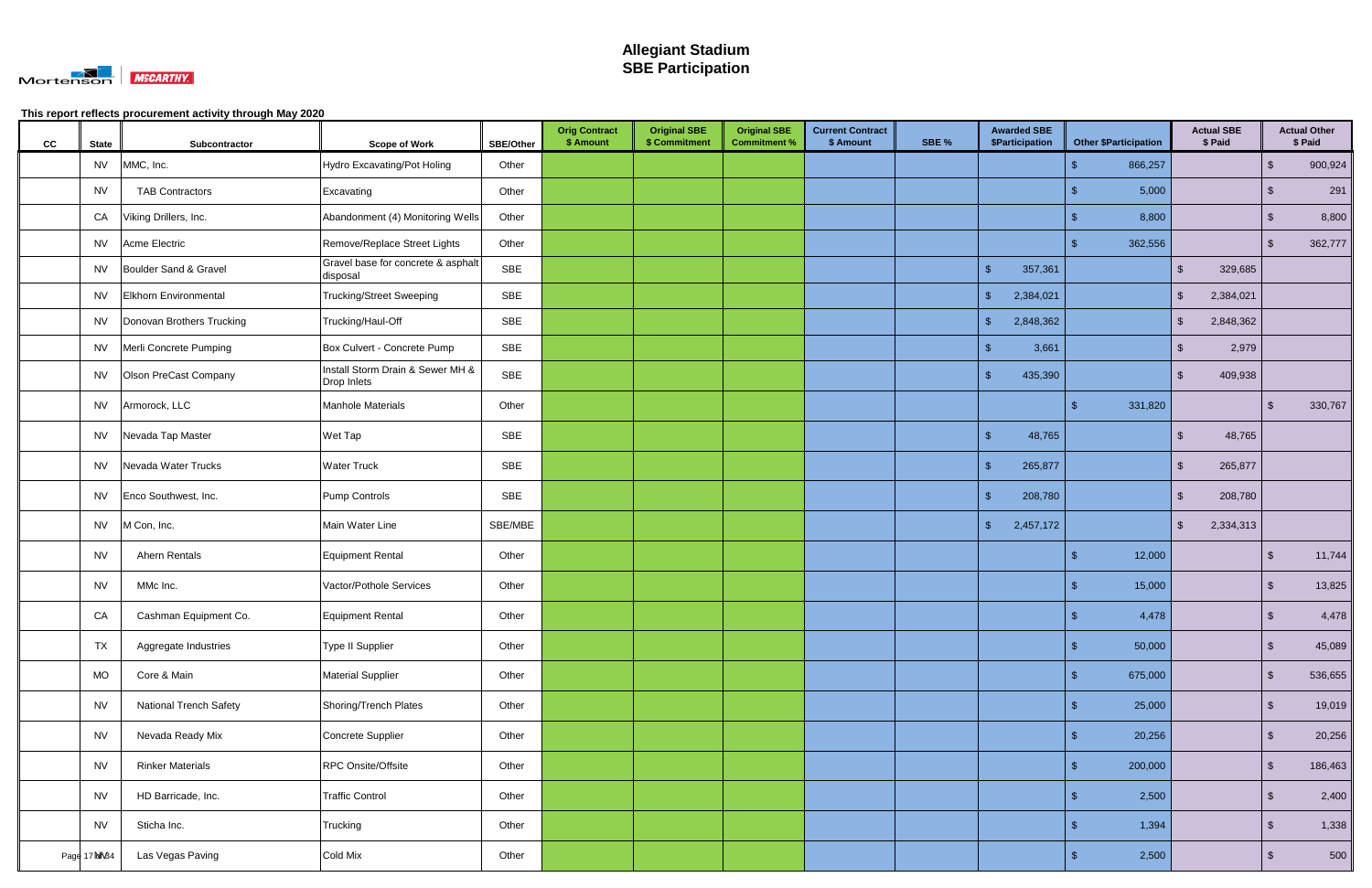

| cc        | <b>State</b> | Subcontractor                        | <b>Scope of Work</b>                                | SBE/Other  | <b>Orig Contract</b><br>\$ Amount | <b>Original SBE</b><br>\$ Commitment | <b>Original SBE</b><br><b>Commitment %</b> | <b>Current Contract</b><br>\$ Amount | SBE % | <b>Awarded SBE</b><br>\$Participation | <b>Other \$Participation</b> | <b>Actual SBE</b><br>\$ Paid |              |                         | <b>Actual Other</b><br>\$ Paid |
|-----------|--------------|--------------------------------------|-----------------------------------------------------|------------|-----------------------------------|--------------------------------------|--------------------------------------------|--------------------------------------|-------|---------------------------------------|------------------------------|------------------------------|--------------|-------------------------|--------------------------------|
|           | CA           | HD White Cap                         | <b>Safety Supplies</b>                              | Other      |                                   |                                      |                                            |                                      |       |                                       | 5,500<br>\$                  |                              |              | -\$                     | 5,894                          |
|           | <b>NV</b>    | <b>Olson Precast Company</b>         | 8" Meter Vaults                                     | SBE        |                                   |                                      |                                            |                                      |       | $\mathbf{\hat{s}}$<br>62,997          |                              | $\mathbb{S}$                 | 55,686       |                         |                                |
|           | <b>NV</b>    | Nevada Tap Master                    | Hot Tap on Domestic Water Line                      | Other      |                                   |                                      |                                            |                                      |       |                                       | 1,500<br>-\$                 |                              |              |                         |                                |
|           | <b>NV</b>    | Las Vegas Paving                     | Flaggers                                            | Other      |                                   |                                      |                                            |                                      |       |                                       | 702,265<br>S                 |                              |              | $\sqrt[6]{3}$           | 697,039                        |
|           | <b>NV</b>    | Wells Cargo, Inc.                    | <b>Asphalt Patching</b>                             | Other      |                                   |                                      |                                            |                                      |       |                                       | 160,565<br>-\$               |                              |              | $\sqrt[6]{3}$           | 160,565                        |
|           | <b>NV</b>    | Nelson Hiniker Striping              | Striping/Traffic Control                            | <b>SBE</b> |                                   |                                      |                                            |                                      |       | $\mathcal{S}$<br>134,939              |                              | $\mathbb{S}$                 | 128,256      |                         |                                |
|           | <b>NV</b>    | Sahara Concrete                      | Concrete Repair                                     | <b>SBE</b> |                                   |                                      |                                            |                                      |       | 2,836<br>. ድ                          |                              | \$                           | 2,836        |                         |                                |
|           |              |                                      |                                                     |            |                                   |                                      |                                            |                                      |       |                                       |                              |                              |              |                         |                                |
| 2.05      | CA           | <b>Malcolm Drilling</b>              | Deep Foundations                                    | Other      | 8,630,311                         | 1,588,177<br><sup>\$</sup>           | 18%                                        | $\mathfrak{F}$<br>10,729,892         | 26%   |                                       |                              |                              |              | $\sqrt[6]{2}$           | 10,729,892                     |
|           | <b>NV</b>    | <b>CMC Steel</b>                     | <b>Reinforcing Steel</b>                            | Other      |                                   |                                      |                                            |                                      |       |                                       | 2,096,926<br>-\$             |                              |              | $\sqrt[6]{3}$           | 2,096,926                      |
|           | <b>NV</b>    | Steel Edge, Inc.                     | Piles                                               | <b>SBE</b> |                                   |                                      |                                            |                                      |       | $\mathbf{\hat{S}}$<br>457,446         |                              | $\mathbf{\$}$                | 457,446      |                         |                                |
|           | <b>NV</b>    | Precision aggregate Products         | Supply Grout for Deep<br>Foundations                | <b>SBE</b> |                                   |                                      |                                            |                                      |       | $\sqrt[6]{\frac{1}{2}}$<br>2,133,225  |                              | $\sqrt[6]{2}$<br>2,133,225   |              |                         |                                |
|           | <b>NV</b>    | <b>Trinity Land Survey</b>           | Box Culvert - Survey                                | SBE/WBE    |                                   |                                      |                                            |                                      |       | $\mathbf{\hat{s}}$<br>187,619         |                              | $\mathbb{S}$                 | $187,619$ \$ |                         | $\sim 100$                     |
|           | <b>NV</b>    | Dielco Crane Service                 | <b>Crane Lift Services</b>                          | Other      |                                   |                                      |                                            |                                      |       |                                       | 20,353<br>-\$                |                              |              | $\sqrt[6]{3}$           | 20,353                         |
|           | <b>NV</b>    | <b>TAB Contractors</b>               | Load Haul-off & Dispose ACIP<br>Spoils              | Other      |                                   |                                      |                                            |                                      |       |                                       | 210,700                      |                              |              | $\sqrt[6]{3}$           | 210,700                        |
|           | <b>NV</b>    | Fugro USA Land                       | Osterberg Cell load testing<br>equipment & services | Other      |                                   |                                      |                                            |                                      |       |                                       | 205,817<br>Æ                 |                              |              | $\sqrt{3}$              | 205,817                        |
|           | <b>NV</b>    | Clark Welding & Fabricating          | Welding                                             | Other      |                                   |                                      |                                            |                                      |       |                                       | 51,702                       |                              |              | -\$                     | 51,702                         |
|           | <b>NV</b>    | White Cap                            | <b>General Building Materials</b>                   | Other      |                                   |                                      |                                            |                                      |       |                                       | 44,503<br>-\$                |                              |              | $\sqrt[6]{3}$           | 44,503                         |
|           | <b>NV</b>    | <b>United Rentals</b>                | Rental Equipment                                    | Other      |                                   |                                      |                                            |                                      |       |                                       | 20,791<br>-S                 |                              |              | $\sqrt[6]{\frac{1}{2}}$ | 20,791                         |
|           | <b>NV</b>    | <b>MMC</b>                           | Potholing/Vac Truck Work                            | Other      |                                   |                                      |                                            |                                      |       |                                       | 1,125<br>- \$                |                              |              | $\sqrt[3]{2}$           | 1,125                          |
|           |              |                                      |                                                     |            |                                   |                                      |                                            |                                      |       |                                       |                              |                              |              |                         |                                |
| 2.99/3.99 | <b>NV</b>    | Mortenson/McCarthy                   | Structural Concrete                                 | Other      |                                   | 19,262,920                           | $15%$ \$                                   | 142,926,934                          | 19%   |                                       |                              |                              |              | $\sqrt[6]{\frac{1}{2}}$ | 130,282,968                    |
| 3.99a     | WI           | <b>Gateway Forming Systems</b>       | Horizontal Formwork                                 | Other      |                                   |                                      |                                            |                                      |       |                                       | $\mathcal{S}$<br>15,128,319  |                              |              | $\sqrt[6]{\frac{1}{2}}$ | 15,128,319                     |
|           | <b>NV</b>    | Region 9 Safety                      | <b>Safety Director</b>                              | SBE/MBE    |                                   |                                      |                                            |                                      |       | $\sqrt{2}$<br>168,341                 |                              | $\sqrt[6]{\frac{1}{2}}$      | 168,341      |                         |                                |
|           | <b>NV</b>    | <b>Pacific Construction Services</b> | Shoring Rental/Lumber                               | SBE        |                                   |                                      |                                            |                                      |       | $\sqrt[6]{\frac{1}{2}}$<br>934,013    |                              | $\sqrt[6]{2}$                | 934,987      |                         |                                |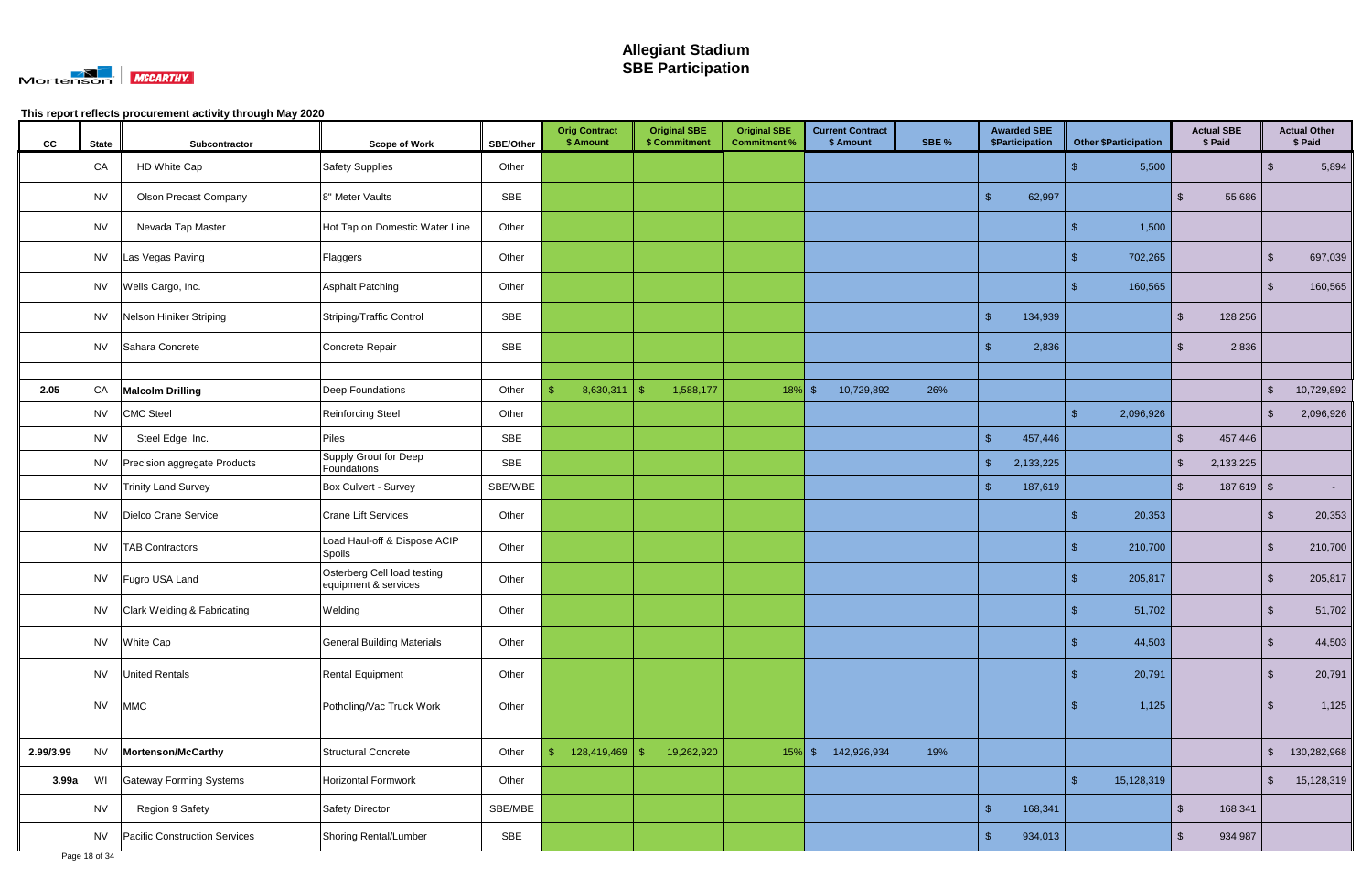

| cc    | <b>State</b> | Subcontractor                    | <b>Scope of Work</b>                  | <b>SBE/Other</b> | <b>Orig Contract</b><br>\$ Amount | <b>Original SBE</b><br>\$ Commitment | <b>Original SBE</b><br><b>Commitment %</b> | <b>Current Contract</b><br>\$ Amount | SBE % | <b>Awarded SBE</b><br>\$Participation |            | <b>Other \$Participation</b> |                         | <b>Actual SBE</b><br>\$ Paid |                         | <b>Actual Other</b><br>\$ Paid |
|-------|--------------|----------------------------------|---------------------------------------|------------------|-----------------------------------|--------------------------------------|--------------------------------------------|--------------------------------------|-------|---------------------------------------|------------|------------------------------|-------------------------|------------------------------|-------------------------|--------------------------------|
| 3.99b | <b>NV</b>    | <b>CMC Rebar</b>                 | Reinforcing                           | Other            |                                   |                                      |                                            |                                      |       |                                       | -\$        | 21,352,243                   |                         |                              | $\sqrt[6]{\frac{1}{2}}$ | 20,208,596                     |
|       | <b>NV</b>    | Steel Edge, Inc.                 | Reinforcing Steel                     | SBE              |                                   |                                      |                                            |                                      |       | 4, 157, 147<br>$\sqrt{2}$             |            |                              | $\sqrt[6]{2}$           | 4, 157, 147                  |                         |                                |
|       | <b>NV</b>    | Precision Aggregate Products     | Concrete                              | SBE              |                                   |                                      |                                            |                                      |       | 15,373,190<br>$\sqrt[6]{3}$           |            |                              | $\sqrt[6]{2}$           | 15,318,895                   |                         |                                |
|       | <b>NV</b>    | Merli Concrete                   | Concrete Pumping                      | SBE              |                                   |                                      |                                            |                                      |       | $\mathbf{\hat{s}}$<br>722,421         |            |                              | $\mathbb{S}$            | 719,911                      |                         |                                |
|       | <b>NV</b>    | Penhall Co.                      | Demolition                            | Other            |                                   |                                      |                                            |                                      |       |                                       | -\$        | 80,648                       |                         |                              | $\sqrt[6]{3}$           | 80,648                         |
|       | <b>NV</b>    | Copper State Bolt & Nut Co.      | Materials                             | Other            |                                   |                                      |                                            |                                      |       |                                       |            | 10,000                       |                         |                              | $\sqrt{3}$              | 6,177                          |
|       | <b>NV</b>    | Jcord, LLC                       | Demolition                            | SBE              |                                   |                                      |                                            |                                      |       | 1,977,578<br>$\mathbf{\hat{s}}$       |            |                              | $\sqrt[6]{\frac{1}{2}}$ | 1,786,703                    |                         |                                |
|       | <b>NV</b>    | Ahern Rentals                    | Equipment Rental                      | Other            |                                   |                                      |                                            |                                      |       |                                       | -\$        | 40,000                       |                         |                              | $\sqrt[6]{2}$           | 30,776                         |
|       | AZ           | Sunstate Equipment               | Equipment Rental                      | Other            |                                   |                                      |                                            |                                      |       |                                       | - \$       | 5,000                        |                         |                              | $\sqrt[6]{2}$           | 3,694                          |
|       | CA           | <b>HD Supply</b>                 | Supplies & Materials                  | Other            |                                   |                                      |                                            |                                      |       |                                       |            | 40,000                       |                         |                              | $\sqrt[3]{2}$           | 25,563                         |
|       | <b>NJ</b>    | Hilti                            | Small Tools, Materials &<br>Equipment | Other            |                                   |                                      |                                            |                                      |       |                                       | Æ          | 89,199                       |                         |                              | $\sqrt[6]{3}$           | 89,199                         |
|       | <b>TX</b>    | H & E Equipment                  | Equipment Rental                      | Other            |                                   |                                      |                                            |                                      |       |                                       |            | 20,000                       |                         |                              | $\sqrt[6]{3}$           | 9,571                          |
|       | GA           | <b>Herc Rentals</b>              | Equipment Rental                      | Other            |                                   |                                      |                                            |                                      |       |                                       |            | 30,000                       |                         |                              | $\sqrt[6]{2}$           | 15,116                         |
|       | <b>NV</b>    | Lynco Associates                 | Epoxy & Rebar Enbeds                  | Other            |                                   |                                      |                                            |                                      |       |                                       | -\$        | 54,000                       |                         |                              | $\sqrt[6]{2}$           | 46,420                         |
|       | <b>NV</b>    | <b>CDPI</b>                      | Concrete Polishing                    | Other            |                                   |                                      |                                            |                                      |       |                                       | - \$       | 376,555                      |                         |                              | $\sqrt[3]{2}$           | 376,555                        |
|       | IL           | CDW Direct, LLC                  | <b>Technology Equipment</b>           | Other            |                                   |                                      |                                            |                                      |       |                                       | - \$       | 10,933                       |                         |                              | $\sqrt[6]{2}$           | 10,933                         |
|       | <b>NV</b>    | <b>Atlas Construction Supply</b> | Column Formwork - Supplies            | Other            |                                   |                                      |                                            |                                      |       |                                       | S          | 375,000                      |                         |                              | $\sqrt[6]{3}$           | 365,415                        |
|       | <b>NV</b>    | BC Wire Rope & Rigging           | <b>Rigging Supplies</b>               | <b>SBE</b>       |                                   |                                      |                                            |                                      |       | $\sqrt{2}$<br>365,214                 |            |                              | $\sqrt{2}$              | 365,214                      |                         |                                |
|       | <b>NV</b>    | Pacific Construction Services    | Lumber - Supplier                     | SBE              |                                   |                                      |                                            |                                      |       | $\sqrt{2}$<br>1,200,000               |            |                              | $\sqrt[6]{2}$           | 1,116,641                    |                         |                                |
|       | <b>NV</b>    | Construction Testing Services    | <b>Professional Services</b>          | Other            |                                   |                                      |                                            |                                      |       |                                       | -\$        | 100,000                      |                         |                              | $\sqrt{3}$              | 88,076                         |
|       | <b>NV</b>    | Concrete Accessories             | Grout/Concrete - Supplier             | SBE              |                                   |                                      |                                            |                                      |       | 188,414<br>$\sqrt{2}$                 |            |                              | $\sqrt[6]{2}$           | 188,414                      |                         |                                |
|       | <b>MN</b>    | Curtis 1000 Inc.                 | <b>Materials</b>                      | Other            |                                   |                                      |                                            |                                      |       |                                       | $\sqrt{5}$ | 3,450                        |                         |                              | $\sqrt[6]{\frac{1}{2}}$ | 1,205                          |
|       | MN           | <b>ESCH Construction Supply</b>  | <b>Materials</b>                      | Other            |                                   |                                      |                                            |                                      |       |                                       | -\$        | 5,000                        |                         |                              | $\sqrt[6]{2}$           | 2,573                          |
|       | <b>NV</b>    | FASCO                            | <b>Materials</b>                      | SBE              |                                   |                                      |                                            |                                      |       | $\sqrt{2}$<br>55,765                  |            |                              | $\sqrt{2}$              | 55,765                       |                         |                                |
|       | <b>NV</b>    | <b>Fastenal Company</b>          | Materials                             | Other            |                                   |                                      |                                            |                                      |       |                                       | -\$        | 348                          |                         |                              | $\sqrt{3}$              | 348                            |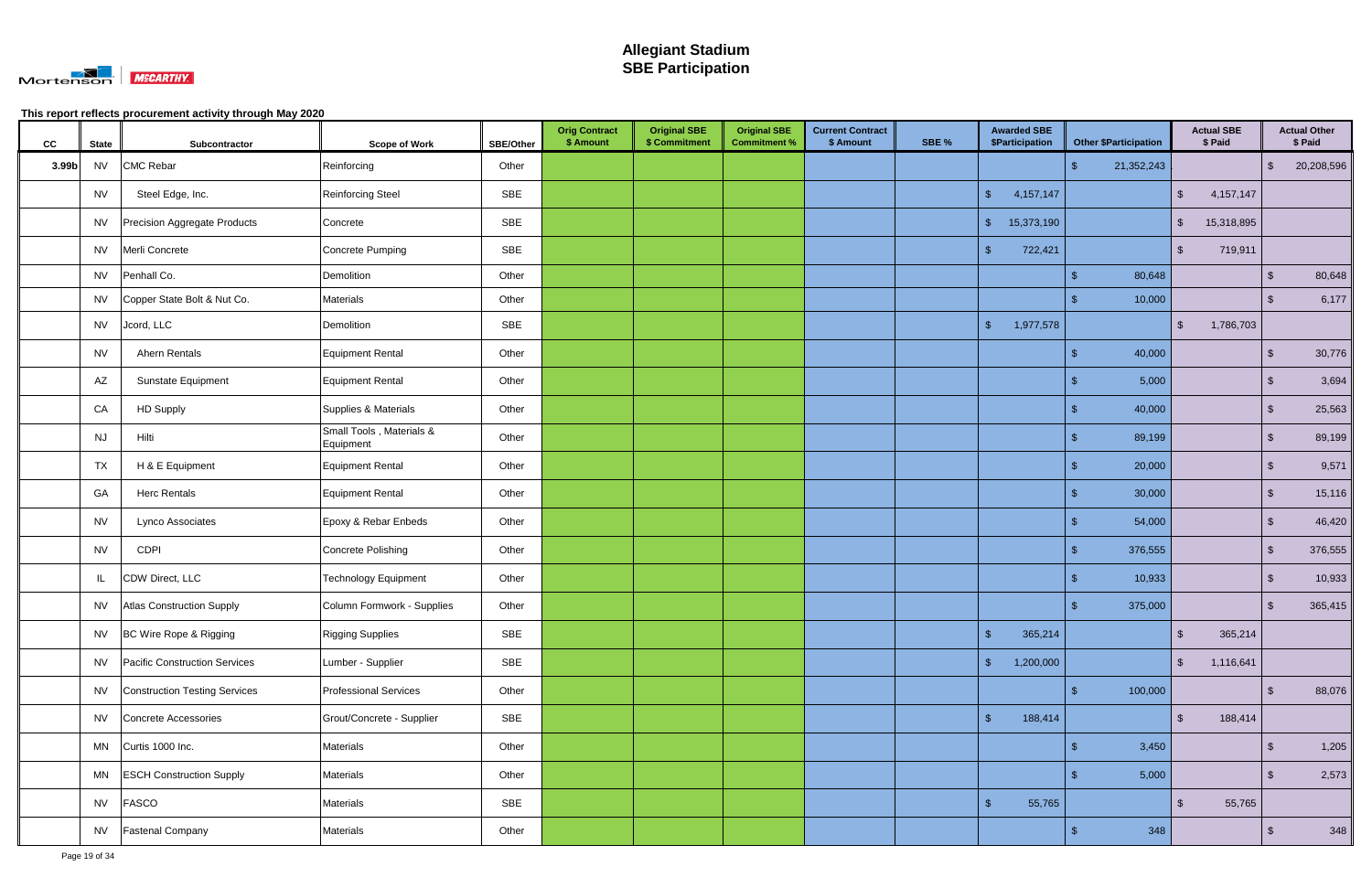

| cc | <b>State</b>        | Subcontractor                                     | <b>Scope of Work</b>           | <b>SBE/Other</b> | <b>Orig Contract</b><br>\$ Amount | <b>Original SBE</b><br>\$ Commitment | <b>Original SBE</b><br><b>Commitment %</b> | <b>Current Contract</b><br>\$ Amount | SBE % | <b>Awarded SBE</b><br>\$Participation | <b>Other \$Participation</b> |                         | <b>Actual SBE</b><br>\$ Paid |                         | <b>Actual Other</b><br>\$ Paid |
|----|---------------------|---------------------------------------------------|--------------------------------|------------------|-----------------------------------|--------------------------------------|--------------------------------------------|--------------------------------------|-------|---------------------------------------|------------------------------|-------------------------|------------------------------|-------------------------|--------------------------------|
|    | <b>NV</b>           | Fasteners Inc.                                    | Thread Supplier                | Other            |                                   |                                      |                                            |                                      |       |                                       | ්<br>172,135                 |                         |                              | $\sqrt[6]{3}$           | 172,135                        |
|    | <b>NV</b>           | <b>Glove Connection</b>                           | Safety Equipment & Small Tools | SBE              |                                   |                                      |                                            |                                      |       | $\sqrt{2}$<br>300,000                 |                              | $\sqrt{2}$              | 252,140                      |                         |                                |
|    | IL                  | Grainger                                          | <b>Construction Supplies</b>   | Other            |                                   |                                      |                                            |                                      |       |                                       | 10,000<br>-\$                |                         |                              | $\sqrt[6]{3}$           | 6,024                          |
|    | <b>NJ</b>           | Hilti Incorporated                                | Small Tools & Epoxy            | Other            |                                   |                                      |                                            |                                      |       |                                       | 500,000                      |                         |                              | $\sqrt[6]{3}$           | 441,046                        |
|    | WA                  | <b>KR</b>                                         | Materials                      | Other            |                                   |                                      |                                            |                                      |       |                                       | 8,248                        |                         |                              | -\$                     | 8,248                          |
|    | CO                  | Smalley & Company                                 | <b>Water Stop Supplies</b>     | Other            |                                   |                                      |                                            |                                      |       |                                       | 1,505                        |                         |                              | $\sqrt[6]{3}$           | 1,505                          |
|    | <b>NV</b>           | HD Supply White Cap Construction Supply Materials |                                | Other            |                                   |                                      |                                            |                                      |       |                                       | 1,500,000<br>-\$             |                         |                              | $\sqrt[6]{3}$           | 1,450,841                      |
|    | <b>NV</b>           | New Life Office LLC                               | <b>Workstation Materials</b>   | Other            |                                   |                                      |                                            |                                      |       |                                       | 42,000<br>\$                 |                         |                              | $\sqrt[3]{2}$           | 2,944                          |
|    | PA                  | Norcen Industries                                 | Materials                      | Other            |                                   |                                      |                                            |                                      |       |                                       | 20,000<br>-S                 |                         |                              | $\sqrt{2}$              | 1,826                          |
|    | <b>NV</b>           | NOVA Geotechnical & Inspection                    | <b>Professional Services</b>   | Other            |                                   |                                      |                                            |                                      |       |                                       | 20,000<br>ß.                 |                         |                              | $\sqrt[6]{3}$           | 3,779                          |
|    | MO                  | <b>Office Essentials</b>                          | <b>Office Supplies</b>         | Other            |                                   |                                      |                                            |                                      |       |                                       | 2,000<br>-S                  |                         |                              | $\sqrt[6]{3}$           | 380                            |
|    | <b>NV</b>           | <b>Staples</b>                                    | <b>Office Supplies</b>         | Other            |                                   |                                      |                                            |                                      |       |                                       | 5,000<br>-S                  |                         |                              | $\sqrt[6]{3}$           | 3,012                          |
|    | <b>NV</b>           | William Vollmer                                   | Materials                      | Other            |                                   |                                      |                                            |                                      |       |                                       | 2,756                        |                         |                              | $\sqrt[6]{3}$           | 2,756                          |
|    | CO                  | RMD KWIKform North America                        | Materials                      | Other            |                                   |                                      |                                            |                                      |       |                                       | 1,645,321<br>-\$             |                         |                              | $\sqrt{2}$              | 1,645,321                      |
|    | <b>NV</b>           | M.J. Dean Construction                            | Concrete Forming               | Other            |                                   |                                      |                                            |                                      |       |                                       | 1,143,842<br>-\$             |                         |                              | $\sqrt[6]{\frac{1}{2}}$ | 1,143,842                      |
|    | AZ                  | UFP Chandler, LLC                                 | Materials                      | Other            |                                   |                                      |                                            |                                      |       |                                       | 8,499                        |                         |                              | -\$                     | 8,499                          |
|    | IL.                 | Uline, Inc.                                       | Materials                      | Other            |                                   |                                      |                                            |                                      |       |                                       | 3,269                        |                         |                              | $\sqrt[6]{3}$           | 3,269                          |
|    | <b>NV</b>           | Reliable Crane                                    | <b>Crane Rental</b>            | SBE              |                                   |                                      |                                            |                                      |       | $\sqrt{2}$<br>6,521                   |                              | $\sqrt[6]{2}$           | 6,521                        |                         |                                |
|    | <b>NV</b>           | Eberhard SW Roofing                               | <b>Water Stop Supplies</b>     | SBE              |                                   |                                      |                                            |                                      |       | $\sqrt{2}$<br>43,434                  |                              | $\sqrt{2}$              | 43,434                       |                         |                                |
|    | <b>NV</b>           | IQC Southwest, LLC                                | Quality Control - Inspections  | Other            |                                   |                                      |                                            |                                      |       |                                       | 394,193<br>\$                |                         |                              | $\sqrt[3]{5}$           | 394,193                        |
|    | <b>NV</b>           | Artkore LLC                                       | Materials                      | SBE              |                                   |                                      |                                            |                                      |       | $\sqrt{2}$<br>602                     |                              | $\mathbf{s}$            | 602                          |                         |                                |
|    | <b>NV</b>           | Commercial Scaffolding of Nevada                  | Stair Tower & Scaffolding      | SBE              |                                   |                                      |                                            |                                      |       | $\sqrt{2}$<br>219,442                 |                              | $\sqrt[6]{\frac{1}{2}}$ | 219,442                      |                         |                                |
|    | <b>NV</b>           | Union Erectors                                    | <b>Steel Corrections</b>       | SBE              |                                   |                                      |                                            |                                      |       | $\sqrt{2}$<br>759,526                 |                              | $\sqrt[6]{2}$           | 759,526                      |                         |                                |
|    | SD                  | Dakota Riggers & Tool Supply                      | Materials                      | Other            |                                   |                                      |                                            |                                      |       |                                       | $122$<br>$\sqrt[6]{3}$       |                         |                              | 15                      | 122                            |
|    | NV<br>Page 20 of 34 | <b>Fiber Tech Lifting Products</b>                | Materials                      | Other            |                                   |                                      |                                            |                                      |       |                                       | 217<br>-\$                   |                         |                              | $\sqrt[3]{2}$           | 217                            |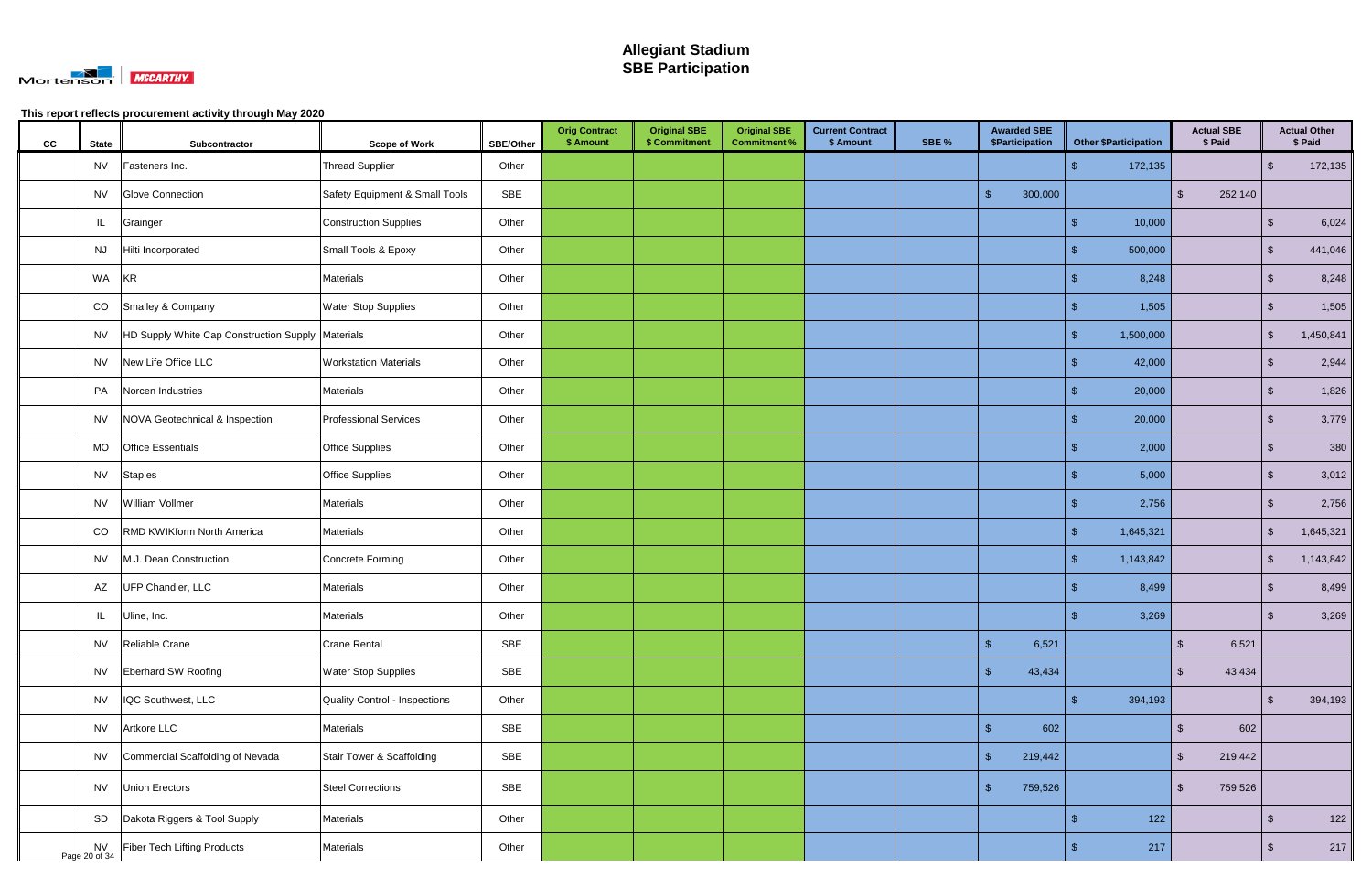

| cc   | <b>State</b>        | Subcontractor                          | <b>Scope of Work</b>         | SBE/Other | <b>Orig Contract</b><br>\$ Amount | <b>Original SBE</b><br>\$ Commitment | <b>Original SBE</b><br><b>Commitment %</b> | <b>Current Contract</b><br>\$ Amount | SBE % | <b>Awarded SBE</b><br>\$Participation | <b>Other \$Participation</b> | <b>Actual SBE</b><br>\$ Paid |                         | <b>Actual Other</b><br>\$ Paid |
|------|---------------------|----------------------------------------|------------------------------|-----------|-----------------------------------|--------------------------------------|--------------------------------------------|--------------------------------------|-------|---------------------------------------|------------------------------|------------------------------|-------------------------|--------------------------------|
|      | <b>NV</b>           | Hershberger Bros Welding               | Materials                    | SBE       |                                   |                                      |                                            |                                      |       | 4,528<br>- \$                         |                              | 4,528<br>$\sqrt[6]{2}$       |                         |                                |
|      | <b>NV</b>           | June Rose, LLC                         | <b>Materials</b>             | SBE       |                                   |                                      |                                            |                                      |       | 9,434<br><b>S</b>                     |                              | 9,434<br>$\mathbb{S}$        |                         |                                |
|      | <b>MN</b>           | <b>Mars Supply</b>                     | <b>Materials</b>             | Other     |                                   |                                      |                                            |                                      |       |                                       | 1,434<br>-\$                 |                              | $\sqrt[6]{\frac{1}{2}}$ | 1,434                          |
|      | <b>NV</b>           | <b>RGR Training Center</b>             | Safety Training              | Other     |                                   |                                      |                                            |                                      |       |                                       | 5,000<br>-\$                 |                              | $\sqrt[3]{2}$           | 3,360                          |
|      | <b>NV</b>           | <b>Border Construction Specialties</b> | Materials                    | Other     |                                   |                                      |                                            |                                      |       |                                       | 23,949<br>୍ଥ                 |                              | $\sqrt[3]{2}$           | 23,949                         |
|      | GA                  | Global Equipment Co.                   | Materials                    | Other     |                                   |                                      |                                            |                                      |       |                                       | 1,044                        |                              | $\sqrt[6]{3}$           | 1,044                          |
|      | <b>NV</b>           | Go <sub>2</sub> Partners               | Materials                    | Other     |                                   |                                      |                                            |                                      |       |                                       | 1,312<br>-\$                 |                              | $\sqrt[6]{3}$           | 1,312                          |
|      | MD                  | Canam Steel Corporation                | <b>Materials</b>             | Other     |                                   |                                      |                                            |                                      |       |                                       | 10,000<br>\$                 |                              | $\sqrt[6]{3}$           | 2,336                          |
|      | <b>NV</b>           | Mobile Materials, LLC                  | <b>Materials</b>             | Other     |                                   |                                      |                                            |                                      |       |                                       | 20,000<br>-\$                |                              | $\sqrt[6]{\frac{1}{2}}$ | 9,540                          |
|      | WA                  | Safeworks Holding, Inc.                | Materials                    | Other     |                                   |                                      |                                            |                                      |       |                                       | -\$<br>200,000               |                              | $\sqrt[3]{2}$           | 172,026                        |
|      | <b>NV</b>           | BrandSafway Services, LLC              | Scaffolding                  | Other     |                                   |                                      |                                            |                                      |       |                                       | $\mathfrak{L}$<br>392,092    |                              | $\sqrt[6]{\frac{1}{2}}$ | 377,177                        |
|      | <b>MN</b>           | Acme Tools                             | <b>Small Tools</b>           | Other     |                                   |                                      |                                            |                                      |       |                                       | 5,000<br>-\$                 |                              | $\sqrt[6]{3}$           | 222                            |
|      | WA                  | Amazon Business                        | Misc. Supplies               | Other     |                                   |                                      |                                            |                                      |       |                                       | 5,000<br>ி                   |                              | $\sqrt[3]{2}$           | 2,614                          |
|      | <b>NV</b>           | Ice Now                                | Ice & Water                  | SBE       |                                   |                                      |                                            |                                      |       | 15,000<br>$\sqrt{3}$                  |                              | $\mathfrak{L}$<br>12,339     |                         |                                |
|      | IL                  | Deslauries, Inc.                       | Equipment Rental             | Other     |                                   |                                      |                                            |                                      |       |                                       | 20,000<br>-\$                |                              | -\$                     | 5,311                          |
|      | MN                  | Tforce Final Mile LLC                  | Materials                    | Other     |                                   |                                      |                                            |                                      |       |                                       | 5,000                        |                              | \$                      | 886                            |
|      | <b>NV</b>           | <b>GM Construction</b>                 | <b>Professional Services</b> | SBE       |                                   |                                      |                                            |                                      |       | 18,103<br>- \$                        |                              | $\sqrt[6]{3}$<br>18,103      |                         |                                |
|      | <b>NV</b>           | ORR Safety Corp.                       | Safety Supplies              | Other     |                                   |                                      |                                            |                                      |       |                                       | 30,000<br>$\sqrt[3]{2}$      |                              | $\sqrt{2}$              | 22,592                         |
|      | PA                  | <b>Traffic Safety Store</b>            | Materials                    | Other     |                                   |                                      |                                            |                                      |       |                                       | 5,000<br>-\$                 |                              | $\sqrt[6]{3}$           | 1,109                          |
|      | <b>NV</b>           | Silver Star Ready Mix                  | Site Concrete                | Other     |                                   |                                      |                                            |                                      |       |                                       | 1,254,294<br>$\mathbf{\$}$   |                              | $\sqrt[6]{3}$           | 177,671                        |
|      | <b>NV</b>           | 84 Lumber Company                      | Materials                    | Other     |                                   |                                      |                                            |                                      |       |                                       | 15,000<br>-\$                |                              | $\sqrt[3]{2}$           | 4,854                          |
|      | <b>MN</b>           | Beton Consulting Engineers LLC         | Consulting Services          | Other     |                                   |                                      |                                            |                                      |       |                                       | 100,000<br>$\mathbf{\$}$     |                              | \$                      | 24,266                         |
|      | <b>NV</b>           | A Track-Out Solutions                  | Delamination Repair          | SBE/WBE   |                                   |                                      |                                            |                                      |       | 200,000<br>$\mathfrak{g}$             |                              |                              |                         |                                |
|      |                     |                                        |                              |           |                                   |                                      |                                            |                                      |       |                                       |                              |                              |                         |                                |
| 3.01 | WA<br>Page 21 of 34 | Corona Stud & Deck, LLC                | Scoreboard                   | Other     | $2,671,201$ \$                    | 400,680                              | $15%$ \$                                   | 3,547,818                            | 5%    |                                       |                              |                              | \$                      | 2,911,222                      |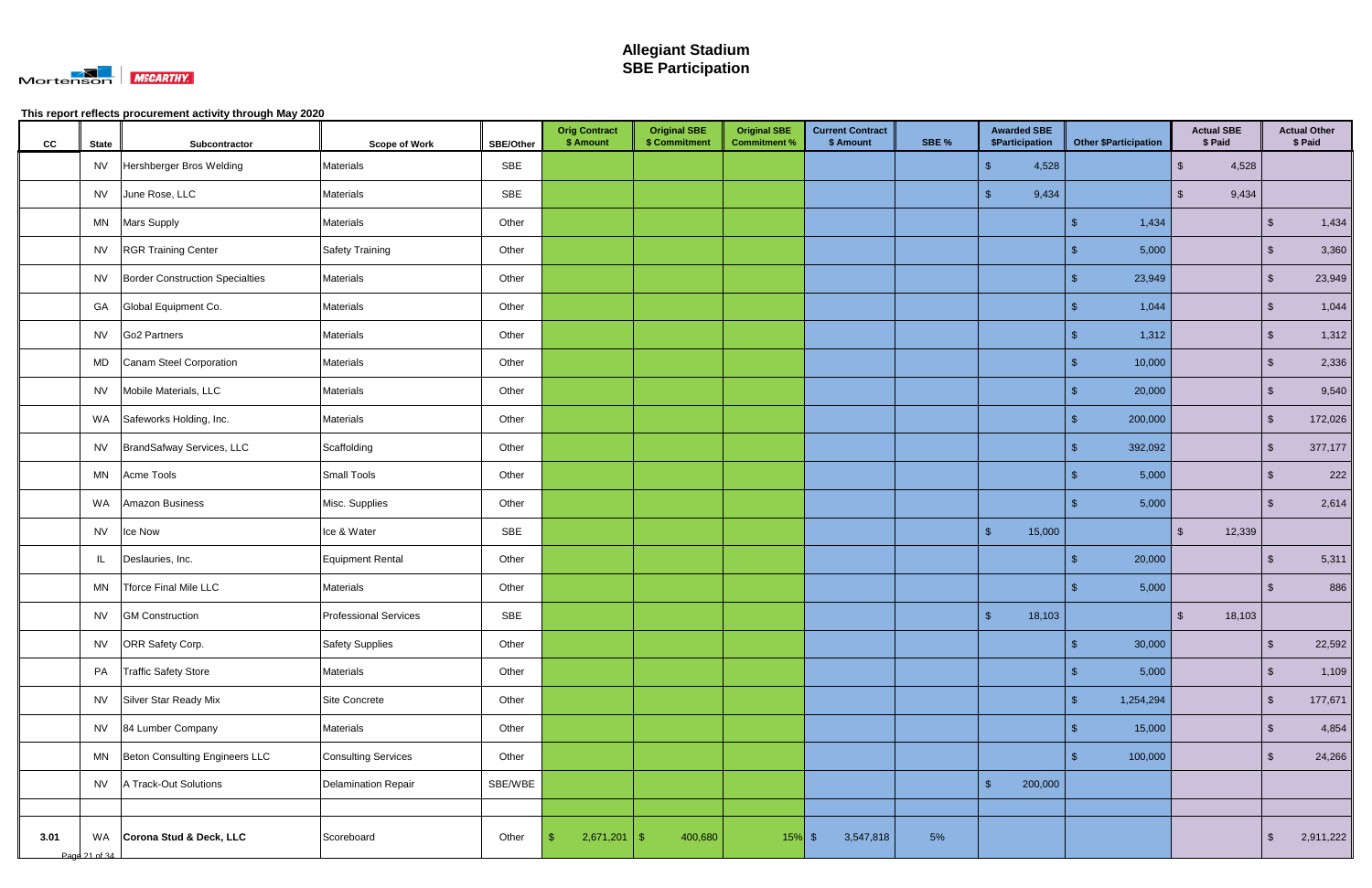

| cc        | <b>State</b> | Subcontractor                                          | <b>Scope of Work</b>                                      | <b>SBE/Other</b> | <b>Orig Contract</b><br>\$ Amount | <b>Original SBE</b><br>\$ Commitment | <b>Original SBE</b><br><b>Commitment %</b> | <b>Current Contract</b><br>\$ Amount | SBE % | <b>Awarded SBE</b><br>\$Participation | <b>Other \$Participation</b> | <b>Actual SBE</b><br>\$ Paid    |                         | <b>Actual Other</b><br>\$ Paid |
|-----------|--------------|--------------------------------------------------------|-----------------------------------------------------------|------------------|-----------------------------------|--------------------------------------|--------------------------------------------|--------------------------------------|-------|---------------------------------------|------------------------------|---------------------------------|-------------------------|--------------------------------|
|           | <b>NV</b>    | Crown Fabricators                                      | Supply & Fabricate Misc. Steel &<br>Handrail              | SBE              |                                   |                                      |                                            |                                      |       | 160,327<br>-\$                        |                              | $\mathbf{\hat{s}}$<br>160,327   |                         |                                |
|           | CA           | <b>EW Corporation Industrial Fabricators</b>           | Steel Fabrication                                         | Other            |                                   |                                      |                                            |                                      |       |                                       | \$<br>683,830                |                                 | \$                      | 683,830                        |
|           |              |                                                        |                                                           |                  |                                   |                                      |                                            |                                      |       |                                       |                              |                                 |                         |                                |
| 3.02      | TX           | Camatic Seating, Inc.                                  | <b>Fixed Seating - Install</b>                            | Other            | 79,353                            |                                      |                                            | $\mathfrak{L}$<br>2,017,944          |       |                                       | 1,938,121<br>-\$             |                                 | $\mathfrak{L}$          | 945,374                        |
|           |              |                                                        |                                                           |                  |                                   |                                      |                                            |                                      |       |                                       |                              |                                 |                         |                                |
| 3.02      | TX           | Camatic Seating, Inc.                                  | <b>Fixed Seating - Supply</b>                             | Other            | 6,288,018   \$                    | 943,203                              | 15%                                        | 6,349,922<br>\$                      |       |                                       | 6,349,922<br>-\$             |                                 | \$                      | 4,265,177                      |
|           | FL.          | Seating Installation Group                             | Seating Installation                                      | WBE              |                                   |                                      |                                            |                                      |       |                                       | 1,372,383<br>-\$             |                                 |                         | 619,963                        |
|           |              |                                                        |                                                           |                  |                                   |                                      |                                            |                                      |       |                                       |                              |                                 |                         |                                |
| 3.03      | CA           | Seda Seating Ltd.                                      | <b>Retractable Seating</b>                                | Other            | $6,448,586$ \$                    | 967,288                              | 15%                                        | 6,815,659<br>\$                      | 5%    |                                       |                              |                                 | \$                      | 5,156,957                      |
|           | <b>NV</b>    | Union Erectors                                         | Installation Labor on Retractable<br><b>Seating Units</b> | SBE              |                                   |                                      |                                            |                                      |       | 328,495<br><b>S</b>                   |                              | $\mathbb{S}$<br>70,695          |                         |                                |
|           | <b>NV</b>    | Live Electric                                          | <b>Electrical Work</b>                                    | SBE/WBE          |                                   |                                      |                                            |                                      |       | 27,200                                |                              | 15,545<br>$\mathbf{R}$          |                         |                                |
|           |              |                                                        |                                                           |                  |                                   |                                      |                                            |                                      |       |                                       |                              |                                 |                         |                                |
| 3.04/3.10 | <b>NV</b>    | <b>Eberhard Southwest Roofing</b>                      | Roofing & Waterproofing                                   | SBE              | 4,259,219                         | 4,259,219<br>-\$                     | 100%                                       | 6,096,343<br>-\$                     | 100%  | 5,626,343                             |                              | $\mathbf{\hat{s}}$<br>4,638,222 |                         |                                |
|           | CO           | Smalley & Company                                      | <b>Waterproofing Materials</b>                            | Other            |                                   |                                      |                                            |                                      |       |                                       | 60,000<br>-\$                |                                 |                         | 54,247                         |
|           | <b>NV</b>    | Construction Sealants Supply                           | <b>Waterproofing Materials</b>                            | SBE              |                                   |                                      |                                            |                                      |       | 470,000<br>-\$                        |                              | 468,356<br>$\mathfrak{L}$       |                         |                                |
|           | TX           | StarFoam Manufacturing                                 | <b>Waterproofing Materials</b>                            | Other            |                                   |                                      |                                            |                                      |       |                                       | 70,000<br>-\$                |                                 | -S                      | 64,527                         |
|           | CA           | Sika Sarnafil                                          | <b>Roofing Materials</b>                                  | Other            |                                   |                                      |                                            |                                      |       |                                       | 2,300,000<br>-\$             |                                 | \$                      | 2,102,352                      |
|           | <b>NV</b>    | Dielco Crane                                           | <b>Crane Service</b>                                      | Other            |                                   |                                      |                                            |                                      |       |                                       | 140,000                      |                                 | \$                      | 135,836                        |
|           | IL.          | American Hydrotech                                     | <b>Waterproofing Materials</b>                            | Other            |                                   |                                      |                                            |                                      |       |                                       | $\sqrt{3}$<br>430,000        |                                 | - \$                    | 429,492                        |
|           | <b>NV</b>    | H&E Equipment Services                                 | Rental Equipment                                          | Other            |                                   |                                      |                                            |                                      |       |                                       | 20,000<br>-\$                |                                 | \$                      | 2,416                          |
|           |              |                                                        |                                                           |                  |                                   |                                      |                                            |                                      |       |                                       |                              |                                 |                         |                                |
| 3.05      | <b>NV</b>    | <b>Union Erectors</b>                                  | Misc. Metals - Stairs                                     | SBE              |                                   | 974,144                              | $100\%$ \$                                 | 8,814,410                            | 100%  | 8,808,979<br>- \$                     |                              | $\sqrt{2}$<br>7,503,138         |                         |                                |
|           | IN           | American Stairs Corp.                                  | Stair Material Supplier                                   | Other            |                                   |                                      |                                            |                                      |       |                                       | $\sqrt[6]{3}$<br>663,039     |                                 | $\sqrt[3]{2}$           | 602,290                        |
|           | <b>NV</b>    | Commercial Scaffolding                                 | Provide Scaffold                                          | SBE              |                                   |                                      |                                            |                                      |       | 2,731<br>$\sqrt{3}$                   |                              | $\mathbb{S}$<br>2,731           |                         |                                |
|           | <b>NV</b>    | Jcord, LLC                                             | <b>Drill Holes</b>                                        | SBE              |                                   |                                      |                                            |                                      |       | 2,700                                 |                              | 2,700<br>-\$                    |                         |                                |
|           | <b>NV</b>    | Cashman Equipment                                      | <b>Boring Holes</b>                                       | WBE              |                                   |                                      |                                            |                                      |       |                                       | 29,391<br>-\$                |                                 | $\sqrt[6]{\frac{1}{2}}$ | $\sim$ $-$                     |
|           |              |                                                        |                                                           |                  |                                   |                                      |                                            |                                      |       |                                       |                              |                                 |                         |                                |
|           |              | 3.06 $_{\text{Page 22 of 34}}$ Dimensional Innovations | Signature Tower                                           | Other            | $580,823$ \$                      | 87,123                               | $15%$ \$                                   | 15,367,574                           | 15%   | 494,197                               |                              |                                 | $\sqrt[6]{2}$           | 11,421,627                     |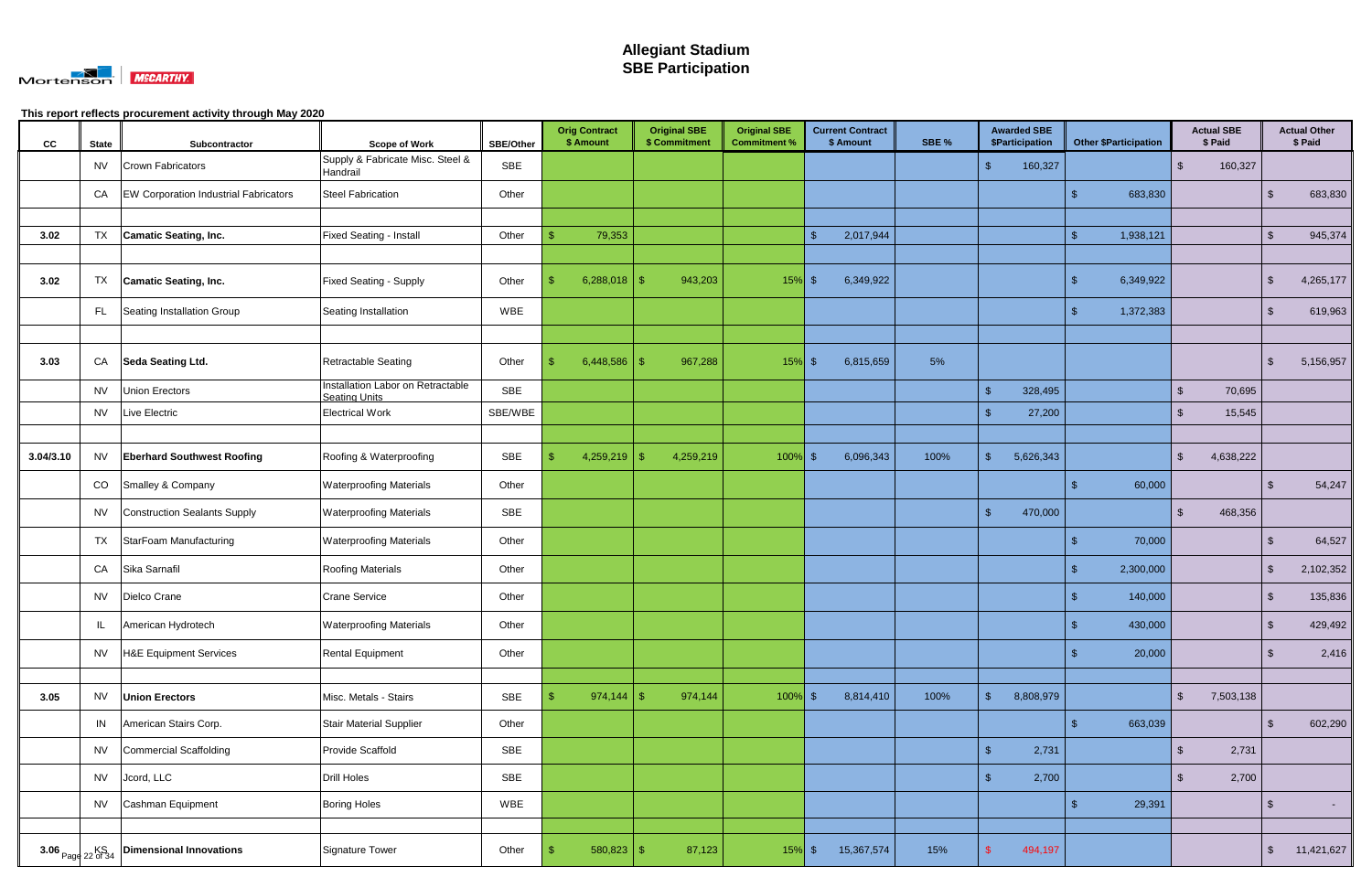

| cc    | <b>State</b> | Subcontractor                      | <b>Scope of Work</b>                                       | <b>SBE/Other</b> | <b>Orig Contract</b><br>\$ Amount | <b>Original SBE</b><br>\$ Commitment | <b>Original SBE</b><br><b>Commitment %</b> | <b>Current Contract</b><br>\$ Amount | SBE % | <b>Awarded SBE</b><br>\$Participation | <b>Other \$Participation</b> |                         | <b>Actual SBE</b><br>\$ Paid |               | <b>Actual Other</b><br>\$ Paid |
|-------|--------------|------------------------------------|------------------------------------------------------------|------------------|-----------------------------------|--------------------------------------|--------------------------------------------|--------------------------------------|-------|---------------------------------------|------------------------------|-------------------------|------------------------------|---------------|--------------------------------|
|       | <b>NV</b>    | Valley Steel, LLC                  | Fabrication & Installation for Al<br>Davis Signature Tower | SBE/WBE          |                                   |                                      |                                            |                                      |       | 1,730,853<br>-\$                      |                              | $\sqrt[6]{\frac{1}{2}}$ | 1,148,520                    |               |                                |
|       | <b>NV</b>    | <b>MD Electric</b>                 | <b>Torch Interior Electrical Fit Out</b>                   | SBE/WBE          |                                   |                                      |                                            |                                      |       | 65,000                                |                              |                         |                              |               |                                |
|       | <b>NV</b>    | P1 Group                           | <b>Torch Plumbing</b>                                      | Other            |                                   |                                      |                                            |                                      |       |                                       | 81,300<br>-\$                |                         |                              | $\sqrt[6]{3}$ | 77,235                         |
|       | <b>NV</b>    | Gephart/Morse                      | <b>Torch Interior Electrical Fit Out</b><br>Supervision    | Other            |                                   |                                      |                                            |                                      |       |                                       | 10,010                       |                         |                              |               |                                |
|       | <b>NV</b>    | <b>GM Construction</b>             | <b>Grout for Torch Base</b>                                | SBE              |                                   |                                      |                                            |                                      |       | 7,836                                 |                              | $\mathfrak{L}$          | 7,836                        |               |                                |
|       | <b>NV</b>    | Casas Electric                     | <b>Electrical Engineering of Signature</b><br><b>Tower</b> | <b>SBE</b>       |                                   |                                      |                                            |                                      |       | 7,250                                 |                              | -\$                     | 7,250                        |               |                                |
| 3.08a | <b>TN</b>    | Industrial Door Contractors (IDC)  | Operable Field Mechanization                               | Other            | 17,160,597                        | 2,600,000<br>\$.                     | 15%                                        | 17,799,052<br>-\$                    | 17%   |                                       |                              |                         |                              | $\sqrt[6]{3}$ | 16,333,701                     |
|       | <b>MN</b>    | Danny's Construction Co., LLC      | Installation of Field Tray                                 | WBE              |                                   |                                      |                                            |                                      |       |                                       | 3,536,483<br>\$              |                         |                              | $\sqrt[3]{2}$ | 3,336,737                      |
|       | <b>NV</b>    | Dielco Crane                       | Crane Work                                                 | Other            |                                   |                                      |                                            |                                      |       |                                       | 47,700                       |                         |                              | $\sqrt[6]{3}$ | 47,700                         |
|       | <b>NV</b>    | <b>Trinity Land Survey</b>         | Surveying                                                  | SBE/WBE          |                                   |                                      |                                            |                                      |       | 98,909<br><b>S</b>                    |                              | $\mathbb{S}$            | 98,909                       |               |                                |
|       | <b>NV</b>    | <b>Trinity Land Surveying</b>      | Field Survey & Layout                                      | SBE/WBE          |                                   |                                      |                                            |                                      |       | 72,779                                |                              | $\mathbf{s}$            | 72,779                       |               |                                |
|       | PA           | Gantrex Inc.                       | Thermite Welding                                           | Other            |                                   |                                      |                                            |                                      |       |                                       | $\mathbf{\$}$<br>172,459     |                         |                              | $\sqrt[3]{2}$ | 172,459                        |
|       | <b>NV</b>    | Mori Consulting                    | Supplier                                                   | SBE/MBE          |                                   |                                      |                                            |                                      |       | 2,703,203<br>$\mathbf{\hat{R}}$       |                              | $\mathbb{S}$            | 2,703,203                    |               |                                |
|       | <b>NV</b>    | Gephart/Morse                      | Mechanized Field Tray Wiring                               | Other            |                                   |                                      |                                            |                                      |       |                                       | 328,225<br>\$                |                         |                              | $\sqrt[3]{2}$ | 328,225                        |
|       | <b>NV</b>    | FSI/Flooring Solutions of NV, Inc. | Mondo for mock-up plus field tray                          | SBE              |                                   |                                      |                                            |                                      |       | 130,046<br>$\mathbf{\hat{s}}$         |                              | $\mathbb{S}$            | 130,046                      |               |                                |
|       | MN           | Harris                             | Drainage System for the Field<br>Tray                      | Other            |                                   |                                      |                                            |                                      |       |                                       | 44,831                       |                         |                              | \$            | 44,831                         |
|       | <b>NV</b>    | Southwest Specialty Coatings       | Surface preparation and coating of<br>field tray           | <b>SBE</b>       |                                   |                                      |                                            |                                      |       | 66,193                                |                              | -\$                     | 66,193                       |               |                                |
|       |              |                                    |                                                            |                  |                                   |                                      |                                            |                                      |       |                                       |                              |                         |                              |               |                                |
| 3.08b | <b>NV</b>    | McKeon Door of Nevada, Inc.        | Operable Field Door<br>Mechanization                       | Other            | $475,967$ \$                      | 126,735                              | $27\%$ \$                                  | 509,789                              | 25%   |                                       |                              |                         |                              | $\sqrt{3}$    | 312,502                        |
|       | <b>NV</b>    | Mojave Electric                    | Electrical                                                 | Other            |                                   |                                      |                                            |                                      |       |                                       | 29,210<br>-\$                |                         |                              |               |                                |
|       | <b>NV</b>    | <b>Clear Solutions Group</b>       | Material (glass) Supplier                                  | SBE              |                                   |                                      |                                            |                                      |       | 126,735<br>$\mathcal{S}$              |                              | $\mathfrak{L}$          | 126,735                      |               |                                |
|       | <b>NV</b>    | MJDean/Southwest Door & Hardware   | Doors, Frames & Hardware                                   | Other            |                                   |                                      |                                            |                                      |       |                                       | 60,186<br>-\$                |                         |                              |               |                                |
|       | CA           | Moderco Inc.                       | Panel Operable Wall - Supplier                             | Other            |                                   |                                      |                                            |                                      |       |                                       | 22,043                       |                         |                              | - \$          | 22,043                         |
|       |              |                                    |                                                            |                  |                                   |                                      |                                            |                                      |       |                                       |                              |                         |                              |               |                                |
| 3.08c | CA           | <b>Show Canada Industries</b>      | Retractable Columns                                        | Other            | $1,701,160$ \$                    | 255,174                              | $15%$ \$                                   | 1,900,939                            | 15%   | 92,140                                |                              |                         |                              | \$            | 1,625,752                      |
|       | <b>NV</b>    | Daniel K Sobel                     | Project Management                                         | <b>SBE</b>       |                                   |                                      |                                            |                                      |       | 163,000<br>- \$                       |                              | $\mathbf{\$}$           | 144,000                      |               |                                |
|       | <b>NV</b>    | JS & S Surveying                   | Survey for Retractable Columns                             | SBE/MBE          |                                   |                                      |                                            |                                      |       | 10,000<br>$\sqrt{3}$                  |                              | $\mathfrak{L}$          | 7,164                        |               |                                |
|       |              | Page 23 of 34 MD Electric Inc.     | Low Voltage Installation For<br>Retractable Columns        | SBE/WBE          |                                   |                                      |                                            |                                      |       | <b>\$</b><br>10,000                   |                              |                         |                              |               |                                |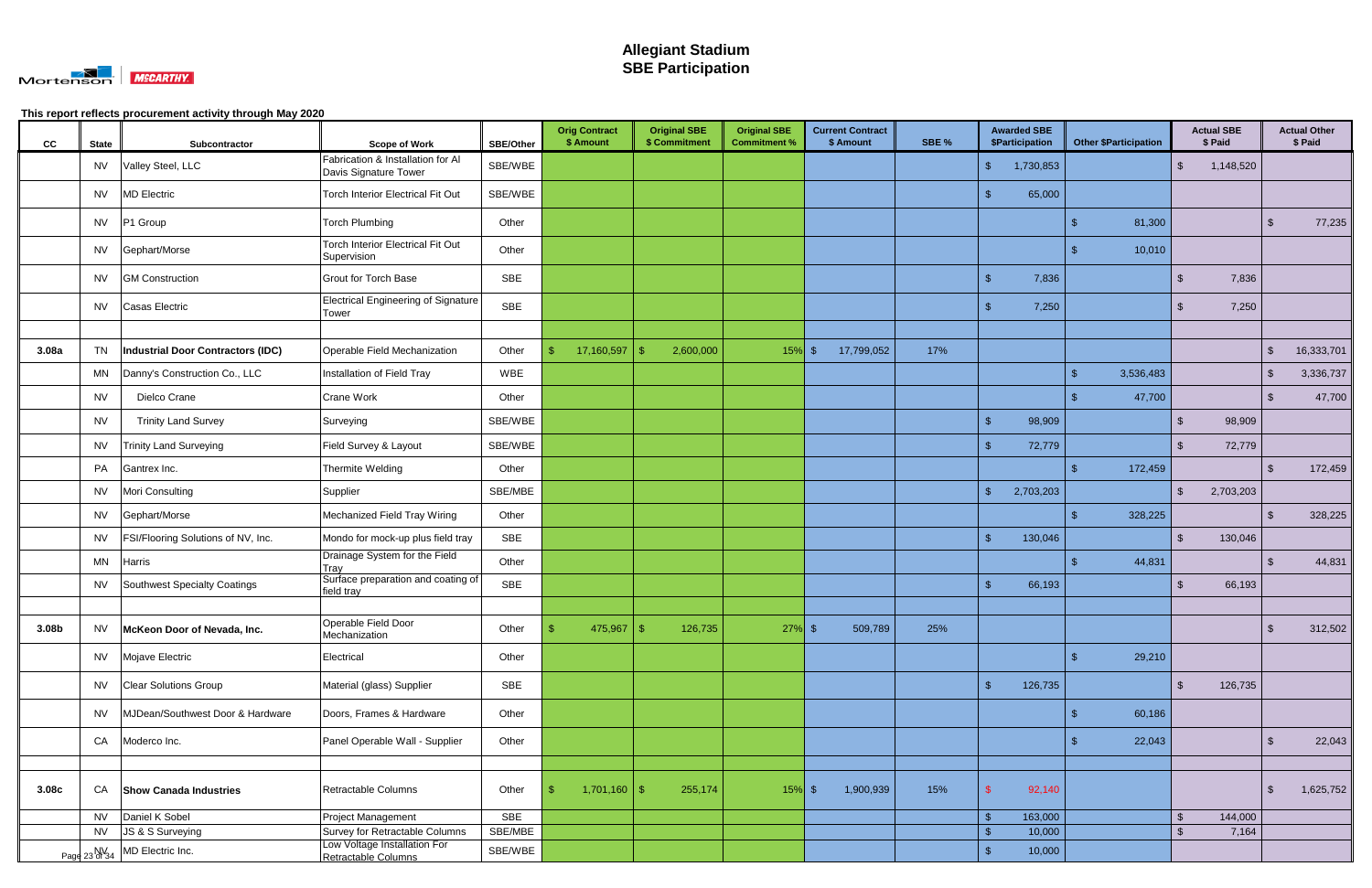

| cc        | <b>State</b> | Subcontractor                                  | <b>Scope of Work</b>                          | <b>SBE/Other</b> | <b>Orig Contract</b><br>\$ Amount | <b>Original SBE</b><br>\$ Commitment | <b>Original SBE</b><br><b>Commitment %</b> | <b>Current Contract</b><br>\$ Amount | SBE % | <b>Awarded SBE</b><br><b>\$Participation</b> | <b>Other \$Participation</b> | <b>Actual SBE</b><br>\$ Paid |               | <b>Actual Other</b><br>\$ Paid |
|-----------|--------------|------------------------------------------------|-----------------------------------------------|------------------|-----------------------------------|--------------------------------------|--------------------------------------------|--------------------------------------|-------|----------------------------------------------|------------------------------|------------------------------|---------------|--------------------------------|
|           | <b>NV</b>    | <b>Union Erectors</b>                          | Installation Labor for Retractable<br>Columns | <b>SBE</b>       |                                   |                                      |                                            |                                      |       | 10,000                                       |                              |                              |               |                                |
|           |              |                                                |                                               |                  |                                   |                                      |                                            |                                      |       |                                              |                              |                              |               |                                |
| 3.09      | <b>NV</b>    | Gephart/Morse                                  | Distributed Antenna System (DAS)              | Other            | $3,000,000$ \$                    | 450,000                              | $15\%$ \$                                  | 28,115,635                           | 19%   |                                              |                              |                              | $\sqrt[6]{3}$ | 20,301,605                     |
|           |              | <b>Morse Electric</b>                          |                                               |                  |                                   |                                      |                                            |                                      |       |                                              |                              |                              |               |                                |
|           | <b>NV</b>    | <b>MD Electric</b>                             | <b>DAS Conduit</b>                            | SBE/WBE          |                                   |                                      |                                            |                                      |       | 1,512,257<br>-\$                             |                              | $\sqrt[6]{2}$<br>1,472,777   |               |                                |
|           | <b>NV</b>    | CESS                                           | DAS Generator, ATS, PDU                       | SBE/MBE          |                                   |                                      |                                            |                                      |       | 16,593                                       |                              |                              |               |                                |
|           | <b>NV</b>    | <b>General Design &amp; Construction</b>       | Multi Brackets & Compression<br>Plates        | SBE/MBE          |                                   |                                      |                                            |                                      |       | 101,935<br>\$                                |                              | $\mathbf{s}$<br>100,365      |               |                                |
|           | <b>NV</b>    | <b>Clinton Nevada</b>                          | Cabling Supplier/Distributor                  | SBE              |                                   |                                      |                                            |                                      |       | 2,610,269<br>-\$                             |                              | $\sqrt[6]{2}$<br>1,469,153   |               |                                |
|           | CA           | Industrial Electric Mfg.                       | <b>Electrical Switchgear</b>                  | Other            |                                   |                                      |                                            |                                      |       |                                              | 99,160<br>-\$                |                              | -\$           | 99,073                         |
|           | <b>NY</b>    | <b>JMA Wireless</b>                            | <b>Wireless Components</b>                    | Other            |                                   |                                      |                                            |                                      |       |                                              | 2,029,552<br>\$              |                              | $\sqrt[6]{3}$ | 2,029,552                      |
|           | <b>NV</b>    | Well Equipment, Inc.                           | <b>Electrical Material</b>                    | <b>SBE</b>       |                                   |                                      |                                            |                                      |       | 524,722<br>-\$                               |                              | $\sqrt[6]{2}$<br>473,802     |               |                                |
|           | <b>NV</b>    | <b>Main Electric</b>                           | <b>Electrical Supplier</b>                    | Other            |                                   |                                      |                                            |                                      |       |                                              | 502,122<br>-S                |                              | $\sqrt[3]{2}$ | 148,432                        |
|           | OR           | <b>Global Rope Access</b>                      | <b>Matsing Antenna</b>                        | Other            |                                   |                                      |                                            |                                      |       |                                              | 375,436<br>ß.                |                              | $\sqrt[3]{2}$ | 10,327                         |
|           |              | <b>Gephart Electric</b>                        |                                               |                  |                                   |                                      |                                            |                                      |       |                                              |                              |                              |               |                                |
|           | <b>NV</b>    | Fastener & Supply Co., Inc.                    | <b>Electrical Supplies</b>                    | Other            |                                   |                                      |                                            |                                      |       |                                              | 54,188                       |                              | -\$           | 29,866                         |
|           | <b>NV</b>    | Las Vegas Lighting                             | Feeder Cable                                  | SBE/MBE          |                                   |                                      |                                            |                                      |       | 459,152<br>- \$                              |                              |                              |               |                                |
|           | MN           | MA Mortenson                                   | <b>Equipment Rental</b>                       | Other            |                                   |                                      |                                            |                                      |       |                                              | 382,767                      |                              |               |                                |
|           | <b>NV</b>    | Jcord, LLC                                     | Excavation                                    | SBE              |                                   |                                      |                                            |                                      |       | 103,952                                      |                              | \$<br>79,986                 |               |                                |
|           |              |                                                |                                               |                  |                                   |                                      |                                            |                                      |       |                                              |                              |                              |               |                                |
| 3.11/4.01 | <b>NV</b>    | <b>Performance Contracting, Inc.</b>           | Exterior & Interior Framing/Drywall           | Other            | $40,095,890$ \$                   | 6,025,279                            | 15%                                        | $\sqrt{5}$<br>51,815,936             | 17%   |                                              |                              |                              | \$            | 41,738,212                     |
|           | <b>NV</b>    | Commercial Scaffolding                         | Erection/dismantle of Scaffold                | SBE              |                                   |                                      |                                            |                                      |       | $\mathbf{\hat{s}}$<br>1,665,776              |                              | $\sqrt{2}$<br>1,022,585      |               |                                |
|           | <b>NV</b>    | <b>Gale Building Products</b>                  | Insulation and Firestopping                   | Other            |                                   |                                      |                                            |                                      |       |                                              | 2,207,249<br>-\$             |                              | $\sqrt[6]{3}$ | 1,475,293                      |
|           | <b>NV</b>    | Lochsa Engineering                             | <b>Engineering Services</b>                   | Other            |                                   |                                      |                                            |                                      |       |                                              | 142,200                      |                              | $\sqrt[6]{3}$ | 142,200                        |
|           | <b>NV</b>    | R&P Supply                                     | Framing, Drywall, Taping                      | SBE              |                                   |                                      |                                            |                                      |       | 5,524,755<br>\$                              |                              | $\mathfrak{S}$<br>5,524,755  |               |                                |
|           | <b>NV</b>    | Technicoat Management                          | <b>Interior Moisture Barrier</b>              | SBE              |                                   |                                      |                                            |                                      |       | $\mathbf{\hat{s}}$<br>359,710                |                              | $\mathbf{\$}$<br>276,679     |               |                                |
|           | <b>NV</b>    | Tomarco Fastening Systems, Inc.                | Fasteners                                     | Other            |                                   |                                      |                                            |                                      |       |                                              | 239,669<br>\$                |                              | $\sqrt[6]{3}$ | 239,669                        |
|           |              | Page 24 of 34 Legacy Cast & Stone & Composites | <b>Ceiling Shapes</b>                         | SBE              |                                   |                                      |                                            |                                      |       | $\mathbf{\hat{s}}$<br>36,875                 |                              | $\sqrt[6]{2}$<br>36,875      |               |                                |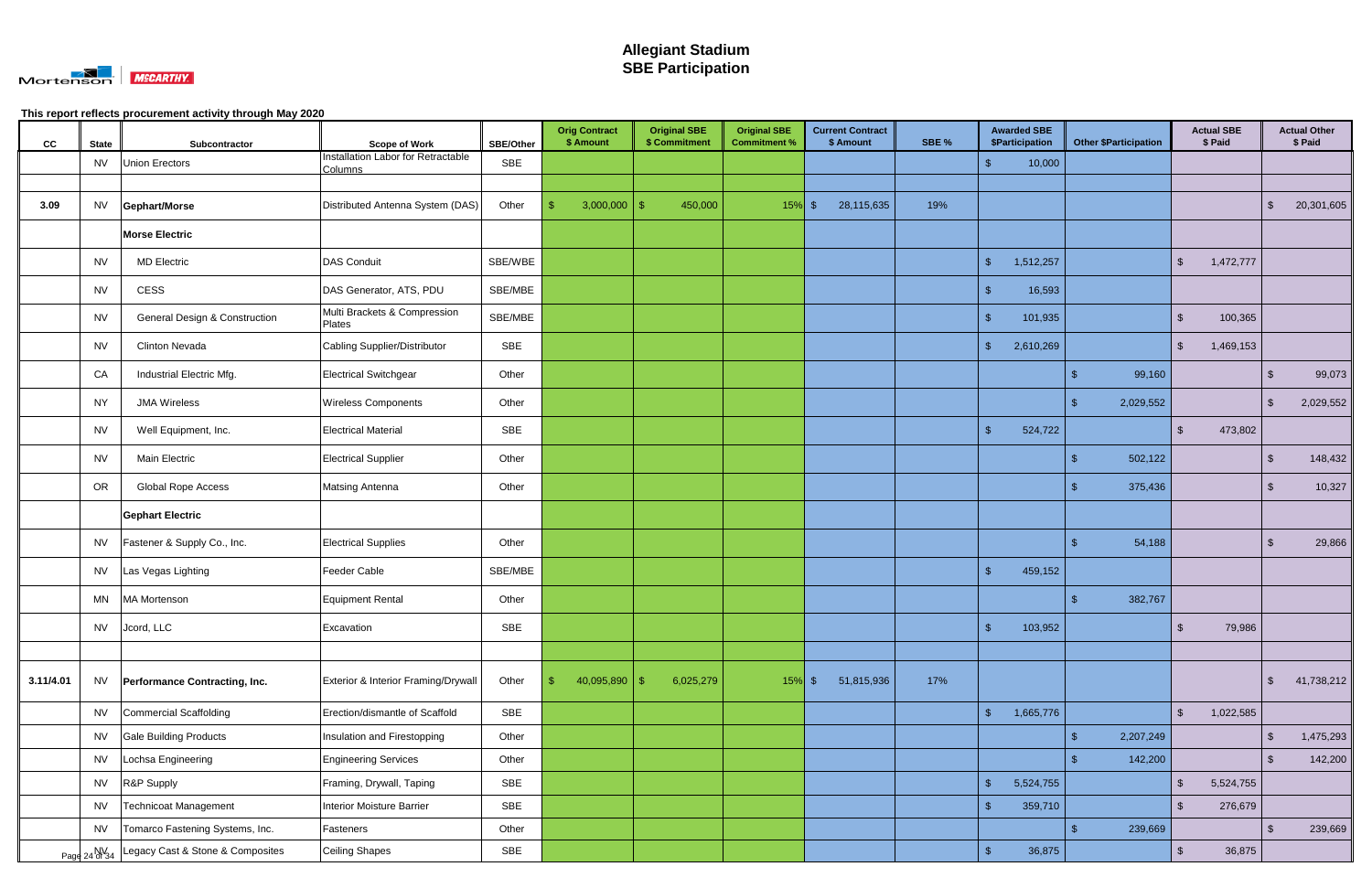

| cc   | <b>State</b> | Subcontractor                      | <b>Scope of Work</b>                                 | SBE/Other  | <b>Orig Contract</b><br>\$ Amount | <b>Original SBE</b><br>\$ Commitment | <b>Original SBE</b><br><b>Commitment %</b> | \$ Amount     | <b>Current Contract</b> | SBE % |                    | <b>Awarded SBE</b><br>\$Participation |      | <b>Other \$Participation</b> |                         | <b>Actual SBE</b><br>\$ Paid |                         | <b>Actual Other</b><br>\$ Paid |
|------|--------------|------------------------------------|------------------------------------------------------|------------|-----------------------------------|--------------------------------------|--------------------------------------------|---------------|-------------------------|-------|--------------------|---------------------------------------|------|------------------------------|-------------------------|------------------------------|-------------------------|--------------------------------|
|      | <b>NV</b>    | Herman Truck Lines, LLC            | Metal Decking/Trucking                               | SBE        |                                   |                                      |                                            |               |                         |       | $\mathbf{\$}$      | 170,472                               |      |                              | $\mathbf{\$}$           | 170,472                      |                         |                                |
|      | <b>NV</b>    | MPS Plastic Wall Products          | FRP                                                  | <b>SBE</b> |                                   |                                      |                                            |               |                         |       |                    | 911,334                               |      |                              | $\sqrt[6]{2}$           | 722,870                      |                         |                                |
|      |              |                                    |                                                      |            |                                   |                                      |                                            |               |                         |       |                    |                                       |      |                              |                         |                              |                         |                                |
| 4.02 | <b>NV</b>    | CEDCO, Inc.                        | Masonry                                              | Other      | $5,258,412$ \$                    | 861,346                              | 16%                                        | - S           | 4,959,719               | 18%   |                    |                                       |      |                              |                         |                              | -\$                     | 4,660,020                      |
|      | <b>NV</b>    | A Track-Out Solutions              | <b>Material Purchasing Delivery</b>                  | SBE/WBE    |                                   |                                      |                                            |               |                         |       | -\$                | 541,038                               |      |                              | $\sqrt[6]{2}$           | 541,038                      |                         |                                |
|      | <b>NV</b>    | JS & S Surveying                   | Survey - CMU Wall Control Layout                     | SBE/MBE    |                                   |                                      |                                            |               |                         |       |                    | 42,388                                |      |                              | $\mathbb{S}$            | 42,388                       |                         |                                |
|      | <b>NV</b>    | Technicoat Management              | Fire Stop/Joint Sealants                             | SBE        |                                   |                                      |                                            |               |                         |       | -\$                | 124,202                               |      |                              | $\mathbb{S}$            | 124,202                      |                         |                                |
|      | <b>NV</b>    | Region 9 Safety Compliance         | Safety Coordinator                                   | SBE/MBE    |                                   |                                      |                                            |               |                         |       | -\$                | 147,285                               |      |                              | $\sqrt[6]{\frac{1}{2}}$ | 147,285                      |                         |                                |
|      | CA           | Epic CAD Solutions                 | Providing 3D Modeling                                | Other      |                                   |                                      |                                            |               |                         |       |                    |                                       | -\$  | 19,305                       |                         |                              | $\sqrt{3}$              | 19,305                         |
|      | <b>NV</b>    | Silver Star Ready Mix              | Supplying of Masonry Grout                           | Other      |                                   |                                      |                                            |               |                         |       |                    |                                       |      | 176,689                      |                         |                              | \$                      | 176,689                        |
|      | <b>NV</b>    | Jcord, LLC                         | <b>CMU Wall Demolition</b>                           | SBE        |                                   |                                      |                                            |               |                         |       |                    | 46,690                                |      |                              | -\$                     | 46,690                       |                         |                                |
|      | <b>NV</b>    | Hard Rock Pumping & Placement      | <b>Grout Pumping</b>                                 | Other      |                                   |                                      |                                            |               |                         |       |                    |                                       | - \$ | 15,333                       |                         |                              | $\sqrt[6]{3}$           | 15,333                         |
|      |              |                                    |                                                      |            |                                   |                                      |                                            |               |                         |       |                    |                                       |      |                              |                         |                              |                         |                                |
| 4.03 | <b>NV</b>    | American Door Installation, LP     | Frames, Doors & Hardware                             | SBE        | 595,725                           | 595,725<br>\$                        | 100%                                       | - S           | 3,321,974               | 100%  | $\mathbf{\hat{s}}$ | 3,321,974                             |      |                              | $\sqrt[6]{2}$           | 2,507,245                    |                         |                                |
|      | <b>NV</b>    | The Hallgren Co.                   | Supply Frames, Doors &<br>Hardware                   | Other      |                                   |                                      |                                            |               |                         |       |                    |                                       | -\$  | 1,928,258                    |                         |                              | $\sqrt[6]{3}$           | 1,775,838                      |
|      |              |                                    |                                                      |            |                                   |                                      |                                            |               |                         |       |                    |                                       |      |                              |                         |                              |                         |                                |
| 4.03 | <b>NV</b>    | The Hallgren Company of Las Vegas  | Door Hardware                                        | Other      | 348,030                           |                                      |                                            | $\mathbf{\$}$ | 348,030                 |       |                    |                                       | -\$  | 348,030                      |                         |                              | \$                      | 330,629                        |
|      |              |                                    |                                                      |            |                                   |                                      |                                            |               |                         |       |                    |                                       |      |                              |                         |                              |                         |                                |
| 4.04 | <b>NV</b>    | Giroux Glass, Inc.                 | Decorative Glazing & Mirrors                         | Other      | $2,161,805$ \$                    | 324,271                              | 15%                                        | -\$           | 2,693,705               | 15%   |                    | 74,902                                |      |                              |                         |                              | $\sqrt[6]{\frac{1}{2}}$ | 1,227,480                      |
|      | <b>NV</b>    | Glass Supply, Inc.                 | Supplying Architectural Mirror<br>Fabricated to size | SBE        |                                   |                                      |                                            |               |                         |       | $\mathbf{\hat{S}}$ | 329,603                               |      |                              | $\mathfrak{S}$          | 36,232                       |                         |                                |
|      |              |                                    |                                                      |            |                                   |                                      |                                            |               |                         |       |                    |                                       |      |                              |                         |                              |                         |                                |
| 4.04 | <b>NV</b>    | Davis Glass & Mirror               | Storefront Curtain Wall Entrances                    | SBE        | $1,850,406$ \$                    | 1,850,406                            | $100\%$ \$                                 |               | 1,373,876               | 100%  | $\mathbf{\$}$      | 1,348,950                             |      |                              | $\mathbb{S}$            | 611,598                      |                         |                                |
|      | TX           | Tepco Glass                        | Level 400 Motorized Windows                          | Other      |                                   |                                      |                                            |               |                         |       |                    |                                       | -\$  | 113,845                      |                         |                              | $\sqrt[6]{3}$           | 113,845                        |
|      | <b>NV</b>    | Sunstone Building Specialties      | TV Booth Operable Windows                            | SBE        |                                   |                                      |                                            |               |                         |       | $\mathbf{\hat{f}}$ | 24,926                                |      |                              |                         |                              | $\sqrt[6]{3}$           | 4,736                          |
|      |              |                                    |                                                      |            |                                   |                                      |                                            |               |                         |       |                    |                                       |      |                              |                         |                              |                         |                                |
| 4.05 | GA           | Raydeo Enterprises, Inc.           | Stadium Railings                                     | Other      | $11,524,358$ \$                   | 2,751,947                            | $24\%$ \$                                  |               | 12,417,516              | 13%   |                    |                                       |      |                              |                         |                              | $\sqrt[6]{3}$           | 5,596,216                      |
|      | GA           | East Gate Pallets                  | Pallets                                              | Other      |                                   |                                      |                                            |               |                         |       |                    |                                       | -\$  | 40,000                       |                         |                              | $\sqrt[6]{3}$           | 11,306                         |
|      | GA           | G&F Southeast Distributors Inc.    | Stainless Steel Cable & Hardware                     | Other      |                                   |                                      |                                            |               |                         |       |                    |                                       |      | 325,000                      |                         |                              | \$                      | 261,362                        |
|      |              | Page 25 N\24   Innova Technologies | Engineering                                          | SBE        |                                   |                                      |                                            |               |                         |       | $\mathbf{\hat{s}}$ | 70,000                                |      |                              | $\sqrt[6]{2}$           | 63,905                       |                         |                                |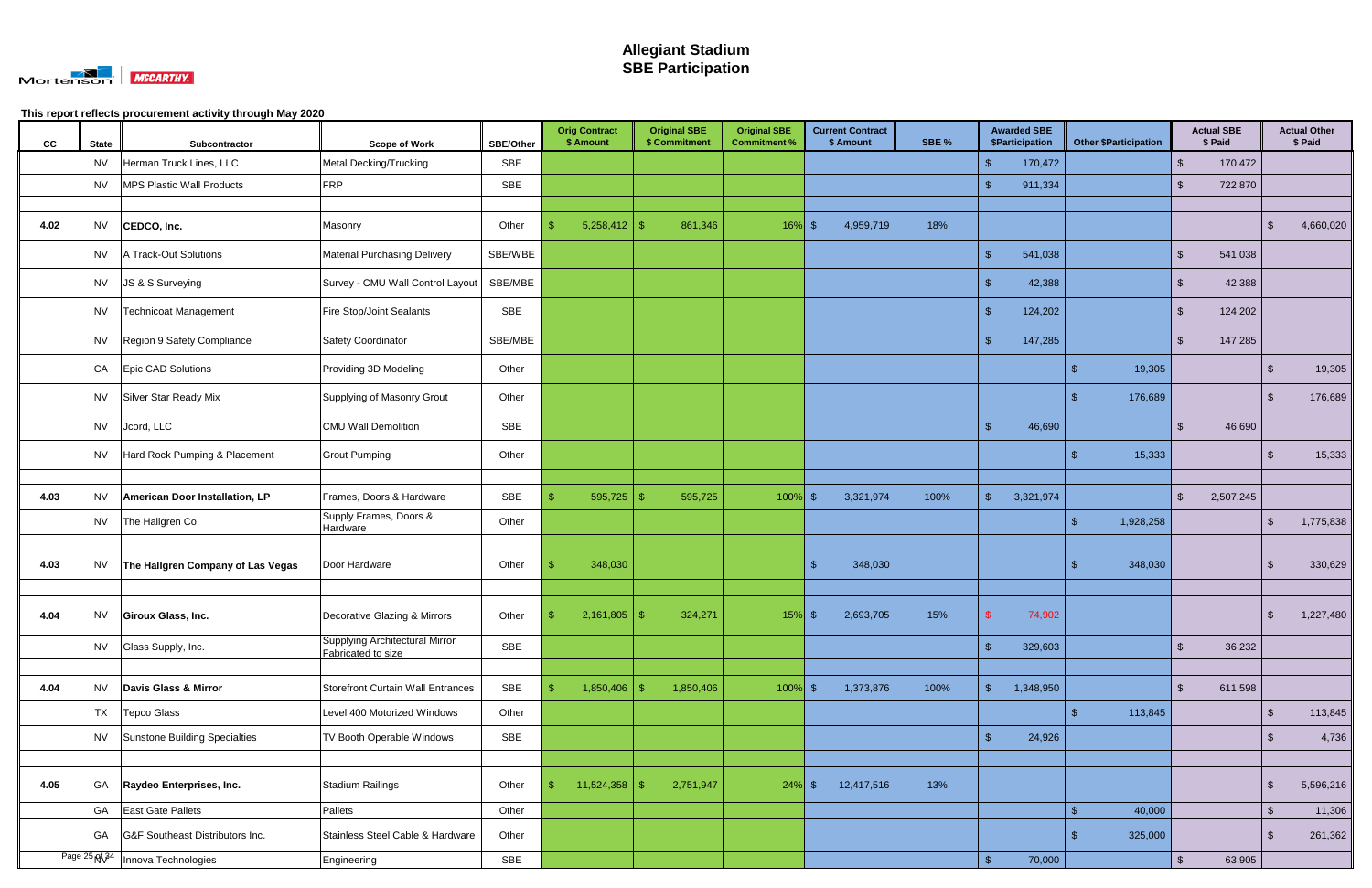

| cc    | <b>State</b> | Subcontractor                              | <b>Scope of Work</b>                                                           | <b>SBE/Other</b> |    | <b>Orig Contract</b><br>\$ Amount |               | <b>Original SBE</b><br>\$ Commitment | <b>Original SBE</b><br><b>Commitment %</b> |          | <b>Current Contract</b><br>\$ Amount | SBE % |                    | <b>Awarded SBE</b><br>\$Participation |                | <b>Other \$Participation</b> |               | <b>Actual SBE</b><br>\$ Paid |                | <b>Actual Other</b><br>\$ Paid |
|-------|--------------|--------------------------------------------|--------------------------------------------------------------------------------|------------------|----|-----------------------------------|---------------|--------------------------------------|--------------------------------------------|----------|--------------------------------------|-------|--------------------|---------------------------------------|----------------|------------------------------|---------------|------------------------------|----------------|--------------------------------|
|       |              | McMaster Carr                              | Misc. Hardware                                                                 | Other            |    |                                   |               |                                      |                                            |          |                                      |       |                    |                                       |                | 20,728                       |               |                              | \$             | 20,728                         |
|       | WI           | R&B Wagner                                 | Core Cups, Cladding Tape, End<br>Caps, Panel Grip, Handrail<br><b>Brackets</b> | Other            |    |                                   |               |                                      |                                            |          |                                      |       |                    |                                       |                | 337,308                      |               |                              |                | 100,954                        |
|       | <b>TX</b>    | Ryerson                                    | Steal Flat & Steal Tube                                                        | Other            |    |                                   |               |                                      |                                            |          |                                      |       |                    |                                       |                | 227,276                      |               |                              | $\mathfrak{L}$ | 227,276                        |
|       | NV.          | <b>Steel Partners</b>                      | Panel Grip, Gaskets & Glass Shoe                                               | <b>SBE</b>       |    |                                   |               |                                      |                                            |          |                                      |       |                    | 1,264,070                             |                |                              | \$            | 1,264,070                    |                |                                |
|       | GA           | <b>Stewart Stainless Supply</b>            | Stainless Steel Pipe & Sheets                                                  | Other            |    |                                   |               |                                      |                                            |          |                                      |       |                    |                                       |                | 325,000                      |               |                              |                | 254,669                        |
|       | CA           | Glassworks LA, Inc.                        | Glass                                                                          | Other            |    |                                   |               |                                      |                                            |          |                                      |       |                    |                                       |                | 456,860                      |               |                              |                | 388,902                        |
|       | <b>NV</b>    | <b>Expansion Specialties</b>               | Caulk & Grout                                                                  | SBE/VBE          |    |                                   |               |                                      |                                            |          |                                      |       | $\mathbf{\hat{S}}$ | 152,650                               |                |                              | . ድ           | 53,675                       |                |                                |
|       | <b>NV</b>    | <b>Standard Steel</b>                      | Installation                                                                   | Other            |    |                                   |               |                                      |                                            |          |                                      |       |                    |                                       | - 1            | 1,000,000                    |               |                              | $\mathcal{L}$  | 909,815                        |
|       | <b>NV</b>    | <b>Trinity Land Surveying</b>              | Field Survey & Layout                                                          | SBE/WBE          |    |                                   |               |                                      |                                            |          |                                      |       | . ድ                | 40,000                                |                |                              | $\mathbf{R}$  | 33,922                       |                |                                |
|       | <b>NV</b>    | Jcord, LLC                                 | Concrete & Rebar Drilling                                                      | SBE              |    |                                   |               |                                      |                                            |          |                                      |       |                    | 40,000                                |                |                              |               |                              |                |                                |
|       | <b>NV</b>    | Las Vegas Welding, LLC                     | Powder Coating                                                                 | Other            |    |                                   |               |                                      |                                            |          |                                      |       |                    |                                       | S              | 55,000                       |               |                              | \$             | 44,700                         |
|       |              |                                            |                                                                                |                  |    |                                   |               |                                      |                                            |          |                                      |       |                    |                                       |                |                              |               |                              |                |                                |
| 4.06  | <b>NV</b>    | <b>Creative Play Recreation</b>            | Shade Canopies                                                                 | SBE              |    | 1,206,097                         | <sup>\$</sup> | 1,206,097                            | $100\%$ \$                                 |          | 1,536,093                            | 100%  | -\$                | 1,536,093                             |                |                              | \$            | 555,007                      |                |                                |
|       | NV.          | <b>REB Construction</b>                    | Auger Excavation - 16 holes                                                    | Other            |    |                                   |               |                                      |                                            |          |                                      |       |                    |                                       | $\mathfrak{L}$ | 9,300                        |               |                              | $\mathfrak{L}$ | 9,300                          |
|       |              |                                            |                                                                                |                  |    |                                   |               |                                      |                                            |          |                                      |       |                    |                                       |                |                              |               |                              |                |                                |
| 4.06  | NV           | <b>Valley Steel LLC</b>                    | North End Zone Camera Platform<br>at Catwalk                                   | SBE/WBE          | -S | 123,487                           | <sup>\$</sup> | 123,487                              | $100\%$ \$                                 |          | 125,081                              | 100%  |                    | 125,081                               |                |                              | \$            | 118,827                      |                |                                |
|       |              |                                            |                                                                                |                  |    |                                   |               |                                      |                                            |          |                                      |       |                    |                                       |                |                              |               |                              |                |                                |
| 4.07  | <b>NV</b>    | <b>Expansion Specialties</b>               | <b>Expansion Joints</b>                                                        | SBE/VBE          |    | 1,640,550                         | -9            | 1,640,550                            | 100%                                       | - \$     | 1,952,790                            | 100%  | ¢                  | 1,952,790                             |                |                              | $\mathcal{S}$ | 1,679,743                    |                |                                |
|       | KS           | Balco, Inc.                                | <b>Material Supplier</b>                                                       | Other            |    |                                   |               |                                      |                                            |          |                                      |       |                    |                                       |                | 150,000                      |               |                              | $\mathfrak{L}$ | 130,416                        |
|       | MA           | Emseal Joint System, Ltd.                  | Material Supplier                                                              | Other            |    |                                   |               |                                      |                                            |          |                                      |       |                    |                                       |                | 650,000                      |               |                              | -\$            | 648,279                        |
|       | WI           | Inpro Corporation                          | <b>Material Supplier</b>                                                       | Other            |    |                                   |               |                                      |                                            |          |                                      |       |                    |                                       |                | 60,000                       |               |                              | \$             | 51,891                         |
|       |              |                                            |                                                                                |                  |    |                                   |               |                                      |                                            |          |                                      |       |                    |                                       |                |                              |               |                              |                |                                |
| 4.08f | MN           | Alpha Video Sports & Entertaiment<br>Group | <b>Video Production Systems</b>                                                | Other            |    | $7,499,815$ \$                    |               | 74,998                               | 1%                                         | <b>S</b> | 7,567,887                            | $1\%$ |                    |                                       |                |                              |               |                              | ß.             | 4,949,001                      |
|       |              | <b>Clark Wire and Cable</b>                | Control Room Equipment Supplier                                                | Other            |    |                                   |               |                                      |                                            |          |                                      |       |                    |                                       | - 3            | 15,479                       |               |                              |                | 15,479                         |
|       | ${\sf CA}$   | Bittree In.                                | Control Room Equipment Supplier                                                | Other            |    |                                   |               |                                      |                                            |          |                                      |       |                    |                                       | -\$            | 3,854                        |               |                              | $\sqrt{2}$     | 3,854                          |
|       | <b>NY</b>    | Tecnec Distributing                        | Control Room Equipment Supplier                                                | Other            |    |                                   |               |                                      |                                            |          |                                      |       |                    |                                       | -\$            | 1,139                        |               |                              | $\sqrt[3]{2}$  | 1,139                          |
|       | CO           | Wesco Broadcast & Entertainment            | Control Room Equipment Supplier                                                | Other            |    |                                   |               |                                      |                                            |          |                                      |       |                    |                                       |                | 8,105                        |               |                              | $\mathfrak{S}$ | 8,105                          |
|       | МA           | Superlogics Inc.                           | Control Room Equipment Supplier                                                | Other            |    |                                   |               |                                      |                                            |          |                                      |       |                    |                                       | -\$            | 3,240                        |               |                              | -\$            | 3,240                          |
|       | <b>NY</b>    | Dale Electronics                           | Control Room Equipment Supplier                                                | Other            |    |                                   |               |                                      |                                            |          |                                      |       |                    |                                       | - \$           | 5,450                        |               |                              | $\sqrt[6]{3}$  | 5,450                          |
|       | MN           | <b>Bosch Security Systems</b>              | Control Room Equipment Supplier                                                | Other            |    |                                   |               |                                      |                                            |          |                                      |       |                    |                                       | -\$            | 11,042                       |               |                              | $\sqrt{2}$     | 11,042                         |
|       | -IL          | Studio Technologies                        | Control Room Equipment Supplier                                                | Other            |    |                                   |               |                                      |                                            |          |                                      |       |                    |                                       | -\$            | 5,112                        |               |                              | $\sqrt[3]{2}$  | 5,112                          |
|       | CA           | Wohler Technology                          | Control Room Equipment Supplier                                                | Other            |    |                                   |               |                                      |                                            |          |                                      |       |                    |                                       |                | 19,271                       |               |                              |                | 19,271                         |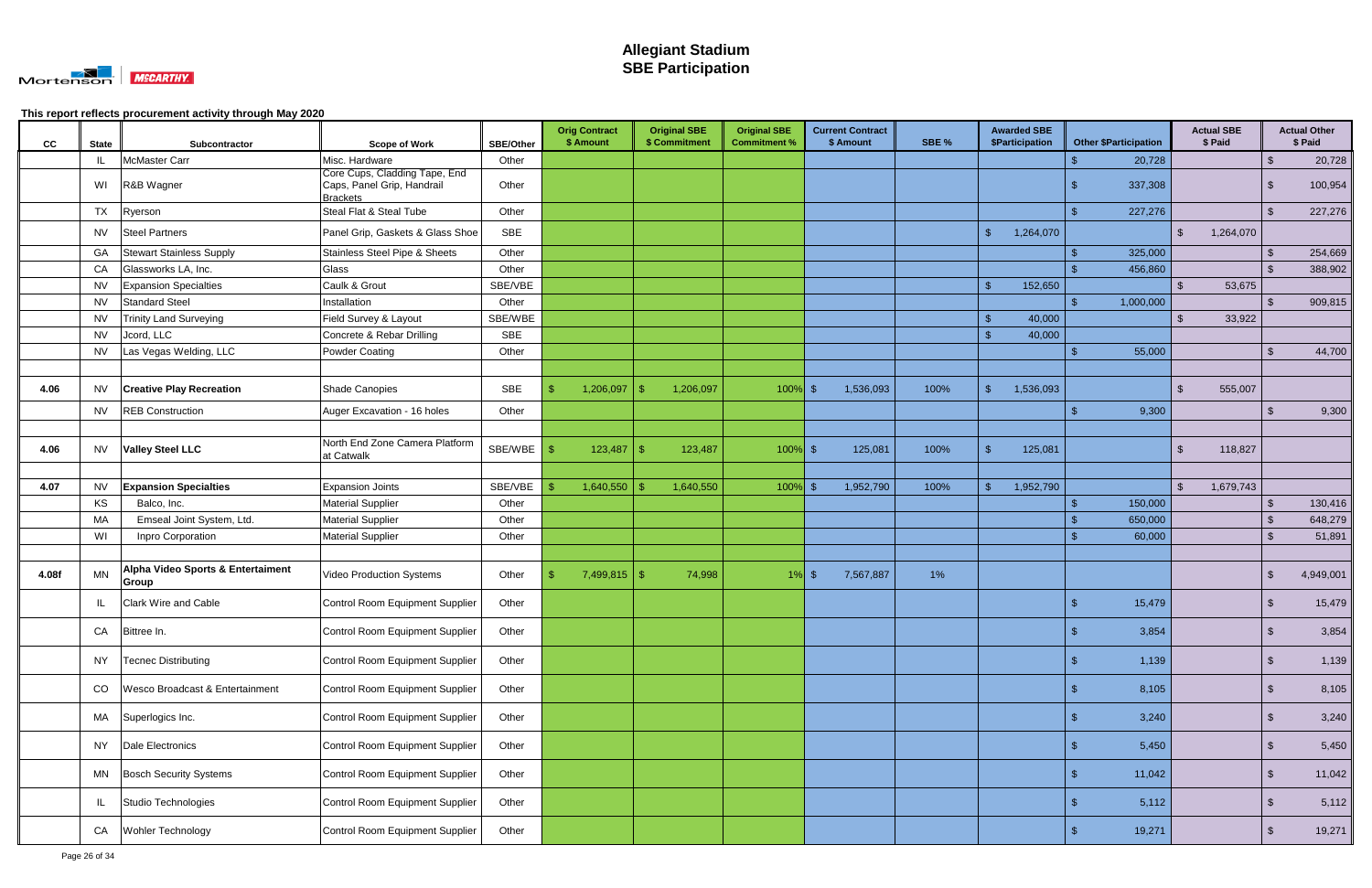

| cc | <b>State</b> | Subcontractor                            | <b>Scope of Work</b>            | <b>SBE/Other</b> | <b>Orig Contract</b><br>\$ Amount | <b>Original SBE</b><br>\$ Commitment | <b>Original SBE</b><br><b>Commitment %</b> | <b>Current Contract</b><br>\$ Amount | SBE % | <b>Awarded SBE</b><br>\$Participation | <b>Other \$Participation</b> | <b>Actual SBE</b><br>\$ Paid |               | <b>Actual Other</b><br>\$ Paid |
|----|--------------|------------------------------------------|---------------------------------|------------------|-----------------------------------|--------------------------------------|--------------------------------------------|--------------------------------------|-------|---------------------------------------|------------------------------|------------------------------|---------------|--------------------------------|
|    | <b>NM</b>    | Lectronsonics                            | Control Room Equipment Supplier | Other            |                                   |                                      |                                            |                                      |       |                                       | 4,376<br>-\$                 |                              |               |                                |
|    | NY           | American Music & Sound                   | Control Room Equipment Supplier | Other            |                                   |                                      |                                            |                                      |       |                                       | 10,710<br>-\$                |                              | $\sqrt[6]{3}$ | 10,710                         |
|    | UT           | Harmon Music Group                       | Control Room Equipment Supplier | Other            |                                   |                                      |                                            |                                      |       |                                       | 3,563                        |                              | \$            | 3,563                          |
|    | CA           | Yamaha Corp of America                   | Control Room Equipment Supplier | Other            |                                   |                                      |                                            |                                      |       |                                       | 1,680                        |                              | $\sqrt[6]{3}$ | 1,680                          |
|    | <b>NY</b>    | <b>EEG</b> Enterprises                   | Control Room Equipment Supplier | Other            |                                   |                                      |                                            |                                      |       |                                       | 7,727<br>- 5                 |                              | \$            | 7,726                          |
|    | CA           | Barco Volsom, LLC                        | Control Room Equipment Supplier | Other            |                                   |                                      |                                            |                                      |       |                                       | 4,748                        |                              | \$            | 4,748                          |
|    | PA           | Simplylive, Inc.                         | Control Room Equipment Supplier | Other            |                                   |                                      |                                            |                                      |       |                                       | 6,022<br>-\$                 |                              | $\sqrt[6]{3}$ | 6,022                          |
|    | CA           | AJA Video Systems                        | Control Room Equipment Supplier | Other            |                                   |                                      |                                            |                                      |       |                                       | 152,505<br>-\$               |                              | $\sqrt[6]{3}$ | 152,605                        |
|    | <b>NJ</b>    | <b>IHSE USA, LLC</b>                     | Control Room Equipment Supplier | Other            |                                   |                                      |                                            |                                      |       |                                       | 347,769<br>-\$               |                              | $\sqrt[6]{3}$ | 247,769                        |
|    | <b>NY</b>    | Multidune Video & Fiber Optics System    | Control Room Equipment Supplier | Other            |                                   |                                      |                                            |                                      |       |                                       | 17,823<br>-\$                |                              | $\sqrt[6]{3}$ | 17,823                         |
|    | CA           | <b>IDX Technology</b>                    | Control Room Equipment Supplier | Other            |                                   |                                      |                                            |                                      |       |                                       | 226                          |                              | $\sqrt[6]{3}$ | 226                            |
|    | <b>NJ</b>    | Panasonic Corp of NA                     | Control Room Equipment Supplier | Other            |                                   |                                      |                                            |                                      |       |                                       | 36,717                       |                              | \$            | 36,717                         |
|    | OR           | Tektronix, Inc.                          | Control Room Equipment Supplier | Other            |                                   |                                      |                                            |                                      |       |                                       | 119,067                      |                              | $\mathbf{\$}$ | 119,067                        |
|    | <b>NJ</b>    | Sony Electronics, Inc.                   | Control Room Equipment Supplier | Other            |                                   |                                      |                                            |                                      |       |                                       | 159,917<br>- \$              |                              | -\$           | 159,917                        |
|    | NY.          | Ross Video Inc.                          | Control Room Equipment Supplier | Other            |                                   |                                      |                                            |                                      |       |                                       | 533,814<br>-\$               |                              | $\sqrt[6]{3}$ | 427,585                        |
|    | <b>NJ</b>    | Evs Broadcast Equipment, Inc.            | Control Room Equipment Supplier | Other            |                                   |                                      |                                            |                                      |       |                                       | 436,782<br>- \$              |                              | $\sqrt[6]{3}$ | 436,782                        |
|    | CA           | <b>Riedel Communications</b>             | Control Room Equipment Supplier | Other            |                                   |                                      |                                            |                                      |       |                                       | 300,280                      |                              | . \$          | 290,955                        |
|    | ON           | Evertz Microsystems, Inc.                | Control Room Equipment Supplier | Other            |                                   |                                      |                                            |                                      |       |                                       | 808,747<br>\$                |                              | $\mathbf{\$}$ | 808,747                        |
|    | <b>NV</b>    | Titan Systems, Inc.                      | Low Voltage Installers          | Other            |                                   |                                      |                                            |                                      |       |                                       | 270,000                      |                              |               |                                |
|    | <b>NV</b>    | <b>MD</b> Electric                       | Installation of Racks and Base  | SBE/WBE          |                                   |                                      |                                            |                                      |       | 15,222<br>$\mathcal{S}$               |                              |                              |               |                                |
|    | <b>NV</b>    | <b>MD</b> Electric                       | High Voltage Installers         | SBE/WBE          |                                   |                                      |                                            |                                      |       | 55,442                                |                              | 33,755<br>$\mathfrak{L}$     |               |                                |
|    | <b>TX</b>    | <b>Bedrock Logistics</b>                 | Freight                         | Other            |                                   |                                      |                                            |                                      |       |                                       | 13,095<br>-\$                |                              | \$.           | 8,195                          |
|    | <b>NV</b>    | Ice Now                                  | Water                           | SBE              |                                   |                                      |                                            |                                      |       | 461<br><b>S</b>                       |                              |                              |               |                                |
|    | <b>NV</b>    | Vision Control Associates of Nevada      | Misc. Camera Products           | SBE/WBE          |                                   |                                      |                                            |                                      |       | 4,000                                 |                              |                              |               |                                |
|    |              | 4.09 Page 27 N\B4   Aggregate Industries | Bituminous Pavement             | Other            | 4,408,062   \$                    | 661,209                              | $15%$ \$                                   | 6,585,019                            | 25%   |                                       |                              |                              | $\mathcal{S}$ | 2,414,470                      |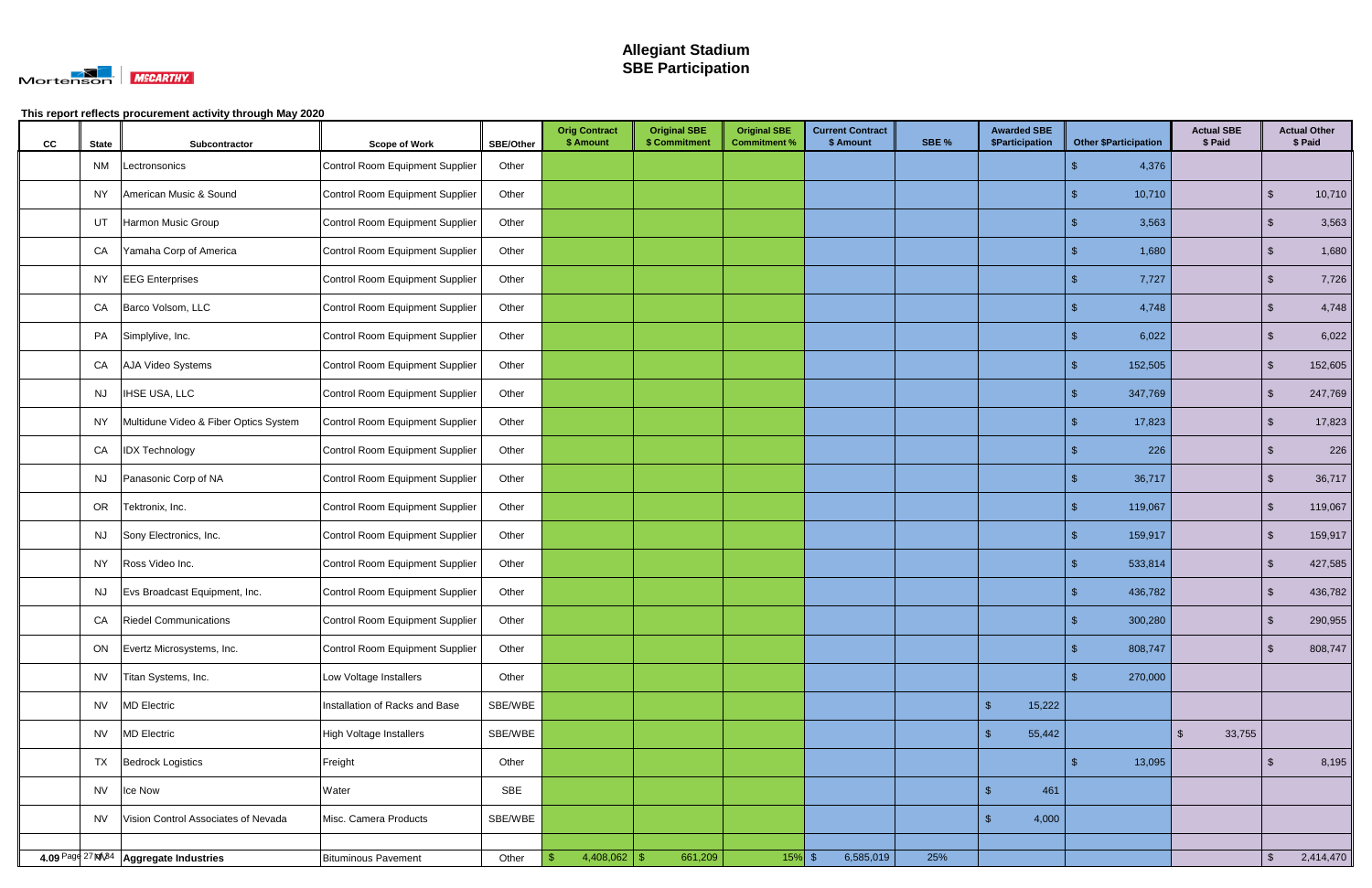

| cc    | <b>State</b>               | Subcontractor                                        | <b>Scope of Work</b>                                      | <b>SBE/Other</b> | <b>Orig Contract</b><br>\$ Amount | <b>Original SBE</b> | \$ Commitment | <b>Original SBE</b><br><b>Commitment %</b> | <b>Current Contract</b><br>\$ Amount | SBE % |                | <b>Awarded SBE</b><br>\$Participation |     | <b>Other \$Participation</b> |                    | <b>Actual SBE</b><br>\$ Paid |                    | <b>Actual Other</b><br>\$ Paid |
|-------|----------------------------|------------------------------------------------------|-----------------------------------------------------------|------------------|-----------------------------------|---------------------|---------------|--------------------------------------------|--------------------------------------|-------|----------------|---------------------------------------|-----|------------------------------|--------------------|------------------------------|--------------------|--------------------------------|
|       | <b>NV</b>                  | MC4 Construction                                     | Traffic Signals & Streetlights                            | <b>SBE</b>       |                                   |                     |               |                                            |                                      |       |                | 1,275,330                             |     |                              |                    | 1,360,657                    |                    |                                |
|       | <b>NV</b>                  | <b>JS&amp;S Survey</b>                               | Land Surveying                                            | SBE/MBE          |                                   |                     |               |                                            |                                      |       |                | 2,224                                 |     |                              |                    |                              |                    |                                |
|       | <b>NV</b>                  | Affordable Striping and Sealing                      | Striping and Signs                                        | <b>SBE</b>       |                                   |                     |               |                                            |                                      |       |                | 165,630                               |     |                              |                    |                              |                    |                                |
|       | <b>NV</b>                  | <b>Stewart &amp; Sundell Concrete</b>                | Concrete Island & Barrier Rail                            | <b>SBE</b>       |                                   |                     |               |                                            |                                      |       |                | 29,948                                |     |                              | $\mathfrak{L}$     | 17,008                       |                    |                                |
|       | <b>NV</b>                  | A-1 Concrete Cutting & Demolition                    | Core Drilling/Saw Cutting                                 | SBE/MBE          |                                   |                     |               |                                            |                                      |       |                | 5,000                                 |     |                              |                    | 2,268                        |                    |                                |
|       | <b>NV</b>                  | Flippins Trenching Inc.                              | Sawcutting                                                | <b>SBE</b>       |                                   |                     |               |                                            |                                      |       |                | 5,000                                 |     |                              |                    |                              |                    |                                |
|       | <b>NV</b>                  | HD Barricade, Inc.                                   | <b>Traffic Barricade Rental</b>                           | Other            |                                   |                     |               |                                            |                                      |       |                |                                       |     | 125,300                      |                    |                              | . Գ                | 125,300                        |
|       | <b>NV</b>                  | JS&S, Inc.                                           | Survey                                                    | SBE/MBE          |                                   |                     |               |                                            |                                      |       | -\$            | 8,500                                 |     |                              | $\mathbf{R}$       | 422                          |                    |                                |
|       | <b>NV</b>                  | A Affordable Striping & Sealing                      | Asphalt Striping & Signs                                  | <b>SBE</b>       |                                   |                     |               |                                            |                                      |       |                | 165,630                               |     |                              |                    |                              |                    |                                |
|       |                            |                                                      |                                                           |                  |                                   |                     |               |                                            |                                      |       |                |                                       |     |                              |                    |                              |                    |                                |
| 4.10a | <b>NV</b>                  | <b>Sahara Concrete</b>                               | Decorative Site Concrete                                  | <b>SBE</b>       | 14,216,220                        |                     | 14,216,220    | $100\%$ \$                                 | 13,175,455                           | 100%  | . ድ            | 13,040,455                            |     |                              | $\mathfrak{L}$     | 6,442,649                    |                    |                                |
|       | <b>NV</b>                  | T.B. Penick & Sons                                   | Decorative Concrete                                       | Other            |                                   |                     |               |                                            |                                      |       |                |                                       | -\$ | 3,907,686                    |                    |                              | - \$               | 349,752                        |
|       | CA                         | Triton Structural Concrete, Inc.                     | Site Concrete - Labor                                     | Other            |                                   |                     |               |                                            |                                      |       |                |                                       |     | 1,522,428                    |                    |                              | -\$                | 160,000                        |
|       | <b>NV</b>                  | Merli Concrete Pumping of Nevada                     | Concrete Pump                                             | <b>SBE</b>       |                                   |                     |               |                                            |                                      |       | ୍ଥ             | 25,000                                |     |                              | $\mathfrak{L}$     | 5,662                        |                    |                                |
|       | <b>NV</b>                  | Penhall Company                                      | <b>Concrete Core Drilling</b>                             | Other            |                                   |                     |               |                                            |                                      |       |                |                                       |     | 7,000                        |                    |                              |                    |                                |
|       | <b>NV</b>                  | TAB Contractors Inc.                                 | Excavation/Grading                                        | Other            |                                   |                     |               |                                            |                                      |       |                |                                       | -\$ | 1,865,286                    |                    |                              | \$                 | 471,875                        |
|       | <b>NV</b>                  | Merli Concrete Inc.                                  | Concrete Pump                                             | <b>SBE</b>       |                                   |                     |               |                                            |                                      |       |                | 100,000                               |     |                              |                    | 12,295                       |                    |                                |
|       | CA                         | <b>CMC Rebar</b>                                     | Rebar Install                                             | Other            |                                   |                     |               |                                            |                                      |       |                |                                       |     | 781,026                      |                    |                              | - \$               | 243,099                        |
|       | <b>NV</b>                  | Cell-Crete Core                                      | <b>Engineered Fill</b>                                    | Other            |                                   |                     |               |                                            |                                      |       |                |                                       |     | 210,636                      |                    |                              |                    |                                |
|       | <b>NV</b>                  | A-1 Concrete Cutting & Demolition                    | Core Drilling/Saw Cutting                                 | SBE/MBE          |                                   |                     |               |                                            |                                      |       |                | 10,000                                |     |                              |                    |                              |                    |                                |
|       |                            |                                                      |                                                           |                  |                                   |                     |               |                                            |                                      |       |                |                                       |     |                              |                    |                              |                    |                                |
| 4.10a | <b>NV</b>                  | <b>Stewart &amp; Sundell Concrete</b>                | Curbs, Gutters & Sidewalk                                 | SBE              | 2,295,788                         |                     | 2,295,788     | $100\%$ \$                                 | 2,030,417                            | 100%  | -\$            | 2,030,295                             |     |                              | $\mathbf{\hat{f}}$ | 1,116,898                    |                    |                                |
|       | <b>NV</b>                  | Nevada Ready Mix                                     | Concrete Supplier                                         | Other            |                                   |                     |               |                                            |                                      |       |                |                                       | ፍ   | 390,000                      |                    |                              | $\mathbf{\hat{s}}$ | 211,276                        |
|       | <b>NV</b>                  | Merli Concrete Inc.                                  | Concret Pump                                              | SBE              |                                   |                     |               |                                            |                                      |       |                | 15,000                                |     |                              |                    |                              |                    |                                |
|       |                            |                                                      |                                                           |                  |                                   |                     |               |                                            |                                      |       |                |                                       |     |                              |                    |                              |                    |                                |
| 4.10b | NV                         | Aggregate Industries                                 | <b>MSE Retaining Walls</b>                                | Other            |                                   |                     | 793,792       | $15\%$ \$                                  | 5,654,924                            | 18%   |                |                                       |     |                              |                    |                              | -\$                | 5,372,178                      |
|       | CA                         | The Reinforced Earth Company                         | Design/Provide MSE Wall Material                          | Other            |                                   |                     |               |                                            |                                      |       |                |                                       | -\$ | 864,421                      |                    |                              | \$                 | 853,971                        |
|       | <b>NV</b>                  | Stewart & Sundell                                    | CIP Concrete for MSE Walls                                | <b>SBE</b>       |                                   |                     |               |                                            |                                      |       | $\sqrt{3}$     | 942,022                               |     |                              | $\mathbb{S}$       | 941,202                      |                    |                                |
|       | <b>NV</b>                  | Harris Rebar Las Vegas, Inc.                         | <b>Reinforcing Steel</b>                                  | Other            |                                   |                     |               |                                            |                                      |       |                |                                       | ්   | 72,394                       |                    |                              | -\$                | 68,774                         |
|       | <b>NV</b>                  | Sunbelts of Nevada, LLC                              | Type II Placement over CMU walls<br>with belted equipment | <b>SBE</b>       |                                   |                     |               |                                            |                                      |       | - \$           | 58,750                                |     |                              | \$                 | 45,372                       |                    |                                |
|       | <b>NV</b>                  | JS&S, Inc.                                           | Survey as pertains to MSE Walls                           | SBE/MBE          |                                   |                     |               |                                            |                                      |       | <b>S</b>       | 40,192                                |     |                              | $\mathfrak{L}$     | 41,918                       |                    |                                |
|       |                            |                                                      |                                                           |                  |                                   |                     |               |                                            |                                      |       |                |                                       |     |                              |                    |                              |                    |                                |
| 4.11  | <b>NV</b>                  | <b>Brightview Landscape Development</b>              | Landscape & Irrigation                                    | Other            | 2,799,991                         |                     | 447,672       | $16\%$ \$                                  | 2,891,240                            | 23%   |                |                                       |     |                              |                    |                              | $\mathbf{\hat{s}}$ | 630,183                        |
|       | <b>NV</b>                  | Amazon Masonry                                       | Trucking & Hauling of Material<br>along with Trenching    | SBE/MBE          |                                   |                     |               |                                            |                                      |       | - \$           | 329,496                               |     |                              | $\mathbf{\hat{S}}$ | 45,836                       |                    |                                |
|       | <b>NV</b>                  | Synthetic Turf Products dba Green Living<br>Services | <b>Site Amenities</b>                                     | SBE              |                                   |                     |               |                                            |                                      |       | $\mathfrak{g}$ | 50,400                                |     |                              |                    |                              |                    |                                |
|       | <b>NV</b><br>Page 28 of 34 | Sunbelts of Nevada                                   | Placement of Conveyored<br>Equipment                      | SBE              |                                   |                     |               |                                            |                                      |       | - \$           | 42,920                                |     |                              | $\sqrt{2}$         | 16,620                       |                    |                                |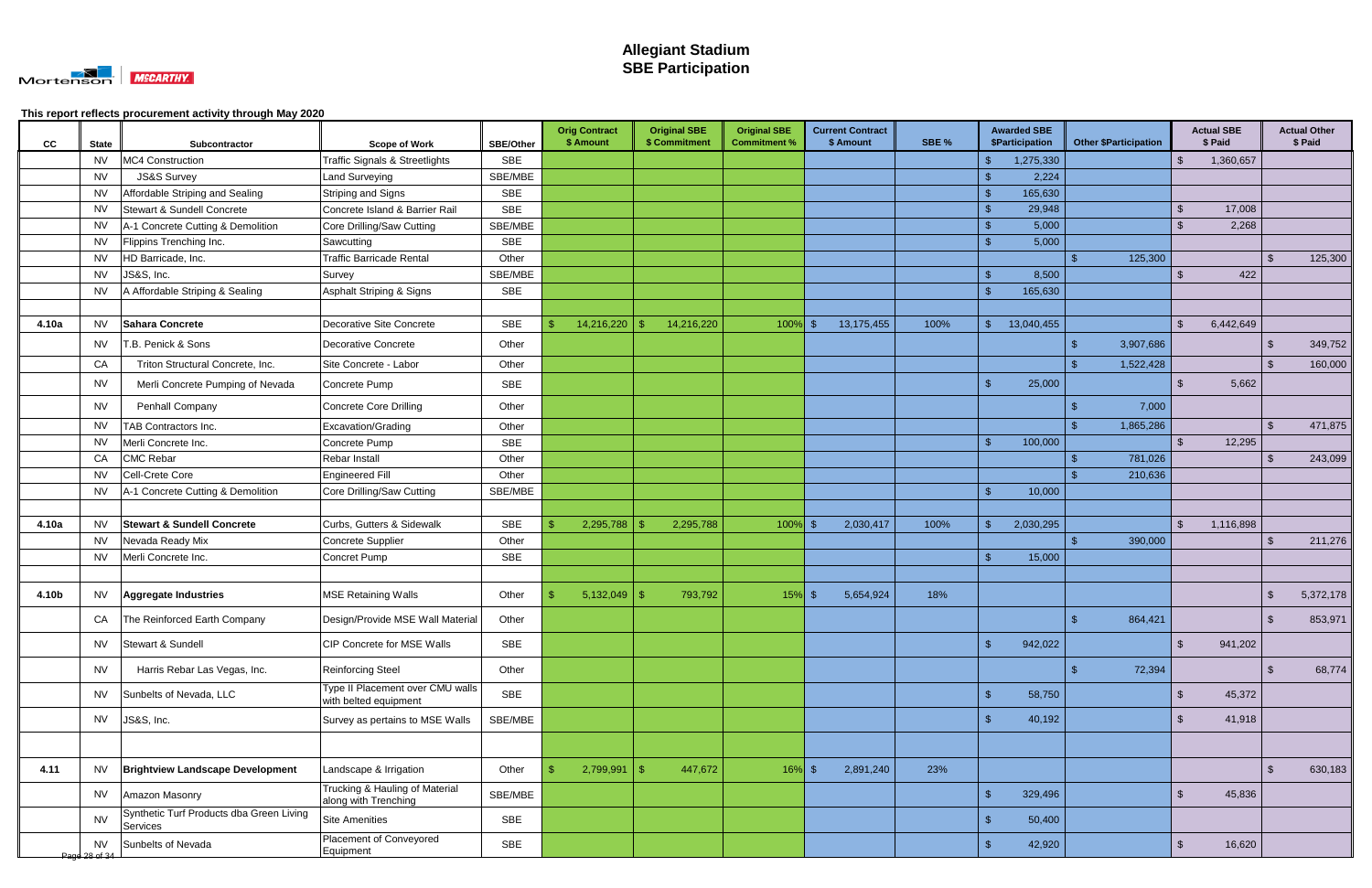

| cc        | <b>State</b> | Subcontractor                          | <b>Scope of Work</b>                                                                      | <b>SBE/Other</b> | <b>Orig Contract</b><br>\$ Amount | <b>Original SBE</b><br>\$ Commitment | <b>Original SBE</b><br><b>Commitment %</b> | <b>Current Contract</b><br>\$ Amount | SBE % | <b>Awarded SBE</b><br><b>\$Participation</b> | <b>Other \$Participation</b> | <b>Actual SBE</b><br>\$ Paid         | <b>Actual Other</b><br>\$ Paid |
|-----------|--------------|----------------------------------------|-------------------------------------------------------------------------------------------|------------------|-----------------------------------|--------------------------------------|--------------------------------------------|--------------------------------------|-------|----------------------------------------------|------------------------------|--------------------------------------|--------------------------------|
|           | <b>NV</b>    | Art & Alloy                            | <b>Material Supplier</b>                                                                  | SBE/WBE          |                                   |                                      |                                            |                                      |       | 250,000                                      |                              |                                      |                                |
|           | <b>NV</b>    | Jcord, LLC                             | Core Drilling                                                                             | SBE              |                                   |                                      |                                            |                                      |       | 500                                          |                              |                                      |                                |
|           |              |                                        |                                                                                           |                  |                                   |                                      |                                            |                                      |       |                                              |                              |                                      |                                |
| 4.12      | CO           | <b>Rolling Plains Construction</b>     | Fireproofing                                                                              | Other            | 4,378,322                         | $\mathcal{S}$<br>667,494             | $15%$ \$                                   | 6,220,027                            | 18%   |                                              |                              |                                      | 5,170,427<br>$\mathbf{F}$      |
|           | <b>NV</b>    | Quinette King Consulting               | <b>Material Supplier</b>                                                                  | SBE/MBE          |                                   |                                      |                                            |                                      |       | 1,105,910<br>- \$                            |                              | $\mathfrak{L}$<br>1,110,389          |                                |
|           | <b>NV</b>    | <b>United Rentals</b>                  | Equipment Rentals                                                                         | Other            |                                   |                                      |                                            |                                      |       |                                              | $\mathbf{\$}$<br>250,000     |                                      | $\mathcal{S}$<br>41,425        |
|           |              |                                        |                                                                                           |                  |                                   |                                      |                                            |                                      |       |                                              |                              |                                      |                                |
| 5.01/5.19 | <b>NV</b>    | <b>Southwest Specialty Contractors</b> | <b>Acoustical Ceilings &amp; Bowl</b><br><b>Acoustical Treatment</b>                      | Other            | 11,842,089                        | 1,780,000<br>-S                      | 15%                                        | 13,955,288<br>-\$                    | 27%   |                                              |                              |                                      | 5,718,141<br>$\mathfrak{L}$    |
|           | <b>NV</b>    | AMS                                    | Misc. Grid                                                                                | Other            |                                   |                                      |                                            |                                      |       |                                              | 15,000<br>-\$                |                                      | 16,477<br>\$                   |
|           | <b>NV</b>    | T3 Distributors LLC                    | Ceiling/Fabric Supplier                                                                   | <b>SBE</b>       |                                   |                                      |                                            |                                      |       | $\mathfrak{g}$<br>293,650                    |                              | $\mathbf{\hat{s}}$<br>292,780        |                                |
|           | <b>NV</b>    | Affordable Federal Services            | <b>Acoustical Sound absorbing</b><br>Ceiling Units                                        | <b>SBE</b>       |                                   |                                      |                                            |                                      |       | 820,414                                      |                              | 820,414<br>$\mathfrak{L}$            |                                |
|           | <b>NV</b>    | Construction Sealants Supply           | Concrete Sealer                                                                           | <b>SBE</b>       |                                   |                                      |                                            |                                      |       | 90,000                                       |                              | 64,160<br>$\mathbf{r}$               |                                |
|           | <b>NV</b>    | Mori Consulting LLC                    | <b>Acoustical Sound Absorbing</b><br>Ceiling Units & Sound absorbing<br><b>Wall Units</b> | SBE/MBE          |                                   |                                      |                                            |                                      |       | 239,379                                      |                              | 239,379<br>-\$                       |                                |
|           | <b>NV</b>    | N & P Services Company, LLC            | <b>Acoustical Ceiling Material</b><br>Supplier                                            | SBE              |                                   |                                      |                                            |                                      |       | 626,626<br>- \$                              |                              | $\mathfrak{L}$<br>909,219            |                                |
|           | OH           | Sports Facility Acoustics              | <b>Acoustical Baffle Systems</b>                                                          | Other            |                                   |                                      |                                            |                                      |       |                                              | -\$<br>3,960,729             |                                      |                                |
|           | <b>NV</b>    | <b>Rigging International Group</b>     | MBI Lapendary & Cloud Lite Baffle<br>Installation                                         | SBE              |                                   |                                      |                                            |                                      |       | 1,710,729<br>-\$                             |                              |                                      |                                |
|           |              |                                        |                                                                                           |                  |                                   |                                      |                                            |                                      |       |                                              |                              |                                      |                                |
| 5.02      | <b>NV</b>    | Architectural Southwest Stone Co.      | Ceramic Tile                                                                              | SBE              | 3,273,830                         | 3,273,830<br>\$                      | 100%                                       | 3,327,931<br>-\$                     | 100%  | 3,327,931<br><b>\$</b>                       |                              | 2,740,741<br>$\sqrt[6]{\frac{1}{2}}$ |                                |
|           | <b>NV</b>    | Technicoat Management Inc.             | Installation of Mapei Mapelastic<br>AquaDefense in Designated Areas                       | SBE              |                                   |                                      |                                            |                                      |       | 15,600<br>$\mathfrak{g}$                     |                              | $\mathbf{\hat{s}}$<br>10,299         |                                |
|           |              |                                        |                                                                                           |                  |                                   |                                      |                                            |                                      |       |                                              |                              |                                      |                                |
| 5.02      | <b>NV</b>    | T. Nickolas Company                    | Ceramic Tile & Quartz                                                                     | Other            | $5,911,121$ \$                    | 886,668                              | $15\%$ \$                                  | 9,810,190                            | 15%   |                                              |                              |                                      | $\mathfrak{S}$<br>2,060,144    |
|           | <b>NV</b>    | Marble Tec                             | Install Quartz Tops                                                                       | SBE              |                                   |                                      |                                            |                                      |       | $\sqrt{3}$<br>1,372,583                      |                              | $\mathcal{S}$<br>1,071,719           |                                |
|           | <b>NV</b>    | Technicoat                             | Waterproofing                                                                             | SBE              |                                   |                                      |                                            |                                      |       | 91,150<br>-\$                                |                              | 89,700<br>$\mathfrak{L}$             |                                |
|           | OK           | <b>Travertine Elevator Interiors</b>   | Install Elevator Floors                                                                   | <b>MBE</b>       |                                   |                                      |                                            |                                      |       |                                              | $\sqrt[6]{3}$<br>243,292     |                                      | 243,292<br>$\mathfrak{S}$      |
|           | <b>NV</b>    | Commercial Scaffolding                 | Install/Remove Scaffolding                                                                | SBE              |                                   |                                      |                                            |                                      |       | 12,499<br>- \$                               |                              |                                      |                                |
|           |              |                                        |                                                                                           |                  |                                   |                                      |                                            |                                      |       |                                              |                              |                                      |                                |
| 5.03      | <b>NV</b>    | <b>Master Craft Carpet Services</b>    | Carpet/Flooring                                                                           | Other            | $1,712,860$ \$<br>  S             | 256,929                              | $15%$ \$                                   | 2,097,920                            | 18%   |                                              |                              |                                      | 453,082<br>$\mathfrak{S}$      |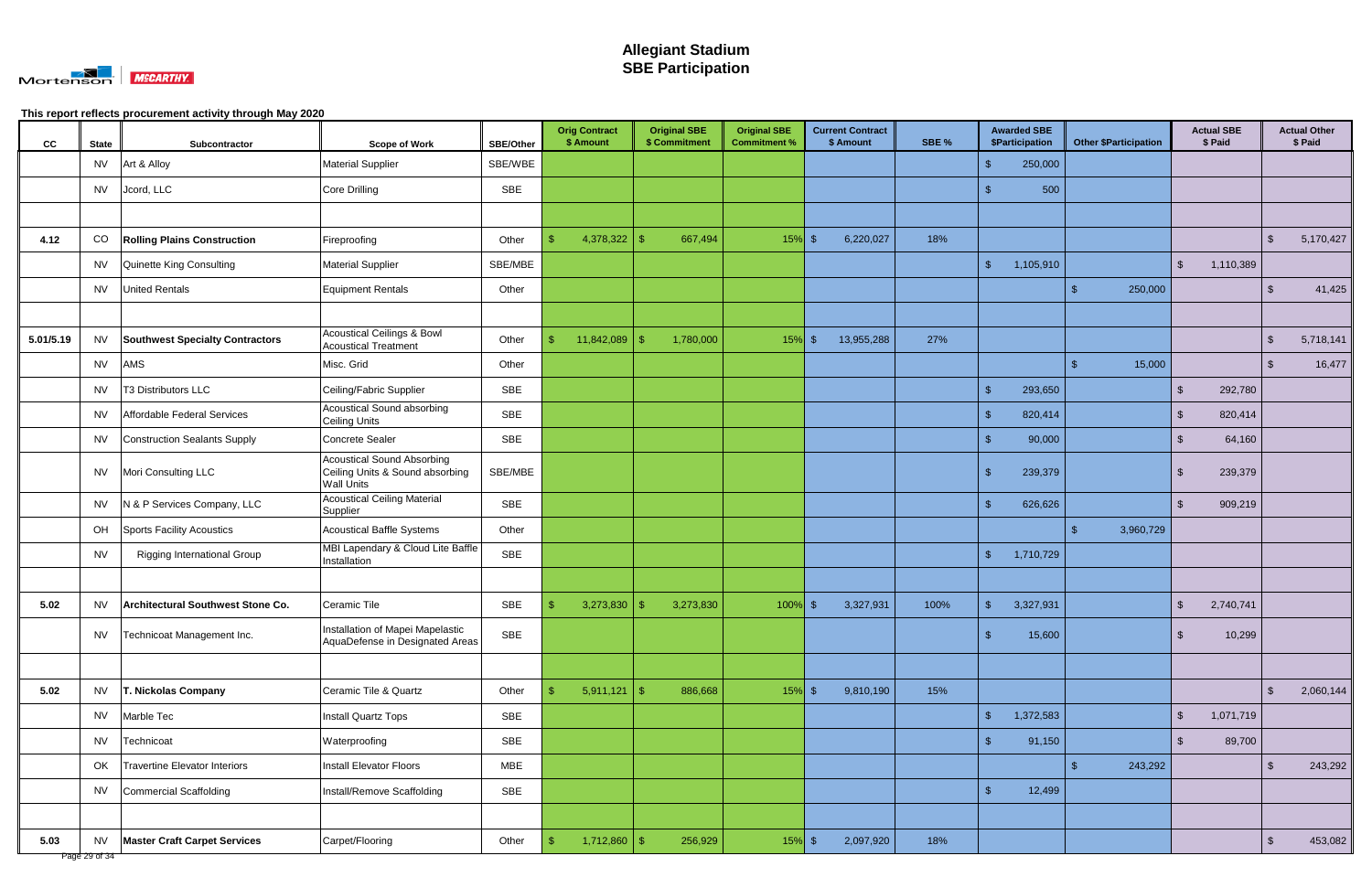

| cc        | <b>State</b> | Subcontractor                           | <b>Scope of Work</b>                                          | <b>SBE/Other</b> | <b>Orig Contract</b><br>\$ Amount | <b>Original SBE</b><br>\$ Commitment | <b>Original SBE</b><br><b>Commitment %</b> | <b>Current Contract</b><br>\$ Amount | SBE % | <b>Awarded SBE</b><br>\$Participation | <b>Other \$Participation</b> | <b>Actual SBE</b><br>\$ Paid      | <b>Actual Other</b><br>\$ Paid     |
|-----------|--------------|-----------------------------------------|---------------------------------------------------------------|------------------|-----------------------------------|--------------------------------------|--------------------------------------------|--------------------------------------|-------|---------------------------------------|------------------------------|-----------------------------------|------------------------------------|
|           | <b>NV</b>    | Desired Space                           | <b>Material Procurement</b>                                   | SBE              |                                   |                                      |                                            |                                      |       | 380,156                               |                              | 380,156                           |                                    |
|           |              |                                         |                                                               |                  |                                   |                                      |                                            |                                      |       |                                       |                              |                                   |                                    |
| 5.04      | <b>NV</b>    | Technicoat Management, Inc.             | Resinous Flooring                                             | SBE              | $850,170$ \$                      | 850,170                              | $100\%$ \$                                 | 851,185                              | 100%  | 851,185<br>-\$                        |                              | 485,034<br>-\$                    |                                    |
|           | <b>CT</b>    | Dur-A-Flex, Inc.                        | <b>Resinous Flooring Material</b><br>Supplier                 | Other            |                                   |                                      |                                            |                                      |       |                                       | 332,638                      |                                   | 287,933<br>.S                      |
|           |              |                                         |                                                               |                  |                                   |                                      |                                            |                                      |       |                                       |                              |                                   |                                    |
| 5.05      | <b>NV</b>    | <b>Midwest Pro Painting</b>             | Paint & Wallcovering                                          | Other            | 4,015,702   \$                    | 973,035                              | $24\%$ \$                                  | 4,949,388                            | 20%   |                                       |                              |                                   | 2,656,818<br>\$                    |
|           | <b>NV</b>    | Quinette King Consulting                | Supplier                                                      | SBE/MBE          |                                   |                                      |                                            |                                      |       | 973,035                               |                              | 522,604<br>-\$                    |                                    |
|           |              |                                         |                                                               |                  |                                   |                                      |                                            |                                      |       |                                       |                              |                                   |                                    |
| 5.08/5.09 | <b>NV</b>    | <b>ISEC</b>                             | <b>Toilet Compartments &amp; Toilet</b><br>Accessories        | Other            | $2,286,410$ \$                    | 342,962                              | $15\%$ \$                                  | 5,953,568                            | 17%   |                                       |                              |                                   | 3,384,353<br>$\mathfrak{S}$        |
|           | <b>NV</b>    | Sunstone Building Specialties           | Metal Toilet Compartments, Adult<br>Changing Stations & AED's | SBE              |                                   |                                      |                                            |                                      |       | 399,392                               |                              | $\mathcal{L}$<br>297,503          |                                    |
|           | <b>MN</b>    | Activar, Inc.                           | Fire Extinguisher, AED & AED<br><b>Cabinet Samples</b>        | Other            |                                   |                                      |                                            |                                      |       |                                       | 66,236                       |                                   | 66,236<br>$\mathfrak{L}$           |
|           | NY.          | American Specialties, Inc.              | <b>TRA Samples</b>                                            | Other            |                                   |                                      |                                            |                                      |       |                                       | 68,942                       |                                   | $\mathfrak{S}$<br>66,501           |
|           | CO           | <b>Buck Engineering</b>                 | <b>Engineering Shop Drawings</b>                              | Other            |                                   |                                      |                                            |                                      |       |                                       | 13,875                       |                                   | 13,875<br>$\mathfrak{S}$           |
|           | WI           | InPro                                   | <b>Cubical Curtain Samples</b>                                | Other            |                                   |                                      |                                            |                                      |       |                                       | 2,764                        |                                   | 2,760<br>\$                        |
|           | <b>NV</b>    | Nevada Precision                        | DM1 Aluminum Base & Steel Plate<br>Shelves                    | SBE/MBE          |                                   |                                      |                                            |                                      |       | 36,215<br>- \$                        |                              | 22,545<br>-\$                     |                                    |
|           | <b>NV</b>    | <b>Woodstock Architectural Products</b> | Column Covers & Escalator<br>Panels                           | SBE              |                                   |                                      |                                            |                                      |       | 600,820<br>-\$                        |                              | 511,911<br>-\$                    |                                    |
|           | FL           | Access-Able Designs                     | <b>Folding Dressing Benches</b>                               | Other            |                                   |                                      |                                            |                                      |       |                                       | 14,250                       |                                   | 14,250<br>\$.                      |
|           | TX           | <b>Allied Hand Dryer</b>                | <b>VERDEdri Hand Dryers</b>                                   | Other            |                                   |                                      |                                            |                                      |       |                                       | 98,862                       |                                   | 98,862                             |
|           | LA           | Gordon Architectural & Eng Solutions    | Column Covers                                                 | Other            |                                   |                                      |                                            |                                      |       |                                       | 78,437<br>ა                  |                                   | 53,570<br>৾ঌ                       |
|           | FL.          | American Sanitary Partition             | <b>Toilet Partitions</b>                                      | Other            |                                   |                                      |                                            |                                      |       |                                       | 237,256<br>-\$               |                                   | $\sqrt[6]{\frac{1}{2}}$<br>199,476 |
|           | <b>NY</b>    | Sportsfield Specialties, Inc.           | Sports Equipment & Goal Post<br>Padding                       | Other            |                                   |                                      |                                            |                                      |       |                                       | 85,743<br>ድ                  |                                   | $\mathfrak{S}$<br>58,881           |
|           | CA           | Bobrick Washroom Equipment              | Shower Curtain                                                | Other            |                                   |                                      |                                            |                                      |       |                                       | 751<br>-\$                   |                                   | $\sqrt[6]{3}$<br>751               |
|           |              |                                         |                                                               |                  |                                   |                                      |                                            |                                      |       |                                       |                              |                                   |                                    |
| 5.11      | <b>NV</b>    | <b>YESCO</b>                            | Signage & Graphics                                            | Other            | $4,793,199$ \$                    | 718,980                              | $15%$ \$                                   | 9,930,302                            | 14%   |                                       |                              |                                   | 5,328,393<br>$\mathfrak{S}$        |
|           | <b>NV</b>    | Flippin's Trenching, Inc.               | Excavating                                                    | SBE              |                                   |                                      |                                            |                                      |       | 25,000<br>$\sqrt{3}$                  |                              | $\sqrt[6]{\frac{1}{2}}$<br>10,780 |                                    |
|           | <b>NV</b>    | Eberhard Southwest Roofing, Inc.        | Rooftop Logo Signage                                          | SBE              |                                   |                                      |                                            |                                      |       | $\sqrt{2}$<br>187,164                 |                              | $\mathfrak{L}$<br>78,734          |                                    |
|           | <b>NV</b>    | <b>Union Erectors</b>                   | Furnish & Install Catwalks                                    | SBE              |                                   |                                      |                                            |                                      |       | $\sqrt{2}$<br>1,004,860               |                              | $\sqrt[6]{2}$<br>927,756          |                                    |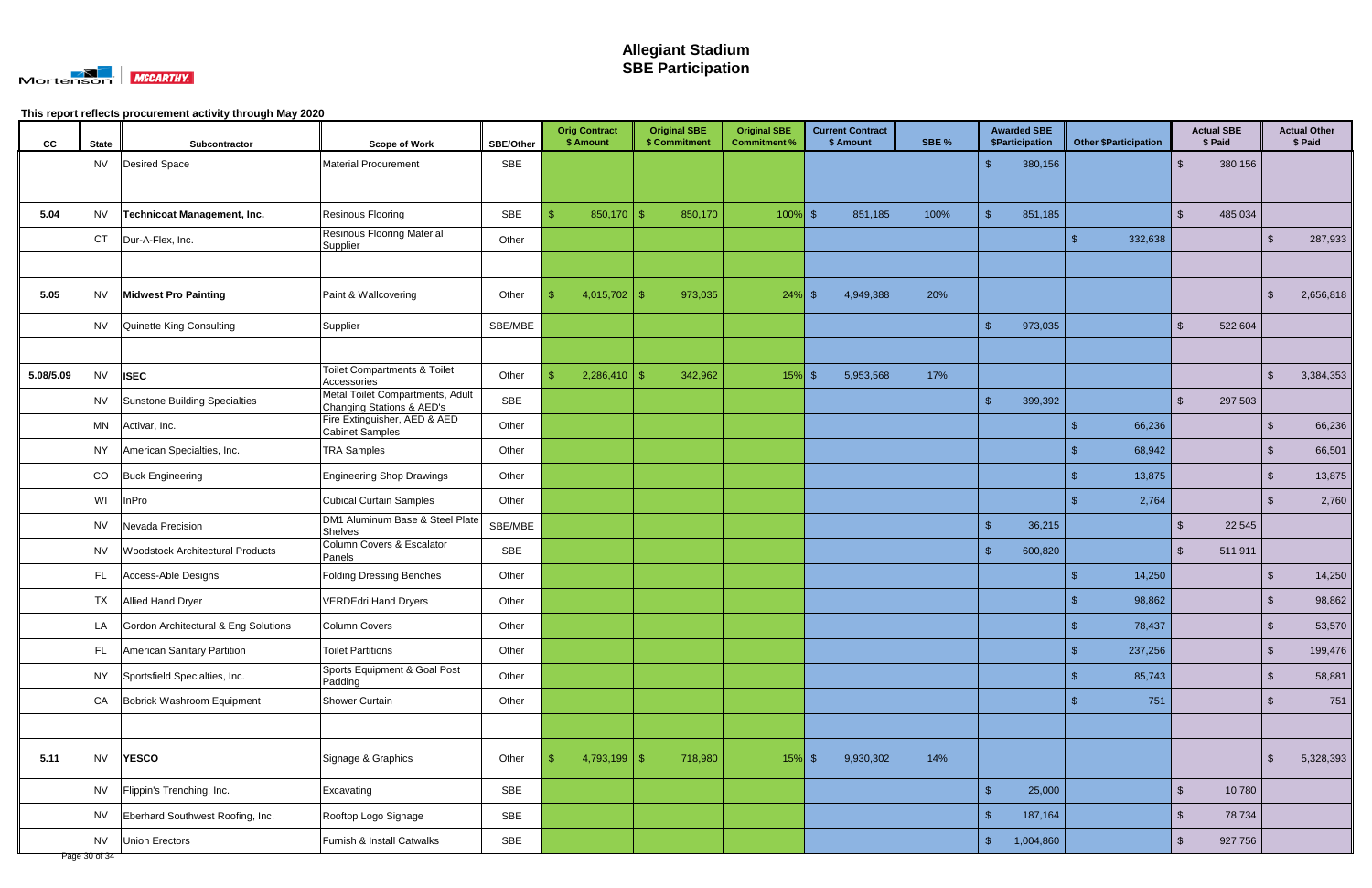

| cc                  | <b>State</b> | Subcontractor                           | <b>Scope of Work</b>                                             | <b>SBE/Other</b> | <b>Orig Contract</b><br>\$ Amount | <b>Original SBE</b><br>\$ Commitment | <b>Original SBE</b><br><b>Commitment %</b> | <b>Current Contract</b><br>\$ Amount | SBE % | <b>Awarded SBE</b><br><b>\$Participation</b> | <b>Other \$Participation</b>      | <b>Actual SBE</b><br>\$ Paid | <b>Actual Other</b><br>\$ Paid |           |
|---------------------|--------------|-----------------------------------------|------------------------------------------------------------------|------------------|-----------------------------------|--------------------------------------|--------------------------------------------|--------------------------------------|-------|----------------------------------------------|-----------------------------------|------------------------------|--------------------------------|-----------|
|                     | <b>NV</b>    | <b>Aries Consulting</b>                 | Metal Material - Supplier                                        | SBE              |                                   |                                      |                                            |                                      |       | 5,000                                        |                                   |                              |                                |           |
|                     | <b>NV</b>    | Fasco Fastener & Design                 | Material                                                         | SBE              |                                   |                                      |                                            |                                      |       | 107,850<br>- \$                              |                                   | $\mathbf{\hat{s}}$<br>20,059 |                                |           |
|                     | <b>NV</b>    | Screaming Images                        | <b>Grand Format Printing</b>                                     | SBE              |                                   |                                      |                                            |                                      |       | 6,000<br>- \$                                |                                   |                              |                                |           |
|                     | <b>NV</b>    | <b>Trinity Land Surveying</b>           | <b>Land Surveying</b>                                            | SBE/WBE          |                                   |                                      |                                            |                                      |       | 23,910                                       |                                   | 23,910<br>$\mathbf{R}$       |                                |           |
|                     | UT           | Vector Structural Engineering           | Material                                                         | Other            |                                   |                                      |                                            |                                      |       |                                              | 25,000<br>-\$                     |                              | $\mathfrak{L}$                 | 16,800    |
|                     | <b>NV</b>    | Nedco Supply                            | Material                                                         | Other            |                                   |                                      |                                            |                                      |       |                                              | 500                               |                              |                                |           |
|                     | <b>NV</b>    | <b>CTI Industrial Supply</b>            | Material                                                         | Other            |                                   |                                      |                                            |                                      |       |                                              | 3,500<br>-\$                      |                              | $\mathfrak{S}$                 | 3,112     |
|                     | <b>NV</b>    | 84 Lumber                               | Material                                                         | Other            |                                   |                                      |                                            |                                      |       |                                              | 2,500                             |                              |                                |           |
|                     |              |                                         |                                                                  |                  |                                   |                                      |                                            |                                      |       |                                              |                                   |                              |                                |           |
| 5.12/5.20/5.<br>22a | <b>NV</b>    | <b>Spilker Pacific, LLC</b>             | Overhead Doors, Loading Dock<br>Equipment & Coiling Smoke Doors  | Other            | $641,879$ \$                      | 285,805                              | 45%                                        | 771,955<br>- \$                      | 57%   |                                              |                                   |                              | \$                             | 728,607   |
|                     | <b>NV</b>    | The Smith Overhead Door                 | Ovehead Doors & Loading Dock<br>Equipment                        | SBE              |                                   |                                      |                                            |                                      |       | 437,740<br>- \$                              |                                   | $\mathbb{S}$<br>437,740      |                                |           |
|                     |              |                                         |                                                                  |                  |                                   |                                      |                                            |                                      |       |                                              |                                   |                              |                                |           |
| 5.14/5.10b<br>8c    | CA           | <b>Golden Bay Fence Plus Iron Works</b> | Fence, Gates, Bollards & Wedge<br><b>Barrier</b>                 | Other            | $2,297,856$ \$                    | 344,678                              | 15%                                        | 5,357,566<br>- \$                    | 25%   |                                              |                                   |                              | \$                             | 2,427,619 |
|                     | <b>NV</b>    | R.E.B. Construction Co.                 | <b>Foundation Drilling</b>                                       | Other            |                                   |                                      |                                            |                                      |       |                                              | 30,000<br>$\sqrt[6]{\frac{1}{2}}$ |                              | $\sqrt[6]{3}$                  | 17,000    |
|                     | <b>NV</b>    | <b>Harris Rebar</b>                     | Bollard Cage reinforced steel tied<br>& delivered to the jobsite | Other            |                                   |                                      |                                            |                                      |       |                                              | 374,390<br>-\$                    |                              | -\$                            | 196,357   |
|                     | <b>NV</b>    | Fencing Specialties Inc.                | <b>Marerials</b>                                                 | SBE/MBE          |                                   |                                      |                                            |                                      |       | 1,246,488<br><b>S</b>                        |                                   | $\mathfrak{L}$<br>501,898    |                                |           |
|                     | <b>NV</b>    | Nevada Water Trucks                     | Vacuum Excavation                                                | SBE              |                                   |                                      |                                            |                                      |       | 50,000                                       |                                   | 38,550                       |                                |           |
|                     |              | MN   M.A. Mortenson Company             | Rental Equipment                                                 | Other            |                                   |                                      |                                            |                                      |       |                                              | $\sqrt{2}$<br>30,000              |                              | $\sqrt{2}$                     | 20,421    |
|                     |              | NV Silver Star Ready Mix                | Supplier Materials                                               | Other            |                                   |                                      |                                            |                                      |       |                                              | $\sqrt[6]{3}$<br>70,000           |                              | $\sqrt[6]{\frac{1}{2}}$        | 67,530    |
|                     | <b>NV</b>    | <b>United Rentals</b>                   | <b>Rental Equipment</b>                                          | Other            |                                   |                                      |                                            |                                      |       |                                              | 50,000<br>-\$                     |                              | $\sqrt[3]{2}$                  | 9,568     |
|                     | OK           | Ameristar Tulsa                         | <b>Material Supplier</b>                                         | Other            |                                   |                                      |                                            |                                      |       |                                              | $\sqrt[6]{3}$<br>1,103,919        |                              | $\sqrt{2}$                     | 1,065,035 |
|                     | CA           | Calpipe Security Bollards               | <b>Material Supplier</b>                                         | Other            |                                   |                                      |                                            |                                      |       |                                              | 20,000<br>-\$                     |                              | $\sqrt{2}$                     | 14,860    |
|                     | <b>NV</b>    | Pacific Construction Services           | <b>Onsite Safety</b>                                             | SBE              |                                   |                                      |                                            |                                      |       | $\sqrt{3}$<br>20,000                         |                                   | $\mathbf{\hat{s}}$<br>10,960 |                                |           |
|                     | <b>NV</b>    | <b>IQC Southwest LLC</b>                | <b>Trench Certificate Report</b>                                 | Other            |                                   |                                      |                                            |                                      |       |                                              | $\sqrt{3}$<br>3,000               |                              | $\sqrt{2}$                     | 1,815     |
|                     | <b>NV</b>    | TAB Contractor, Inc.                    | Construction                                                     | Other            |                                   |                                      |                                            |                                      |       |                                              | $\mathbf{\$}$<br>10,000           |                              |                                |           |
|                     | <b>NV</b>    | Ahern Rentals                           | Rental Equipment                                                 | Other            |                                   |                                      |                                            |                                      |       |                                              | 30,000<br>-\$                     |                              | $\mathfrak{S}$                 | 40,527    |
|                     |              | Page 31 of 34 Aggregate Industries      | <b>Material Supplier</b>                                         | Other            |                                   |                                      |                                            |                                      |       |                                              | 10,000<br>$\mathbf{\hat{s}}$      |                              | $\mathfrak{S}$                 | 2,180     |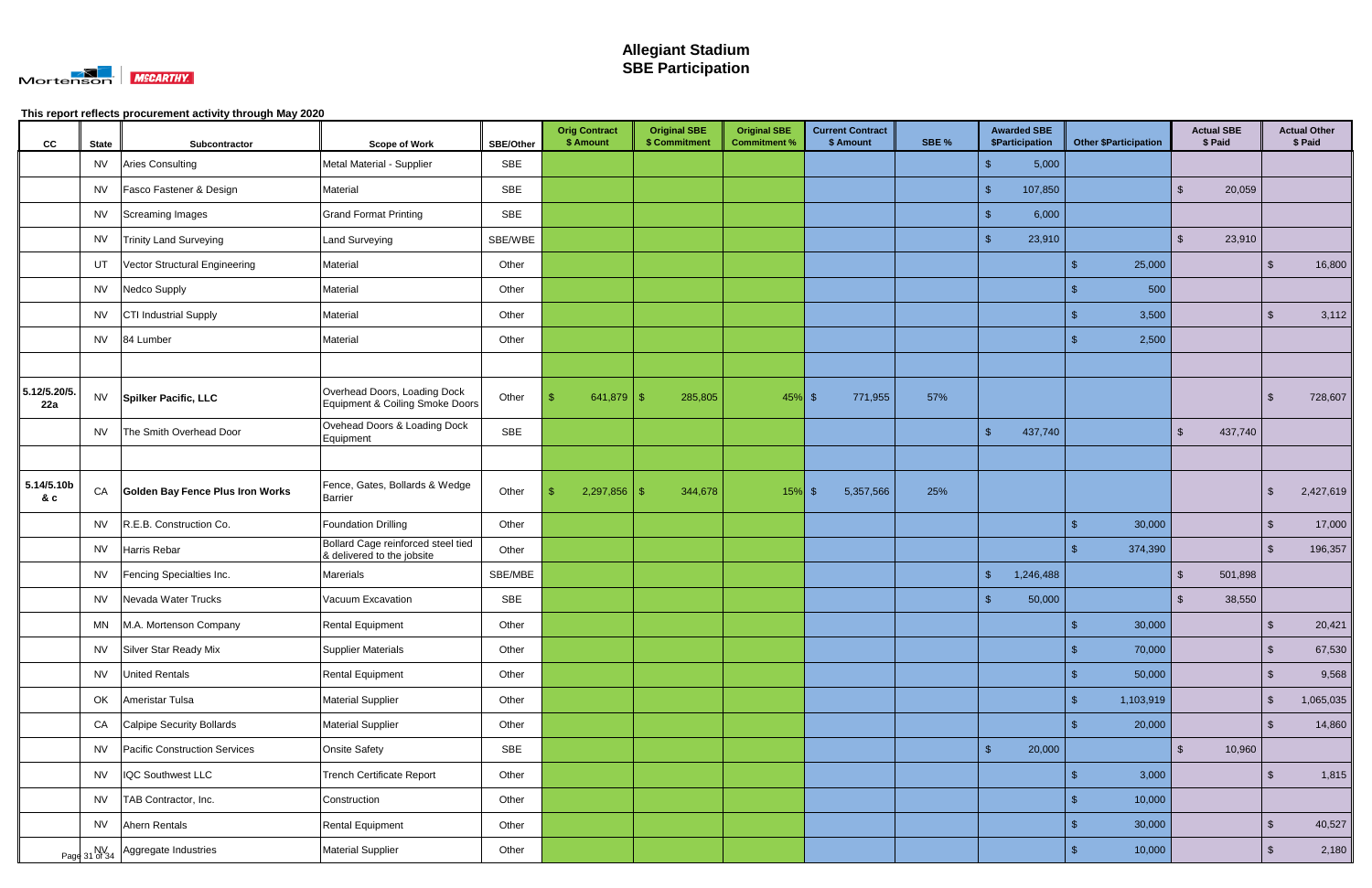

| cc    | <b>State</b>        | Subcontractor                          | <b>Scope of Work</b>                                           | <b>SBE/Other</b> | <b>Orig Contract</b><br>\$ Amount | <b>Original SBE</b><br>\$ Commitment | <b>Original SBE</b><br><b>Commitment %</b> | <b>Current Contract</b><br>\$ Amount | SBE % | <b>Awarded SBE</b><br><b>\$Participation</b> | <b>Other \$Participation</b> | <b>Actual SBE</b><br>\$ Paid | <b>Actual Other</b><br>\$ Paid |         |
|-------|---------------------|----------------------------------------|----------------------------------------------------------------|------------------|-----------------------------------|--------------------------------------|--------------------------------------------|--------------------------------------|-------|----------------------------------------------|------------------------------|------------------------------|--------------------------------|---------|
|       | <b>NV</b>           | MD Electric, Inc.                      | Install 3" & 1" PVC in Two<br>Locations for Bollard Hydraulics | SBE/WBE          |                                   |                                      |                                            |                                      |       | 2,560                                        |                              | 2,560<br>$\mathfrak{L}$      |                                |         |
|       |                     |                                        |                                                                |                  |                                   |                                      |                                            |                                      |       |                                              |                              |                              |                                |         |
| 5.14b | WI                  | Jones Sign Company                     | Decorative Site Railings                                       | Other            | 549,340                           | 82,401<br><sup>\$</sup>              | 15%                                        | 4,404,298<br>- S                     | 15%   | 316,586                                      |                              |                              | 2,670,217<br>\$                |         |
|       | CA                  | <b>Walmsley Safety Consulting, LLC</b> | Safety Professional                                            | Other            |                                   |                                      |                                            |                                      |       |                                              | 10,163<br>$\sqrt{3}$         |                              | $\sqrt[6]{3}$                  | 10,163  |
|       | <b>NV</b>           | Region 9 Safety                        | <b>Safety Director</b>                                         | SBE/MBE          |                                   |                                      |                                            |                                      |       | 17,077<br>- \$                               |                              | $\mathfrak{L}$<br>12,917     |                                |         |
|       | <b>NV</b>           | Gilberts Precision Machine Co.         | Materials                                                      | SBE              |                                   |                                      |                                            |                                      |       | 12,061<br>- \$                               |                              | $\mathcal{L}$<br>12,061      |                                |         |
|       | <b>NV</b>           | <b>TV Transport</b>                    | Freight Transport                                              | SBE              |                                   |                                      |                                            |                                      |       | 96,100<br>- \$                               |                              | 1,600<br>$\mathfrak{L}$      |                                |         |
|       | <b>NV</b>           | The Tiberti Fence                      | <b>Fencing Materials</b>                                       | SBE              |                                   |                                      |                                            |                                      |       | 45,044<br>- \$                               |                              | $\mathbb{S}$<br>45,044       |                                |         |
|       | NV                  | Southwest Specialty Coating            | Onsite Touch-up Painting                                       | SBE              |                                   |                                      |                                            |                                      |       | 48,000<br>- \$                               |                              | $\mathcal{L}$<br>48,000      |                                |         |
|       | <b>NV</b>           | Fasco                                  | Materials                                                      | SBE              |                                   |                                      |                                            |                                      |       | 1,842<br>- \$                                |                              | 1,842<br>-\$                 |                                |         |
|       | <b>NV</b>           | <b>General Design</b>                  | Materials                                                      | SBE/MBE          |                                   |                                      |                                            |                                      |       | 19,904<br>$\sqrt{3}$                         |                              | 19,904<br>$\mathfrak{L}$     |                                |         |
|       | BC                  | <b>Global Rope Access</b>              | Scoreboard Installation                                        | Other            |                                   |                                      |                                            |                                      |       |                                              | 182,210<br>-\$               |                              |                                |         |
|       | <b>NV</b>           | House of Signs                         | Installation                                                   | SBE              |                                   |                                      |                                            |                                      |       | 95,040<br><b>\$</b>                          |                              | 31,832<br>$\mathcal{L}$      |                                |         |
|       | <b>NV</b>           | Ahern Rentals                          | Install Equipment                                              | Other            |                                   |                                      |                                            |                                      |       |                                              | $\mathcal{S}$<br>80,398      |                              | $\mathfrak{L}$                 | 55,550  |
|       |                     |                                        |                                                                |                  |                                   |                                      |                                            |                                      |       |                                              |                              |                              |                                |         |
| 5.15  | AZ                  | <b>Western Millwork</b>                | Millwork                                                       | Other            | $9,676,392$ \$                    | 1,451,459                            | 15%                                        | 11,325,823<br>\$                     | 15%   | 292,223                                      |                              |                              | 4,383,850<br>\$                |         |
|       | <b>NV</b>           | <b>Plus Studios</b>                    | <b>Architectural Millwork</b>                                  | SBE              |                                   |                                      |                                            |                                      |       | 1,406,650<br>-\$                             |                              | $\mathfrak{L}$<br>1,541,615  |                                |         |
|       | NV                  | Victory Woodworks                      | Architectural Millwork Installation                            | Other            |                                   |                                      |                                            |                                      |       |                                              | $\sqrt{3}$<br>100,000        |                              | $\sqrt{2}$                     | 79,958  |
|       |                     |                                        |                                                                |                  |                                   |                                      |                                            |                                      |       |                                              |                              |                              |                                |         |
| 5.15  | <b>NV</b>           | <b>Austin Millwork &amp; Cabinetry</b> | Millwork NEZ (North End Zone<br>Club)                          | Other            | $937,328$ \$                      | 191,154                              | $20\%$ \$                                  | 1,237,145                            | 15%   |                                              |                              |                              | \$                             | 303,253 |
|       | <b>NV</b>           | All American Finishing LLC             | Ornamental Metals Scope                                        | SBE              |                                   |                                      |                                            |                                      |       | <b>S</b><br>191,154                          |                              |                              |                                |         |
|       | <b>NV</b>           | Ferraro Marble                         | Quartz Drink Rail Countertops                                  | Other            |                                   |                                      |                                            |                                      |       |                                              | 43,435<br>-\$                |                              |                                |         |
|       |                     |                                        |                                                                |                  |                                   |                                      |                                            |                                      |       |                                              |                              |                              |                                |         |
| 5.17b | GA                  | Sports Field, Inc. dba Fields          | Heat System for Operable Field                                 | Other            | $1,716,348$ \$                    | 257,452                              | $15\%$ \$                                  | 3,333,579                            | 16%   |                                              |                              |                              | 2,123,678<br>$\mathfrak{S}$    |         |
|       | UT                  | Cache Valley Electric                  | Electrical Installation                                        | Other            |                                   |                                      |                                            |                                      |       |                                              | $\mathbf{\$}$<br>310,481     |                              | $\sqrt[6]{\frac{1}{2}}$        | 310,481 |
|       | CO                  | The RMH Group                          | <b>Electrical Engineering</b>                                  | Other            |                                   |                                      |                                            |                                      |       |                                              | 68,960<br>-\$                |                              | $\sqrt[3]{2}$                  | 64,849  |
|       | OH<br>Page 32 of 34 | Rovisys Building Technologies          | Control Panel Design &<br>Fabrication                          | Other            |                                   |                                      |                                            |                                      |       |                                              | 166,627<br>-\$               |                              | $\mathfrak{S}$                 | 139,450 |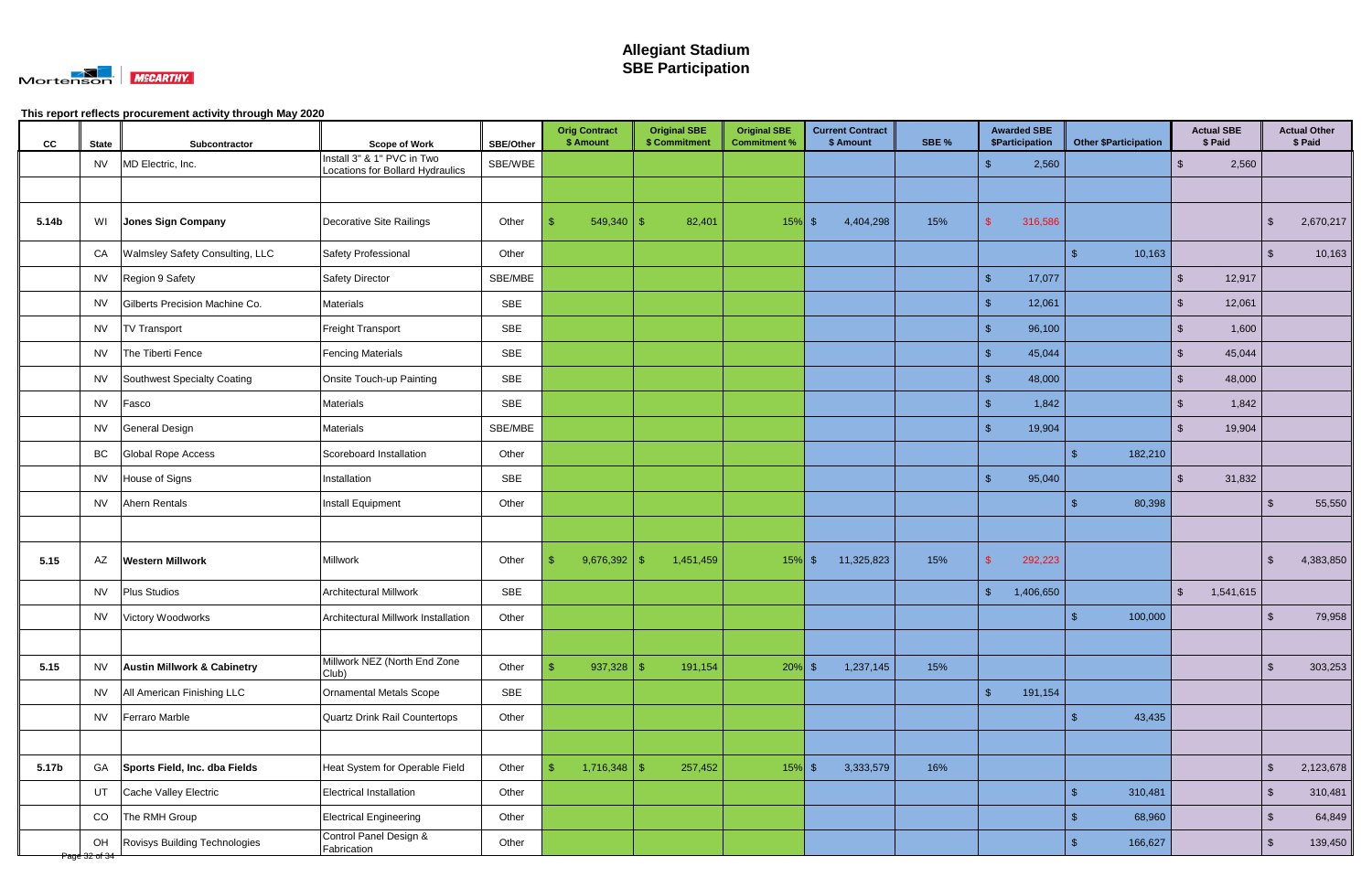

| cc                | <b>State</b>           | Subcontractor                                                                  | <b>Scope of Work</b>                    | <b>SBE/Other</b> | <b>Orig Contract</b><br>\$ Amount |                | <b>Original SBE</b><br>\$ Commitment | <b>Original SBE</b><br><b>Commitment %</b> |               | <b>Current Contract</b><br>\$ Amount | SBE % |                    | <b>Awarded SBE</b><br>\$Participation |               | <b>Other \$Participation</b> |                         | <b>Actual SBE</b><br>\$ Paid |                         | <b>Actual Other</b><br>\$ Paid |
|-------------------|------------------------|--------------------------------------------------------------------------------|-----------------------------------------|------------------|-----------------------------------|----------------|--------------------------------------|--------------------------------------------|---------------|--------------------------------------|-------|--------------------|---------------------------------------|---------------|------------------------------|-------------------------|------------------------------|-------------------------|--------------------------------|
|                   | <b>NV</b>              | <b>Construction Sealants Supply</b>                                            | Furnish Drain Board & Filter<br>Fabric  | SBE              |                                   |                |                                      |                                            |               |                                      |       |                    | 196,427                               |               |                              | $\mathbf{\$}$           | 196,427                      |                         |                                |
|                   | <b>NV</b>              | 3 QTD Technologies                                                             | Panel Construction                      | SBE              |                                   |                |                                      |                                            |               |                                      |       |                    | 235,815                               |               |                              | $\sqrt[6]{\frac{1}{2}}$ | 235,815                      |                         |                                |
|                   | AQ                     | Heating Solutions International                                                | <b>Furnish Heating Ribbons</b>          | Other            |                                   |                |                                      |                                            |               |                                      |       |                    |                                       | $\sqrt[6]{3}$ | 203,260                      |                         |                              | $\sqrt[6]{\frac{1}{2}}$ | 203,260                        |
|                   | <b>NV</b>              | Alliance Landscaping & Water Features                                          | Furnish Irrigation Pump Station         | SBE              |                                   |                |                                      |                                            |               |                                      |       |                    | 107,203                               |               |                              | $\sqrt[6]{\frac{1}{2}}$ | 107,203                      |                         |                                |
|                   |                        |                                                                                |                                         |                  |                                   |                |                                      |                                            |               |                                      |       |                    |                                       |               |                              |                         |                              |                         |                                |
|                   | MN                     | M.G. McGrath, Inc.                                                             | Field Tray Header Wall Metal<br>Panel   | Other            | 220,000                           |                |                                      |                                            | $\mathbf{\$}$ | 220,000                              |       |                    |                                       | \$            | 220,000                      |                         |                              |                         |                                |
|                   | MN                     | M3 Sixty LLC                                                                   | <b>Material Supplier</b>                | WBE              |                                   |                |                                      |                                            |               |                                      |       |                    |                                       | -S            | 152,000                      |                         |                              |                         |                                |
|                   |                        |                                                                                |                                         |                  |                                   |                |                                      |                                            |               |                                      |       |                    |                                       |               |                              |                         |                              |                         |                                |
| 5.22              | <b>NV</b>              | Mueller Custom Cabinetry of Nevada                                             | Lockers                                 | SBE              | 1,606,750                         | -\$            | 1,606,750                            | 100%                                       | - \$          | 1,611,161                            | 100%  | $\mathbf{\hat{s}}$ | 1,606,750                             |               |                              | $\sqrt[6]{2}$           | 1,005,153                    |                         |                                |
|                   | <b>TX</b>              | Hollman, Inc.                                                                  | Locker Fabrication                      | Other            |                                   |                |                                      |                                            |               |                                      |       |                    |                                       | $\mathcal{S}$ | 1,006,541                    |                         |                              | $\sqrt[6]{\frac{1}{2}}$ | 535,312                        |
|                   |                        |                                                                                |                                         |                  |                                   |                |                                      |                                            |               |                                      |       |                    |                                       |               |                              |                         |                              |                         |                                |
| 5.22 <sub>b</sub> | <b>NV</b>              | Arcon Global, Inc.                                                             | <b>Access Flooring</b>                  | SBE              | 36,060                            | $\mathfrak{S}$ | 36,060                               | $100\%$ \$                                 |               | 36,060                               | 100%  |                    | 36,060                                |               |                              | $\mathbb{S}$            | 27,360                       |                         |                                |
|                   | $\mathsf{A}\mathsf{Z}$ | Faciliteq                                                                      | <b>Access Flooring</b>                  | Other            |                                   |                |                                      |                                            |               |                                      |       |                    |                                       | \$            | 12,267                       |                         |                              | \$                      | 12,267                         |
|                   |                        |                                                                                |                                         |                  |                                   |                |                                      |                                            |               |                                      |       |                    |                                       |               |                              |                         |                              |                         |                                |
|                   | <b>NV</b>              | <b>Amazon Masonry</b>                                                          | Pavers Team Store                       | SBE/MBE          |                                   |                | 250,448                              | 100%                                       | - \$          | 838,899                              | 100%  |                    | 838,899                               |               |                              | $\sqrt[6]{2}$           | 85,500                       |                         |                                |
|                   |                        |                                                                                |                                         |                  |                                   |                |                                      |                                            |               |                                      |       |                    |                                       |               |                              |                         |                              |                         |                                |
|                   | <b>NV</b>              | Architectural Design & Signs                                                   | <b>Gate Entry Signs</b>                 | Other            | - \$                              | $145,000$ \ \$ | 21,750                               | $15%$ \$                                   |               | 145,000                              |       |                    |                                       |               | 145,000                      |                         |                              |                         |                                |
|                   |                        |                                                                                |                                         |                  |                                   |                |                                      |                                            |               |                                      |       |                    |                                       |               |                              |                         |                              |                         |                                |
| 5.22d             | <b>NV</b>              | <b>Sunstone Building Specialties</b>                                           | Supply & Install Operable<br>Partitions | SBE              | $\sqrt{S}$                        | $198,426$ \$   | 198,426                              | $100\%$ \$                                 |               | 293,101                              | 100%  |                    | 293,101                               |               |                              | $\sqrt{2}$              | 49,396                       |                         |                                |
|                   | NC                     | Modernfold                                                                     | <b>Supply Operable Partitions</b>       | Other            |                                   |                |                                      |                                            |               |                                      |       |                    |                                       | $\mathbf{\$}$ | 198,426                      |                         |                              | $\sqrt[6]{2}$           | 63,174                         |
|                   |                        |                                                                                |                                         |                  |                                   |                |                                      |                                            |               |                                      |       |                    |                                       |               |                              |                         |                              |                         |                                |
| 5.22e             | AZ                     | <b>Luminous Egress</b>                                                         | Photoluminescent                        | <b>MBE</b>       |                                   | $297,842$ \$   | 44,676                               | $15\%$ \$                                  |               | 297,842                              | 24%   |                    |                                       |               |                              |                         |                              | -\$                     | 132,325                        |
|                   | <b>NV</b>              | Custom Specialties Group                                                       | Labor for Installation                  | SBE              |                                   |                |                                      |                                            |               |                                      |       | $\mathbf{\hat{S}}$ | 71,000                                |               |                              |                         |                              |                         |                                |
|                   |                        |                                                                                |                                         |                  |                                   |                |                                      |                                            |               |                                      |       |                    |                                       |               |                              |                         |                              |                         |                                |
| 5.22g             | <b>NV</b>              | Custom Hearth Distributors dba Custom Trash Chutes<br><b>Specialties Group</b> |                                         | SBE              |                                   |                | 128,408                              | $100%$ \$                                  |               | 339,995                              | 100%  |                    | 180,592                               |               |                              | $\mathbb{S}$            | 312,873                      |                         |                                |
|                   | <b>NV</b>              | <b>Energy Mechanical Insulation</b>                                            | Trash Chutes Insulation fire wrap       | SBE/WBE          |                                   |                |                                      |                                            |               |                                      |       | <b>\$</b>          | 159,403                               |               |                              | $\mathbb{S}$            | 159,403                      |                         |                                |
|                   |                        |                                                                                |                                         |                  |                                   |                |                                      |                                            |               |                                      |       |                    |                                       |               |                              |                         |                              |                         |                                |
|                   |                        |                                                                                |                                         |                  |                                   |                |                                      |                                            |               |                                      |       |                    |                                       |               |                              |                         |                              |                         |                                |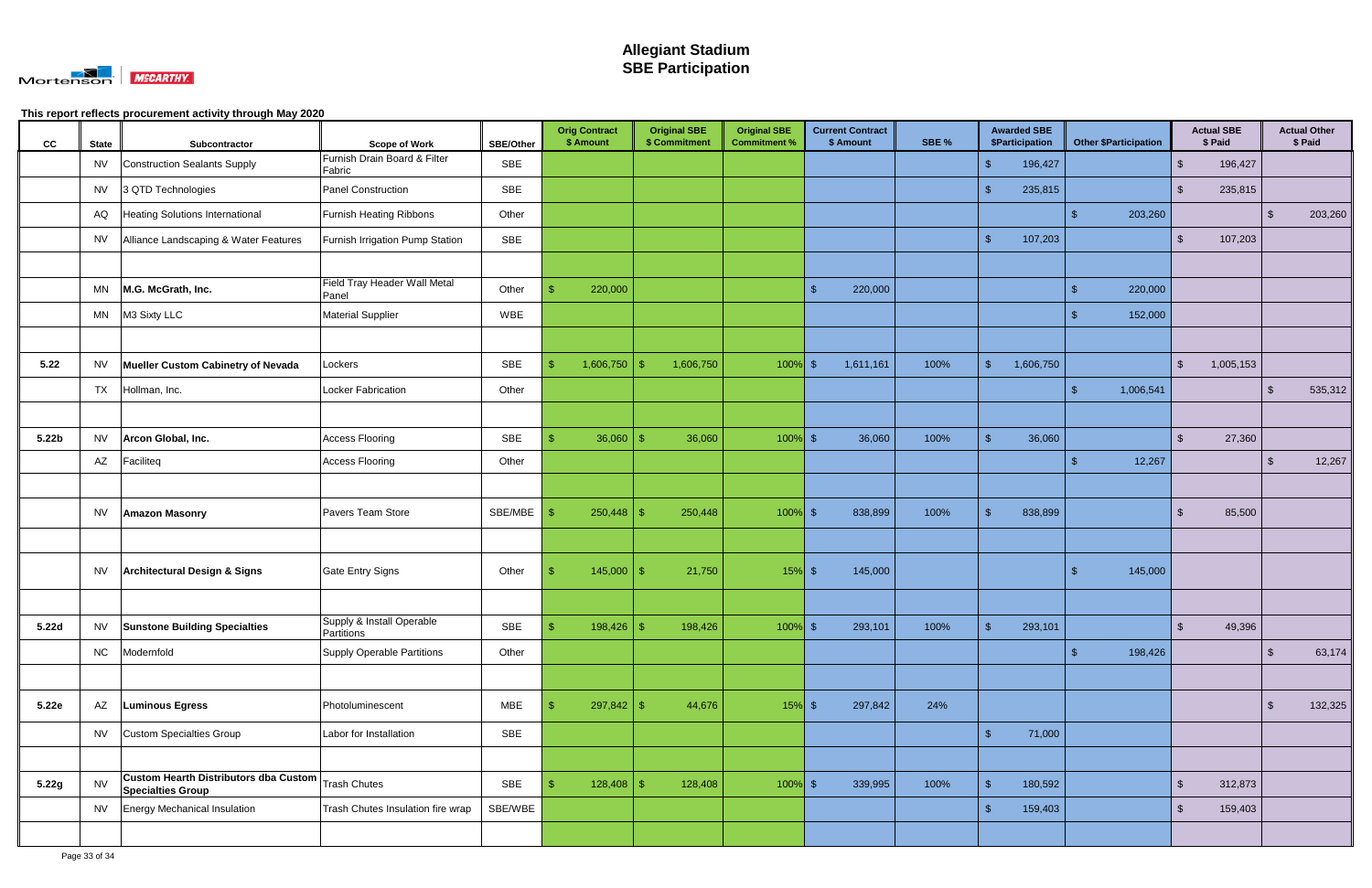

| cc   | <b>State</b> | Subcontractor                  | <b>Scope of Work</b>                    | <b>SBE/Other</b> | <b>Orig Contract</b><br>\$ Amount | <b>Original SBE</b><br>\$ Commitment | <b>Original SBE</b><br><b>Commitment %</b> | <b>Current Contract</b><br>\$ Amount | SBE %     | <b>Awarded SBE</b><br>\$Participation | <b>Other \$Participation</b> | <b>Actual SBE</b><br>\$ Paid | <b>Actual Other</b><br>\$ Paid |
|------|--------------|--------------------------------|-----------------------------------------|------------------|-----------------------------------|--------------------------------------|--------------------------------------------|--------------------------------------|-----------|---------------------------------------|------------------------------|------------------------------|--------------------------------|
|      | <b>NV</b>    | XL Steel, Inc.                 | Set Ticket Office                       | <b>SBE</b>       | 74,360                            | 11,154<br>-\$                        | 15%                                        | 74,360                               | 100%      | 74,360                                |                              |                              |                                |
|      | <b>NV</b>    | H & E Equipment Services, Inc. | <b>Forklift Rental</b>                  | Other            |                                   |                                      |                                            |                                      |           |                                       | 5,000                        |                              |                                |
|      |              |                                |                                         |                  |                                   |                                      |                                            |                                      |           |                                       |                              |                              |                                |
| 5.24 | CA           | Contract Décor, Inc.           | Window Treatment (Curtains &<br>Drapes) | Other            |                                   | 4,835                                | 15%                                        | 222,657                              |           |                                       | 222,657                      |                              |                                |
|      |              |                                |                                         |                  |                                   |                                      |                                            |                                      |           |                                       |                              |                              |                                |
| 6.00 | <b>NV</b>    | <b>Cleaning Services, Inc.</b> | <b>Final Clean</b>                      | SBE/MBE          | 1,524,491                         | 1,524,491<br>$\mathbb{S}$            | 100%                                       | 1,774,491                            | 100%      | 1,367,076                             |                              | 16,568                       |                                |
|      | <b>NV</b>    | Rigging International Group    | <b>Interior Cutainwall Elevators</b>    | <b>SBE</b>       |                                   |                                      |                                            |                                      |           | 407,415                               |                              |                              |                                |
|      |              |                                |                                         |                  |                                   |                                      |                                            |                                      |           |                                       |                              |                              |                                |
|      |              |                                | <b>Totals</b>                           |                  | $968,532,182$ \$                  | 188,688,425                          | 19%                                        | 1,279,133,247                        | $23\%$ \$ | $289,809,014$ \$                      | 399,370,031                  | - \$                         | $238,392,914$ \$ 1,368,404,203 |
|      |              |                                | Goal                                    |                  |                                   |                                      | 15%                                        |                                      |           |                                       |                              |                              |                                |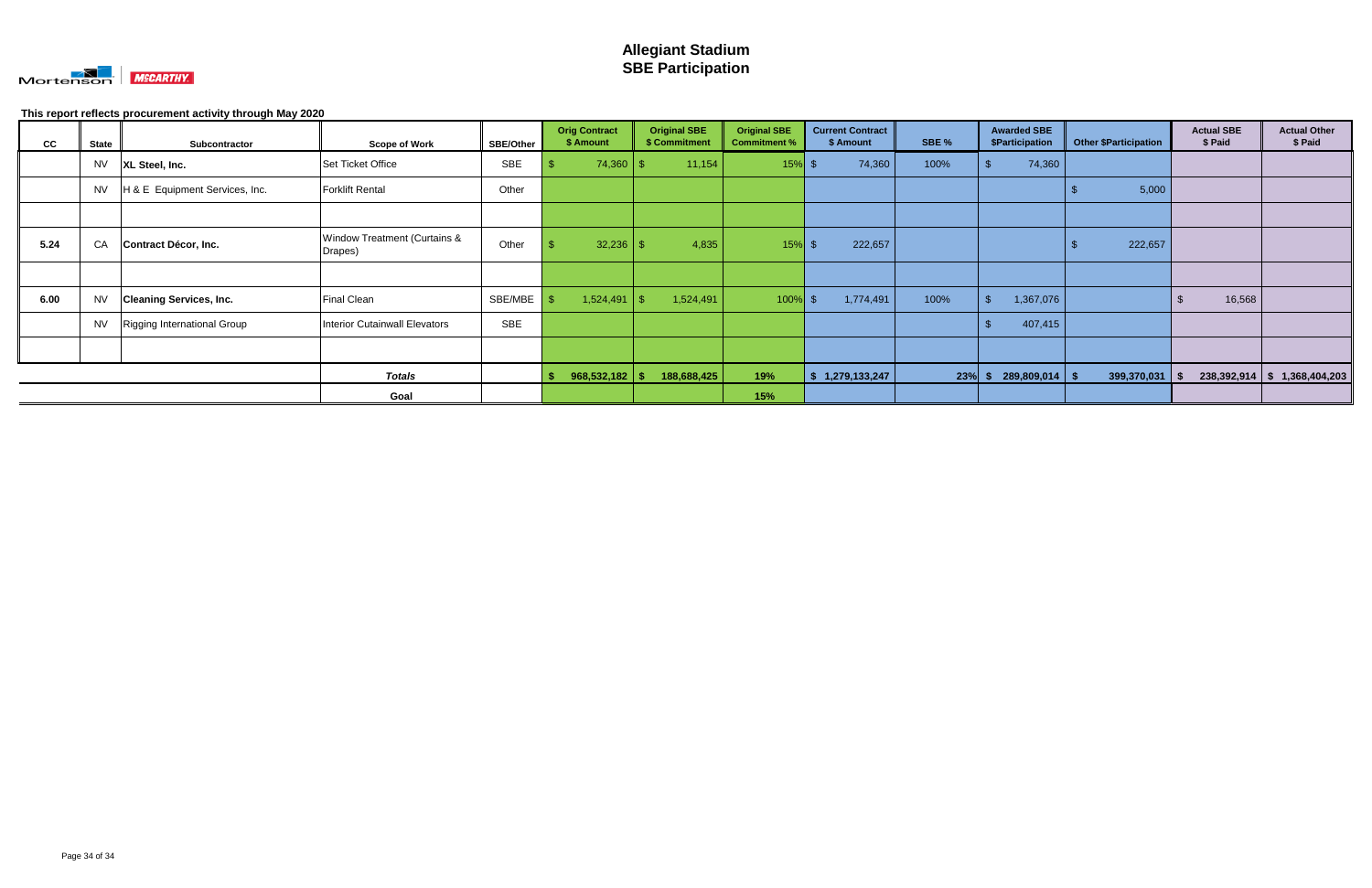

| Subcontractor                                        |                |                        |              | <b>Cumulative hours through May 2020</b> |                      |
|------------------------------------------------------|----------------|------------------------|--------------|------------------------------------------|----------------------|
|                                                      | <b>Total</b>   | <b>Total</b>           | <b>Total</b> | <b>Total</b>                             | Total                |
|                                                      | <b>Hours</b>   | <b>Minority/Female</b> | Veteran      | Minority/Female %                        | Veteran <sup>9</sup> |
| <b>Lewis K Construction</b>                          | 30             | 30                     | $\pmb{0}$    | 100%                                     | $0\%$                |
| Modern Demo & Services                               | 198            | 198                    | $\mathbf 0$  | 100%                                     | 0%                   |
| <b>Total for Lewis K Construction</b>                | 228            | 228                    | $\bf{0}$     | 100%                                     | $0\%$                |
| <b>Geotechnical &amp; Environmental Services</b>     | 0              | $\mathbf 0$            | $\mathbf 0$  | 0%                                       | $0\%$                |
| <b>Eagle Drilling Services</b>                       | 110            | 33                     | $\mathbf 0$  | 30%                                      | 0%                   |
| <b>Total for Geotecnical &amp; Environmental Svs</b> | 110            | 33                     | 0            | 30%                                      | 0%                   |
| <b>Nevada Water Truck</b>                            | 33,962         | 27,178                 | $\mathbf 0$  | 80%                                      | 0%                   |
| <b>Total for Nevada Water Truck</b>                  | 33,962         | 27,178                 | 0            | 80%                                      | 0%                   |
| <b>Amazon Masonry</b>                                | 99             | 99                     | $\mathbf 0$  | 100%                                     | 0%                   |
| <b>Total for Amazon Masonry</b>                      | 99             | 99                     | 0            | 100%                                     | $0\%$                |
| <b>TAB Contractors - Trailer City</b>                | 2,439          | 605                    | $\mathbf 0$  | 25%                                      | 0%                   |
| Mcon                                                 | 2,333          | 2,076                  | 0            | 89%                                      | 0%                   |
| Acme Electric - Mcon TC                              | 27             | 12                     | 0            | 44%                                      | 0%                   |
| Olson Precast - Mcon TC                              | 91             | 91                     | 0            | 100%                                     | 0%                   |
| Nevada Tap Master - Mcon TC                          | $\overline{c}$ | $\overline{2}$         | 0            | 100%                                     | 0%                   |
| Merli - Mcon TC                                      | 4              | $\mathbf 0$            | $\mathbf 0$  | $0\%$                                    | 0%                   |
| MMC, Inc.                                            | 7              | $\overline{7}$         | $\mathbf 0$  | 100%                                     | 0%                   |
| A-1 Concrete                                         | $\overline{4}$ | 4                      | $\mathbf 0$  | 100%                                     | $0\%$                |
| <b>Wells Cargo</b>                                   | 88             | 44                     | $\mathbf 0$  | 50%                                      | 0%                   |
| <b>Total for TAB Contractors - Trailer City</b>      | 4,993          | 2,838                  | $\mathbf{0}$ | 57%                                      | 0%                   |
| <b>Sahara Concrete</b>                               | 20,805         | 19,858                 | $\mathbf 0$  | 95%                                      | 0%                   |
| <b>CMC Rebar</b>                                     | 4,450          | 3,363                  | $\mathbf 0$  | 76%                                      | 0%                   |
| Dielco Crane Service                                 | 379            | 0                      | $\mathbf 0$  | 0%                                       | 0%                   |
| Merli Concrete                                       | 297            | $\overline{0}$         | $\mathbf 0$  | 0%                                       | 0%                   |
| A-1 Concrete                                         | 1,346          | 719                    | $\mathbf 0$  | 53%                                      | 0%                   |
| <b>Total for Sahara Concrete</b>                     | 27,277         | 23,940                 | 0            | 88%                                      | $0\%$                |
| <b>Marnell Masonry</b>                               | 139            | 47                     | $\mathbf 0$  | 34%                                      | 0%                   |
| <b>Total for Marnell Masonry</b>                     | 139            | 47                     | $\mathbf 0$  | 34%                                      | $0\%$                |
| <b>TAB Contractors - Main</b>                        | 158,349        | 70,673                 | 119          | 45%                                      | $0\%$                |
| <b>Brightview Landscape</b>                          | 100            | 100                    | $\mathbf 0$  | 100%                                     | 0%                   |
| Nelson Hiniker Striping                              | 525            | 319                    | $\mathbf 0$  | 61%                                      | 0%                   |
| <b>Sanders Construction</b>                          | 3,648          | 2,254                  | 0            | 62%                                      | 0%                   |
| A-1 Concrete                                         | 528            | 324                    | 5            | 61%                                      | $1\%$                |
| <b>MMC</b>                                           | 9,930          | 9,365                  | 0            | 94%                                      | 0%                   |
| <b>TAB-MMC</b>                                       | 6              | 6                      | 0            | 100%                                     | 0%                   |
| Mcon                                                 | 14,106         | 12,023                 | 0            | 85%                                      | 0%                   |
| MMC - Mcon                                           | 122            | 86                     | 0            | 70%                                      | 0%                   |
| Wells Cargo - Mcon                                   | 184            | 108                    | 0            | 59%                                      | 0%                   |
| Merli - Mcon BC                                      | 4              | $\mathbf 0$            | 0            | $0\%$                                    | 0%                   |
| Viking Drillers, Inc.                                | $\overline{4}$ | $\overline{0}$         | 0            | $0\%$                                    | 0%                   |
| <b>Acme Electric</b>                                 | 3,309          | 1,780                  | 0            | 54%                                      | 0%                   |
| Merli Concrete                                       | 21             | $\Omega$               | 0            | 0%                                       | 0%                   |
| <b>Olson Precast</b>                                 | 2,068          | 1,854                  | $\mathbf 0$  | 90%                                      | 0%                   |
| Las Vegas Paving                                     | 80             | 88                     | 0            | 110%                                     | 0%                   |
| Nevada Tap Master                                    | 117            | 22                     | $\mathbf 0$  | 18%                                      | 0%                   |
| Sahara Concrete                                      | 68             | 68                     | $\mathbf 0$  | 100%                                     | 0%                   |
| Wells Cargo - TAB                                    | 293            | 126                    | 0            | 43%                                      | 0%                   |
| The Tiberti Fence - TAB                              | 3              | $\mathbf{3}$           | $\mathbf 0$  | 100%                                     | 0%                   |
| <b>Total for TAB Contractors - Main</b>              | 193,463        | 99,194                 | 124          | 51%                                      | 0%                   |
| Southland - TC                                       | 473            | 191                    | $\mathbf 0$  | 40%                                      | 0%                   |
| Lone Mountain - Southland                            | 614            | 152                    | 0            | 25%                                      | 0%                   |
| <b>Total for Southland - TC</b>                      | 1,087          | 343                    | 0            | 32%                                      | $0\%$                |

|                         |                         |                         | <b>Cumulative hours through May 2020</b> |                  |
|-------------------------|-------------------------|-------------------------|------------------------------------------|------------------|
| <b>Total</b>            | Total                   | <b>Total</b>            | <b>Total</b>                             | <b>Total</b>     |
| <b>Hours</b>            | <b>Minority/Female</b>  | Veteran                 | Minority/Female %                        | Veteran %        |
|                         |                         |                         |                                          |                  |
| 30                      | 30                      | 0                       | 100%                                     | $0\%$            |
| 198                     | 198                     | $\mathbf 0$             | 100%                                     | 0%               |
| 228                     | 228                     | $\overline{\mathbf{0}}$ | 100%                                     | $\overline{0\%}$ |
|                         |                         |                         |                                          |                  |
| $\mathbf 0$             | 0                       | $\mathbf 0$             | 0%                                       | 0%               |
| 110                     | 33                      | $\mathbf 0$             | 30%                                      | 0%               |
| 110                     | 33                      | $\mathbf 0$             | 30%                                      | $0\%$            |
|                         |                         |                         |                                          |                  |
| 33,962                  | 27,178                  | $\mathbf 0$             | 80%                                      | $0\%$            |
| 33,962                  | 27,178                  | $\mathbf 0$             | 80%                                      | 0%               |
|                         |                         |                         |                                          |                  |
| 99                      | 99                      | 0                       | 100%                                     | $0\%$            |
| 99                      | 99                      | $\mathbf 0$             | 100%                                     | $\overline{0\%}$ |
|                         |                         |                         |                                          |                  |
| 2,439                   | 605                     | 0                       | 25%                                      | 0%               |
| 2,333                   | 2,076                   | $\overline{0}$          | 89%                                      | $0\%$            |
| $\overline{27}$         | $\overline{12}$         | $\overline{0}$          | 44%                                      | 0%               |
| 91                      | 91                      | 0                       | 100%                                     | 0%               |
| $\overline{2}$          | $\overline{c}$          | 0                       | 100%                                     | 0%               |
| $\overline{4}$          | $\mathbf 0$             | $\overline{0}$          | 0%                                       | $0\%$            |
| $\overline{7}$          | $\overline{7}$          | 0                       | 100%                                     | $0\%$            |
| $\overline{\mathbf{4}}$ | $\overline{\mathbf{4}}$ | 0                       | 100%                                     | $0\%$            |
| $\overline{88}$         | 44                      | $\overline{0}$          | 50%                                      | $0\%$            |
| 4,993                   | 2,838                   | $\overline{\mathbf{0}}$ | 57%                                      | $0\%$            |
|                         |                         |                         |                                          |                  |
| 20,805                  | 19,858                  | 0                       | 95%                                      | 0%               |
| 4,450                   | 3,363                   | 0                       | 76%                                      | $0\%$            |
| 379                     | 0                       | 0                       | 0%                                       | $0\%$            |
| 297                     | 0                       | 0                       | $0\%$                                    | $0\%$            |
| 1,346                   | 719                     | $\overline{0}$          | 53%                                      | $0\%$            |
| 27,277                  | 23,940                  | $\overline{\mathbf{0}}$ | 88%                                      | $\overline{0\%}$ |
|                         |                         |                         |                                          |                  |
| 139                     | 47                      | 0<br>0                  | 34%                                      | 0%               |
| 139                     | 47                      |                         | 34%                                      | 0%               |
|                         |                         |                         |                                          |                  |
| 158,349                 | 70,673                  | 119                     | 45%                                      | 0%               |
| 100                     | 100                     | $\mathbf 0$             | 100%                                     | 0%               |
| 525                     | 319                     | $\mathbf 0$             | 61%                                      | 0%               |
| 3,648                   | 2,254                   | $\mathbf 0$             | 62%                                      | 0%               |
| 528                     | 324                     | 5                       | 61%                                      | $1\%$            |
| 9,930                   | 9,365                   | $\overline{0}$          | 94%                                      | 0%               |
| 6                       | 6                       | 0                       | 100%                                     | 0%               |
| 14,106                  | 12,023                  | 0                       | 85%                                      | 0%               |
| 122                     | 86                      | 0                       | 70%                                      | 0%               |
| 184                     | 108                     | 0                       | 59%                                      | 0%               |
| 4<br>4                  | 0                       | 0                       | 0%                                       | 0%               |
| 3,309                   | 0                       | 0                       | 0%<br>54%                                | 0%<br>0%         |
| 21                      | 1,780<br>0              | 0<br>0                  | 0%                                       | 0%               |
| 2,068                   | 1,854                   | 0                       | 90%                                      | 0%               |
| 80                      | 88                      | 0                       | 110%                                     | 0%               |
| 117                     | 22                      | 0                       | 18%                                      | 0%               |
| 68                      | 68                      | 0                       | 100%                                     | 0%               |
| 293                     | 126                     | 0                       | 43%                                      | 0%               |
| 3                       | $\overline{3}$          | $\overline{0}$          | 100%                                     | 0%               |
| 193,463                 | 99,194                  | 124                     | 51%                                      | 0%               |
|                         |                         |                         |                                          |                  |
| 473                     | 191                     | $\mathbf 0$             | 40%                                      | 0%               |
| 614                     | 152                     | 0                       | 25%                                      | 0%               |
|                         |                         |                         |                                          |                  |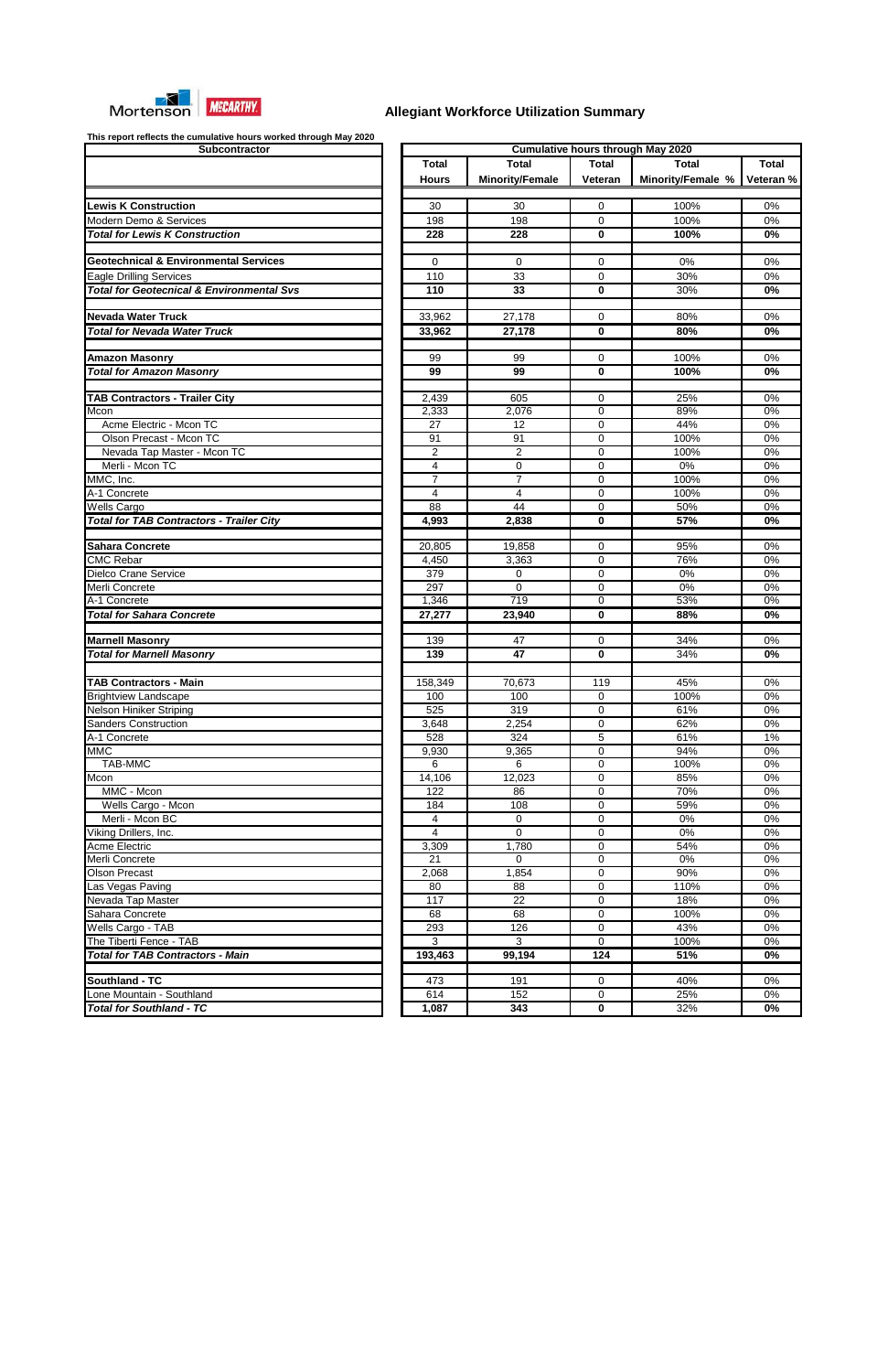

| Gephart-Morse, LLC                                                                                                                                                                                                                                                                                    |
|-------------------------------------------------------------------------------------------------------------------------------------------------------------------------------------------------------------------------------------------------------------------------------------------------------|
| <b>Morse Electric - GM</b>                                                                                                                                                                                                                                                                            |
| A-1 Concrete - Morse                                                                                                                                                                                                                                                                                  |
| MMC - A-1 Morse                                                                                                                                                                                                                                                                                       |
| Lone Mountain - Morse                                                                                                                                                                                                                                                                                 |
| Jcord                                                                                                                                                                                                                                                                                                 |
| Live Electric - Morse                                                                                                                                                                                                                                                                                 |
| Pyrocom                                                                                                                                                                                                                                                                                               |
| Valley Steel                                                                                                                                                                                                                                                                                          |
| <b>Century Electric</b><br><b>Global Rope Access</b>                                                                                                                                                                                                                                                  |
| <b>Gephart Electric - GM</b>                                                                                                                                                                                                                                                                          |
| Jcord                                                                                                                                                                                                                                                                                                 |
| Merli Concrete - Jcord                                                                                                                                                                                                                                                                                |
| <b>REB Construction - Jcord</b>                                                                                                                                                                                                                                                                       |
| Dig 3                                                                                                                                                                                                                                                                                                 |
| <b>Rosendin Electric</b>                                                                                                                                                                                                                                                                              |
| <b>Total for Gephart-Morse, LLC</b>                                                                                                                                                                                                                                                                   |
|                                                                                                                                                                                                                                                                                                       |
| <b>The Tiberti Fence</b>                                                                                                                                                                                                                                                                              |
| Flippins<br><b>Total for Tiberti Fence</b>                                                                                                                                                                                                                                                            |
|                                                                                                                                                                                                                                                                                                       |
| <b>Malcolm Drilling</b>                                                                                                                                                                                                                                                                               |
| <b>CMC Rebar</b>                                                                                                                                                                                                                                                                                      |
| Clark Welding & Fabricating                                                                                                                                                                                                                                                                           |
| Dielco Crane                                                                                                                                                                                                                                                                                          |
| <b>MMC</b>                                                                                                                                                                                                                                                                                            |
| <b>Total for Malcolm Drilling</b>                                                                                                                                                                                                                                                                     |
|                                                                                                                                                                                                                                                                                                       |
| Mortenson McCarthy<br>Merli Concrete Pumping                                                                                                                                                                                                                                                          |
| <b>CMC Rebar</b>                                                                                                                                                                                                                                                                                      |
| Gateway Concrete                                                                                                                                                                                                                                                                                      |
| Jcord                                                                                                                                                                                                                                                                                                 |
| Silver Star Ready Mix                                                                                                                                                                                                                                                                                 |
| <b>Commercial Scaffolding</b>                                                                                                                                                                                                                                                                         |
| Union Erectors - MMc Concrete                                                                                                                                                                                                                                                                         |
| Reliable Crane Service - MMc                                                                                                                                                                                                                                                                          |
| Penhall Company                                                                                                                                                                                                                                                                                       |
| <b>MJ</b> Dean                                                                                                                                                                                                                                                                                        |
| <b>Total for Mortenson/McCarthy Joint Venture</b>                                                                                                                                                                                                                                                     |
| <b>Eberhard SW Roofing</b>                                                                                                                                                                                                                                                                            |
| Dielco Crane - Eberhard                                                                                                                                                                                                                                                                               |
| <b>Total for Eberhard Southwest Roofing</b>                                                                                                                                                                                                                                                           |
|                                                                                                                                                                                                                                                                                                       |
| Sunstate                                                                                                                                                                                                                                                                                              |
| <b>Expansion Specialties - Sunstate</b>                                                                                                                                                                                                                                                               |
| Mountain West Excavation & Utilities                                                                                                                                                                                                                                                                  |
| <b>Standard Steel</b>                                                                                                                                                                                                                                                                                 |
| <b>GM Construction</b>                                                                                                                                                                                                                                                                                |
|                                                                                                                                                                                                                                                                                                       |
| Reliable Steel - GM                                                                                                                                                                                                                                                                                   |
| <b>Standard Steel</b>                                                                                                                                                                                                                                                                                 |
| Dielco - GM<br><b>Total for Sunstate</b>                                                                                                                                                                                                                                                              |
|                                                                                                                                                                                                                                                                                                       |
|                                                                                                                                                                                                                                                                                                       |
|                                                                                                                                                                                                                                                                                                       |
|                                                                                                                                                                                                                                                                                                       |
|                                                                                                                                                                                                                                                                                                       |
|                                                                                                                                                                                                                                                                                                       |
|                                                                                                                                                                                                                                                                                                       |
|                                                                                                                                                                                                                                                                                                       |
| Mesa Mechanical Inc. - Bevstream                                                                                                                                                                                                                                                                      |
| Lone Mountain                                                                                                                                                                                                                                                                                         |
|                                                                                                                                                                                                                                                                                                       |
|                                                                                                                                                                                                                                                                                                       |
|                                                                                                                                                                                                                                                                                                       |
|                                                                                                                                                                                                                                                                                                       |
|                                                                                                                                                                                                                                                                                                       |
|                                                                                                                                                                                                                                                                                                       |
|                                                                                                                                                                                                                                                                                                       |
| <b>Energy Mechanical Insulation</b><br><b>Advanced Controls &amp; Electric</b><br>Rigging International Group<br>JCord<br><b>Total for Harris</b>                                                                                                                                                     |
|                                                                                                                                                                                                                                                                                                       |
| Harris<br>Mesa Mechanical Inc.<br>Bevstream<br>Maui One<br><b>Merrill Steel</b><br>Corona Stud & Deck<br><b>Niles Industrial Coatings</b><br><b>Union Erectors</b><br><b>Global Rope Access</b><br>Rigging International Group<br><b>Expansion Specialties</b><br><b>Southwest Specialty Coatings</b> |
| Rigging Intl - SW Specialty<br>Derr & Isbell                                                                                                                                                                                                                                                          |

| This report reflects the cumulative fleure fromca through may 2020<br>Subcontractor |                 |                        |              | <b>Cumulative hours through May 2020</b> |              |
|-------------------------------------------------------------------------------------|-----------------|------------------------|--------------|------------------------------------------|--------------|
|                                                                                     | <b>Total</b>    | Total                  | <b>Total</b> | <b>Total</b>                             | <b>Total</b> |
|                                                                                     |                 |                        |              |                                          |              |
|                                                                                     | <b>Hours</b>    | <b>Minority/Female</b> | Veteran      | Minority/Female %                        | Veteran %    |
|                                                                                     |                 |                        |              |                                          |              |
| Gephart-Morse, LLC                                                                  | $\Omega$        | 0                      | $\Omega$     | 0%                                       | 0%           |
| <b>Morse Electric - GM</b>                                                          | 485,876         | 272,336                | 34,464       | 56%                                      | 7%           |
| A-1 Concrete - Morse                                                                | 664             | 293                    | 24           | 44%                                      | 4%           |
| MMC - A-1 Morse                                                                     | $\overline{52}$ | 52                     | 0            | 100%                                     | 0%           |
| Lone Mountain - Morse                                                               | 12,132          | 5,440                  | 0            | 45%                                      | 0%           |
| Jcord                                                                               | 1,776           | 1,149                  | $\mathbf 0$  | 65%                                      | 0%           |
| Live Electric - Morse                                                               |                 |                        | 700          | 70%                                      |              |
|                                                                                     | 23,012          | 16,111                 |              |                                          | 3%           |
| Pyrocom                                                                             | 697             | 132                    | 0            | 19%                                      | 0%           |
| <b>Valley Steel</b>                                                                 | 28              | $\mathbf 0$            | 0            | 0%                                       | 0%           |
| <b>Century Electric</b>                                                             | 3,429           | 1,666                  | $\mathbf 0$  | 49%                                      | 0%           |
| Global Rope Access                                                                  | 11,563          | 2,302                  | 487          | 20%                                      | 4%           |
| <b>Gephart Electric - GM</b>                                                        | 29,336          | 16,419                 | 0            | 56%                                      | 0%           |
| Jcord                                                                               | 4,149           | 3,074                  | 0            | 74%                                      | 0%           |
| Merli Concrete - Jcord                                                              | 8               | 0                      | 0            | 0%                                       | 0%           |
| <b>REB Construction - Jcord</b>                                                     | 90              | 44                     | $\mathbf 0$  | 49%                                      | 0%           |
|                                                                                     | 2,903           | 4                      | 312          | 0%                                       |              |
| Dig 3                                                                               |                 |                        |              |                                          | 11%          |
| Rosendin Electric                                                                   | 20,679          | 6,823                  | 3,582        | 33%                                      | 17%          |
| <b>Total for Gephart-Morse, LLC</b>                                                 | 596,391         | 325,842                | 39,568       | 55%                                      | 7%           |
|                                                                                     |                 |                        |              |                                          |              |
| The Tiberti Fence                                                                   | 2,295           | 1,967                  | 142          | 86%                                      | 6%           |
| Flippins                                                                            | 77              | 25                     | 0            | 32%                                      | 0%           |
| <b>Total for Tiberti Fence</b>                                                      | 2,371           | 1,991                  | 142          | 84%                                      | 6%           |
|                                                                                     |                 |                        |              |                                          |              |
| <b>Malcolm Drilling</b>                                                             | 18,088          | 6,333                  | 0            | 35%                                      | 0%           |
| <b>CMC Rebar</b>                                                                    |                 |                        |              | 70%                                      |              |
|                                                                                     | 2,913           | 2,030                  | $\mathbf 0$  |                                          | 0%           |
| Clark Welding & Fabricating                                                         | 167             | 76                     | $\mathbf 0$  | 46%                                      | 0%           |
| Dielco Crane                                                                        | 108             | 0                      | $\mathbf 0$  | 0%                                       | 0%           |
| <b>MMC</b>                                                                          | 5               | $\overline{5}$         | $\mathbf 0$  | 100%                                     | $0\%$        |
| <b>Total for Malcolm Drilling</b>                                                   | 21,280          | 8,443                  | $\bf{0}$     | 40%                                      | 0%           |
|                                                                                     |                 |                        |              |                                          |              |
| Mortenson McCarthy                                                                  | 699,978         | 583,718                | 14,140       | 83%                                      | 2%           |
| Merli Concrete Pumping                                                              | 2,487           | 539                    | $\mathbf 0$  | 22%                                      | 0%           |
| <b>CMC Rebar</b>                                                                    | 299,921         | 259,960                | 0            | 87%                                      | 0%           |
| Gateway Concrete                                                                    | 157,670         | 115,629                | 6,926        | 73%                                      | 4%           |
|                                                                                     |                 |                        |              |                                          |              |
| Jcord                                                                               | 23,681          | 19,433                 | $\Omega$     | 82%                                      | 0%           |
| Silver Star Ready Mix                                                               | 23,220          | 9,277                  | $\Omega$     | 40%                                      | 0%           |
| <b>Commercial Scaffolding</b>                                                       | 4,298           | 4,298                  | $\Omega$     | 100%                                     | 0%           |
| Union Erectors - MMc Concrete                                                       | 2,310           | 584                    | $\Omega$     | 25%                                      | 0%           |
| Reliable Crane Service - MMc                                                        | 28,401          | 1,321                  | $\Omega$     | 5%                                       | 0%           |
| Penhall Company                                                                     | 3,939           | 3,299                  | $\mathbf 0$  | 84%                                      | 0%           |
| MJ Dean                                                                             | 9,516           | 7,724                  | $\Omega$     | 81%                                      | 0%           |
| <b>Total for Mortenson/McCarthy Joint Venture</b>                                   | 1,255,420       | 1,005,779              | 21,066       | 80%                                      | 2%           |
|                                                                                     |                 |                        |              |                                          |              |
| <b>Eberhard SW Roofing</b>                                                          | 49,615          | 48,259                 | 0            | 97%                                      | 0%           |
|                                                                                     |                 |                        |              |                                          |              |
| Dielco Crane - Eberhard                                                             | 889             | 26                     | 0            | 3%                                       | 0%           |
| <b>Total for Eberhard Southwest Roofing</b>                                         | 50,503          | 48,285                 | 0            | 96%                                      | 0%           |
|                                                                                     |                 |                        |              |                                          |              |
| <b>Sunstate</b>                                                                     | $\Omega$        | 0                      | 0            | 0%                                       | 0%           |
| <b>Expansion Specialties - Sunstate</b>                                             | 2,232           | 2,061                  | $\mathbf 0$  | 92%                                      | 0%           |
| Mountain West Excavation & Utilities                                                | 684             | 684                    | $\mathbf 0$  | 100%                                     | 0%           |
| <b>Standard Steel</b>                                                               | 168             | 6                      | $\mathbf 0$  | 3%                                       | 0%           |
| <b>GM Construction</b>                                                              | 62,802          | 58,394                 | $\mathbf 0$  | 93%                                      | 0%           |
|                                                                                     |                 |                        |              |                                          |              |
| Reliable Steel - GM                                                                 | 3,431           | 1,263                  | $\mathbf 0$  | 37%                                      | 0%           |
| <b>Standard Steel</b>                                                               | 15,101          | 9,541                  | 0            | 63%                                      | 0%           |
| Dielco - GM                                                                         | 3,322           | 159                    | $\mathbf 0$  | 5%                                       | 0%           |
| <b>Total for Sunstate</b>                                                           | 87,739          | 72,106                 | $\bf{0}$     | 82%                                      | 0%           |
|                                                                                     |                 |                        |              |                                          |              |
| <b>Harris</b>                                                                       | 465,563         | 244,773                | 4,276        | 53%                                      | 1%           |
| <b>Energy Mechanical Insulation</b>                                                 | 41,304          | 21,341                 | 3,035        | 52%                                      | 7%           |
| Mesa Mechanical Inc.                                                                | 5,812           | 812                    | 27           | 14%                                      | 0%           |
| <b>Advanced Controls &amp; Electric</b>                                             |                 | $\mathbf 0$            |              | 0%                                       |              |
|                                                                                     | 9,320           | 16                     | 10           |                                          | 0%           |
| <b>Rigging International Group</b>                                                  | 1,805           |                        | 0            | 1%                                       | 0%           |
| JCord                                                                               | 3,002           | 1,944                  | 0            | 65%                                      | 0%           |
| Bevstream                                                                           | 0               | 0                      | 0            | $0\%$                                    | 0%           |
| Mesa Mechanical Inc. - Bevstream                                                    | 2,277           | 844                    | 32           | 37%                                      | $1\%$        |
| Maui One                                                                            | 7,339           | 4,428                  | 0            | 60%                                      | 0%           |
| Lone Mountain                                                                       | 9,128           | 4,681                  | $\mathbf 0$  | 51%                                      | 0%           |
| <b>Total for Harris</b>                                                             | 545,549         | 278,839                | 7,380        | 51%                                      | 1%           |
|                                                                                     |                 |                        |              |                                          |              |
|                                                                                     |                 |                        |              |                                          |              |
| <b>Merrill Steel</b>                                                                | 0               | 0                      | 0            | $0\%$                                    | 0%           |
| Corona Stud & Deck                                                                  | 58,637          | 18,667                 | 854          | 32%                                      | 1%           |
| <b>Niles Industrial Coatings</b>                                                    | 45,394          | 16,535                 | 1,200        | 36%                                      | 3%           |
| <b>Union Erectors</b>                                                               | 20,600          | 7,637                  | 1,812        | 37%                                      | 9%           |
| <b>Global Rope Access</b>                                                           | 19,734          | 6,200                  | 0            | 31%                                      | 0%           |
| <b>Rigging International Group</b>                                                  | 13,882          | 2,216                  | 0            | 16%                                      | 0%           |
| <b>Expansion Specialties</b>                                                        | 111             | 80                     | 0            | 72%                                      | 0%           |
| Southwest Specialty Coatings                                                        | 34,337          | 23,312                 | 0            | 68%                                      | 0%           |
| Rigging Intl - SW Specialty                                                         | 11,740          | 635                    | 0            | $5%$                                     | 0%           |
|                                                                                     |                 |                        |              |                                          |              |
| Derr & Isbell                                                                       | 507,367         | 266,826                | 1,912        | 53%                                      | $0\%$        |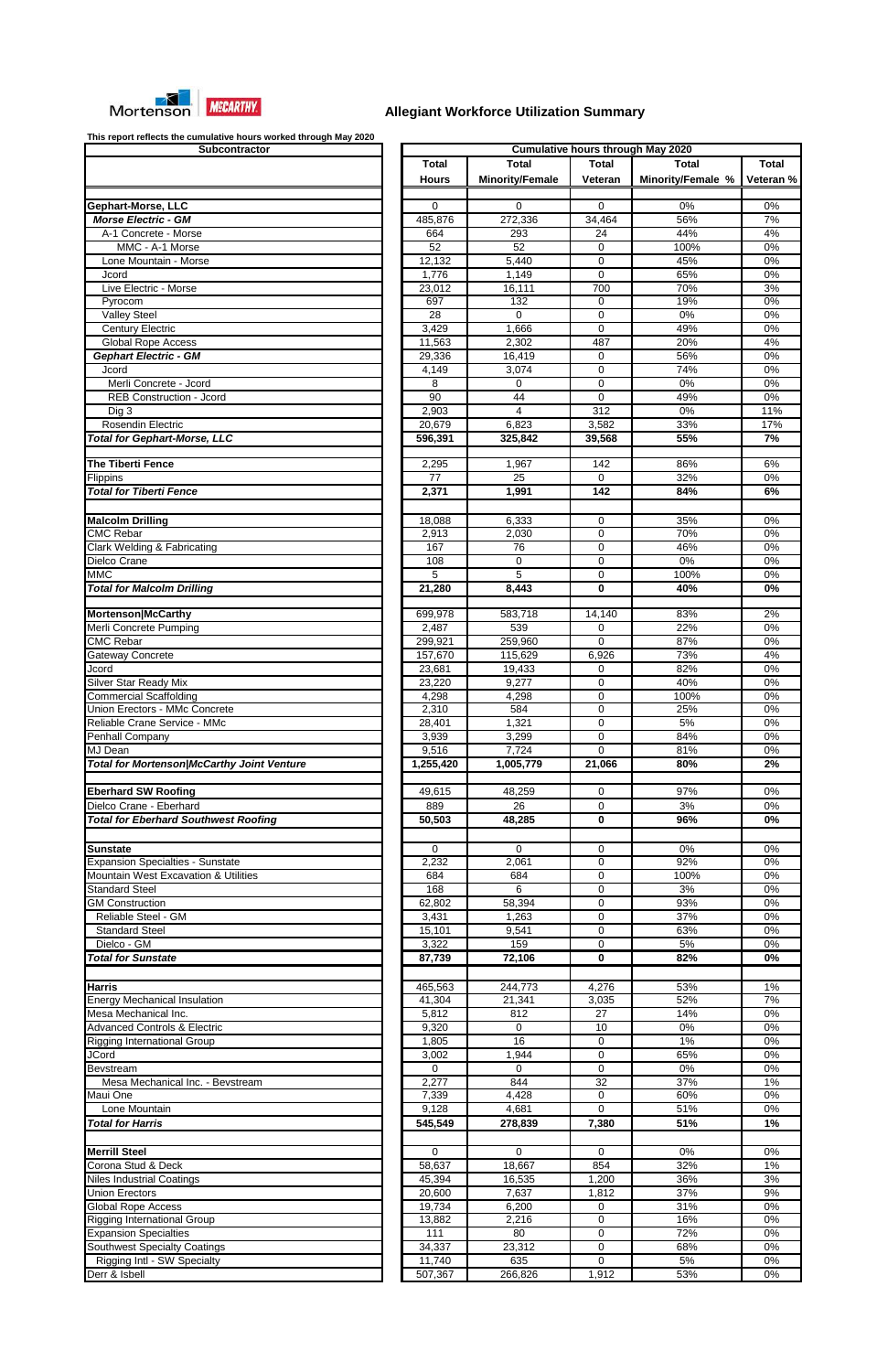

| <b>Subcontractor</b>                                           |
|----------------------------------------------------------------|
|                                                                |
|                                                                |
| Union Erectors - Derr                                          |
| Derr & Gruenwald Construction                                  |
| The Herrick Corp.                                              |
| Reliable Crane Service                                         |
| <b>Total for Merrill Steel</b>                                 |
|                                                                |
| <b>Enclos</b>                                                  |
| Expansion Specialties, Inc.                                    |
| Gephart Electric                                               |
| Assa Abloy Entrance Systems                                    |
| Reliable Crane                                                 |
| Vergith Contracting                                            |
| Affordable Federal Services<br>Walters & Wolf                  |
|                                                                |
| <b>Union Erectors</b><br>Railworks                             |
| <b>Team Construction</b>                                       |
| <b>Total for Enclos</b>                                        |
|                                                                |
|                                                                |
| <b>KONE</b>                                                    |
| Dielco Crane                                                   |
| Jcord<br>Hutcherson Elevator Co.                               |
| Travertine                                                     |
| <b>Energy Mechanical Insulation</b>                            |
| <b>Total for KONE</b>                                          |
|                                                                |
| <b>Desert Fire Protection</b>                                  |
| TAB                                                            |
| <b>Energy Mechanical Insulation - Desert Fire</b>              |
| Jcord                                                          |
| Lone Mountain Excavation                                       |
| <b>Total for Desert Fire</b>                                   |
|                                                                |
| Gephart/Morse - Low Voltage                                    |
| Morse - GM Low Voltage                                         |
| Gephart - GM Low Voltage                                       |
| Total for Gephart/Morse - Low Voltage                          |
|                                                                |
| <b>Performance Contracting</b><br>Commercial Scaffolding - PCI |
| <b>MPS Plastic Wall Products</b>                               |
| Technicoat                                                     |
| <b>Gale Building Products</b>                                  |
| <b>Total for Performance Contracting</b>                       |
|                                                                |
| Aggregate Industries - MSE Retaining Wall                      |
| <b>Stewart &amp; Sundell</b>                                   |
| Harris Rebar - S&S                                             |
| <b>Total for Aggregate Industries MSE Retaining Wall</b>       |
|                                                                |
| <b>CEDCO Commercial LLC</b>                                    |
| Jcord                                                          |
| Technicoat                                                     |
| <b>Total for CEDCO Commercial, LLC</b>                         |
|                                                                |
| <b>Rolling Plains Construction</b>                             |
| <b>Total for Rolling Plains Construction</b>                   |
|                                                                |
| <b>Union Erectors - Core</b>                                   |
| Jcord                                                          |
| <b>Total for Union Erectors - Core</b>                         |
|                                                                |
| Derr & Isbell - Hoist                                          |
| Total for Derr & Isbell - Hoist                                |
|                                                                |
| <b>Freyssinet</b>                                              |
| <b>Steel Partners</b>                                          |
| <b>Southwest Specialty Coatings</b>                            |
| Mojave Electric                                                |
| Rigging Intl - Freyssinet<br>Vision Construction               |
| Dielco - Vision                                                |
| <b>Total for Freyssinet</b>                                    |
|                                                                |
|                                                                |
|                                                                |
| <b>American Door</b><br><b>Total for American Door</b>         |

| This report reflects the cumulative hours worked through may 2020<br>Subcontractor | <b>Cumulative hours through May 2020</b> |                        |                |                   |              |  |
|------------------------------------------------------------------------------------|------------------------------------------|------------------------|----------------|-------------------|--------------|--|
|                                                                                    | <b>Total</b>                             | <b>Total</b>           | <b>Total</b>   | <b>Total</b>      | <b>Total</b> |  |
|                                                                                    |                                          |                        |                |                   |              |  |
|                                                                                    | <b>Hours</b>                             | <b>Minority/Female</b> | <b>Veteran</b> | Minority/Female % | Veteran %    |  |
| Union Erectors - Derr                                                              | 28,762                                   | 11,716                 | 1,411          | 41%               | 5%           |  |
| Derr & Gruenwald Construction                                                      | 12,939                                   | 8,785                  | $\Omega$       | 68%               | 0%           |  |
| The Herrick Corp.                                                                  | 1,808                                    | 932                    | 0              | 52%               | 0%           |  |
| Reliable Crane Service                                                             | 50,092                                   | 2,346                  | $\mathbf 0$    | 5%                | 0%           |  |
| <b>Total for Merrill Steel</b>                                                     | 805,402                                  | 365,885                | 7,188          | 45%               | 1%           |  |
|                                                                                    |                                          |                        |                |                   |              |  |
| <b>Enclos</b>                                                                      | 66,023                                   | 33,168                 | 141            | 50%               | 0%           |  |
| Expansion Specialties, Inc.                                                        | 1,325                                    | 577                    | 0              | 44%               | 0%           |  |
| Gephart Electric                                                                   | 1,805                                    | 1,353                  | $\mathbf 0$    | 75%               | 0%           |  |
| Assa Abloy Entrance Systems                                                        | 153                                      | 0                      | $\Omega$       | 0%                | 0%           |  |
| Reliable Crane                                                                     | 4,031                                    | 907                    | 45             | 22%               | 1%           |  |
| Vergith Contracting                                                                | 175                                      | 56                     | 0              | 32%               | 0%           |  |
| <b>Affordable Federal Services</b>                                                 | $\mathbf 0$                              | 0                      | 0              | 0%                | 0%           |  |
|                                                                                    |                                          |                        |                |                   |              |  |
| Walters & Wolf                                                                     | 6,652                                    | 3,397                  | $\mathbf 0$    | 51%               | 0%           |  |
| <b>Union Erectors</b>                                                              | 3,839                                    | 678                    | 331            | 18%               | 9%           |  |
| Railworks                                                                          | 180                                      | 180                    | 0              | 100%              | 0%           |  |
| <b>Team Construction</b>                                                           | 568                                      | 470                    | $\Omega$       | 83%               | 0%           |  |
| <b>Total for Enclos</b>                                                            | 84,749                                   | 40,784                 | 516            | 50%               | 0%           |  |
|                                                                                    |                                          |                        |                |                   |              |  |
| <b>KONE</b>                                                                        | 53,851                                   | 14,004                 | 734            | 26%               | 1%           |  |
| Dielco Crane                                                                       | 19                                       | 0                      | $\mathbf 0$    | 0%                | 0%           |  |
| Jcord                                                                              | 99                                       | 88                     | 0              | 89%               | 0%           |  |
| Hutcherson Elevator Co.                                                            | 222                                      | 0                      | $\mathbf 0$    | 0%                | 0%           |  |
| <b>Travertine</b>                                                                  | 1,467                                    | 1,467                  | $\mathbf 0$    | 100%              | 0%           |  |
|                                                                                    | 142                                      | 74                     | 12             |                   | 8%           |  |
| <b>Energy Mechanical Insulation</b>                                                |                                          |                        |                | 52%               |              |  |
| <b>Total for KONE</b>                                                              | 55,799                                   | 15,632                 | 746            | 28%               | 1%           |  |
|                                                                                    |                                          |                        |                |                   |              |  |
| <b>Desert Fire Protection</b>                                                      | 79,676                                   | 35,911                 | 5,616          | 45%               | 7%           |  |
| TAB                                                                                | 109                                      | 101                    | $\Omega$       | 93%               | 0%           |  |
| Energy Mechanical Insulation - Desert Fire                                         | 1,192                                    | 726                    | 56             | 61%               | 5%           |  |
| Jcord                                                                              | 1,122                                    | 671                    | 3              | 60%               | 0%           |  |
| Lone Mountain Excavation                                                           | 473                                      | 210                    | $\mathbf 0$    | 44%               | 0%           |  |
| <b>Total for Desert Fire</b>                                                       | 82,571                                   | 37,618                 | 5,675          | 46%               | 7%           |  |
|                                                                                    |                                          |                        |                |                   |              |  |
| Gephart/Morse - Low Voltage                                                        | 0                                        | 0                      | $\Omega$       | 0%                | 0%           |  |
| Morse - GM Low Voltage                                                             | 163,034                                  | 78,571                 | 14,185         | 48%               | 9%           |  |
| Gephart - GM Low Voltage                                                           | 10,595                                   | 3,791                  | $\Omega$       | 36%               | 0%           |  |
| <b>Total for Gephart/Morse - Low Voltage</b>                                       | 173,629                                  | 82,362                 | 14,185         | 47%               | 8%           |  |
|                                                                                    |                                          |                        |                |                   |              |  |
| <b>Performance Contracting</b>                                                     | 398,047                                  | 324,305                | 3,006          | 81%               | 1%           |  |
| Commercial Scaffolding - PCI                                                       | 23,186                                   | 23,186                 | $\Omega$       | 100%              | 0%           |  |
| <b>MPS Plastic Wall Products</b>                                                   | 2,739                                    | 1,112                  | $\mathbf 0$    | 41%               | 0%           |  |
| Technicoat                                                                         | 2,338                                    | 2,274                  | $\Omega$       | 97%               | 0%           |  |
| <b>Gale Building Products</b>                                                      | 15,560                                   | 14,294                 | $\Omega$       | 92%               | 0%           |  |
| <b>Total for Performance Contracting</b>                                           | 441,869                                  | 365,171                | 3,006          | 83%               | 1%           |  |
|                                                                                    |                                          |                        |                |                   |              |  |
| Aggregate Industries - MSE Retaining Wall                                          | 36,922                                   | 17,555                 | 990            | 48%               | 0%           |  |
| Stewart & Sundell                                                                  | 8,217                                    | 4,718                  | 0              | 57%               | 0%           |  |
| Harris Rebar - S&S                                                                 | 348                                      | 169                    | $\mathbf 0$    | 49%               | 0%           |  |
| <b>Total for Aggregate Industries MSE Retaining Wall</b>                           | 45,487                                   | 22,441                 | 990            | 49%               | 2%           |  |
|                                                                                    |                                          |                        |                |                   |              |  |
|                                                                                    |                                          |                        |                |                   |              |  |
| <b>CEDCO Commercial LLC</b>                                                        | 25,848                                   | 19,560                 | $\mathbf 0$    | 76%               | 0%           |  |
| Jcord                                                                              | 413                                      | 326                    | 0              | 79%               | 0%           |  |
| Technicoat                                                                         | 1,525                                    | 1,484                  | 0              | 97%               | 0%           |  |
| <b>Total for CEDCO Commercial, LLC</b>                                             | 27,786                                   | 21,370                 | 0              | 77%               | 0%           |  |
|                                                                                    |                                          |                        |                |                   |              |  |
| <b>Rolling Plains Construction</b>                                                 | 64,818                                   | 45,443                 | 0              | 70%               | 0%           |  |
| <b>Total for Rolling Plains Construction</b>                                       | 64,818                                   | 45,443                 | 0              | 70%               | 0%           |  |
|                                                                                    |                                          |                        |                |                   |              |  |
| <b>Union Erectors - Core</b>                                                       | 36,168                                   | 15,892                 | 256            | 44%               | 1%           |  |
| Jcord                                                                              | 40                                       | 4                      | $\mathbf 0$    | 10%               | 0%           |  |
| <b>Total for Union Erectors - Core</b>                                             | 36,208                                   | 15,896                 | 256            | 44%               | 1%           |  |
|                                                                                    |                                          |                        |                |                   |              |  |
| Derr & Isbell - Hoist                                                              |                                          |                        |                |                   |              |  |
|                                                                                    | 8,761                                    | 3,547                  | 0              | 40%               | 0%           |  |
| <b>Total for Derr &amp; Isbell - Hoist</b>                                         | 8,761                                    | 3,547                  | 0              | 40%               | 0%           |  |
|                                                                                    |                                          |                        |                |                   |              |  |
| <b>Freyssinet</b>                                                                  | 38,686                                   | 24,271                 | $\mathbf 0$    | 63%               | $0\%$        |  |
| <b>Steel Partners</b>                                                              | 45,311                                   | 23,599                 | 1,063          | 52%               | 2%           |  |
| <b>Southwest Specialty Coatings</b>                                                | 277                                      | 126                    | 0              | 45%               | $0\%$        |  |
| Mojave Electric                                                                    | 389                                      | 167                    | 0              | 43%               | 0%           |  |
| Rigging Intl - Freyssinet                                                          | 6,134                                    | 385                    | 0              | 6%                | $0\%$        |  |
| Vision Construction                                                                | $\mathbf 0$                              | 0                      | 0              | $0\%$             | 0%           |  |
| Dielco - Vision                                                                    | 5,728                                    | 432                    | $\mathbf 0$    | 8%                | $0\%$        |  |
| <b>Total for Freyssinet</b>                                                        | 96,524                                   | 48,978                 | 1,063          | 51%               | 1%           |  |
|                                                                                    |                                          |                        |                |                   |              |  |
| <b>American Door</b>                                                               | 8,881                                    | 6,031                  | 0              | 68%               | 0%           |  |
| <b>Total for American Door</b>                                                     | 8,881                                    | 6,031                  | 0              | 68%               | 0%           |  |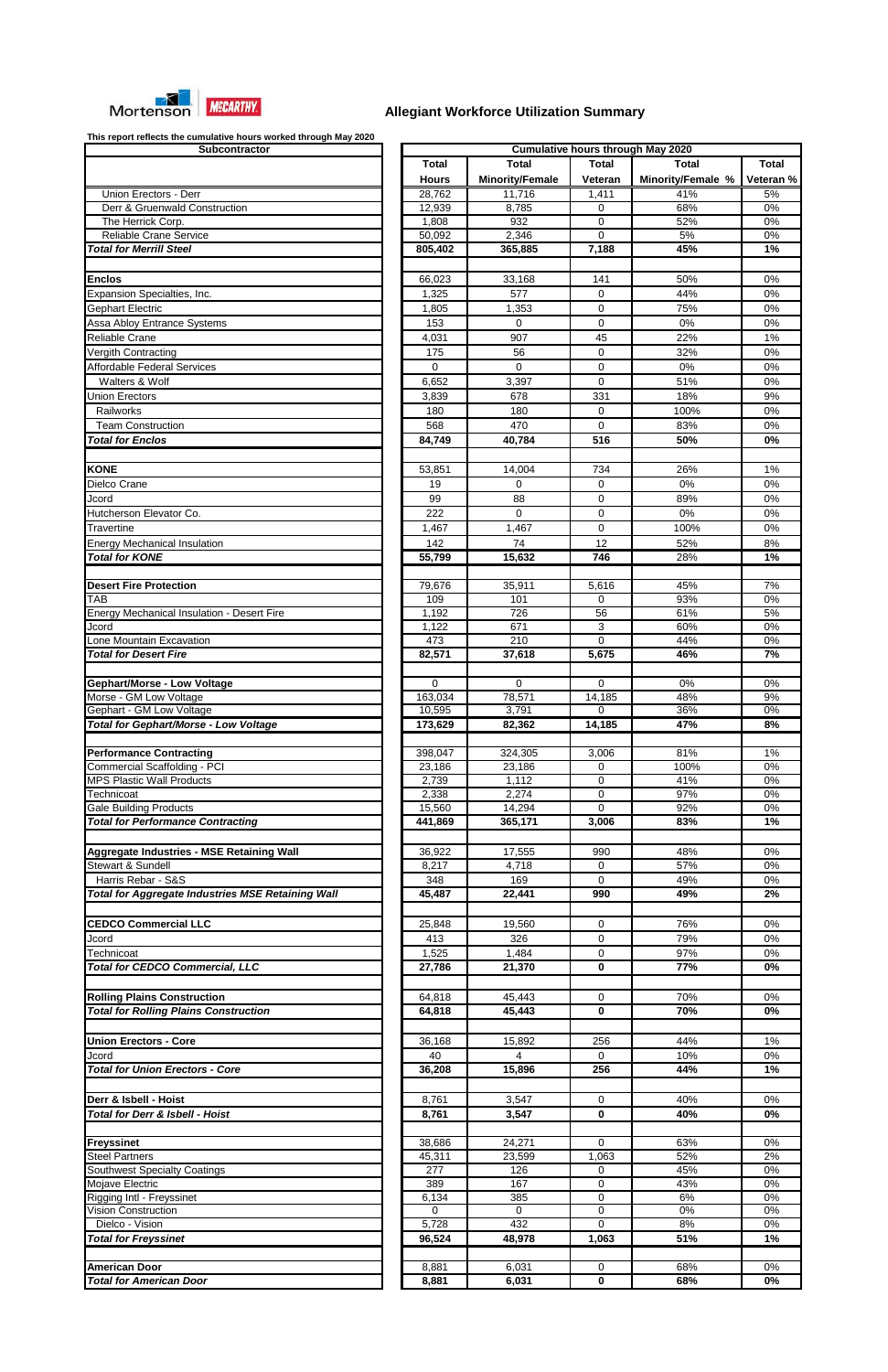

| Subcontractor                                                                 |
|-------------------------------------------------------------------------------|
|                                                                               |
|                                                                               |
| <b>Expansion Specialties</b>                                                  |
| <b>Total for Expansion Specialties</b>                                        |
|                                                                               |
| <b>Danny's Construction</b>                                                   |
| Total for Danny's Construction Co.                                            |
|                                                                               |
| <b>Midwest Pro Painting</b><br><b>Total for Midwest Pro Painting</b>          |
|                                                                               |
| Sports Fields, Inc.                                                           |
| Cache Valley Electric Co.                                                     |
| <b>Total for Sports Fields, Inc.</b>                                          |
|                                                                               |
| Gephart/Morse - DAS<br>Morse - DAS                                            |
| <b>MD Electric</b>                                                            |
| <b>Total for Gephart/Morse DAS</b>                                            |
|                                                                               |
| <b>Industrial Door</b>                                                        |
| <b>Southwest Specialty Coatings</b>                                           |
| Harris<br><b>Flooring Solutions of Nevada</b>                                 |
| Danny's Construction - IDC                                                    |
| <b>Total for Industrial Door</b>                                              |
|                                                                               |
| <b>Sahara Concrete - Decorative Site</b>                                      |
| <b>TB Penick</b><br><b>Triton Structural Concrete</b>                         |
| Penhall - TB Penick                                                           |
| Merli - TB Penick                                                             |
| <b>CMC Rebar - Sahara</b>                                                     |
| TAB - Sahara                                                                  |
| A-1 Concrete                                                                  |
| Merli Concrete = Sahara                                                       |
| <b>Total for Sahara Concrete - Decorative Site</b>                            |
| <b>Southwest Specialty Contractors</b>                                        |
| <b>Sports Facility</b>                                                        |
| Rigging International                                                         |
| <b>Total for Southwest Specialty Contractors</b>                              |
|                                                                               |
| <b>Architectural Southwest Stone</b>                                          |
| Technicoat Management, Inc.<br><b>Total for Architectural Southwest Stone</b> |
|                                                                               |
| <b>Sunstone Building Specialties</b>                                          |
| <b>Total for Sunstone Building Specialties</b>                                |
|                                                                               |
| <b>Southwest Specialty Coatings</b>                                           |
| Rigging International<br><b>Total for Southwest Specialty Coatings</b>        |
|                                                                               |
| <b>Western Millwork</b>                                                       |
| Victory Woodworks                                                             |
| <b>Total for Western Millwork</b>                                             |
|                                                                               |
| <b>Raydeo Enterprise</b>                                                      |
| <b>Steel Partners</b><br><b>Standard Steel</b>                                |
| <b>JCord</b>                                                                  |
| <b>Expansion Specialties</b>                                                  |
| <b>Total for Raydeo Enterprise</b>                                            |
|                                                                               |
| <b>Master Craft Floors</b>                                                    |
| <b>Total for Master Craft Floors</b>                                          |
|                                                                               |
| <b>ISEC</b><br><b>Total for ISEC</b>                                          |
|                                                                               |
| <b>Custom Hearth Distributors</b>                                             |
| <b>Energy Mechanical Insulation</b>                                           |
| <b>Total for Custom Hearth Distributors</b>                                   |
|                                                                               |
| <b>Corona Stud &amp; Deck</b>                                                 |

| This report reflects the cumulative hours worked through may zuzu<br>Subcontractor     |                  | <b>Cumulative hours through May 2020</b> |                  |                   |              |  |  |  |
|----------------------------------------------------------------------------------------|------------------|------------------------------------------|------------------|-------------------|--------------|--|--|--|
|                                                                                        | <b>Total</b>     | <b>Total</b>                             | <b>Total</b>     | <b>Total</b>      | <b>Total</b> |  |  |  |
|                                                                                        | <b>Hours</b>     | <b>Minority/Female</b>                   | Veteran          | Minority/Female % | Veteran %    |  |  |  |
| <b>Expansion Specialties</b>                                                           | 6,112            | 4,529                                    | $\mathbf 0$      | 74%               | 0%           |  |  |  |
| <b>Total for Expansion Specialties</b>                                                 | 6,112            | 4,529                                    | 0                | 74%               | 0%           |  |  |  |
|                                                                                        |                  |                                          |                  |                   |              |  |  |  |
| <b>Danny's Construction</b>                                                            | 13,257           | 5,927                                    | 1,106            | 45%               | 8%           |  |  |  |
| <b>Total for Danny's Construction Co.</b>                                              | 13,257           | 5,927                                    | 1,106            | 45%               | 8%           |  |  |  |
|                                                                                        |                  |                                          |                  |                   |              |  |  |  |
| <b>Midwest Pro Painting</b><br><b>Total for Midwest Pro Painting</b>                   | 54,346<br>54,346 | 33,712<br>33,712                         | $\mathbf 0$<br>0 | 62%<br>62%        | 0%<br>0%     |  |  |  |
|                                                                                        |                  |                                          |                  |                   |              |  |  |  |
| Sports Fields, Inc.                                                                    | 3,247            | 2,741                                    | $\mathbf 0$      | 84%               | 0%           |  |  |  |
| Cache Valley Electric Co.                                                              | 818              | 0                                        | $\mathbf 0$      | 0%                | 0%           |  |  |  |
| <b>Total for Sports Fields, Inc.</b>                                                   | 4,065            | 2,741                                    | 0                | 67%               | 0%           |  |  |  |
|                                                                                        |                  |                                          |                  |                   |              |  |  |  |
| <b>Gephart/Morse - DAS</b>                                                             | $\mathbf 0$      | 0                                        | 0                | 0%                | 0%           |  |  |  |
| Morse - DAS<br><b>MD Electric</b>                                                      | 71,282<br>31,461 | 36,152<br>13,527                         | 3,976<br>3,643   | 51%<br>43%        | 6%<br>12%    |  |  |  |
| <b>Total for Gephart/Morse DAS</b>                                                     | 102,743          | 49,678                                   | 7,619            | 48%               | 7%           |  |  |  |
|                                                                                        |                  |                                          |                  |                   |              |  |  |  |
| <b>Industrial Door</b>                                                                 | 389              | 259                                      | 0                | 67%               | 0%           |  |  |  |
| Southwest Specialty Coatings                                                           | 814              | 266                                      | 0                | 33%               | 0%           |  |  |  |
| Harris                                                                                 | 183              | 179                                      | 0                | 98%               | 0%           |  |  |  |
| <b>Flooring Solutions of Nevada</b><br>Danny's Construction - IDC                      | 770<br>5,471     | 356<br>1,912                             | 0<br>633         | 46%<br>35%        | 0%<br>12%    |  |  |  |
| <b>Total for Industrial Door</b>                                                       | 7,626            | 2,972                                    | 633              | 39%               | 8%           |  |  |  |
|                                                                                        |                  |                                          |                  |                   |              |  |  |  |
| Sahara Concrete - Decorative Site                                                      | 20,905           | 20,380                                   | 0                | 97%               | 0%           |  |  |  |
| <b>TB Penick</b>                                                                       | $\Omega$         | $\Omega$                                 | $\mathbf 0$      | 0%                | 0%           |  |  |  |
| <b>Triton Structural Concrete</b>                                                      | 12,154           | 9,607                                    | $\mathbf 0$      | 79%               | 0%           |  |  |  |
| Penhall - TB Penick                                                                    | 116              | 78                                       | 0                | 67%               | 0%           |  |  |  |
| Merli - TB Penick                                                                      | 322              | 24                                       | 0                | 7%                | 0%           |  |  |  |
| <b>CMC Rebar - Sahara</b>                                                              | 2,086            | 1,686                                    | 0                | 81%               | 0%           |  |  |  |
| TAB - Sahara                                                                           | 2,993            | 1,455                                    | $\Omega$         | 49%               | 0%           |  |  |  |
| A-1 Concrete                                                                           | 110              | 94                                       | 8                | 85%               | 7%           |  |  |  |
| Merli Concrete = Sahara<br><b>Total for Sahara Concrete - Decorative Site</b>          | 185              | 67                                       | 0<br>8           | 36%               | 0%           |  |  |  |
|                                                                                        | 38,870           | 33,391                                   |                  | 86%               | 0%           |  |  |  |
| <b>Southwest Specialty Contractors</b>                                                 | 23,070           | 20,420                                   | 0                | 89%               | 0%           |  |  |  |
| <b>Sports Facility</b>                                                                 | $\Omega$         | 0                                        | 0                | 0%                | 0%           |  |  |  |
| <b>Rigging International</b>                                                           | 4,493            | 699                                      | 0                | 16%               | 0%           |  |  |  |
| <b>Total for Southwest Specialty Contractors</b>                                       | 27,562           | 21,118                                   | 0                | 77%               | 0%           |  |  |  |
|                                                                                        |                  |                                          |                  |                   |              |  |  |  |
| <b>Architectural Southwest Stone</b>                                                   | 21,461           | 21,578                                   | 0                | 101%              | 0%           |  |  |  |
| Technicoat Management, Inc.                                                            | 196              | 181                                      | $\Omega$         | 92%               | 0%           |  |  |  |
| <b>Total for Architectural Southwest Stone</b>                                         | 21,657           | 21,758                                   | 0                | 100%              | 0%           |  |  |  |
|                                                                                        |                  |                                          |                  |                   |              |  |  |  |
| <b>Sunstone Building Specialties</b><br><b>Total for Sunstone Building Specialties</b> | 496<br>496       | 125<br>$\overline{125}$                  | 0<br>0           | 25%<br>25%        | 0%<br>0%     |  |  |  |
|                                                                                        |                  |                                          |                  |                   |              |  |  |  |
| <b>Southwest Specialty Coatings</b>                                                    | 13,178           | 8,774                                    | 0                | 67%               | 0%           |  |  |  |
| Rigging International                                                                  | 494              | 120                                      | 0                | 24%               | 0%           |  |  |  |
| <b>Total for Southwest Specialty Coatings</b>                                          | 13,672           | 8,894                                    | 0                | 65%               | 0%           |  |  |  |
|                                                                                        |                  |                                          |                  |                   |              |  |  |  |
| Western Millwork                                                                       | 24,904           | 10,548                                   | 1,924            | 42%               | 8%           |  |  |  |
| Victory Woodworks                                                                      | 1,197            | 655                                      | $\Omega$         | 55%               | 0%           |  |  |  |
| <b>Total for Western Millwork</b>                                                      | 26,101           | 11,202                                   | 1,924            | 43%               | 7%           |  |  |  |
|                                                                                        |                  |                                          |                  |                   |              |  |  |  |
| <b>Raydeo Enterprise</b>                                                               | 2,352            | 347                                      | $\Omega$         | 15%<br>29%        | 0%<br>18%    |  |  |  |
| <b>Steel Partners</b><br><b>Standard Steel</b>                                         | 11,410<br>18,196 | 3,305<br>5,365                           | 2,066<br>0       | 29%               | 0%           |  |  |  |
| <b>JCord</b>                                                                           | 473              | 106                                      | 0                | 22%               | 0%           |  |  |  |
| <b>Expansion Specialties</b>                                                           | 1,164            | 852                                      | $\mathbf 0$      | 73%               | 0%           |  |  |  |
| <b>Total for Raydeo Enterprise</b>                                                     | 33,596           | 9,975                                    | 2,066            | 30%               | 6%           |  |  |  |
|                                                                                        |                  |                                          |                  |                   |              |  |  |  |
| <b>Master Craft Floors</b>                                                             | 4,067            | 3,855                                    | 0                | 95%               | 0%           |  |  |  |
| <b>Total for Master Craft Floors</b>                                                   | 4,067            | 3,855                                    | 0                | 95%               | $0\%$        |  |  |  |
|                                                                                        |                  |                                          |                  |                   |              |  |  |  |
| <b>ISEC</b>                                                                            | 16,372           | 7,893                                    | 0                | 48%               | 0%           |  |  |  |
| <b>Total for ISEC</b>                                                                  | 16,372           | 7,893                                    | 0                | 48%               | $0\%$        |  |  |  |
| <b>Custom Hearth Distributors</b>                                                      | 1,105            | 542                                      | $\mathbf 0$      | 49%               | 0%           |  |  |  |
| <b>Energy Mechanical Insulation</b>                                                    | 1,218            | 745                                      | 150              | 61%               | 12%          |  |  |  |
| <b>Total for Custom Hearth Distributors</b>                                            | 2,323            | 1,287                                    | 150              | 55%               | 6%           |  |  |  |
|                                                                                        |                  |                                          |                  |                   |              |  |  |  |
| <b>Corona Stud &amp; Deck</b>                                                          | 24,491           | 9,255                                    | 4,484            | 38%               | 18%          |  |  |  |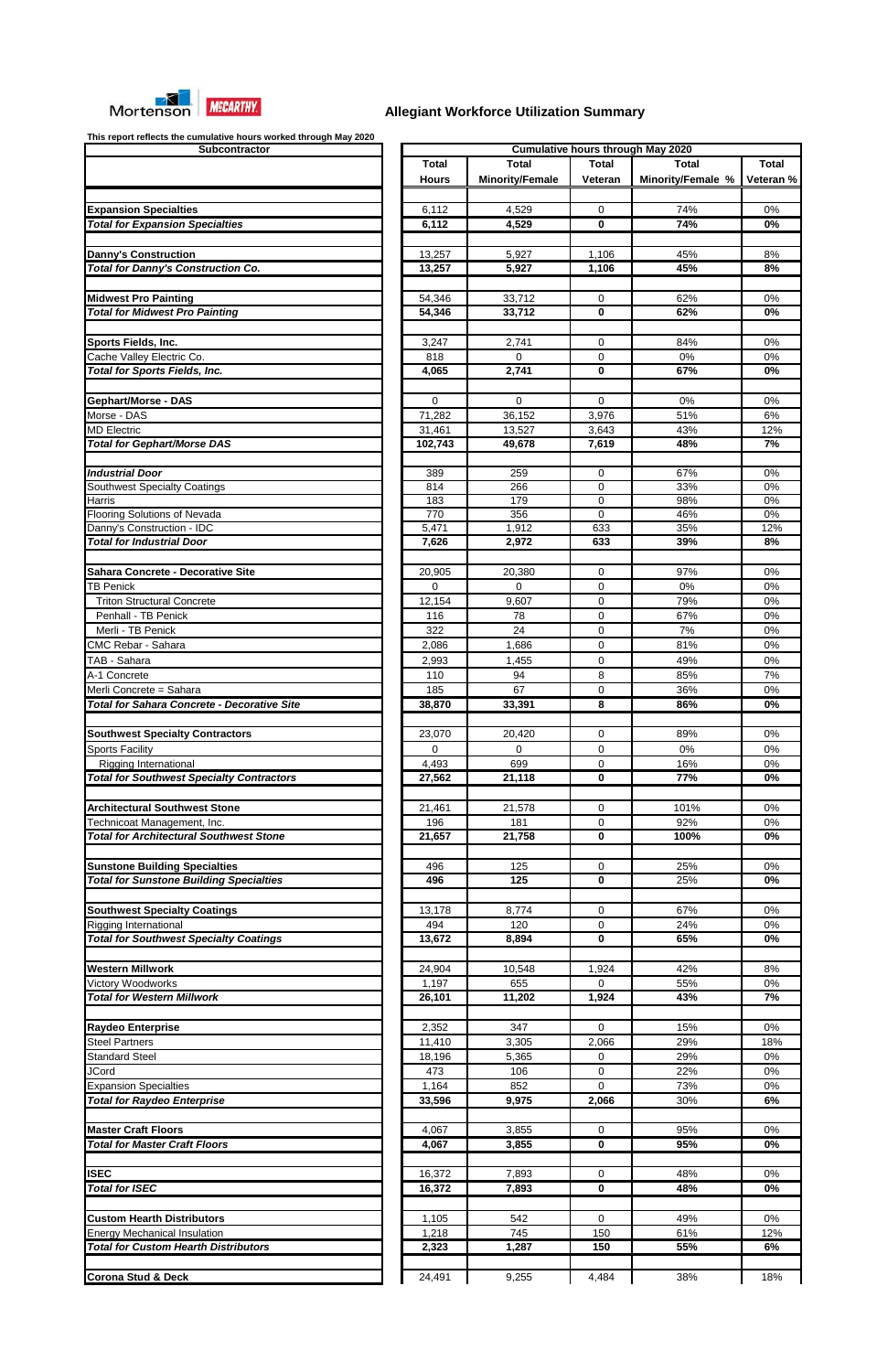

| Subcontractor                                                                                       |                  |   |
|-----------------------------------------------------------------------------------------------------|------------------|---|
|                                                                                                     | <b>Total</b>     |   |
|                                                                                                     | <b>Hours</b>     | M |
| <b>Total for Corona Stud &amp; Deck</b>                                                             | 24,491           |   |
| <b>Aggregate Industries</b>                                                                         | 11,115           |   |
| A Affordable Striping & Sealing                                                                     | 132              |   |
| <b>Flippins Trenching</b>                                                                           | 14               |   |
| A-1 Concrete                                                                                        | 14               |   |
| MC4 Construction, Inc.<br><b>Total for Aggregate Industries - Pavement</b>                          | 5,220<br>16,494  |   |
|                                                                                                     |                  |   |
| Golden Bay Fence Plus Iron Works, Inc.                                                              | 7,292            |   |
| <b>REB Construction</b>                                                                             | 108              |   |
| Harris Rebar - Golden Bay                                                                           | 973              |   |
| <b>Total for Golden Bay Fence Plus Iron Works</b>                                                   | 8,373            |   |
| <b>Stewart &amp; Sundell</b>                                                                        | 11,699           |   |
| Merli Concrete                                                                                      | 5                |   |
| <b>Total for Stewart &amp; Sundell - Decorative Concrete</b>                                        | 11,703           |   |
|                                                                                                     |                  |   |
| <b>YESCO</b><br><b>Union Erectors</b>                                                               | 14,073<br>2,023  |   |
| <b>Eberhard SW Roofing</b>                                                                          | 878              |   |
| <b>Flippins Trenching</b>                                                                           | 128              |   |
| <b>Total for YESCO</b>                                                                              | 17,101           |   |
|                                                                                                     |                  |   |
| Jones Sign Co.<br><b>SW Specialty Coatings</b>                                                      | 6,842<br>476     |   |
| <b>Global Rope Access</b>                                                                           | 2,286            |   |
| Total for Jones Sign Co., Inc.                                                                      | 9,604            |   |
|                                                                                                     |                  |   |
| Camatic                                                                                             | $\mathbf 0$      |   |
| <b>Seating Installation Group</b><br><b>Total for Camatic</b>                                       | 11,257<br>11,257 |   |
|                                                                                                     |                  |   |
| <b>Dimensional Innovations</b>                                                                      | 36               |   |
| P1 Group, Inc.                                                                                      | 328              |   |
| <b>Valley Steel</b>                                                                                 | 2,616            |   |
| <b>Total for Dimensional Innovations</b>                                                            | 2,980            |   |
| <b>Vector Foiltec</b>                                                                               | 21,858           |   |
| Danny's Construction                                                                                | 5,543            |   |
| <b>Dielco Crane Services</b>                                                                        | 1,836            |   |
| <b>Global Rope Access</b>                                                                           | 886              |   |
| Harris Las Vegas<br>Unforgettable Coatings                                                          | 154<br>634       |   |
| <b>Total for Vector Foiltec</b>                                                                     | 30,910           |   |
|                                                                                                     |                  |   |
| <b>Austin Millwork &amp; Cabintry</b>                                                               | 3,682            |   |
| Ferraro Marble Companies<br>Total for Austin Millwork & Cabintry, Inc.                              | 149<br>3,831     |   |
|                                                                                                     |                  |   |
| <b>Brightview Landscape Development</b>                                                             | 6,525            |   |
| JCord                                                                                               | 3                |   |
| <b>Total for Brightview Landscape Development</b>                                                   | 6,528            |   |
| <b>Davis Glass &amp; Mirror</b>                                                                     | 2,666            |   |
| <b>Sunstone Building Specialties</b>                                                                | 125              |   |
| <b>Total for Davis Glass &amp; Mirror</b>                                                           | 2,791            |   |
|                                                                                                     |                  |   |
|                                                                                                     |                  |   |
|                                                                                                     | 1,927            |   |
|                                                                                                     | 1,927            |   |
| <b>Total for Spilker Pacific</b>                                                                    |                  |   |
|                                                                                                     | 44,719<br>728    |   |
|                                                                                                     | 704              |   |
|                                                                                                     | 46,151           |   |
| <b>Total for T. Nickolas</b>                                                                        |                  |   |
|                                                                                                     | 11,267           |   |
| <b>Travertine</b><br><b>Technicoat Management</b><br><b>Total for Technicoat Management</b>         | 11,267           |   |
|                                                                                                     | 626              |   |
| <b>Total for Valley Steel</b>                                                                       | 626              |   |
| <b>Spilker Pacific</b><br><b>T. Nickolas</b><br><b>Technicoat Management</b><br><b>Valley Steel</b> |                  |   |
| <b>Las Vegas Demolition</b><br><b>Total for Las Vegas Demolition</b>                                | 1,446<br>1,446   |   |

| This report renews the cumulative hears worked through may zozu<br>Subcontractor | <b>Cumulative hours through May 2020</b> |                        |              |                   |                  |
|----------------------------------------------------------------------------------|------------------------------------------|------------------------|--------------|-------------------|------------------|
|                                                                                  | <b>Total</b>                             | <b>Total</b>           | <b>Total</b> | <b>Total</b>      | <b>Total</b>     |
|                                                                                  |                                          | <b>Minority/Female</b> |              |                   |                  |
|                                                                                  | <b>Hours</b>                             |                        | Veteran      | Minority/Female % | Veteran %        |
| <b>Total for Corona Stud &amp; Deck</b>                                          | 24,491                                   | 9,255                  | 4,484        | 38%               | 18%              |
|                                                                                  |                                          |                        |              |                   |                  |
| <b>Aggregate Industries</b>                                                      | 11,115                                   | 4,903                  | 251          | 44%               | 2%               |
| A Affordable Striping & Sealing                                                  | 132                                      | 110                    | 0            | 83%               | 0%               |
| <b>Flippins Trenching</b>                                                        | 14                                       | 8                      | 0            | 57%               | 0%               |
| A-1 Concrete                                                                     | 14                                       | 14                     | 0            | 100%              | 0%               |
| MC4 Construction, Inc.                                                           | 5,220                                    | 4,141                  | $\mathbf 0$  | 79%               | 0%               |
| <b>Total for Aggregate Industries - Pavement</b>                                 | 16,494                                   | 9,175                  | 251          | 56%               | 2%               |
|                                                                                  |                                          |                        |              |                   |                  |
|                                                                                  |                                          |                        |              |                   |                  |
| Golden Bay Fence Plus Iron Works, Inc.                                           | 7,292                                    | 5,252                  | $\mathbf 0$  | 72%               | 0%               |
| <b>REB Construction</b>                                                          | 108                                      | 22                     | 0            | 20%               | 0%               |
| Harris Rebar - Golden Bay                                                        | 973                                      | 513                    | 0            | 53%               | 0%               |
| <b>Total for Golden Bay Fence Plus Iron Works</b>                                | 8,373                                    | 5,787                  | 0            | 69%               | 0%               |
|                                                                                  |                                          |                        |              |                   |                  |
| <b>Stewart &amp; Sundell</b>                                                     | 11,699                                   | 11,291                 | 0            | 97%               | 0%               |
| Merli Concrete                                                                   | 5                                        | 0                      | 0            | 0%                | 0%               |
| <b>Total for Stewart &amp; Sundell - Decorative Concrete</b>                     | 11,703                                   | 11,291                 | 0            | 96%               | 0%               |
|                                                                                  |                                          |                        |              |                   |                  |
|                                                                                  |                                          |                        |              |                   |                  |
| <b>YESCO</b>                                                                     | 14,073                                   | 4,347                  | 228          | 31%               | 2%               |
| <b>Union Erectors</b>                                                            | 2,023                                    | 347                    | 0            | 17%               | 0%               |
| <b>Eberhard SW Roofing</b>                                                       | 878                                      | 842                    | 0            | 96%               | 0%               |
| <b>Flippins Trenching</b>                                                        | 128                                      | 120                    | $\mathbf 0$  | 94%               | 0%               |
| <b>Total for YESCO</b>                                                           | 17,101                                   | 5,656                  | 228          | 33%               | 1%               |
|                                                                                  |                                          |                        |              |                   |                  |
|                                                                                  |                                          |                        |              |                   |                  |
| Jones Sign Co.                                                                   | 6,842                                    | 766                    | 610          | 11%               | 9%               |
| <b>SW Specialty Coatings</b>                                                     | 476                                      | 385                    | $\Omega$     | 81%               | 0%               |
| <b>Global Rope Access</b>                                                        | 2,286                                    | 176                    | 190          | 17%               | 108%             |
| Total for Jones Sign Co., Inc.                                                   | 9,604                                    | 1,326                  | 800          | 14%               | 8%               |
|                                                                                  |                                          |                        |              |                   |                  |
| <b>Camatic</b>                                                                   | $\mathbf 0$                              | 0                      | 0            | 0%                | 0%               |
| <b>Seating Installation Group</b>                                                | 11,257                                   | 8,319                  | 0            | 74%               | 0%               |
| <b>Total for Camatic</b>                                                         | 11,257                                   | 8,319                  | 0            | 74%               | 0%               |
|                                                                                  |                                          |                        |              |                   |                  |
|                                                                                  |                                          |                        |              |                   |                  |
| <b>Dimensional Innovations</b>                                                   | 36                                       | 0                      | 0            | 0%                | 0%               |
| P1 Group, Inc.                                                                   | 328                                      | 61                     | 21           | 19%               | 6%               |
| <b>Valley Steel</b>                                                              | 2,616                                    | 1,454                  | $\Omega$     | 56%               | 0%               |
| <b>Total for Dimensional Innovations</b>                                         | 2,980                                    | 1,515                  | 21           | 51%               | 1%               |
|                                                                                  |                                          |                        |              |                   |                  |
| <b>Vector Foiltec</b>                                                            | 21,858                                   | 10,772                 | 0            | 49%               | 0%               |
| Danny's Construction                                                             | 5,543                                    | 1,947                  | 293          | 35%               | 5%               |
|                                                                                  |                                          |                        |              |                   |                  |
| <b>Dielco Crane Services</b>                                                     | 1,836                                    | 139                    | 0            | 8%                | 0%               |
| <b>Global Rope Access</b>                                                        | 886                                      | 0                      | 0            | 0%                | 0%               |
| Harris Las Vegas                                                                 | 154                                      | 81                     | 0            | 53%               | 0%               |
| Unforgettable Coatings                                                           | 634                                      | 396                    | $\mathbf 0$  | 63%               | 0%               |
| <b>Total for Vector Foiltec</b>                                                  | 30,910                                   | 13,335                 | 293          | 43%               | 1%               |
|                                                                                  |                                          |                        |              |                   |                  |
| <b>Austin Millwork &amp; Cabintry</b>                                            | 3,682                                    | 1,546                  | 0            | 42%               | 0%               |
| <b>Ferraro Marble Companies</b>                                                  | 149                                      | 149                    | 0            | 100%              | 0%               |
| Total for Austin Millwork & Cabintry, Inc.                                       | 3,831                                    | 1,695                  | 0            | 44%               | 0%               |
|                                                                                  |                                          |                        |              |                   |                  |
|                                                                                  |                                          |                        |              |                   |                  |
| <b>Brightview Landscape Development</b>                                          | 6,525                                    | 6,525                  | 0            | 100%              | 0%               |
| <b>JCord</b>                                                                     | 3                                        | 3                      | 0            | 100%              | 0%               |
| <b>Total for Brightview Landscape Development</b>                                | 6,528                                    | 6,528                  | 0            | 100%              | 0%               |
|                                                                                  |                                          |                        |              |                   |                  |
| Davis Glass & Mirror                                                             | 2,666                                    | 1,017                  | 0            | 38%               | 0%               |
| <b>Sunstone Building Specialties</b>                                             | 125                                      | 45                     | 0            | 36%               | 0%               |
| <b>Total for Davis Glass &amp; Mirror</b>                                        | 2,791                                    | 1,063                  | $\mathbf 0$  | 76%               | 1%               |
|                                                                                  |                                          |                        |              |                   |                  |
|                                                                                  |                                          |                        |              |                   |                  |
| <b>Spilker Pacific</b>                                                           | 1,927                                    | 1,144                  | 0            | 59%               | 0%               |
| <b>Total for Spilker Pacific</b>                                                 | 1,927                                    | 1,144                  | $\mathbf 0$  | 131%              | 0%               |
|                                                                                  |                                          |                        |              |                   |                  |
| <b>T. Nickolas</b>                                                               | 44,719                                   | 41,154                 | 0            | 92%               | 0%               |
| Travertine                                                                       | 728                                      | 728                    | 0            | 100%              | 0%               |
| Technicoat Management                                                            | 704                                      | 663                    | 0            | 94%               | 0%               |
| <b>Total for T. Nickolas</b>                                                     | 46,151                                   | 42,545                 | $\mathbf 0$  | 92%               | 0%               |
|                                                                                  |                                          |                        |              |                   |                  |
|                                                                                  |                                          |                        |              |                   |                  |
| <b>Technicoat Management</b>                                                     | 11,267                                   | 7,940                  | 0            | 70%               | 0%               |
| <b>Total for Technicoat Management</b>                                           | 11,267                                   | 7,940                  | 0            | 70%               | 0%               |
|                                                                                  |                                          |                        |              |                   |                  |
| <b>Valley Steel</b>                                                              | 626                                      | 229                    | 0            | 37%               | 0%               |
| <b>Total for Valley Steel</b>                                                    | 626                                      | 229                    | 0            | 37%               | 0%               |
|                                                                                  |                                          |                        |              |                   |                  |
| <b>Las Vegas Demolition</b>                                                      | 1,446                                    | 1,462                  | 0            | 101%              | $0\%$            |
| <b>Total for Las Vegas Demolition</b>                                            | 1,446                                    | 1,462                  | 0            | 101%              | $\overline{0\%}$ |
|                                                                                  |                                          |                        |              |                   |                  |
|                                                                                  |                                          |                        |              |                   |                  |